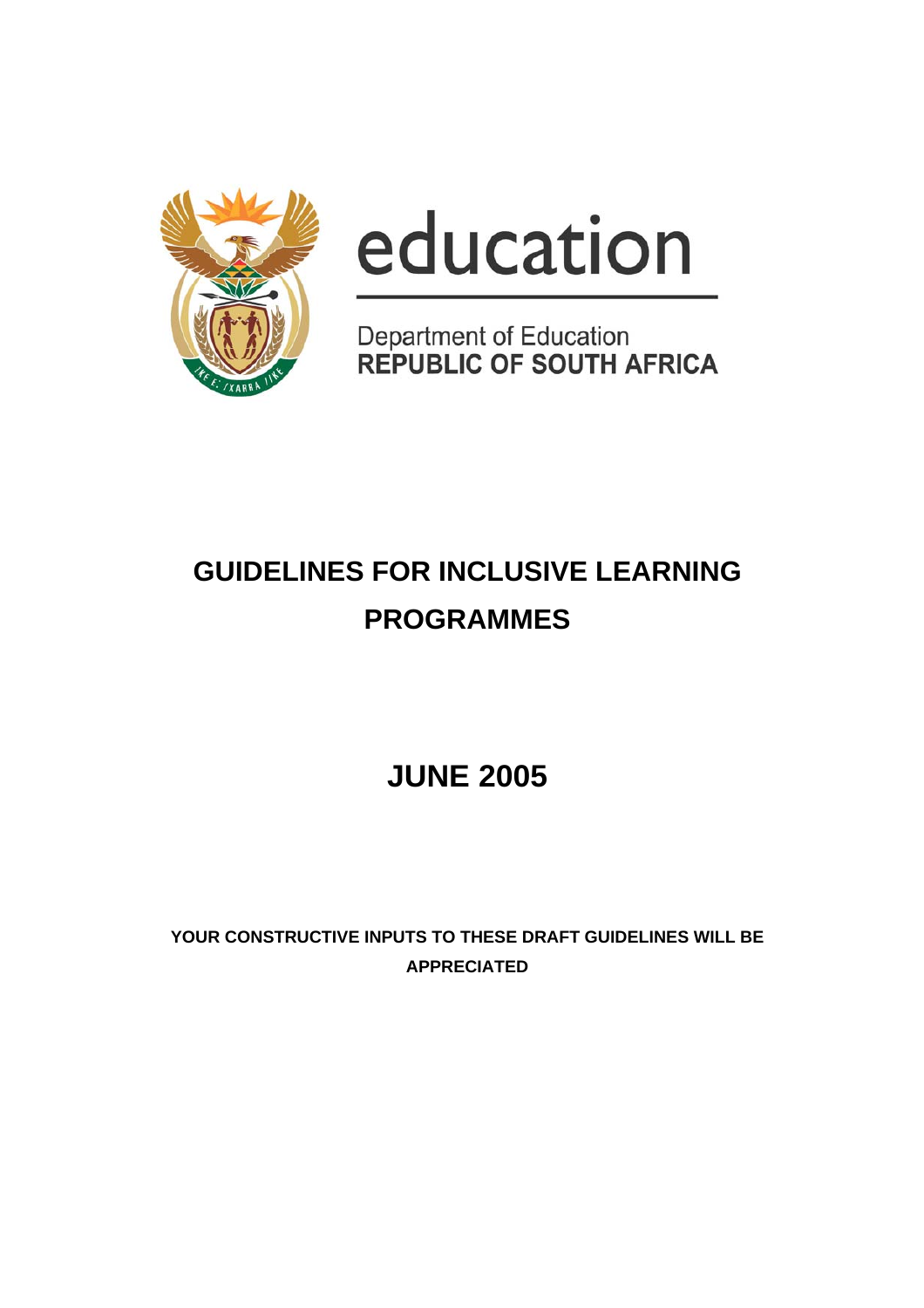## **TABLE OF CONTENTS**

#### **INTRODUCTION**

| 1.1<br>1.2 |       |                                                                                                                                                                                       |  |
|------------|-------|---------------------------------------------------------------------------------------------------------------------------------------------------------------------------------------|--|
|            | 1.2.1 |                                                                                                                                                                                       |  |
|            | 1.2.2 |                                                                                                                                                                                       |  |
|            | 1.2.3 |                                                                                                                                                                                       |  |
|            | 1.2.4 |                                                                                                                                                                                       |  |
|            | 1.2.5 |                                                                                                                                                                                       |  |
|            | 1.2.6 |                                                                                                                                                                                       |  |
|            |       |                                                                                                                                                                                       |  |
|            |       | ADAPTATION OF LEARNING PROGRAMMES, WORK SCHEDULES AND LESSON PLANS TO<br>ACCOMMODATE ALL LEARNERS IN AN INCLUSIVE EDUCATION SYSTEM 19                                                 |  |
| 2.1<br>2.2 |       |                                                                                                                                                                                       |  |
|            | 2.2.1 |                                                                                                                                                                                       |  |
|            | 2.2.2 | Influence of the learner profile of a special school, special school as resource centre                                                                                               |  |
| 2.3<br>2.4 |       | Implications for adapting learning programmes, work schedules and lesson plans at<br>special schools, special schools as resource centres and/or full service schools 22              |  |
|            | 2.4.1 |                                                                                                                                                                                       |  |
|            | 2.4.2 |                                                                                                                                                                                       |  |
|            | 2.4.3 |                                                                                                                                                                                       |  |
|            | 2.4.4 |                                                                                                                                                                                       |  |
|            | 2.4.5 | The use of programmes-to-work linkages to facilitate access to the curriculum26                                                                                                       |  |
|            | 2.4.6 |                                                                                                                                                                                       |  |
|            | 2.4.7 |                                                                                                                                                                                       |  |
|            | 2.4.8 |                                                                                                                                                                                       |  |
| 2.5<br>2.6 |       |                                                                                                                                                                                       |  |
| 2.7<br>2.8 |       |                                                                                                                                                                                       |  |
|            |       |                                                                                                                                                                                       |  |
|            |       |                                                                                                                                                                                       |  |
|            |       |                                                                                                                                                                                       |  |
| 2.9        |       | 2.10 Specific tips for interaction with learners who experience language barriers:  37<br>2.11 Specific tips for interaction with the learner who experience memory and concentration |  |
|            |       |                                                                                                                                                                                       |  |
|            |       |                                                                                                                                                                                       |  |
|            |       |                                                                                                                                                                                       |  |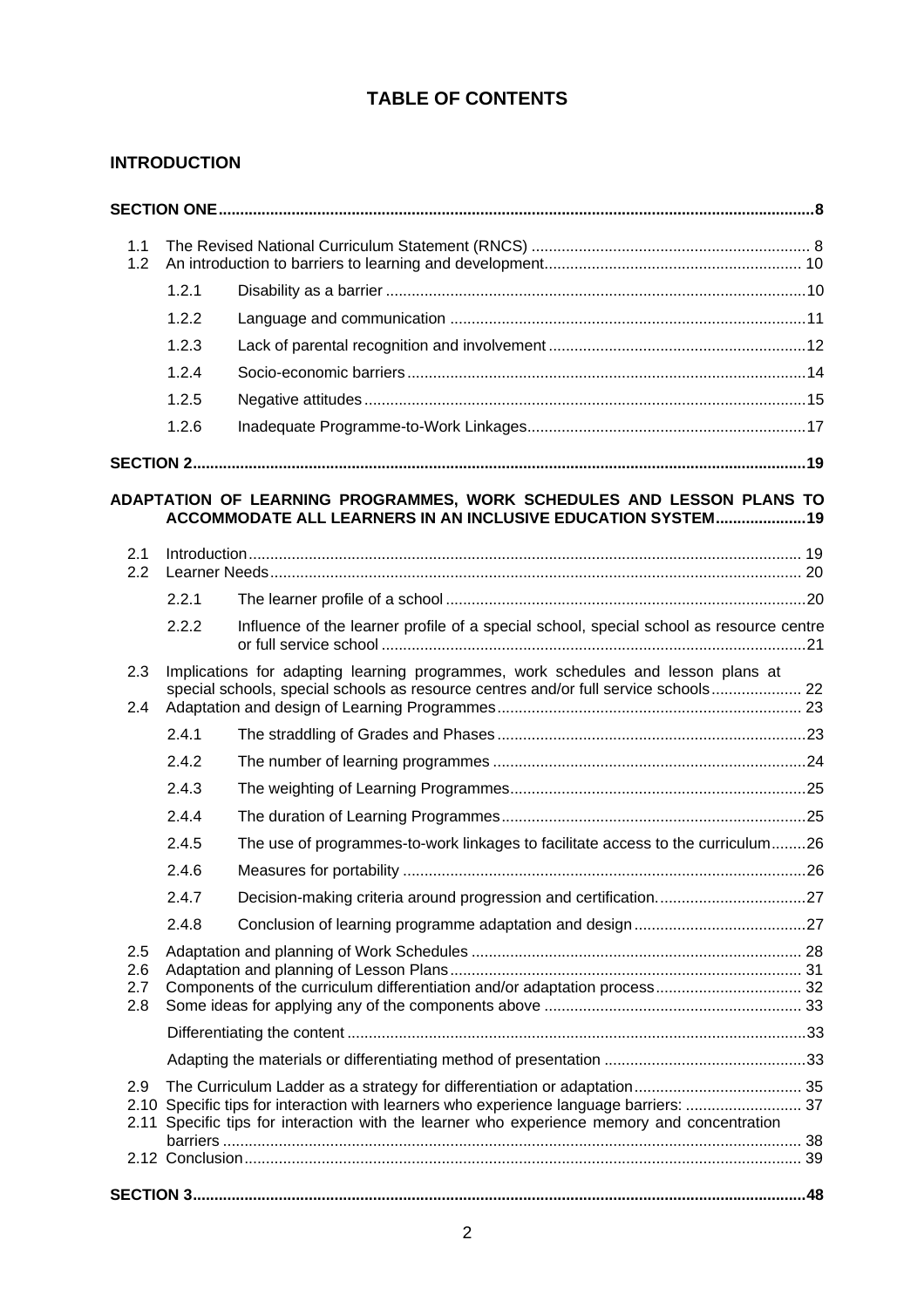|                   | ADAPTATION OF THE LEARNING AREA STATEMENTS OF THE RNCS TO ACCOMMODATE ALL                                                                                   |  |  |  |
|-------------------|-------------------------------------------------------------------------------------------------------------------------------------------------------------|--|--|--|
| 3.1<br>3.2<br>3.3 | General recommendations on resources and terminology used in the Learning Area                                                                              |  |  |  |
| 3.4               |                                                                                                                                                             |  |  |  |
|                   | 3.4.1                                                                                                                                                       |  |  |  |
|                   | 3.4.2                                                                                                                                                       |  |  |  |
|                   | 3.4.3                                                                                                                                                       |  |  |  |
|                   | 3.4.4                                                                                                                                                       |  |  |  |
|                   | 3.4.5                                                                                                                                                       |  |  |  |
|                   | 3.4.6                                                                                                                                                       |  |  |  |
|                   | 3.4.7                                                                                                                                                       |  |  |  |
|                   | 3.4.8                                                                                                                                                       |  |  |  |
|                   |                                                                                                                                                             |  |  |  |
|                   |                                                                                                                                                             |  |  |  |
|                   |                                                                                                                                                             |  |  |  |
| 4.1               |                                                                                                                                                             |  |  |  |
| 4.2               |                                                                                                                                                             |  |  |  |
| 4.3               |                                                                                                                                                             |  |  |  |
| 4.4               |                                                                                                                                                             |  |  |  |
|                   | 4.4.1                                                                                                                                                       |  |  |  |
|                   | The three-step process in developing a lesson to accommodate diversity90<br>4.4.2                                                                           |  |  |  |
| 4.5               |                                                                                                                                                             |  |  |  |
|                   | 4.5.1                                                                                                                                                       |  |  |  |
|                   | 4.5.2                                                                                                                                                       |  |  |  |
|                   | 4.5.2                                                                                                                                                       |  |  |  |
|                   |                                                                                                                                                             |  |  |  |
| 5.1               |                                                                                                                                                             |  |  |  |
| 5.2<br>5.3        | What are the Logistic Arrangements Necessary for Successful Implementation of                                                                               |  |  |  |
| 5.4               | How will learners be Assessed to Determine the Nature and Extent of their Needs in<br>terms of Inclusive Learning, Teaching and Assessment Strategies?  100 |  |  |  |
| 5.5               | What is the Role of the Teacher in the Inclusive Learning, Teaching and Assessment                                                                          |  |  |  |
| 5.6               | Which Barriers Need to be Addressed by Inclusive Learning, Teaching and Assessment                                                                          |  |  |  |
| 5.7               | Inclusive Learning, Teaching and Assessment Strategies and the Learning Outcomes 101                                                                        |  |  |  |
| 5.8               | How can the 'Listening' Outcome of the RNCS be Attained Through Inclusive Learning,                                                                         |  |  |  |
| 5.9               | How can the 'Speaking' Outcome of the RNCS be Attained Through Inclusive Learning                                                                           |  |  |  |
|                   | 5.10 How can the 'Reading and Viewing' Learning Outcome of the RNCS be Attained Through                                                                     |  |  |  |
|                   | 5.11 How can the 'Writing' Learning Outcome of the RNCS be Attained Through Inclusive                                                                       |  |  |  |
|                   |                                                                                                                                                             |  |  |  |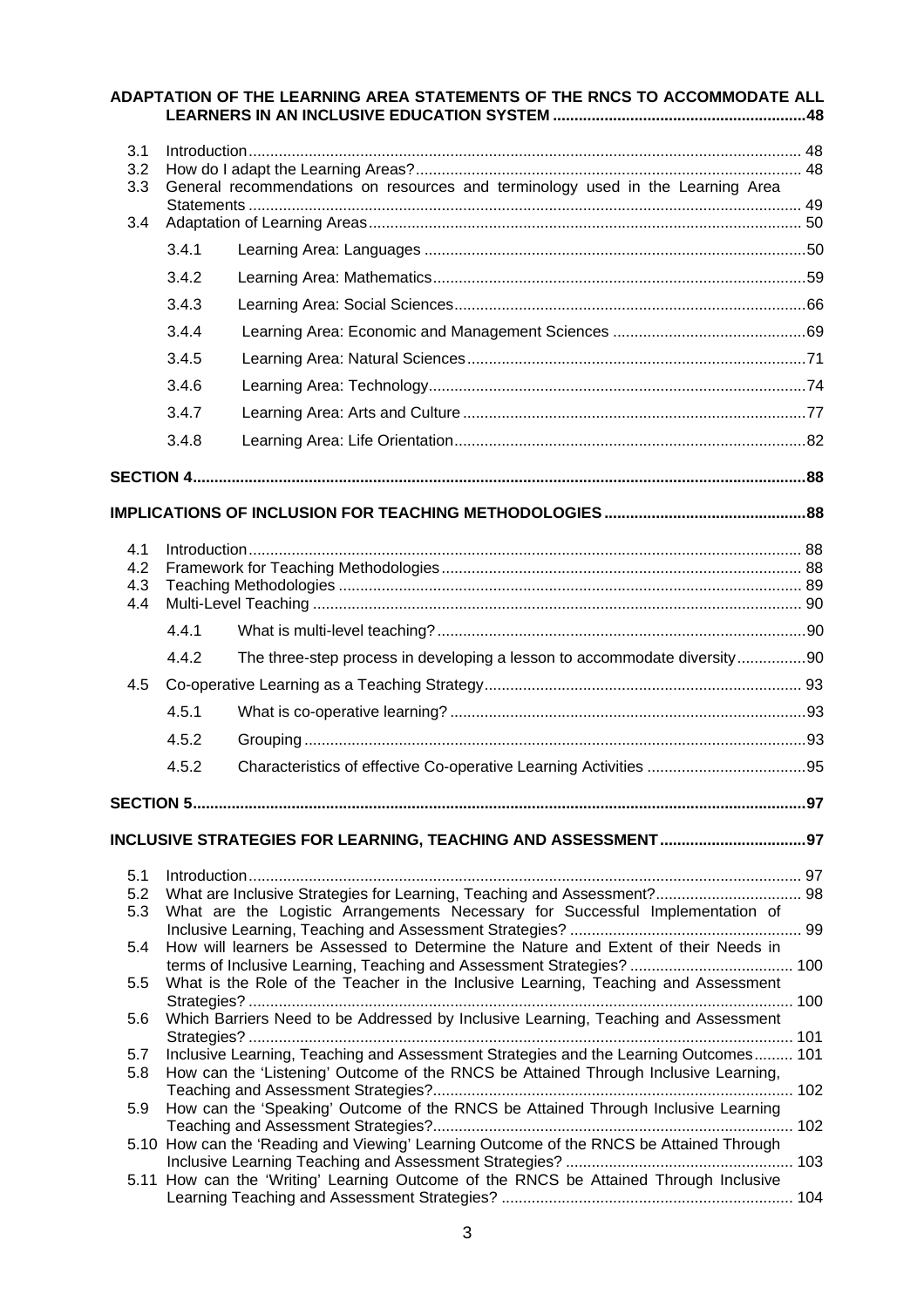| 5.12 How can the 'Critical Thinking and Reasoning' Learning Outcomes of the RNCS be<br>Attained Through Inclusive Learning, Teaching and Assessment Strategies? 104 |  |
|---------------------------------------------------------------------------------------------------------------------------------------------------------------------|--|
| 5.13 How can the 'Language Structure and Use' Learning Outcome of the RNCS be Attained                                                                              |  |
|                                                                                                                                                                     |  |
| 5.14 How can the Mathematics Learning Outcomes of the RNCS be Attained Through                                                                                      |  |
|                                                                                                                                                                     |  |
|                                                                                                                                                                     |  |
|                                                                                                                                                                     |  |
|                                                                                                                                                                     |  |
|                                                                                                                                                                     |  |
|                                                                                                                                                                     |  |
| 6.1                                                                                                                                                                 |  |
| 6.2 How do we Recognise the Way in which Different Intelligences Process Information, and                                                                           |  |
|                                                                                                                                                                     |  |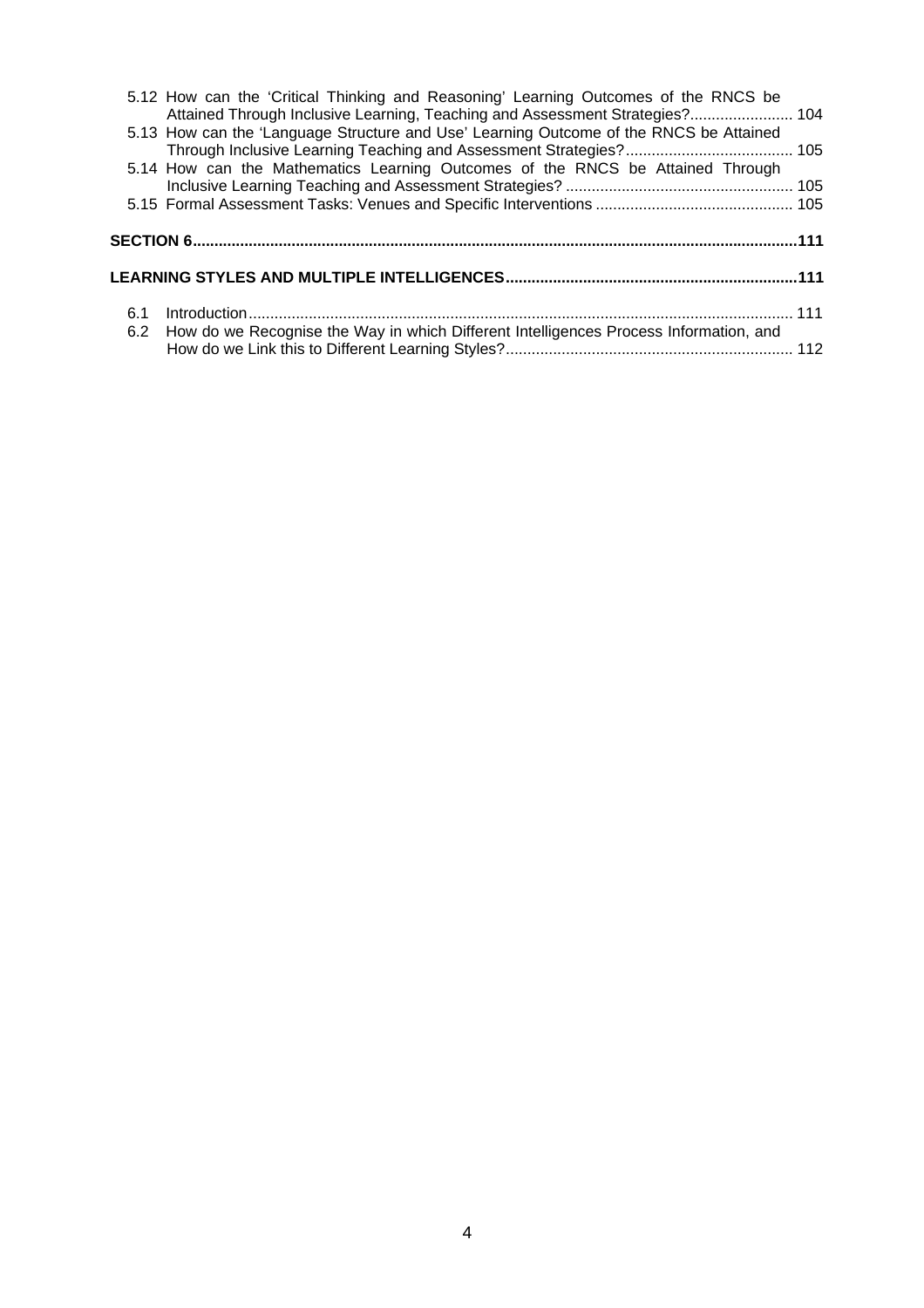## **Terminology**

| <b>Barriers to learning</b>                                           | The notion refers to difficulties that arise within the education system as a<br>whole, the learning site and/or within the learner him/herself which<br>prevent both the system and the learner needs from being met. When,<br>based on objective evaluation made by an educational authority, it is<br>ascertained that teaching and learning are hampered where such needs<br>are not met, educationally sound measures must be applied.                                                                                                             |  |  |  |
|-----------------------------------------------------------------------|---------------------------------------------------------------------------------------------------------------------------------------------------------------------------------------------------------------------------------------------------------------------------------------------------------------------------------------------------------------------------------------------------------------------------------------------------------------------------------------------------------------------------------------------------------|--|--|--|
| <b>District Based Support</b><br><b>Teams (DBST)</b>                  | Groups of departmental employees whose job it is to promote inclusive<br>education through training, curriculum delivery, distribution of resources,<br>identifying and addressing barriers to learning, leadership and general<br>management.                                                                                                                                                                                                                                                                                                          |  |  |  |
| <b>Ordinary local schools</b>                                         | In terms of the South African Schools Act (1996) a public school may be<br>an ordinary public school or a public school for learners with special<br>education needs (Section 12(3)). The local ordinary school would be the<br>school closest to where the learner lives.                                                                                                                                                                                                                                                                              |  |  |  |
| <b>Schools</b><br><b>Full-Service</b><br>(FSS)                        | Ordinary schools which are specially equipped to address a full range of<br>barriers to learning in an inclusive education setting. In addition to their<br>ordinary learner population they will become accessible to most learners<br>in an area who experience barriers to learning and provide the necessary<br>support. In the initial implementation stages these full service schools will<br>be models of institutional change which reflect effective inclusive cultures,<br>policies and practices.                                           |  |  |  |
| <b>Special Schools (SSs)</b>                                          | Schools equipped to deliver education to learners requiring high-intensive<br>educational and other support either on a full-time or a part-time basis.                                                                                                                                                                                                                                                                                                                                                                                                 |  |  |  |
| <b>Special</b><br><b>Schools/Resource</b><br><b>Centres (SpS/RCs)</b> | These would be special schools which are transformed to fulfil a wider<br>function of accommodating learners who have high intensity support<br>needs, as well as providing a range of support services to ordinary<br>schools, full-service schools as part of the District-based Support System.                                                                                                                                                                                                                                                      |  |  |  |
| <b>Support programmes</b>                                             | Support programmes refer to structured interventions delivered at<br>schools and in classrooms within specific time frames. The support<br>programmes would mainly consist of curriculum support but could also be<br>support for educators and managers. Support programmes could provide<br>for staff time and expertise (consultation, training, mentoring, therapeutic<br>intervention) as well as physical and material resources (transport,<br>devices, teaching and learning materials,<br>assistive<br>ramps<br>and<br>accessibility features) |  |  |  |
| <b>Category of disability</b>                                         | The main organiser for schools, funding and post provisioning in the<br>current special education system. The weighted categories are: Multiply<br>disabled, deaf, hard of hearing, blind, partially sighted, deaf/blind,<br>cerebral palsy, specific learning disability, behavioural disorder, mild or<br>moderate intellectual disability, severe intellectual disability, physical<br>disability, autistic spectrum disorders, epilepsy, attention deficit disorder,<br>with/without hyperactivity.                                                 |  |  |  |
| Level of support needs                                                | A range of factors will be taken into account to determine the level of<br>intensity of support needed by individual learners. These factors could be<br>intrinsic to the learner him/herself or factors within the learning and living<br>environment of the learner.                                                                                                                                                                                                                                                                                  |  |  |  |
| <b>Institution Level</b><br><b>Support Teams (ILSTs)</b>              | Teams established by institutions in general, further and higher<br>education, as institution-level support mechanism whose primary function<br>is to put in place co-ordinated learner and educator support services. The<br>teams have different names in different provinces such as Site Based<br>Support Teams, Teacher Support Teams, etc.                                                                                                                                                                                                        |  |  |  |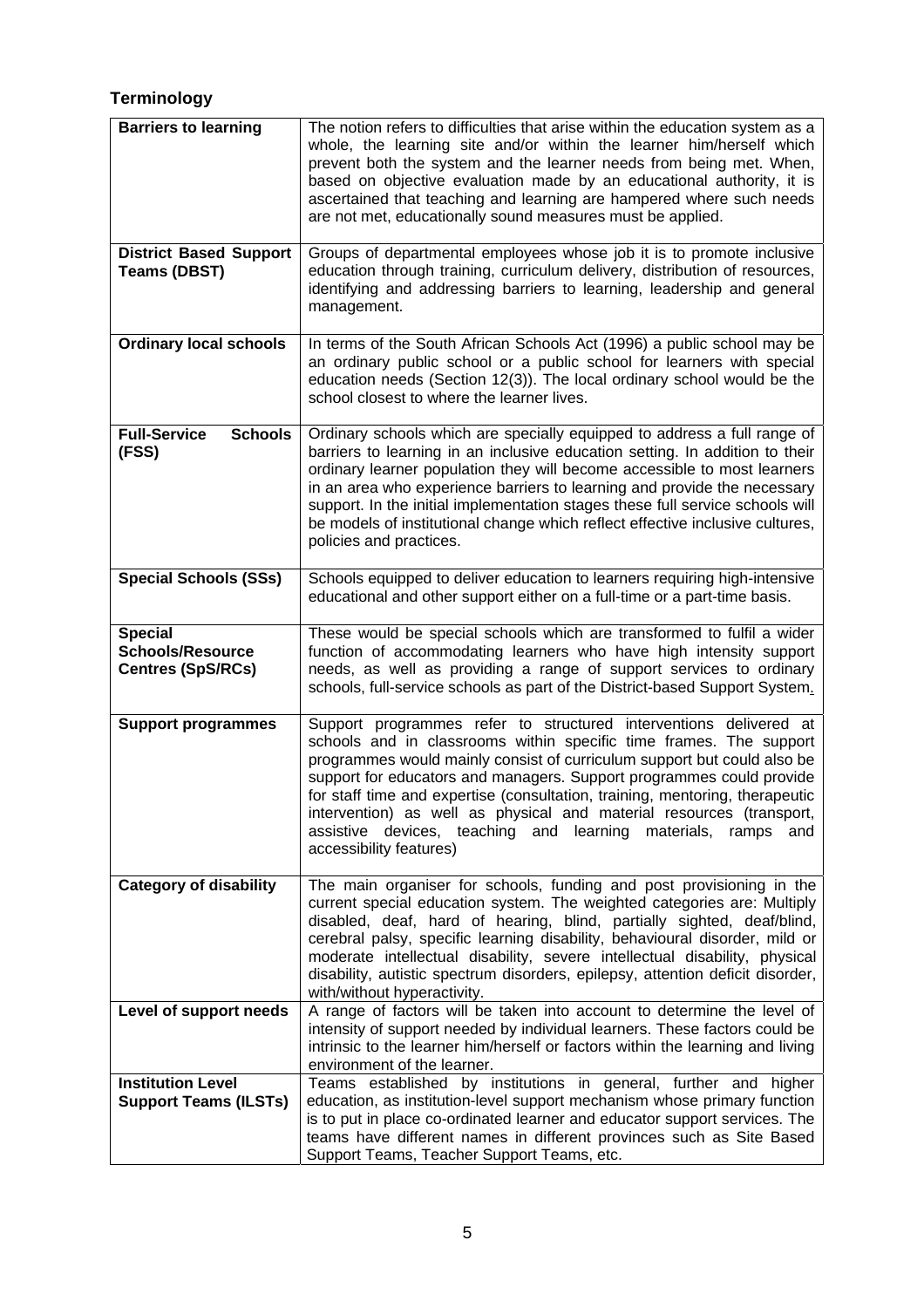#### **INTRODUCTION**

In 1996 the government of South Africa amalgamated 17 Departments of Education, which had been designated along racial lines, to one Department of Education with one curriculum (Interim Syllabus) for all South African learners. Prior to 1996, learners experiencing barriers to learning and development were catered for in Special Schools, which were designated along categories of disability. Where learners who experienced barriers to learning did attend ordinary schools, it was largely by default, and very little was done by these schools to adapt teaching methods, the learning environment and assessment procedures to accommodate them. Learners were expected to adapt to the school. The majority of learners experiencing barriers to learning and development were unable to access education.

In July 2001 the Ministry of Education launched the Education White Paper 6 Special Needs Education: Building an Inclusive Education and Training System. White Paper 6 reminds us that our constitution challenges us to ensure that **all learners** pursue their learning potential to the fullest. (EWP6 p.11). It commits the state to the achievement of equality and non-discrimination. The policy framework outlined in White Paper 6 outlines the ministry's commitment to "the provision of educational opportunities, in particular for those learners who experience or have experienced barriers to learning and development or who have dropped out of learning because of the inability of the education and training system to accommodate the diversity of learning needs, and those learners who continue to be excluded from it". (EWP6 p 11)

Education White Paper 6 on Inclusive Education sets out to address the needs of all learners in one undivided education system. It moves from the categorisation of learners according to disability (medical model) to assessing the needs and levels of support required by individual learners to facilitate their maximum participation in the education system as a whole. The focus is on ensuring that there is sufficient differentiation in curriculum delivery to accommodate learner needs and making the support systems available for learners and schools. It departs from the previous notion of referring learners with particular disabilities to specific special schools, but permits all schools to offer the same curriculum to learners while simultaneously ensuring variations in mode of delivery and assessment processes to accommodate all learners.

The guidelines to inclusive learning, teaching and assessment offered here take into consideration that flexibility has already been built into the Revised National Curriculum **Statement** 

6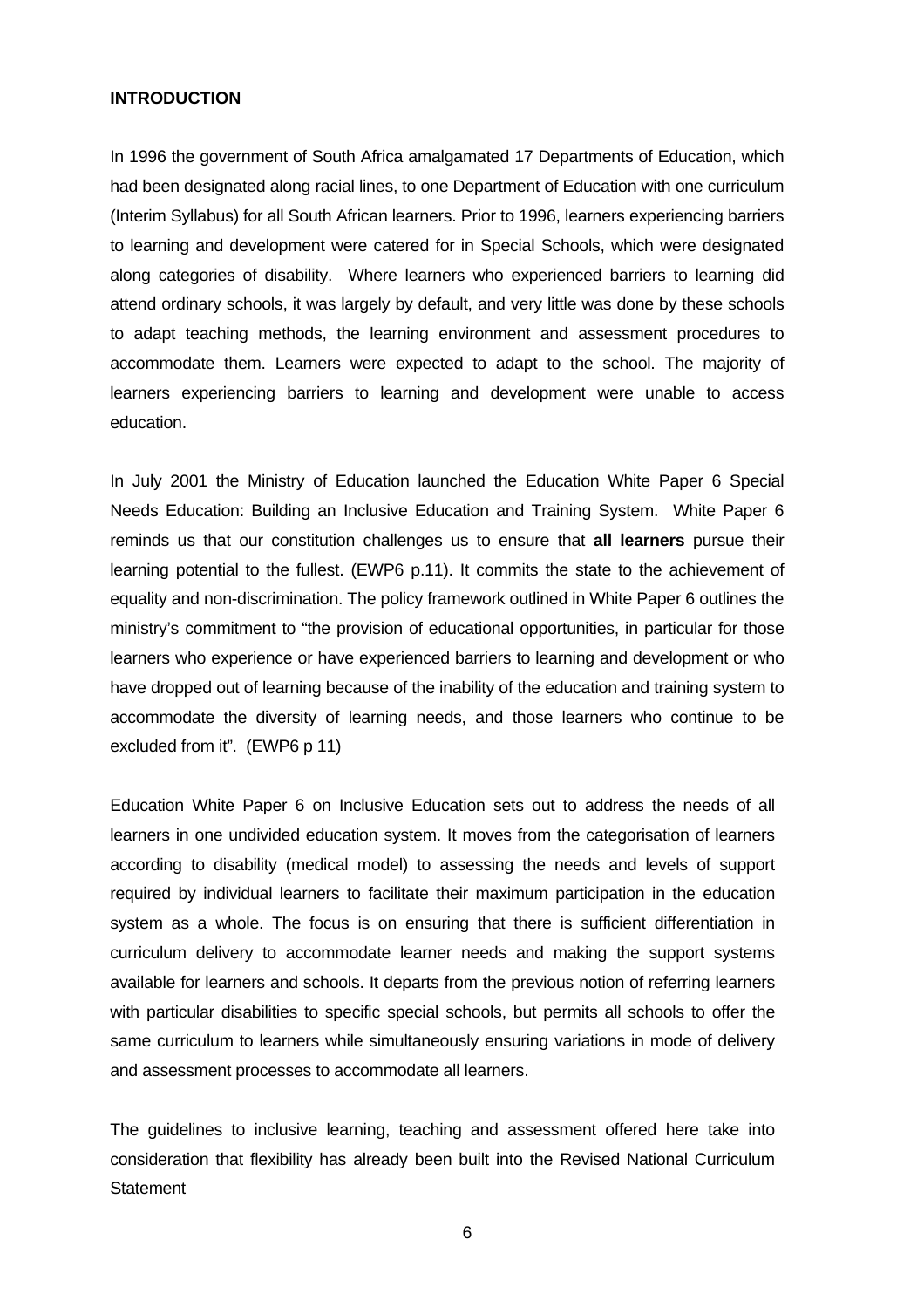The rationale for curriculum adaptation is based largely on Education White Paper 6 on Special Education Needs: Building an Inclusive Education and Training System. These include:

- The components hamper the realistic and effective implementation of the curriculum or do not accommodate and respect diversity. [Education White Paper 6 p. 12 par 1.1.7]
- When they do not meet the needs of all learners. [Education White Paper 6 p16 par. 1.4.1]
- When they do not minimise barriers to learning [Education White Paper p. 6 par.1.4.2]
- When they do not encourage or create opportunity for life long learning for all learners e.g. for learners for whom achievement of a GETC is unlikely or when content of the curriculum becomes a barrier to learning. Time available to complete the curriculum and the pace of teaching may also be negative factors. [Education White Paper 6 p. 19 & 31 par. 2.2.6.1]
- When the components do not lend themselves to adequate flexibility across all bands of education so that they are accessible to all learners irrespective of their learning needs.
- When they do not promote the opportunity for specific life skills training and programme-to-work linkages in special schools. [Education White Paper 6 p. 21 & p. 32 par. 2.2.6.3]

In the light of what has been said, these guidelines for developing inclusive learning programmes, provides guidance to teachers, administrators and other personnel on how to deal with diversity in the classrooms and schools of our country. The guidelines are divided into six sections. Section 1 deals the flexible features of the Revised National Curriculum Statement (RNCS) and barriers to learning. Section two discusses adaptation of learning programmes, work schedules and lesson plans. Section 3 provides guidance on how to go about adapting lesson plans within each of the Learning Areas of the RNCS. Section 4 deals extensively with teaching methodologies to accommodate diverse learner needs. Section 5 outlines inclusive strategies for learning, teaching and assessment. Section 6 provides information on learning styles and multiple intelligences.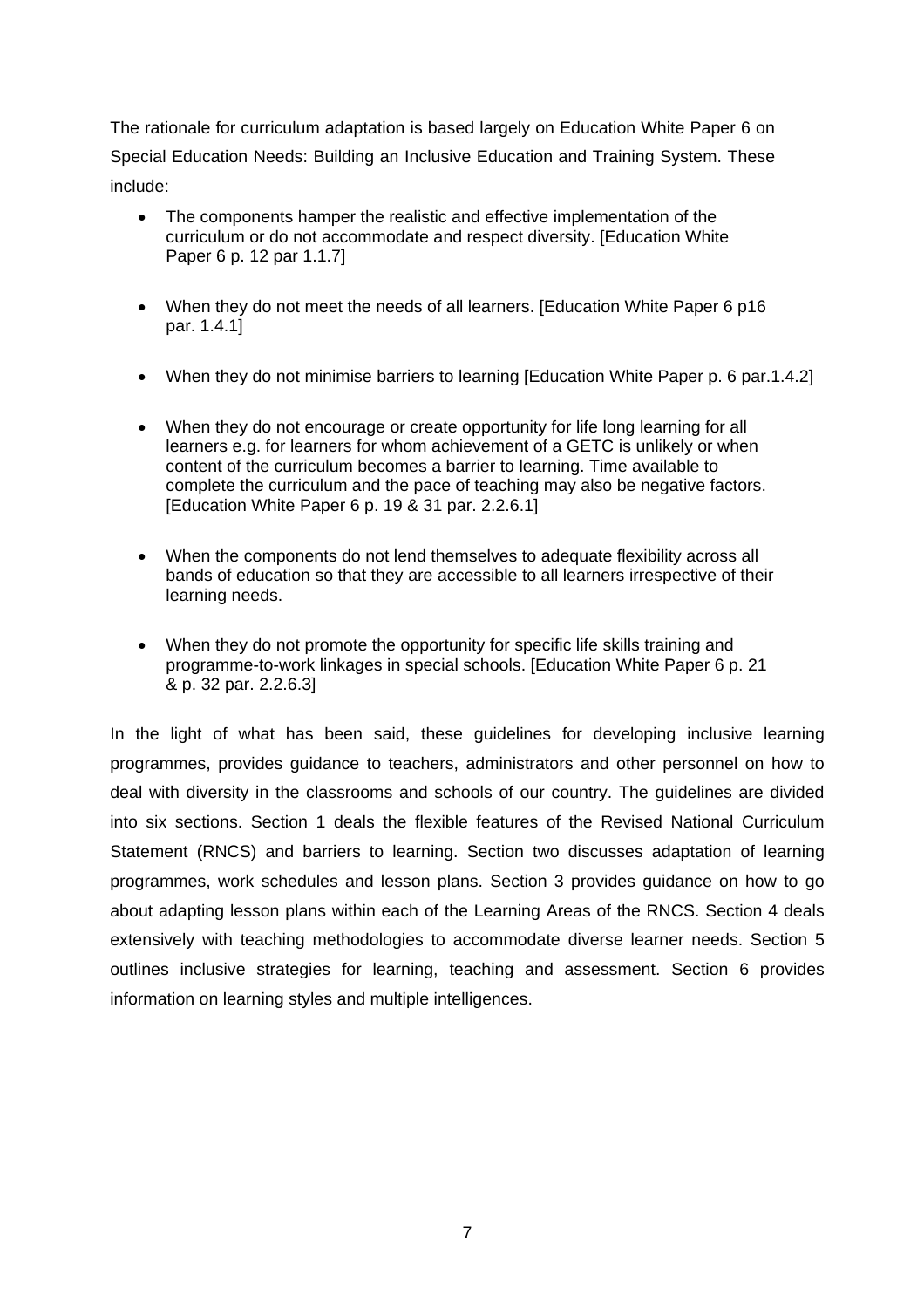#### **SECTION ONE**

#### **1.1 The Revised National Curriculum Statement (RNCS)**

The Revised National Curriculum Statement adopts an inclusive approach by specifying minimum requirements for all learners. The special educational, social, emotional and physical needs of learners will be addressed in the design and development of appropriate learning programmes (DOE, 2002: Overview of Revised National Curriculum Statement, p10.)

Adaptations to the RNCS should not be viewed as creating a new or alternative curriculum to the RNCS. It is intended to supplement the Teacher's Guides for the Development of Learning Programmes for the Foundation Phase and those for the different Learning Areas (Intermediate Phase and Senior Phase) of the General Education and Training Band. The purpose of this guide with the guidelines that follow is to provide guidance to teachers on how they could adapt the Revised National Curriculum Statement so all learners who experience barriers to learning can access the curriculum. Learning programmes, work schedules and lesson plans can be adapted to cater for the individual needs of learners.

Curriculum adaptations are modifications that relate specifically to instruction or content of a curriculum. A curricular adaptation is any adjustment or modification to: (i) learning, teaching and assessment environment, (ii) learning, teaching and assessment techniques, (iii) learning, teaching and assessment support material that enhances a learner's performance or allows at least partial participation in a learning activity (iv) structure and number of learning programmes and (v) assessment. The RNCS has several components that are flexible enough to allow for adaptation. Examples of these flexible features include:

- "The outcomes and assessment standards emphasise participatory, learnercentred and activity-based education. They leave considerable room for creativity and innovation on the part of teachers in interpreting what and how to teach." (DOE, 2002: Overview of Revised National Curriculum Statement, p14.)
- Learning outcomes do not prescribe content or method. Therefore, content and methodology could be appropriate for a learner's needs. (DOE, 2002: Overview of Revised National Curriculum Statement, p14.)
- Activities can be flexible. (DOE, 2003: Teacher's Guide for the development of Learning Programmes, p.10)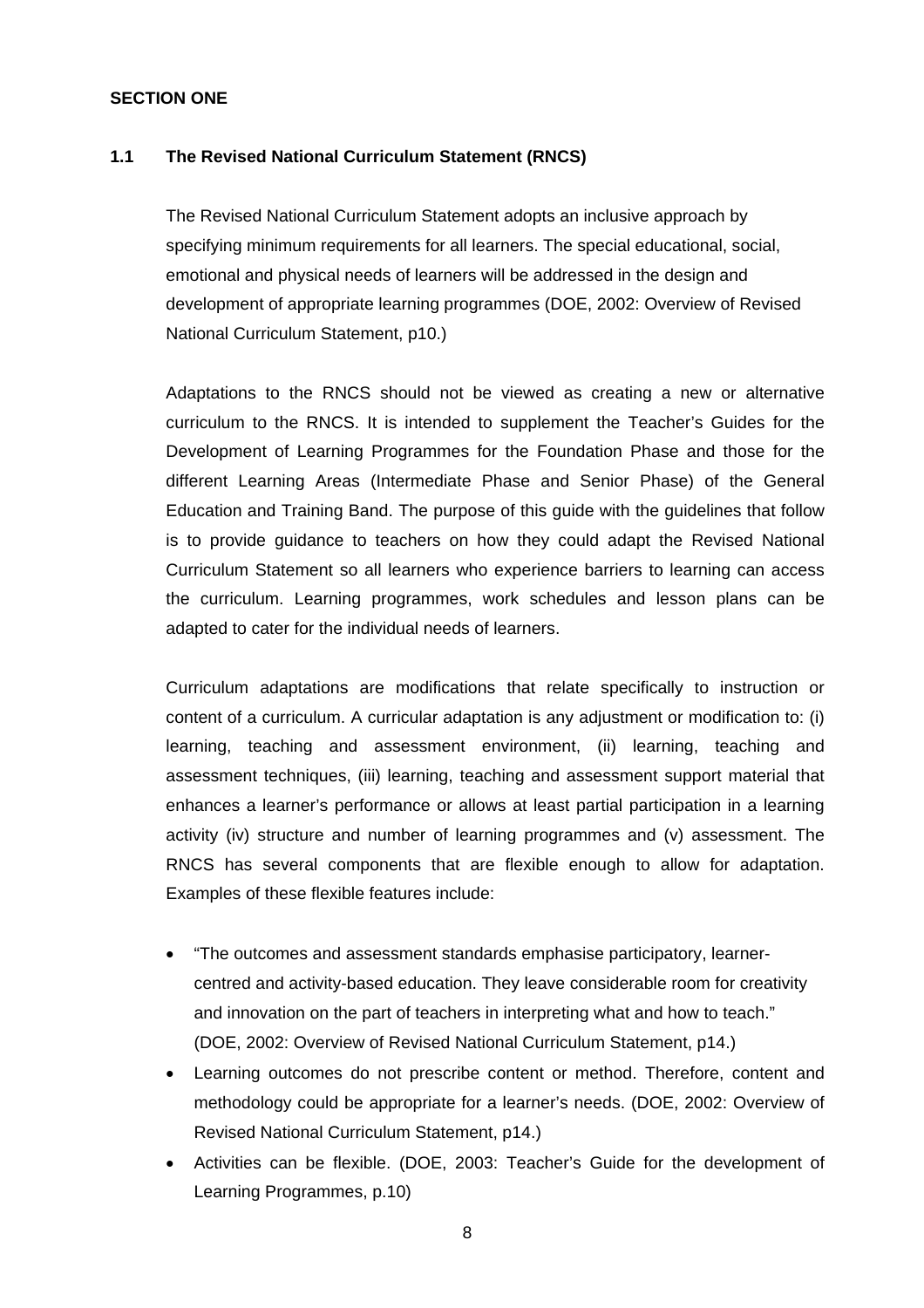- The context can be made relevant to the learners' needs. (DOE, 2003: Teacher's Guide for the development of learning Programmes, p.10)
- More time can be provided for assessment and execution of a task. (DOE, 2003: Teacher's Guide for the development of Learning Programmes, p.11)
- Assessment strategies are flexible. (DOE, 2003: Teacher's Guide for the development of Learning Programmes, p.1)
- The learning programme can be structured to meet the needs of the specific learners. (DOE, 2003: Teacher's Guide for the development of Learning Programmes, p.2)
- Learners can communicate using SA sign language, Braille, assistive devices or any other communication method. (DOE, 2003: Teacher's Guide for the development of Learning Programmes, p1)
- Expectations can be adapted to the abilities of the learner within the framework of high expectations. (DOE, 2002: Overview of Revised National Curriculum Statement, p12.)
- The curriculum emphasizes the principles of social justice, healthy environment, human rights and inclusivity. (DOE, 2003: Teacher's Guide for the development of Learning Programmes, p.5)
- Teachers are encouraged to consider any particular barriers to learning and/or assessment that exist in different Learning Areas and make provision for these when developing learning programmes. (DOE, 2003: Teacher's Guide for the development of Learning Programmes, p.7)
- assessment standards can be broken into finer components. (DOE, 2003: Teacher's Guide for the development of Learning Programmes, p.1)
- A lesson plan time allocation can range from a single activity up to a term's teaching or more time if necessary, depending on the needs of the learner. (DOE, 2003: Teacher's Guide for the development of Learning Programmes, p.1)
- Time allocation and weightings regarding learning outcomes and learning programmes should vary according to the learner's needs. (DOE, 2003: Teacher's Guide for the development of Learning Programmes, p.6)
- The number and nature of learning programmes at a special school, special school as resource centre or full service school can vary depending on the availability of staff, resources and the needs of learners.
- Flexibility in the selection of appropriate assessment standards according to the individual needs of a learner is possible on the recommendation of the assessment team in the case of a learner not capable of achieving a GETC.
- Work Schedules are not limited to a grade/year. Differently gifted learners may require acceleration or slowing down of the process.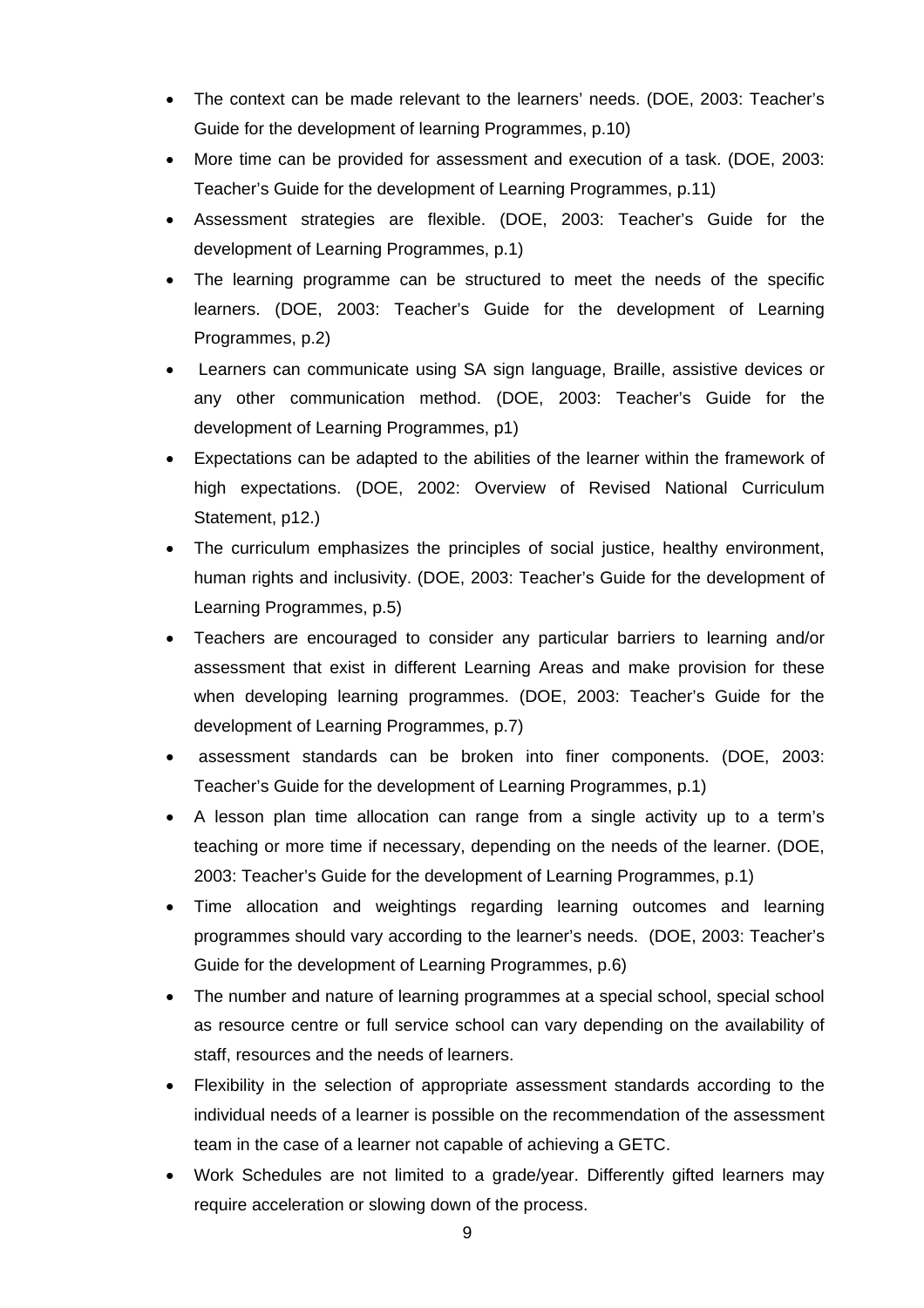The scale and scope [extent] of any curriculum adaptations will only be determined after a thorough assessment of individual learners. Learning programmes, work schedules and lesson plans have to be designed on the basis of the needs and strengths (profile) of the majority of learners at a school or in a phase or grade. Lesson plans have to provide differentiated learning, teaching and assessment activities to ensure effective multi-level teaching. However, adaptation of learning, teaching and assessment activities will be required at lesson plan level for learners in a class who need **specific additional support** because of individualised barriers to learning. Those involved in this process of adaptation must include the teachers, parents, school based and district based support teams (where they exist). Other relevant professionals from the community can also be consulted.

#### **1.2 An introduction to barriers to learning and development**

All barriers to learning and development should be addressed in our classrooms and schools. Amongst the more frequent causes of barriers are:

- Disability as a barrier
- Language and Communication
- Lack of Parental Recognition and Involvement
- Socio-economic Barriers
- Attitudes
- Inadequate opportunity for programme-to-work linkages (White Paper 6, p.21 and 32 par. 2.2.6.3)

#### **1.2.1 Disability as a barrier**

#### **Understanding disability as a barrier to learning and development**

Most understandings of disability relate to individual deficit. Therefore, disability has always been regarded as a barrier to learning. These barriers include:

- Visual barriers
- Auditory barriers
- Oral barriers
- Cognitive barriers
- Physical barriers
- **Medical barriers**
- Psychological barriers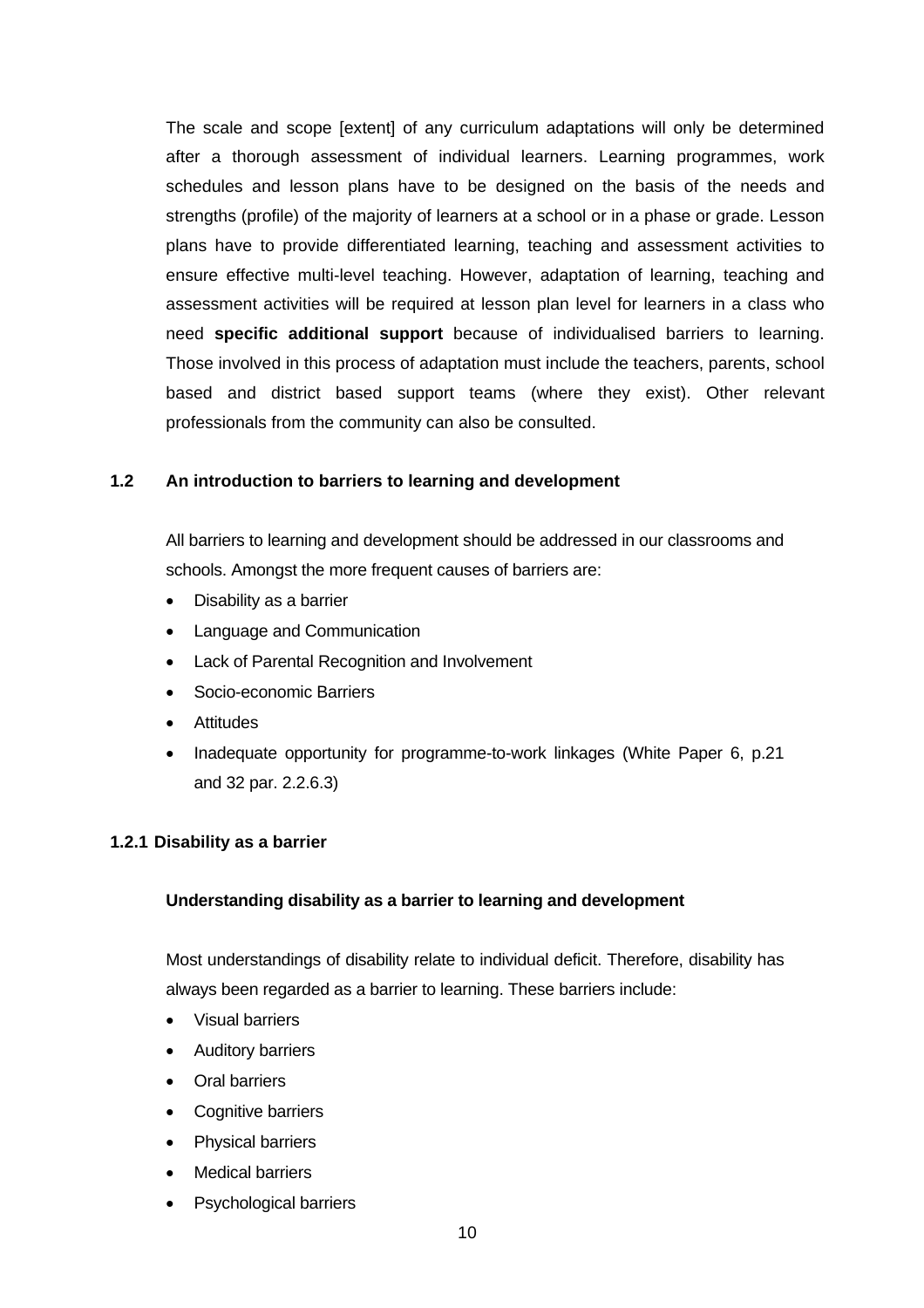#### **Policy implications and guidelines for addressing disability as a barrier**

Learners who experience barriers to learning as a result of disability should be welcomed in ordinary school environments provided that the necessary support is in place for learners to achieve their full potential. Teams that include parents, teachers and other relevant professionals should establish the nature and extent of support needed by the learner. Below are a few examples of how the system could be modified or changed to meet different kinds of support that individual learners may require:

- Modified access to buildings e.g. ramps, adapted toilets and speaker systems in where applicable.
- Brailed signage on doorframes, passages and outbuildings.
- Enlarged print.
- Appropriate assistive devices e.g. Braillers, hearing aids, tape recorders, splints, adapted computers, wheelchairs, walkers, modified tricycles and standing frames.
- Therapeutic intervention.
- Learner based and learner paced teaching.

#### **1.2.2 Language and communication**

## **What are the common barriers associated with language and communication?**

There are normally three main barriers related to language. Firstly, learners are often forced to communicate and learn in a language which they do not usually use at home and are not competent to learn effectively.

Secondly, learners who use South African Sign Language as a language for teaching and learning and as a (language) subject did not have access to the language.

Thirdly, learners experience difficulties with communication. Learners who are nonspeaking due to the severity of their disability experience enormous barriers to learning and development. These barriers arise from the general unavailability of augmentative and alternative communication (AAC) strategies to enable them to engage in the learning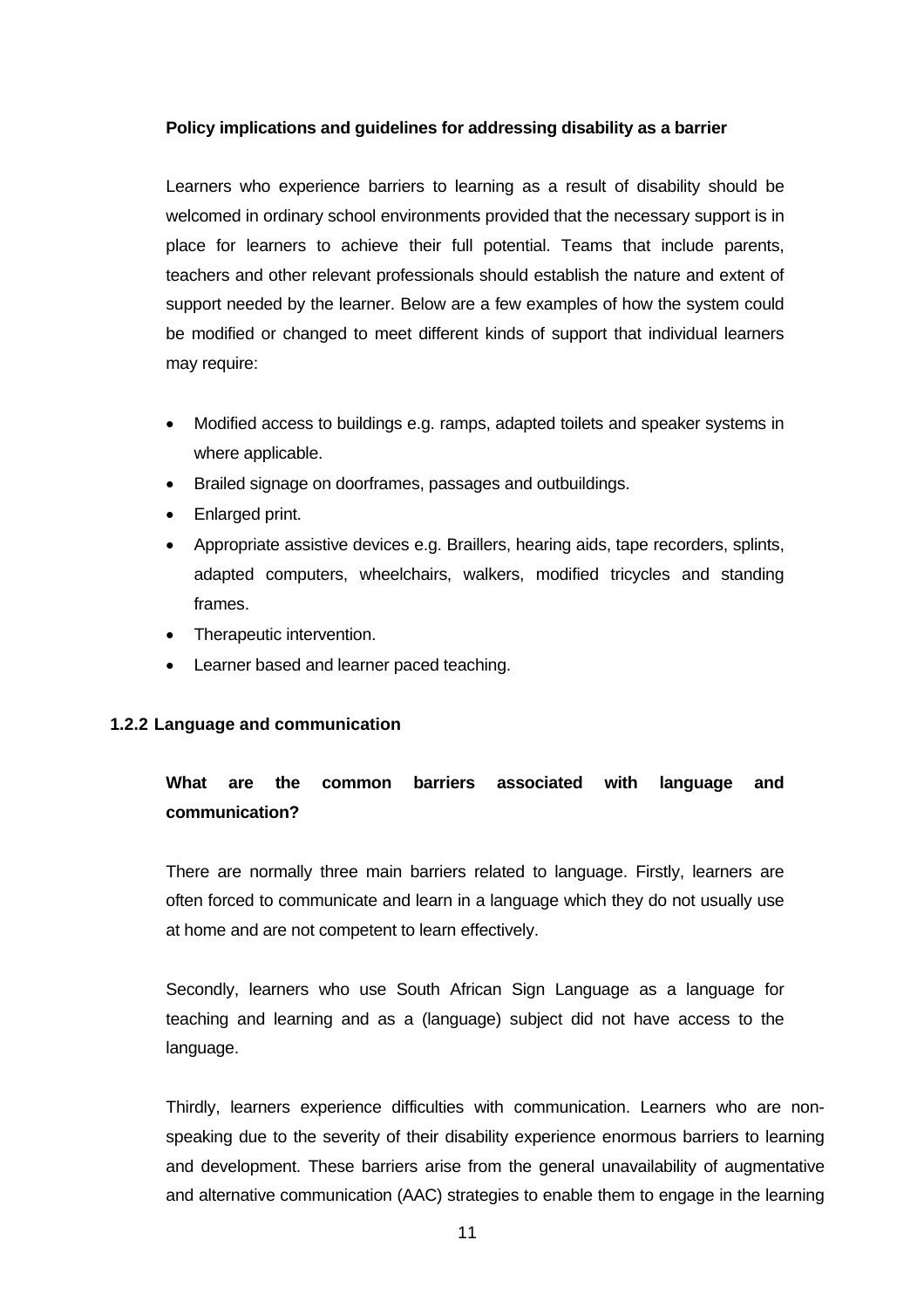process, and more often than not find themselves totally excluded from learning and development experiences. AAC systems could consist of alternative communications systems, supplements to vocal communication and communication through facilitators.

## **Policy implications and guidelines to address language and communication barriers**

- All learners are to learn their home language and at least one additional official language which include South African Sign Language. Braille as a code can be used as a medium of teaching and learning.
- When learners enter a school where the language of learning and teaching is not their home language, the teachers of all the learning areas/programmes and the school should provide support and supplementary learning in the language of learning and teaching until such time that learners are able to learn effectively through the medium of that particular language. It is the responsibility of each individual teacher to ensure that the language of learning and teaching does not become a barrier to learning in such instances. Ideally, parents should be encouraged to participate in interventions regarding language.
- Learners should receive extra support in the language ("subject') which is also the language of learning and teaching. The learner should work towards and be assessed against the assessment standards of the appropriate language level (Home Language, First Additional Language or Second Additional Language).

#### **1.2.3 Lack of parental recognition and involvement**

## **Barriers and difficulties which arise as a result of a lack of parental recognition and involvement**

- Parents whose children do not utilise oral communication experience communication barriers with their children.
- Difficulties around parental support of learners may arise due to a range of situations e.g. a parent who cannot read Braille would not be able to support a grade one learner with his or her Braille homework.
- Parents are not always adequately informed of their children's problems or progress, and therefore are often deprived of the opportunity to participate in their children's development.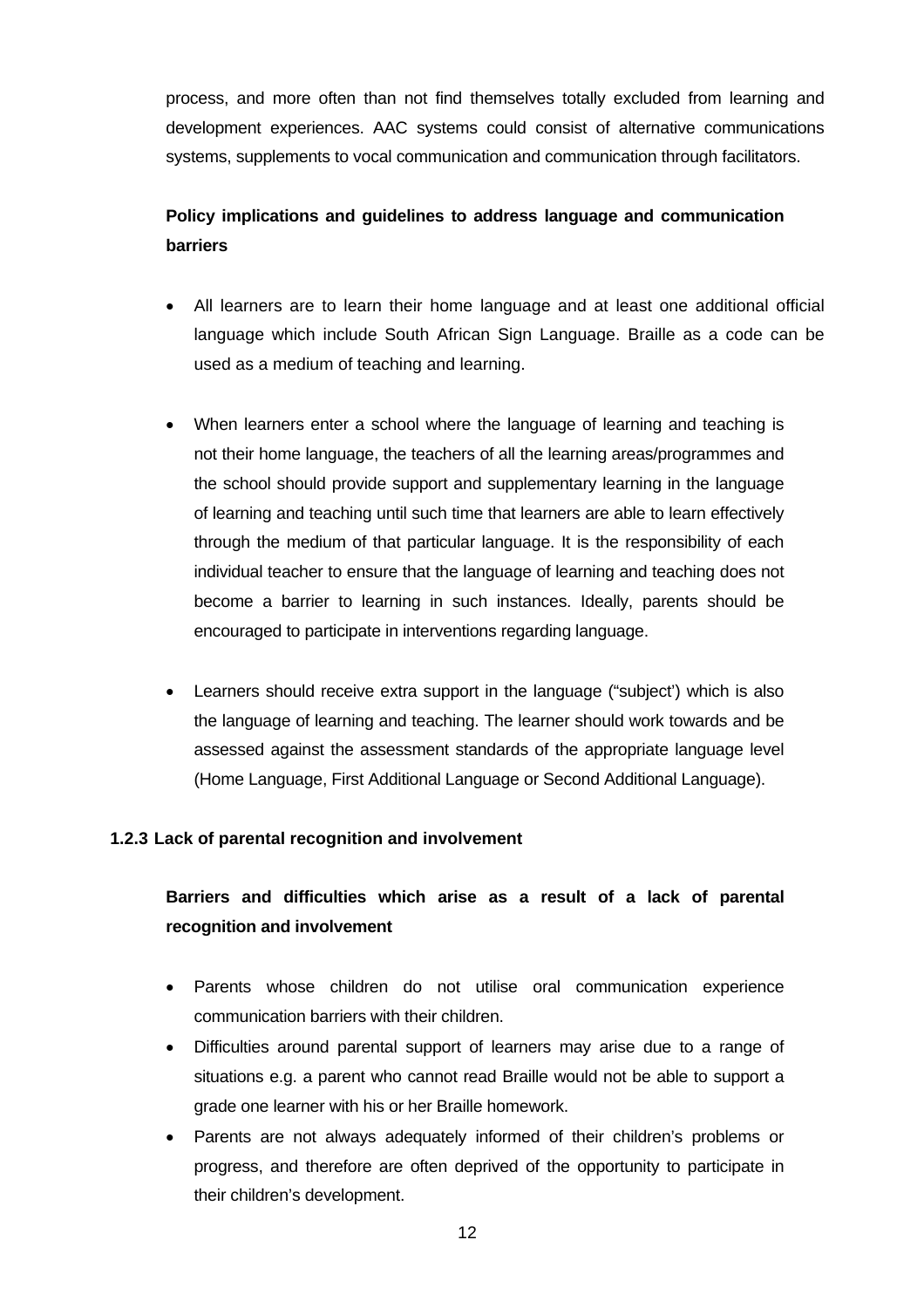- Parents who are unable to understand the emotional and/or behavioural problems of their children may aggravate their barriers
- Non-involvement and non-recognition of parents by the system creates a lack of respect for parents as, informed role players in the assessment and future development of their children.
- A lack of communication and support around HIV/Aids infected or affected families creates barriers for learners from such families.
- Some parents abdicate all responsibility for all their children.

## **Policy implications and guidelines for addressing lack of parental recognition and involvement**

- At school level, partnerships should be established with parents in order to equip them with skills and knowledge to participate effectively in their children's learning and school life.
- Parents should also be fully involved and informed regarding the identification, screening and assessment and placement of their children.
- Parents should be encouraged to take an active interest in the teaching, learning and assessment of their children.
- In order to facilitate early intervention for children with disabilities parents may consult community based clinics and/or other professional practitioners including teachers to conduct an initial assessment and to plan a suitable course of action for the learner.
- Schools which use South African Sign Language are encouraged to run accredited SA Sign Language courses for parents and teachers.
- Braille courses should be run to enable parents to communicate with their children and assist them with homework, reading and writing in Braille.
- General newsletters can assist in keeping parents informed of developments and programmes at the school. This is particularly important for boarding schools where distance separates parents from the school.
- Schools can run information sessions and workshops to enable parents to better understand their children and their emotional and behavioural problems. Staff from district based support teams, including psychologists and social workers, could assist at such workshops.
- Where appropriate, school-based support teams should be strengthened with expertise from the local community, district-support teams and higher education.
- It is essential that schools maintain open channels of communication with families infected and/or affected by HIV/Aids, and render support to parents and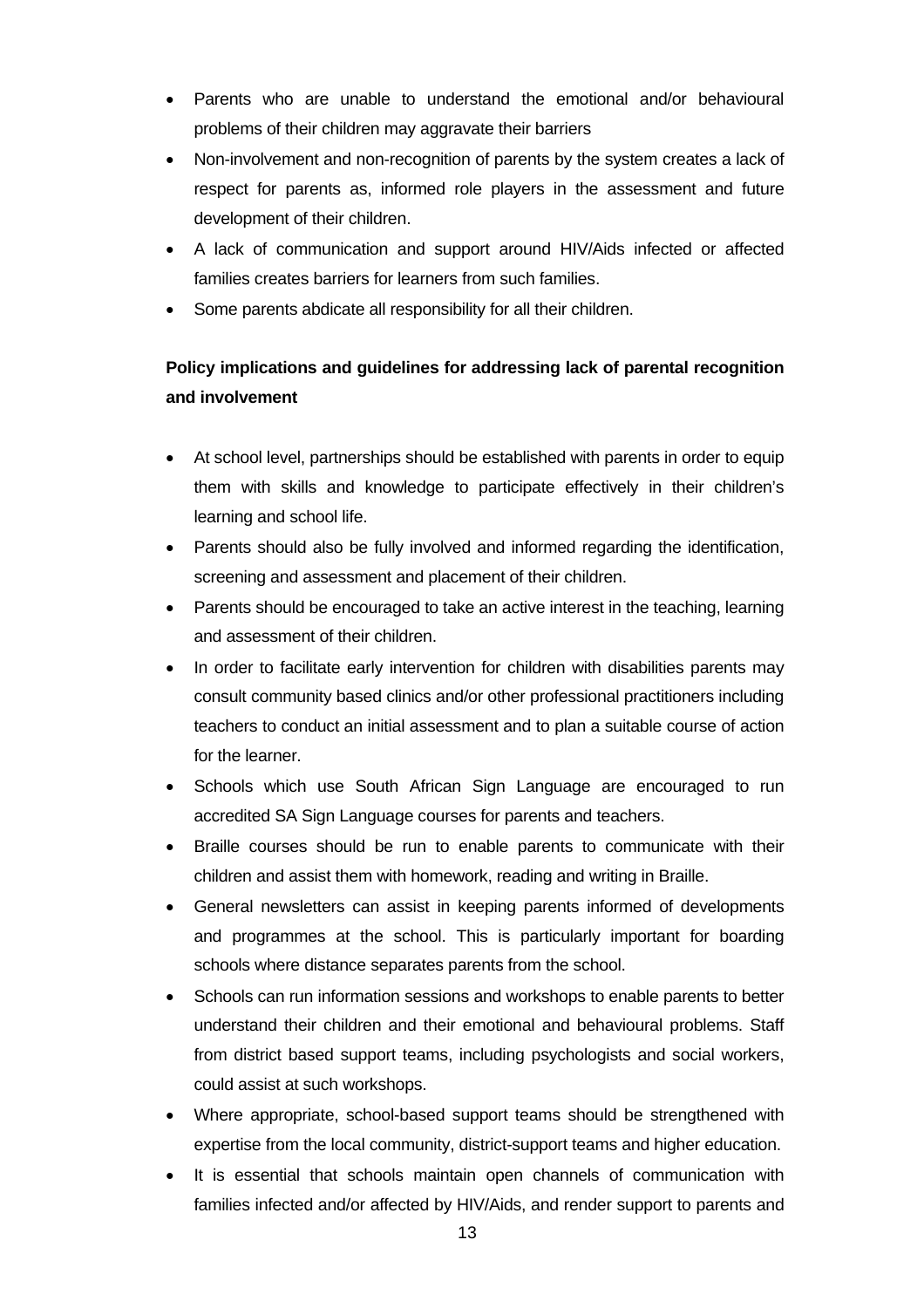learners wherever possible. This could be facilitated by openly displaying a clear HIV/Aids policy for the school. Shared HIV and Aids status could also help destigmatise the disease

#### **1.2.4 Socio-economic barriers**

#### **Barriers created as a result of socio-economic factors**

- Poor reading and print background (learners have not had pre-school exposure to literacy and print in general). Parents of such learners have often had limited education opportunities.
- Lack of exposure to numerical concepts.
- Sensory deprivation, resulting from a lack of opportunities during early childhood to explore the environment and wider world.
- Poor oral language development as a result of a lack of communication, interaction and learning opportunities.
- Poor self-image.
- Latch key children often experience social isolation and developmental deprivation.
- Impact of alcoholism and violence.
- Dysfunctional and anti-social behaviour patterns e.g. minor stealing and lying.
- Depression and hopelessness in both adults and learners.
- Substance abuse by learners, most commonly dagga and thinners.
- Teenage pregnancy.
- Learner headed households and poor homes require additional responsibilities from learners.
- Mobility of families creates lack of continuity in learning as a result of school hopping.
- Learners move from nuclear family to extended family.
- Late enrolment at school.
- Learners with offending behaviour including theft, housebreaking, assault and sexual misconduct.

#### **How do we overcome the socio-economic barriers?**

This is not a welfarist approach to poverty but rather a serious concern about the pedagogical implications of poverty.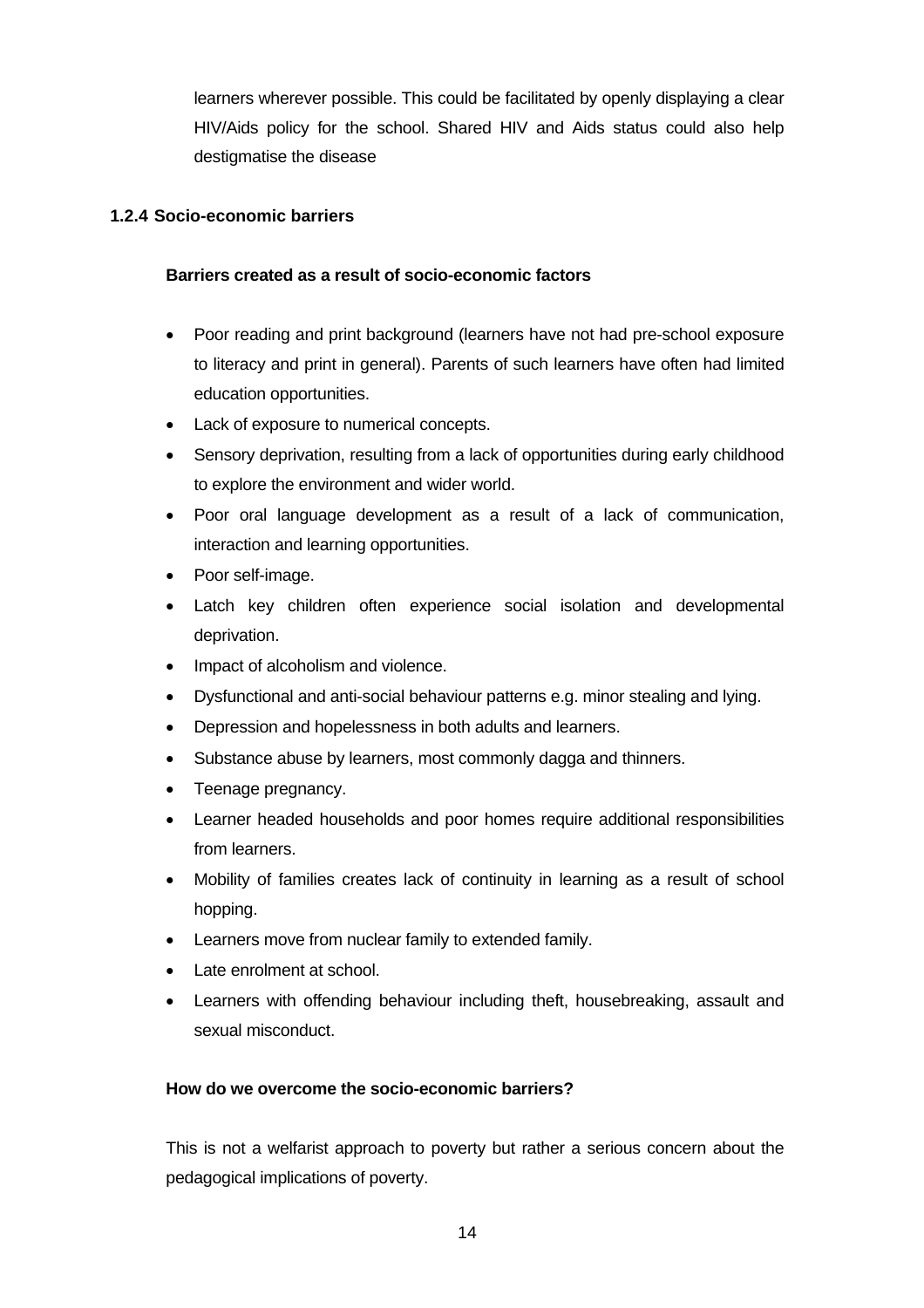- Teachers need to be sympathetic towards learners by creating a welcoming and supporting environment.
- Experiences that involve stimulation, enrichment and play must be created to compensate for the previous deprivation regarding reading, mathematics, spatial development and sensory experiences. These could often be enrichment programmes that involve first hand experiences (actual experience), play with concrete objects and reading to learners so they understand that print is meaningful.
- At social level, an environment should be created that is comforting, that listens to the voice of learners, that is able to detect distress and depression. Appropriate referral to professionals should be made for formal assessment of depression.
- The school needs to reach out to poor communities, and should be a secure haven for learners.
- School nutrition programmes should act as incentives for poor and hungry learners to attend school.
- Schools should establish meaningful relationships with the courts, police, relevant NGO's [e.g. child welfare and SANCA] and the Department of Social Services. Joint procedures to discourage any form of abuse should be developed. When learners become the perpetrators of abuse and crime the above contacts are essential.
- Where district based support teams have been established they should be called upon to assist in matters of abuse and other learner related issues. Where such support teams do not exist, institution level support teams must be established.
- Use of accelerated academic bridging programmes and programmes-to-work linkages are vital for learners who enter the system late or who have experienced severe interruption in their schooling as a result of socio-economic factors.
- Baseline assessment should be used to establish current academic level and facilitate placement in the appropriate grade and/or set of learning programmes.
- Fast tracking to acquire basic literacy, numeracy and life skills through accelerated programs with a view to assisting the learner to catch up with his /her age cohort.

#### **1.2.5 Negative attitudes**

#### **Understanding negative attitudes as barriers to learning**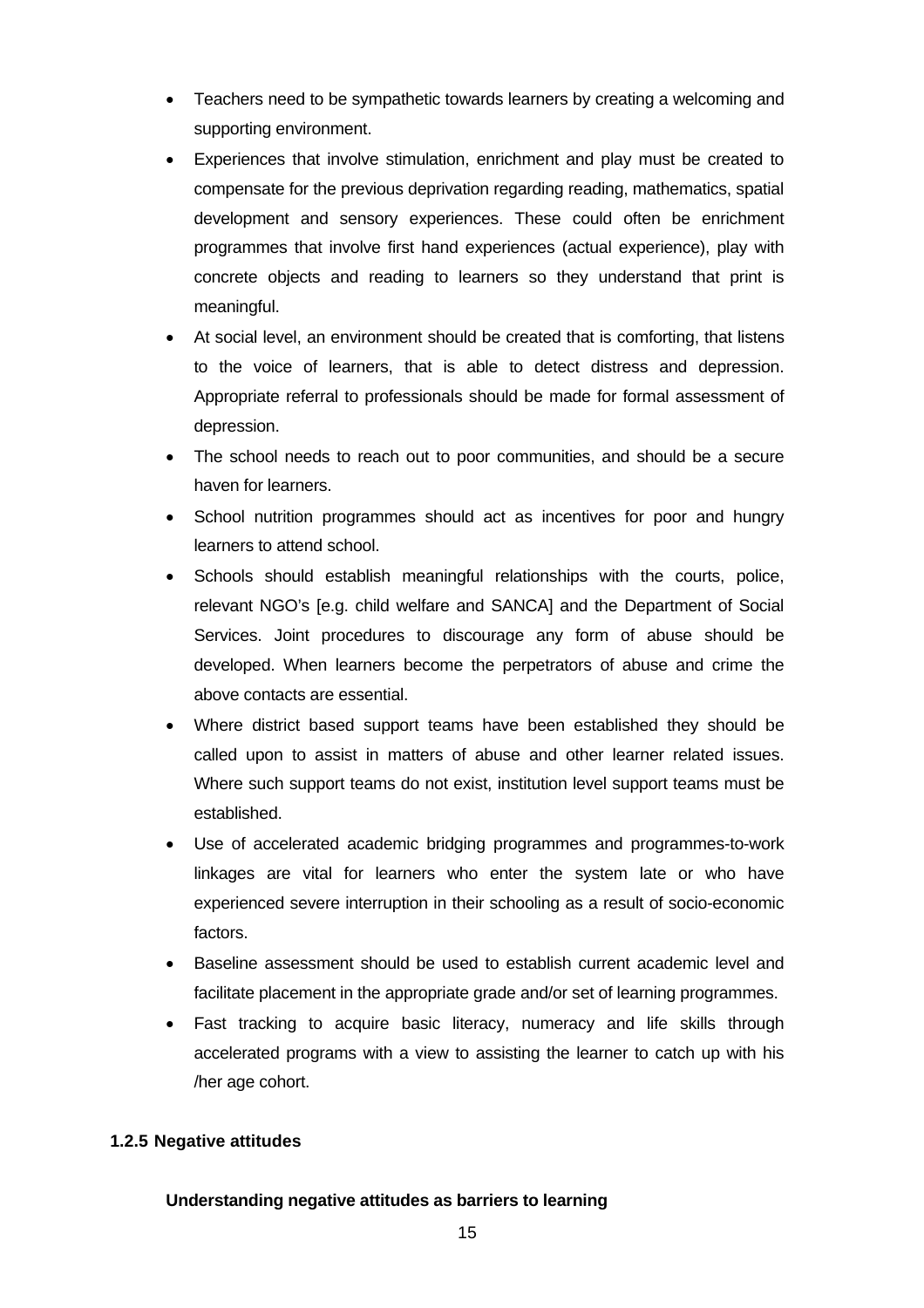Negative and harmful attitudes towards *difference* in our society remain critical barriers to learning and development. Discriminatory attitudes resulting from prejudice against people on the basis of race, class, gender, culture, disability, religion, ability, sexual preference and other characteristics manifest themselves as barriers to learning when such attitudes are directed towards learners in the education system.

## **How do we overcome negative attitudes towards learners who experience barriers and their inclusion in ordinary education?**

- Labelling of learners should be discouraged since it makes it difficult for learners to grow beyond the limitations of the label. It is important for teachers, parents and peer groups to adopt positive attitudes towards learners who experience barriers. Even learners who were once regarded as ineducable benefit from appropriate intervention.
- Learners should not be categorized since they often are placed in a particular learning environment merely because of the category and not because of the particular learning needs of the individual learner. In many cases, the categorisation was convenient for the system and not in the best interests of the learner.
- Do not discriminate against learners who are HIV positive or who have AIDS since a lack of knowledge about this issue has led to negative assumptions associated with the disease. All learners and staff should be treated equally. When it comes to blood all cases are treated as universally HIV positive.
- All learners should be viewed in a positive light and there should be a determined effort to establish what their real strengths are for the purpose of further development.
- Do not create conditions for fear of learners with disabilities to develop, since negative attitudes often result from beliefs that are illogical and encourage discrimination.
- Schools must be welcoming environments for all learners, since any negative attitude by adults in a school environment influences learners.
- Schools should embark on positive awareness campaigns about difference and the value of celebrating diversity based on new South African policy and principles.
- Acknowledge and respect differences in learners, whether due to age, gender, ethnicity, language, class, disability or HIV status, sexual preference, etc.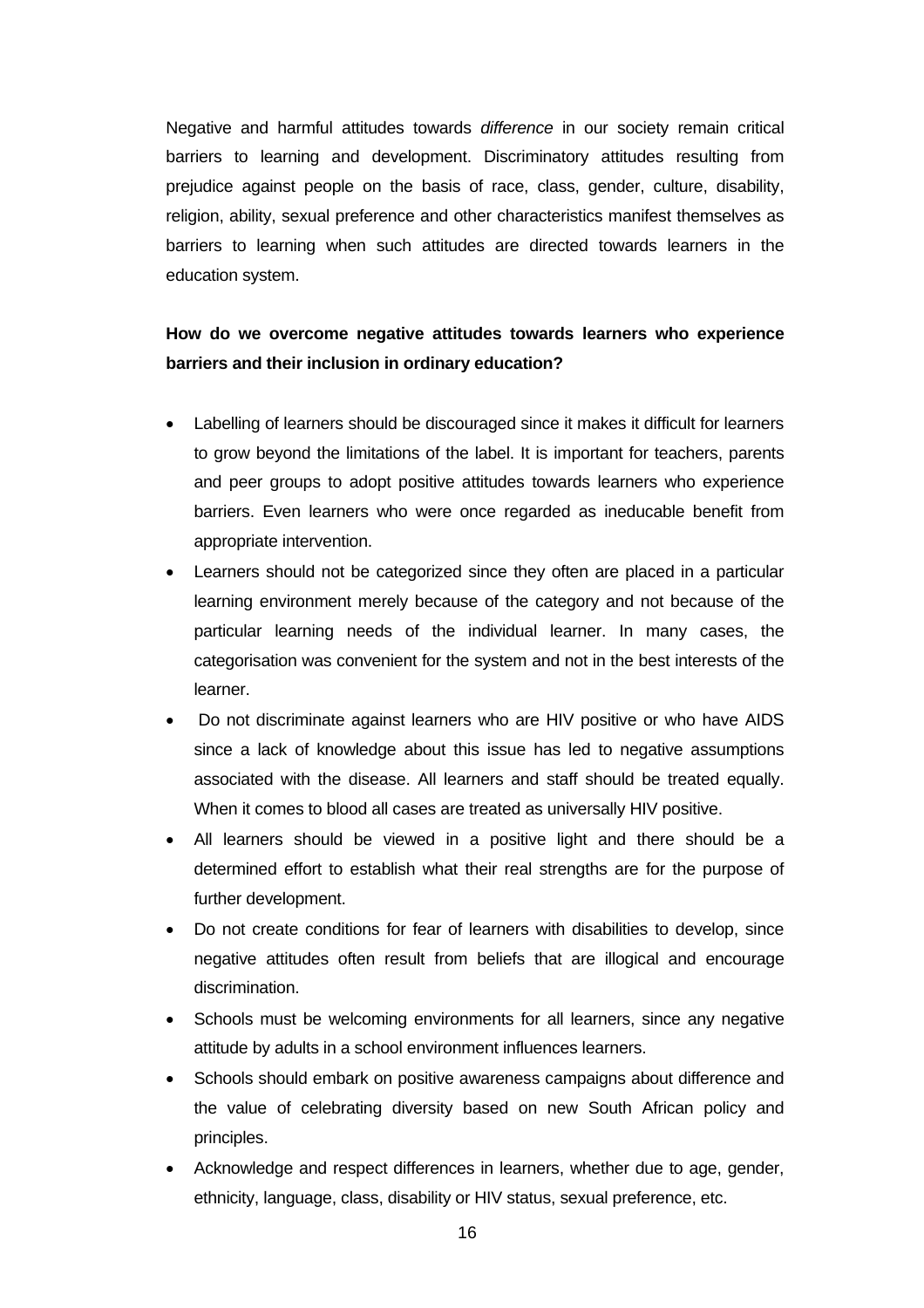#### **1.2.6 Inadequate Programme-to-Work Linkages**

(White Paper 6, p. 21 and p.32 par. 2.2.6.3)

## **How do we understand the barriers created by inadequate programme-to-work linkages?**

- Learners with cognitive barriers who are unlikely to achieve a full GETC as well as learners who, due to age constraints and social barriers, need specific programmeto-work linkages.
- Appropriate accreditation and certification for the level of skills achieved need recognition to facilitate life long learning.
- A lack of partnerships between education and industry which would facilitate job accessibility could be a stumbling block to learners.

#### **How do we overcome the inadequate programme-to-work linkages?**

- Weighting of learning areas and time allocation can be adjusted to allow for chosen learning areas or learning programmes to become the major tool or vehicle for learning, thus fulfilling the vision of Education White Paper 6 of providing more options for learners as ways to learn and to provide programme-to-work linkages.
- Linkages across learning areas will allow for assessment standards from various learning areas and from different grades to be achieved within the skills learning programmes allowing for work related linkages.
- Collaboration between teachers within and across a phase or grade would be essential in the planning of learning programmes for specific learners or groups of learners to ensure effective programme-to-work linkages.
- At local school level partnerships with industry should be established to assess the educational requirements of future employers and to facilitate hands-on work experience for learners.
- Schools may issue a certificate of competency that includes specific reference to Learning Pogrammes that reflect programme-to-work linkages to learners who do not achieve a GETC.
- Learners should not be expected to show competence in all the learning areas for the end of the GETC band at the same time, but should be allowed to show their competence in the different learning areas/programmes over a period of time in order to be eventually awarded a GETC or Grade 9 promotion.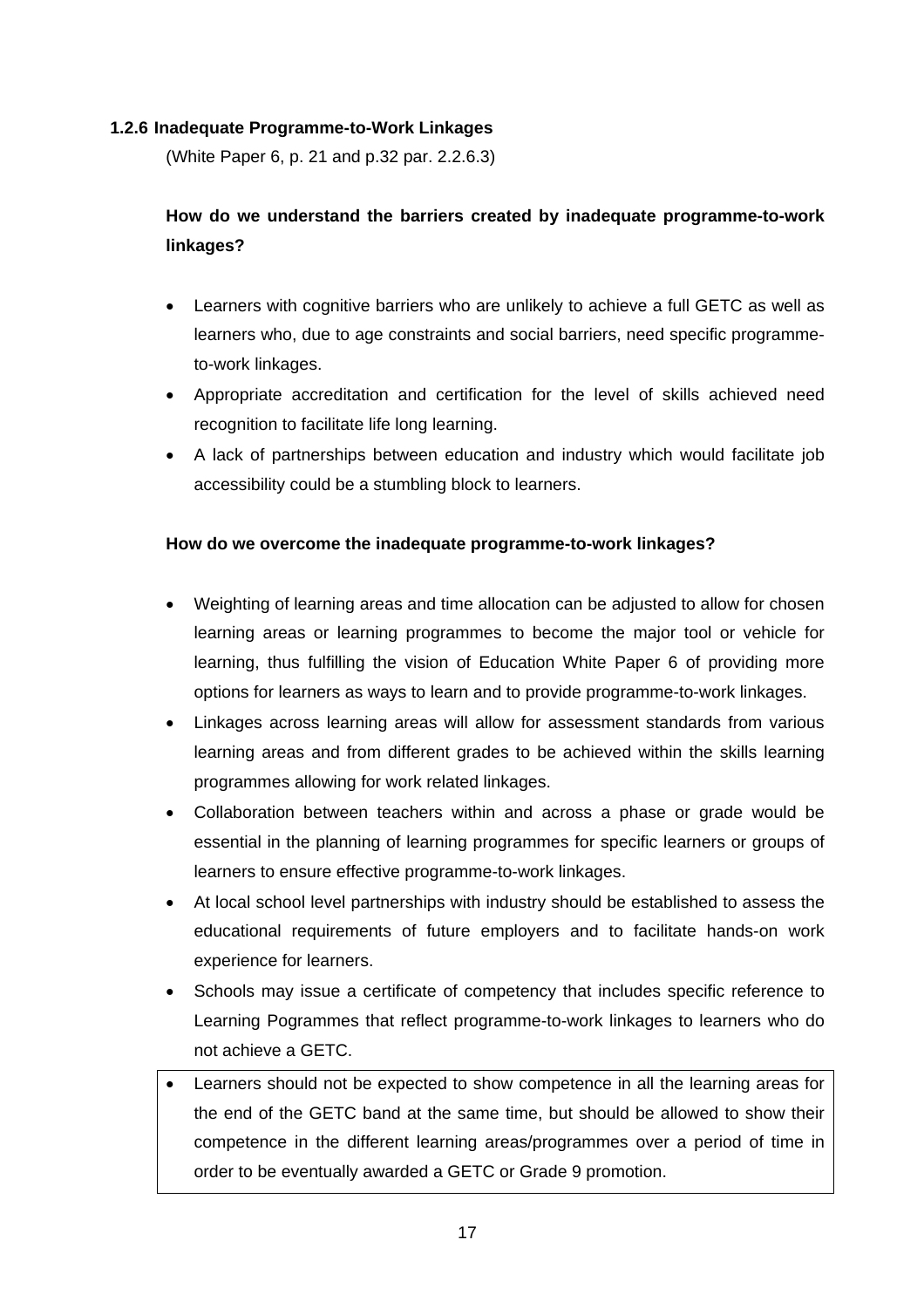### **PROPOSED RECOMMENDATIONS FOR CHANGES TO LEGISLATION**

- The schools section within the Department of Education should establish partnerships with SAQA, Umalusi and other relevant stakeholders.
- Qualifications should be developed and assessed for appropriate accreditation leading to life long learning for those learners who cannot achieve the GETC.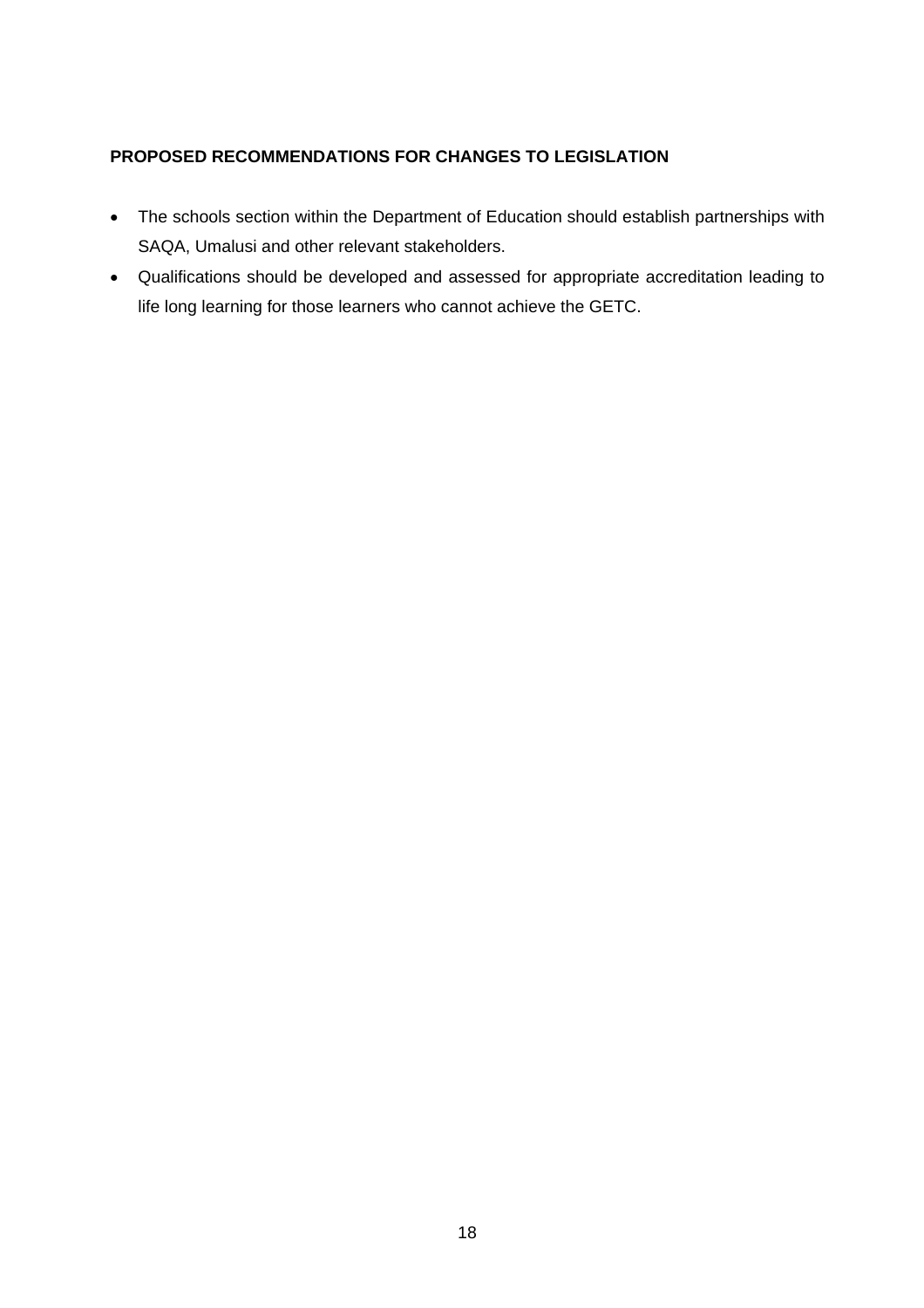#### **SECTION 2**

## **ADAPTATION OF LEARNING PROGRAMMES, WORK SCHEDULES AND LESSON PLANS TO ACCOMMODATE ALL LEARNERS IN AN INCLUSIVE EDUCATION SYSTEM**

#### **2.1 Introduction**

Presently learners in the GET-band who experience barriers to learning can attend ordinary schools, full service schools, special schools or special schools as resource centres. Some of these schools already have a range of human and physical resources which can be utilised to expand opportunities for learners who experience barriers to learning. These can include teachers with specialised competencies, adapted or modified classrooms, workshops, computer rooms etc. for addressing all barriers to learning and the teaching of work related skills where applicable. Programmes-to work linkages and other learning programmes should become the vehicles or tools through which learners demonstrate their performance as required by the Learning Areas Statements of the RNCS Grade R – 9 (Schools) (2002).

Adaptations made to existing learning programmes, work schedules and lesson plans as well as newly designed learning programmes, work schedules and lesson plans that provide lifeskills training and programme-to-work linkages to meet the needs of learners must by no means compromise the standard of the curriculum as prescribed by the RNCS Grade R-9 (Schools) (2002). An attempt is made here to provide principals, school management teams, institution level support teams, district based support teams and all teachers with guidelines that will assist them with differentiation, modification, adaptation, planning and management of the curriculum to address diversity.

In conceptualising the framework for adaptation of the curriculum, a wide range of factors that have direct impact on the learner, the school and its resources, the parents and the community were considered. The effects of these factors as well as strategies to address them are discussed briefly in this document.

Before the above mentioned issues are addressed it is imperative to emphasise that readers are familiar with the Revised National Curriculum Statement (Overview) as well as Section 1 (a generic section) of the Teacher's Guides for the Development of Learning Programmes (Foundation Phase and all Learning Areas e.g. Languages, Mathematics for the Intermediate and Senior Phase, 2003).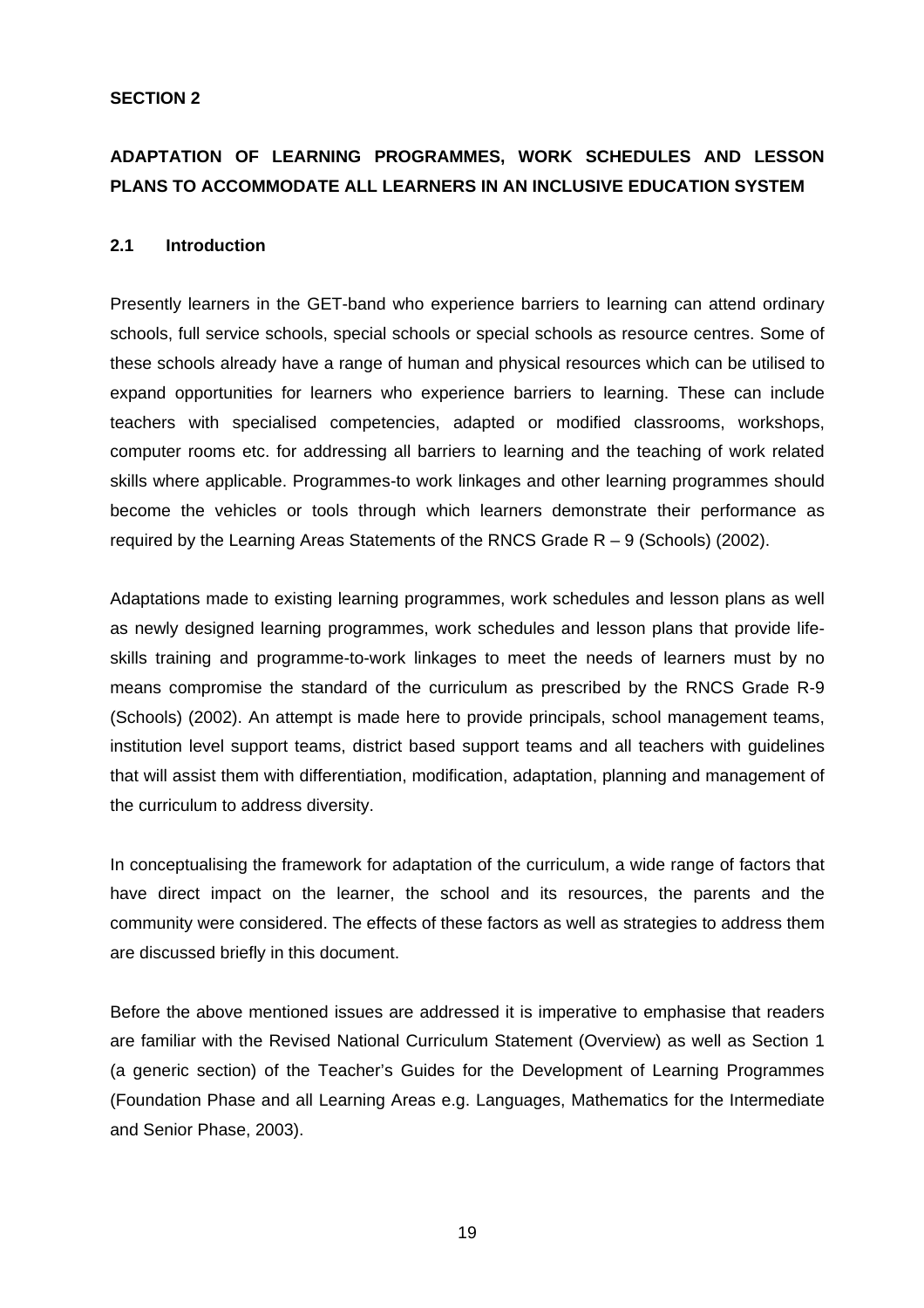#### **2.2 Learner Needs**

The developmental needs of learners should not prevent them from progressing with their age cohort as the value of peer interaction is essential for social development, self-esteem, etc. The 1998 policy on Assessment allows for learners to spend a maximum of one extra year per phase. An additional year over and above what the policy currently states may be granted by the head of education of the province. This would mean that learners experiencing barriers to learning may be older than their peers.

#### **2.2.1 The learner profile of a school**

In any school whether it be an ordinary school, a full service school, a special school or a special schools as a resource centre, there will be learners with diverse needs. Within the majority group there will be different needs which can be dealt with in a classroom at the lesson plan level through differentiated tasks/activities and alternative assessment.

Within the variety of learner needs there will be a minority or an individual learner or two that need more or different support than the others, whether it is in a ordinary school or class or any other type of school, centre or class. This minority group or individual learner may not be able to work towards the assessment standard(s) selected for the rest of the group. However, it is important that the learning opportunities for these learners be planned against assessment standards within the same learning outcome(s) and that their learning opportunities also show conceptual progression. In order to plan their learning more than differentiated tasks may be needed. Teachers may have to adapt the assessment standards (attainment targets) to suit their level of development within the same context and/or content and learning outcomes so that they can still be working within the same class or group. All learners must therefore experience their learning meaningful and they must be working towards the same type of activity. The availability of the type of support plays a major role in accommodating these learners in an education system.

For the minority learners individual learning plans must be a viable option where the specific needs of that particular learner must be addressed. Such individual adaptations should include a learning pathway that will consist of an individual learning programme, a work schedule or year plan and the specific adapted lesson plans. Such specialised planning should be done in collaboration with the Institution Level Support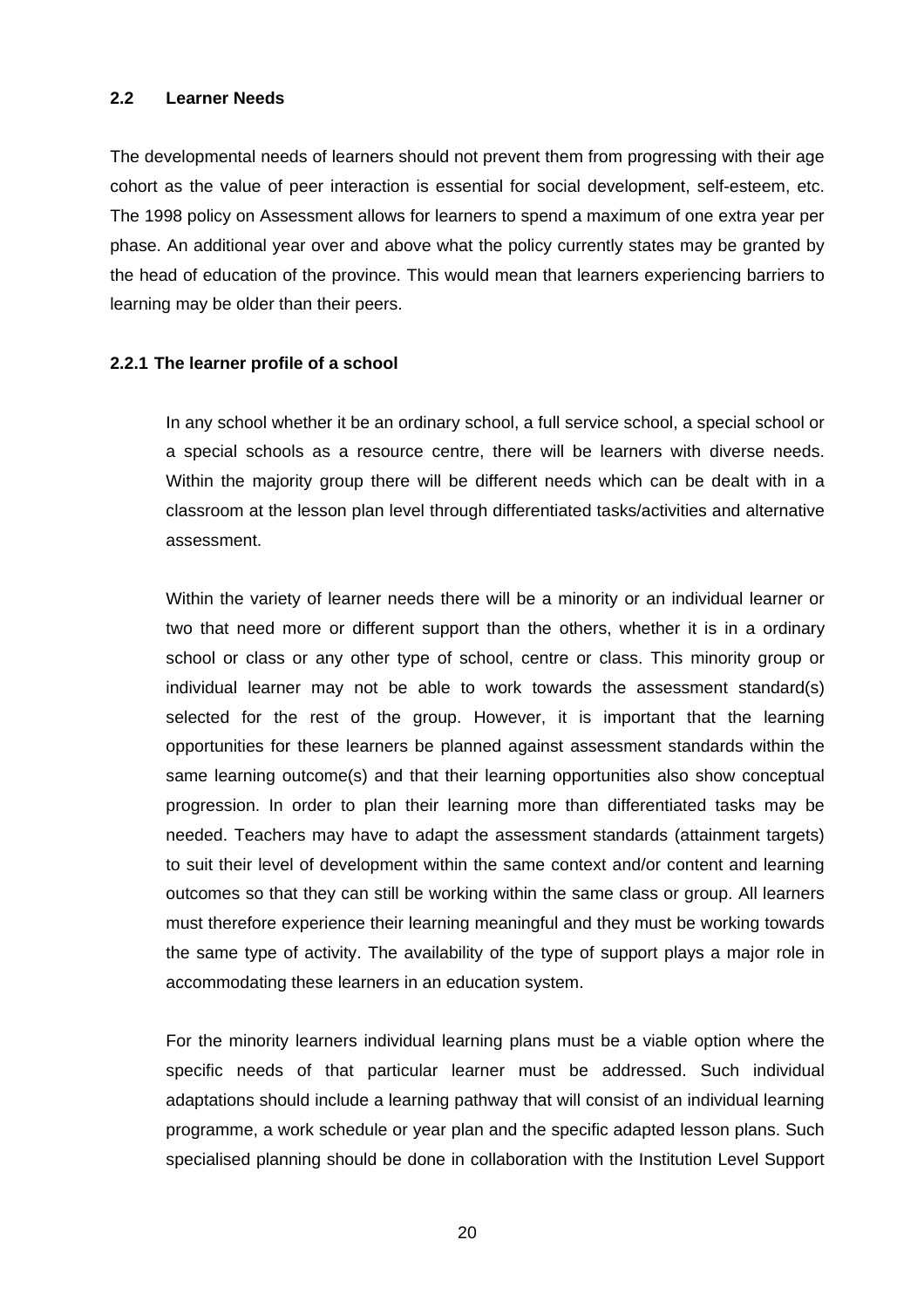Team (ILST) based on appropriate available resources, skills and knowledge, values and attitudes.

Further guidelines on the planning of adapted individual lesson plans, work schedules and learning programmes will be discussed in the next section.

## **2.2.2 Influence of the learner profile of a special school, special school as resource centre or full service school**

The needs of the majority of learners in a special school, special school as resource centre or full service school will be different to the needs of the majority of learners in a ordinary school. Therefore special schools, full service schools and special schools as resource centres need to take their learner profile into account when designing learning programmes, work schedules and lesson plans. The level and type of resources and activities in the full service schools, special schools and special schools as resource centres must be true to the profile of the majority of the learners in those schools. The availability of resources, whether human, physical or material is a further determining factor.

The learners who experience barriers because of intellectual disability will require a curriculum which straddles two or more grades or phases. This has implications for planning learning programmes, work schedules and lesson plans.

In the case where learners learn in a language which is not their home language it could create a barrier to learning. This may require intensive adaptation of the existing Language Learning Programmes or even the planning of new Language Learning Programmes to support the learners. This includes learners whose home language is South African Sign Language (SASL).

Some learners may need South African Sign Language (SASL) support, others may need tactile communication support, and yet others may need reinforced spoken language support as well as assistive devices.

It is important that teachers understand that the majority of learners who need SASL support have parents who are not proficient in SASL and therefore cannot give their children the required support at home. This also means that these learners have limited language acquisition prior to entering school. Optimal exposure to mature users of SASL

21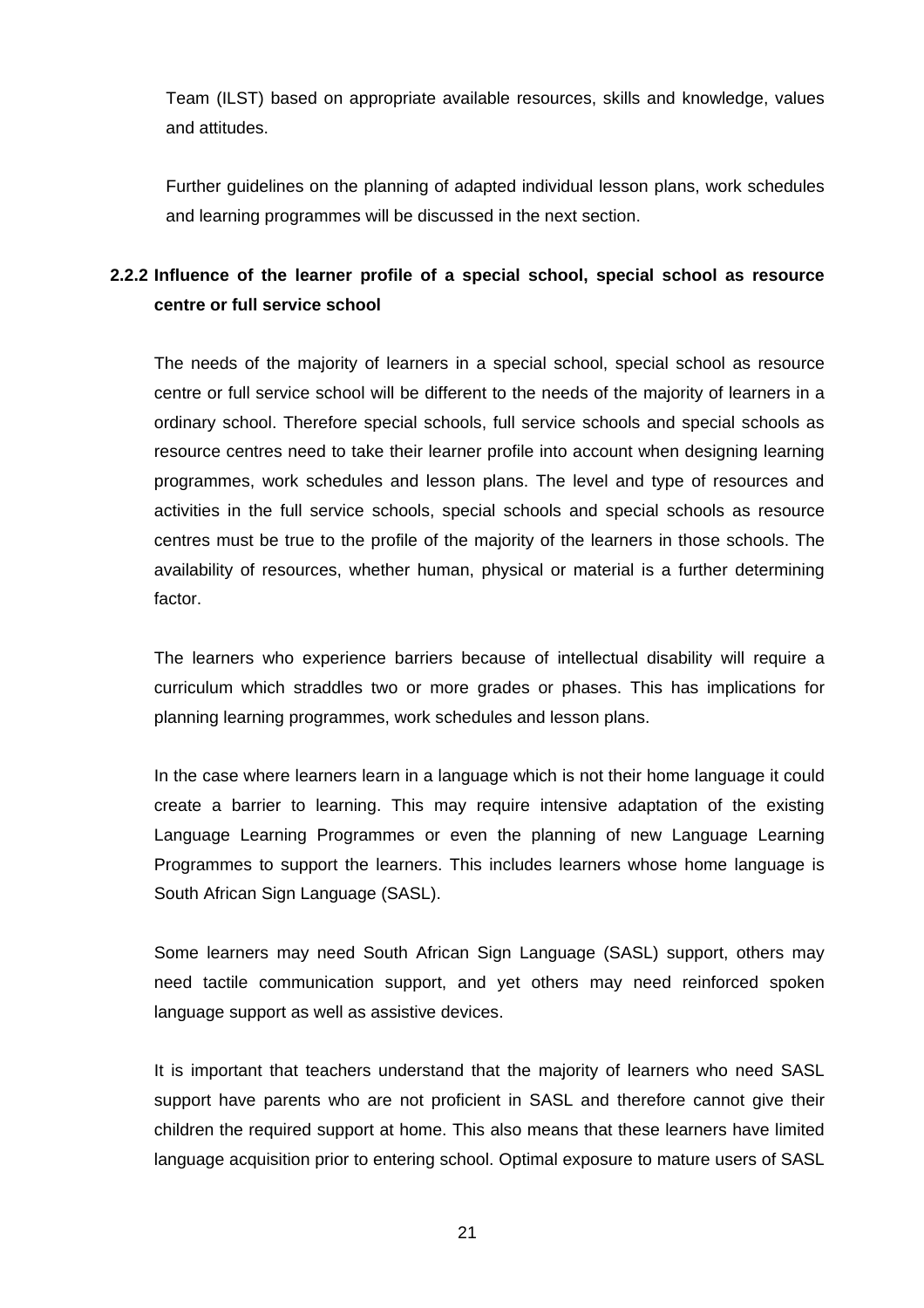is essential for proficient language acquisition for learners for whom SASL will be the language of learning, teaching and assessment.

The structure of sign language is very different to that of spoken and written language. It is therefore not desirable to sign and speak simultaneously.

Learners who experience auditory, oral, visual and physical barriers to learning will require specialised and specific adaptations to existing learning programmes, work schedules and lesson plans in order to access the curriculum.

Learners for whom the language of learning and teaching is not their home language will require support in acquiring the language of learning and teaching. All learning programmes and Learning Area teachers should be Language teachers because learners experiencing barriers need continuous focus on language acquisition.

Planning learning programmes, work schedules and lesson plans for multi-grade classes presents an exciting challenge to teachers teaching several grades in one classroom.

Home tasks are critical in the learning and development of a learner who experiences barriers to learning. Caution must be taken not to overload the learner with homework. Where more than one teacher teaches a particular class it is essential that a homework timetable be in place. The homework tasks should be clearly explained in the classroom, and written down by the learners. When learners encounter barriers to reading and/or writing, alternative methods of recording homework tasks should be utilised. Peer support for learners experiencing barriers to learning is of great value and can be enhanced through a "buddy" system.

## **2.3 Implications for adapting learning programmes, work schedules and lesson plans at special schools, special schools as resource centres and/or full service schools**

Learning, teaching and assessment strategies must be differentiated or adapted to meet the individual needs of all learners. Adequate and timeous planning and modification of existing phase long learning programmes, year long work schedules and lesson plans can ensure that all learners will learn effectively and achieve their full potential.

22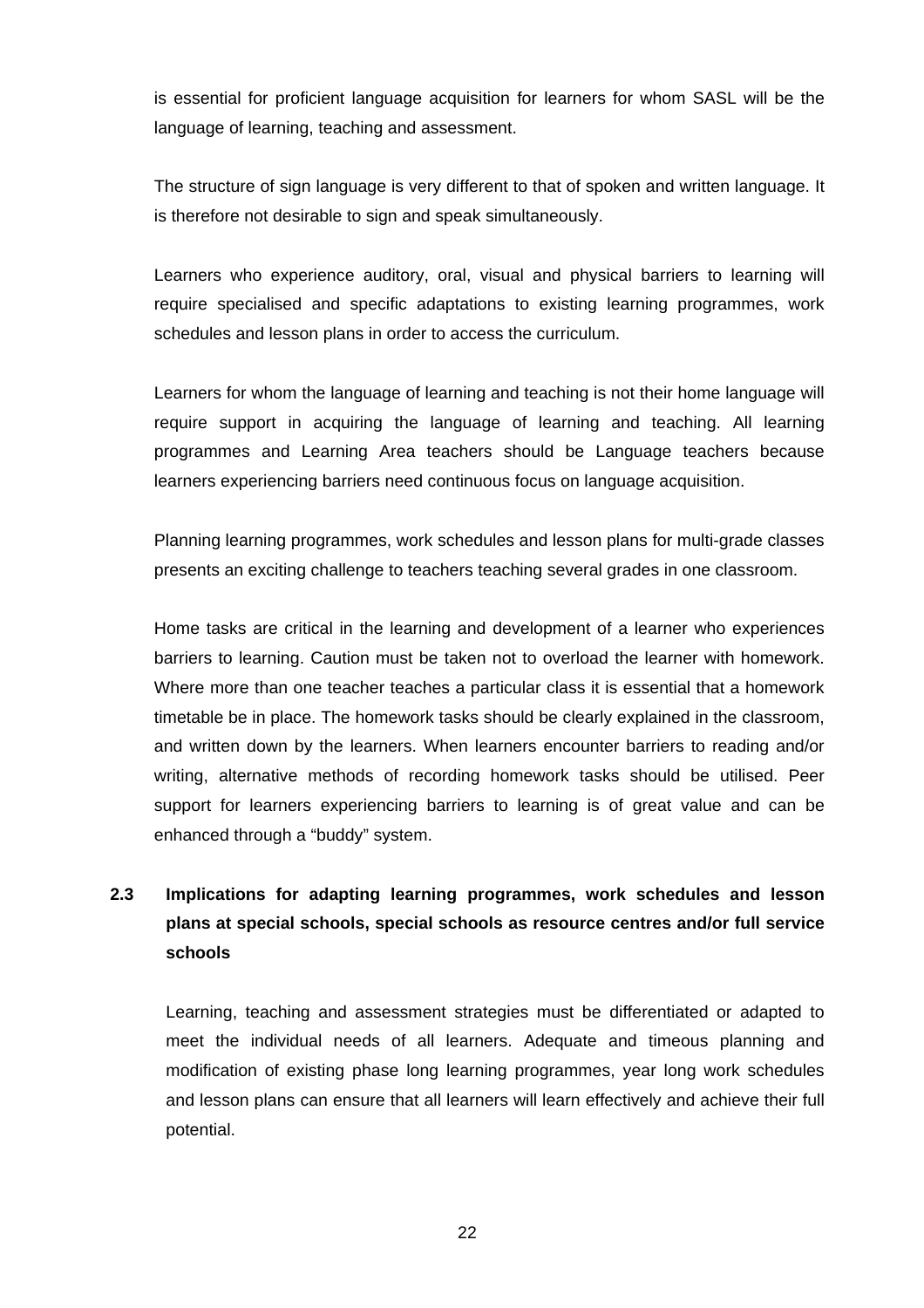Designing down is one of the important principles of Outcomes Based Education and the Revised National Curriculum Statement. In some learning areas Designing down involves breaking down the assessment standard in order to build it up in a logical progressive way. Simply put, designing down involves looking at an assessment standard and dividing this minimum expected set standard for the year end into smaller, achievable components which are spread across the duration of the year. In other learning areas the content must be identified and the learning outcomes which are process learning outcomes should be applied to the content. This allows time for each component to be achieved step by step and thus working gradually towards achieving the assessment standard by the end of the year.

The assessment standards of all learning outcomes are the minimum requirements per grade to be demonstrated at the end of a year. For learners experiencing barriers to learning, the strategy of "designing down", "breaking down" or "scaffolding" (these terms are inter changeable) of assessment standards into manageable units is highly recommended. This process should include the practical demonstration of skills, knowledge and values.

#### **2.4 Adaptation and design of Learning Programmes**

The adaptation of the design of learning programmes in special schools, special schools as resource centres and full service schools to suit the needs, strengths and interests of learners experiencing barriers to learning could influence:

- The straddling of Grades and Phases
- The number of learning programmes
- The weighting of learning programmes
- The duration of learning programmes
- The use of programmes-to-work linkages to facilitate access to the curriculum
- Measures for portability
- Decision-making criteria around progression and certification.

#### **2.4.1 The straddling of Grades and Phases**

The GETC band of education ranges from Grade R - 9. This band is divided into three phases: Foundation (Gr R – 3), Intermediate (Gr  $4 - 6$ ) and Senior Phase (Gr  $7 - 9$ ). Learners who experience one or more of a range of barriers to learning may not fit comfortably within a particular phase or grade. In such cases straddling must be implemented. Straddling is when a learner or group of learners at a specific grade or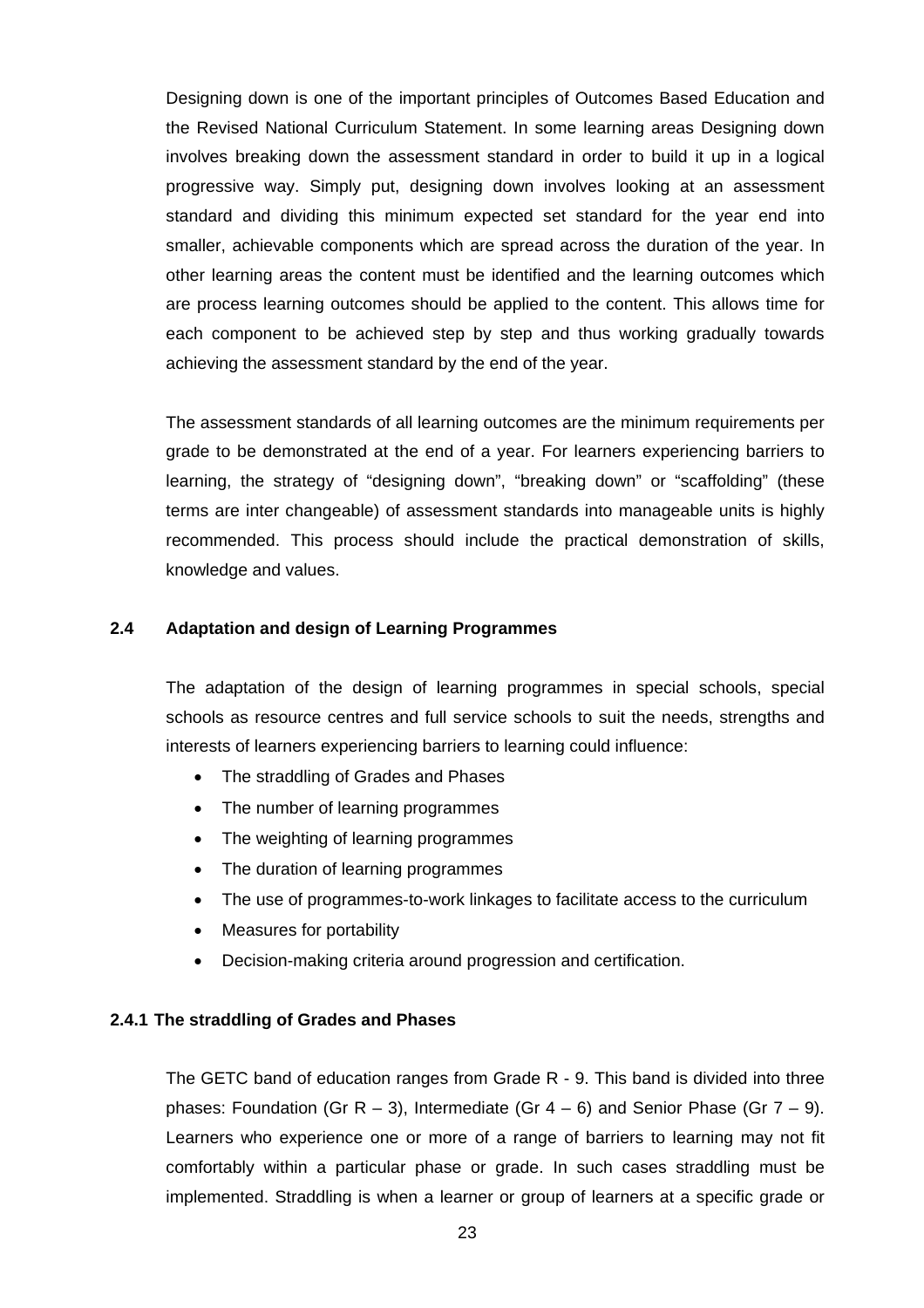level work towards attaining assessment standards from more than one grade within learning areas or learning programmes.

Learning programmes for such learners, which will be designed to fit the individual needs of a learner, may straddle both grades and phases e.g. Harry who experiences cognitive barriers to learning is extremely gifted at pottery and gardening and can achieve at Grade 7 level in assessment standards which relate directly to skills which are achieved within Technology and Arts and Culture and Natural Sciences and Economic and Management Sciences, while he achieves at Grade 4 level in Languages and at Grade 3 level in Mathematics. Learning programmes for learners such as Harry must therefore accommodate Harry's diverse needs, strengths and interests and will draw learning outcomes and assessment standards from a number of grades and phases across all the Learning Areas.

When the needs of the majority of learners in a special school, special school as resource centre or full service school require straddling of grades and phases it should be reflected in the learning programmes designed for such groups of learners. The recording and reporting of learner performance have to reflect this.

#### **2.4.2 The number of learning programmes**

The number of learning programmes within the Intermediate and Senior Phases at special schools, special schools as resource centres and full service schools could vary according to the needs, strengths and interests of the learners and available human and physical resources of the individual schools.

It is essential that the learning outcomes and assessment standards as stated in the eight Learning Areas be addressed by the various learning programmes at a school, irrespective of the final number of learning programmes offered.

Learners should be in a position to select a set of learning programmes from a variety of learning programmes depending on the resources. These learning programmes may be academically or practically based using specific programme-to-work linkages as tools to achieve the learning outcomes and assessment standards. The knowledge, skills and values learned in the practical components of learning programmes should be transferable to the cognitive component of the learning programme for the achievement of learning outcomes and assessment standards.

24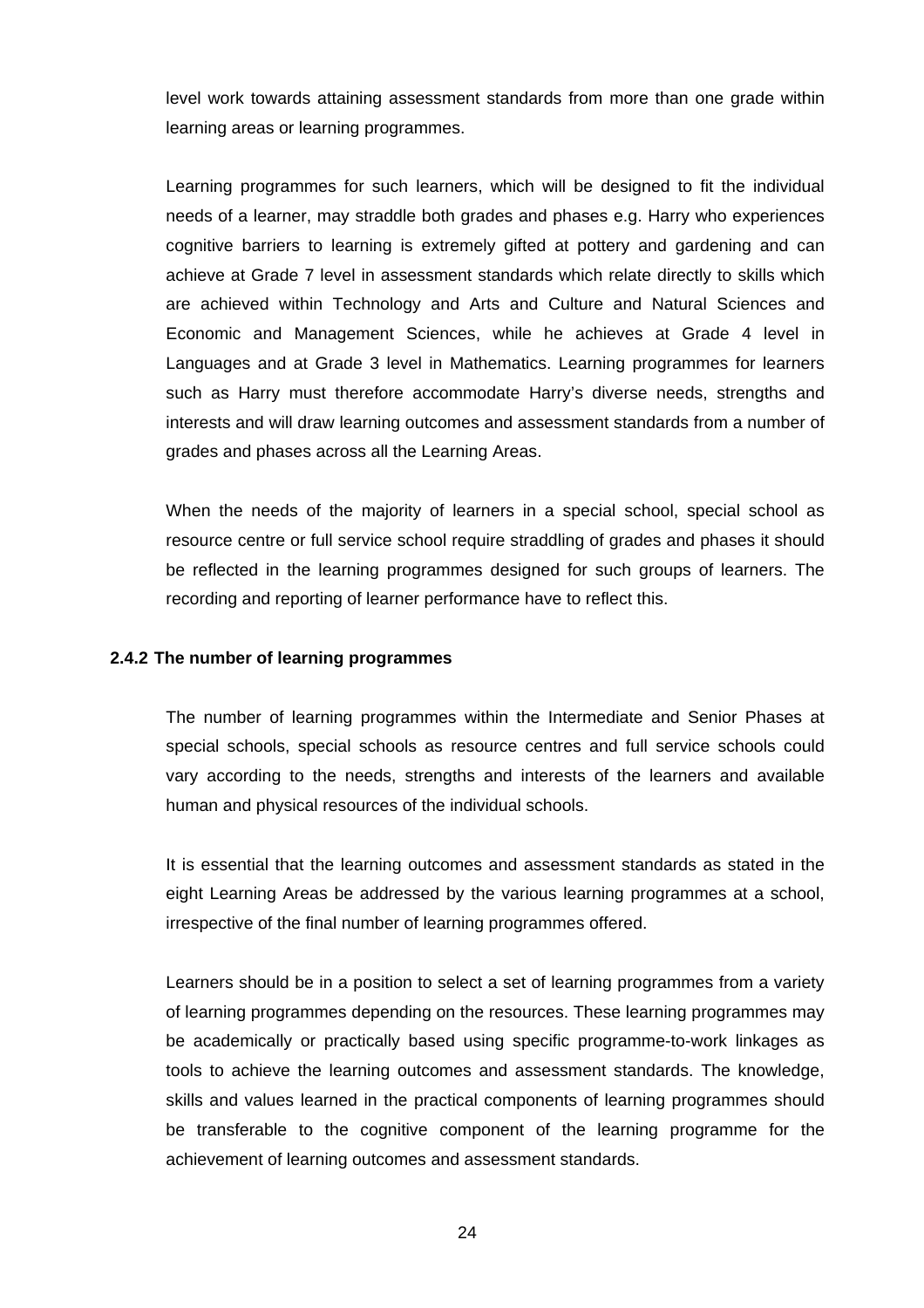In special circumstances extended learning programmes could be implemented to address the needs of learners e.g. blind learners may have a learning programme which focuses on mobility and orientation or Reading Braille.

In the case where learners are given the option to select learning programmes from an available set of learning programmes the schools should ensure that all the learning outcomes (LOs) and assessment standards (ASs) are covered in the set.

#### **2.4.3 The weighting of Learning Programmes**

The weighting of learning programmes refers to the percentage of time allocated to a specific learning programme. The Mathematics and Languages Learning Areas would be distinct learning programmes and will form the basis from which all other learning will take place. Other learning programmes could also address some of the learning outcomes and assessment standards required in the Mathematics and Language Learning Areas, thus facilitating total integration of the learning process across the eight Learning Areas.

Purposes for weighting is to:

- Give learners optimal opportunity to show their competence in achieving the learning outcomes, and
- Provide groups of learners who need intervention of a temporary nature the opportunity to engage with certain aspects of the curriculum.

The weighting of learning programmes in ordinary schools will mainly be according to the time allocations in the Overview document of the NCS (Grades R-9) (Schools).

#### **2.4.4 The duration of Learning Programmes**

The duration of the learning programmes in ordinary schools is either 4 years in the Foundation Phase or 3 years in the Intermediate or Senior Phases. The duration of a learning programme in other types of schools or learning institutions can be longer or shorter based on the range of needs of the learners.

The duration of the learning programmes will be linked to the age of learners on admission and to the duration of the learners' stay within the GETC band.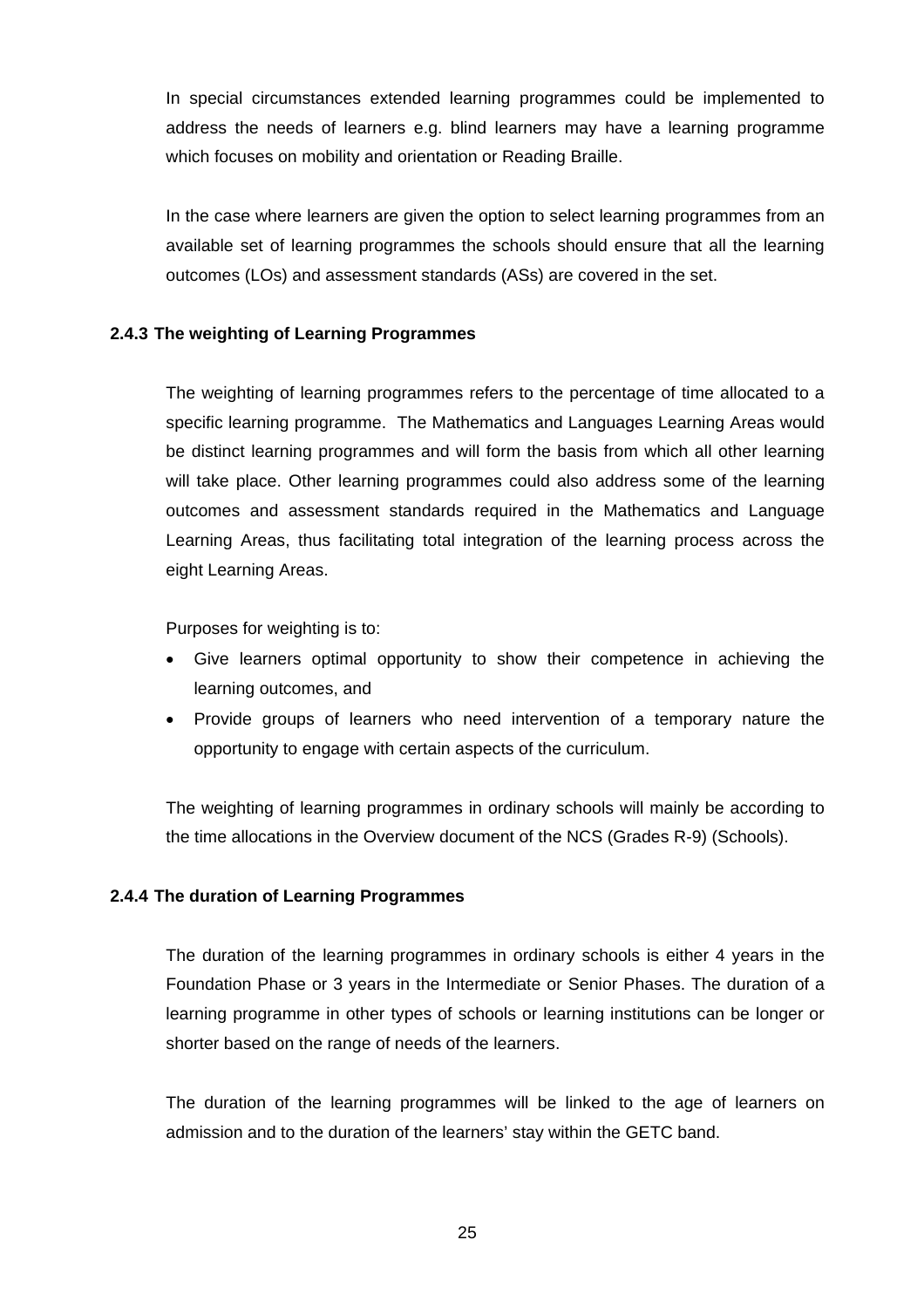Siphokazi enters school Z at 14 years of age. She has cognitive and language barriers resulting in a 4 year academic backlog in comparison with her age cohort. When exposed to Panel beating it is discovered that she is naturally gifted and can immediately be integrated into the grade 7 Panel beating programme whereas she needs further support at Grade 4 level in Languages and Mathematics. Her learning programmes thus straddle 2 Phases.

The duration and complexity of a learning programme should depend on the level of support required by the learner and the number of years that the learner may remain in the GET band, keeping in mind that the average exit age from the GETC is 15 and learners may take one year longer to complete each of the three phases. Should a learner require special dispensation beyond the age of 18 the school should apply for such permission from the head of education of the province. Criteria for the HOD to approve the decision see under progression below:

#### **2.4.5 The use of programmes-to-work linkages to facilitate access to the curriculum**

The variety of learning programmes that is presented for learners must ensure that all learning outcomes and assessment standards of the eight Learning Areas are effectively and comprehensively pursued. The learning outcomes and assessment standards achieved within the range of learning programmes must be recorded against the appropriate Learning Areas and according to the grades in which they were achieved. For example the performance of learning outcomes shown in practical learning programmes such as manicure, woodwork and panel beating should be recorded against the appropriate Learning Areas e.g. Life Skills, Technology, Economic and Management Sciences.

#### **2.4.6 Measures for portability**

Learners have the freedom to move between different types of schools. Learning outcomes and assessment standards acquired in one type of school are transferable to another type of school (e.g. from a special school, special school as resource centre or full service school to an ordinary school or from a special school as a resource centre to a full service school) and will contribute to the eventual achievement of the GETC. This type of movement is called portability of learning and achievements. The District Based Support Team (DBST) could be involved in the decision process.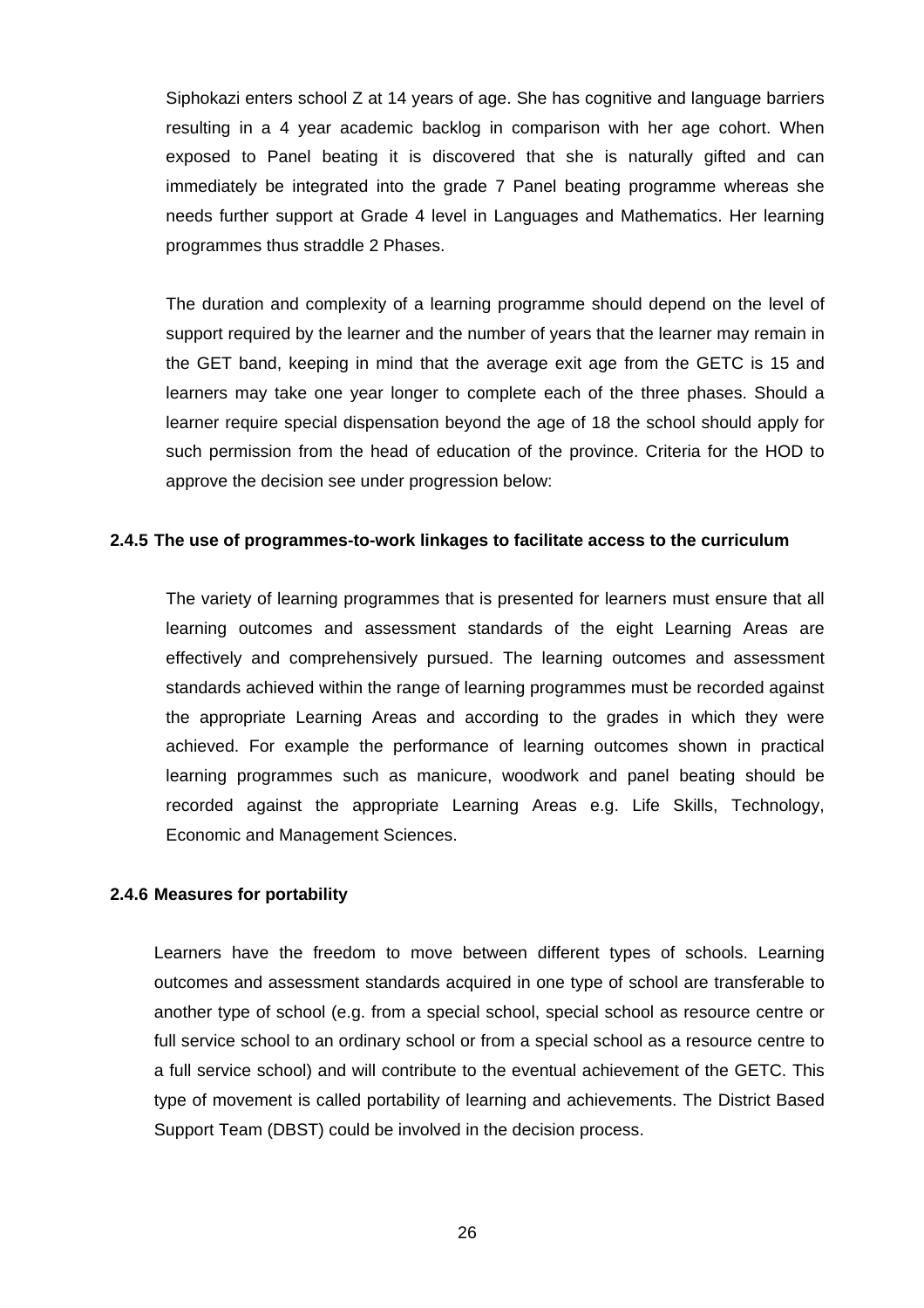Report back in Learning Areas according to the grade against which the performance is shown is important should a learner need to return to a ordinary school. When returning to a ordinary school or ordinary class such learners can then be accommodated by individualised lesson plans, work schedules and learning programmes.

#### **2.4.7 Decision-making criteria around progression and certification.**

The minimum requirements for achieving the General Education and Training Certificate (GETC) as spelt out in the RNCS may not be compromised. However, within this flexible learner-based and learner-paced approach to the curriculum all learners will be enabled to achieve their full potential irrespective of whether the end result will be a formal GETC or not. Learners with intellectual disability may not necessarily achieve a GETC or Grade 9.

The contexts, content and selection of learning outcomes and assessment standards for a learning programme should be decided upon for the duration of that Leaning Programme. In planning a 4 year long learning programme at a specialised learning site e.g. for Mathematics, the learning outcomes and assessment standards drawn from a range of Learning Areas should be used to guide the activities of this Mathematics Learning Programme. The assessment standards chosen should reflect progression and integration within and across grades/years.

#### **2.4.8 Conclusion of learning programme adaptation and design**

The interlinking at the end of one year and the beginning of the next in such a 4 year long learning programme must be ensured. In other words the years cannot stand in isolation, continuity in the learning must be ensured.

Work schedules for each of the years of this programme are derived from e.g. the 4 year long Learning Programme for Mathematics. Detailed lesson plans which may vary from 1 lesson to several weeks or even a terms' lessons are derived from the work schedules. The number of learning outcomes and assessment standards to be addressed in a lesson plan will vary according to the duration of the lesson plan and the intensity of material handled.

For further detail refer to the Teacher's Guides for the development of Learning Programmes (2003).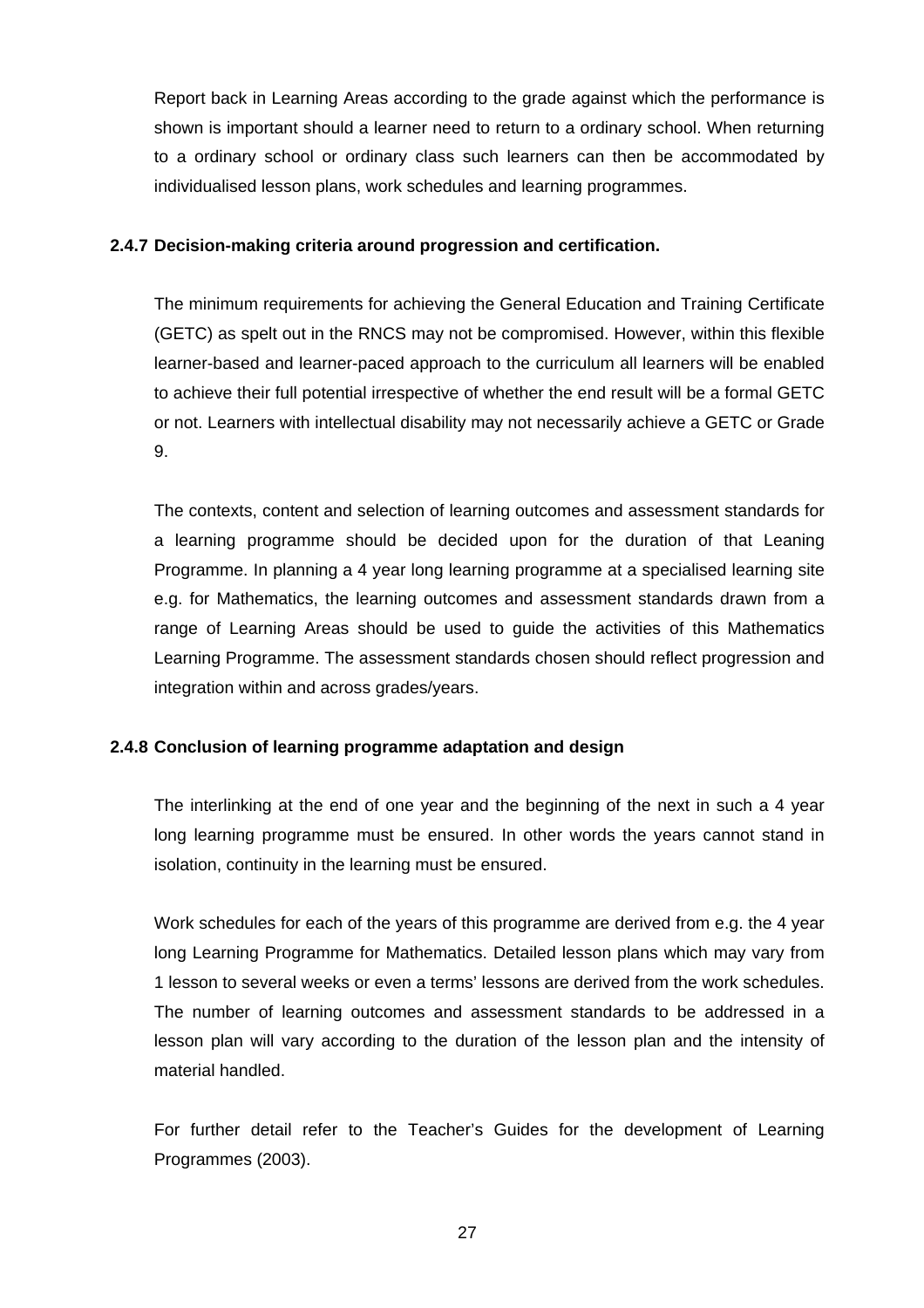In summary all schools will offer the distinct Learning Programmes of Mathematics and Language and a choice of other learning programmes based on the specific needs, strengths and interests of their learners and the physical and human resources of the school.

#### **2.5 Adaptation and planning of Work Schedules**

Work schedules (for each of the years of the duration of the learning programme) are derived from learning programmes. To compile a work schedule more aspects and more detail are added to the aspects derived from the learning programme. Work schedules need not be applied rigidly to a calendar year. If learners do not achieve all the learning outcomes and assessment standards of a work schedule within a calendar year, the lesson plans of that work schedule should be completed the following year before starting the new work schedule e.g. the teaching of prepositions forms part of the lesson plan for the last week of November. However, due to the extra time required the following grade will first cover this lesson plan the next year.

When working with learners who have severe cognitive barriers it may not be possible to complete the assessment standards of a Grade within one or two calendar years. This does not however alter the methodology of designing down and progression. In some instances it may be necessary to spend more than a year on work which has been designed down from the assessment standards of Grade R. All assessment standards may not be achievable and so it would be necessary to select appropriate assessment standards to design a meaningful learning programme, taking into account the learners' needs, strengths and interests within the principle of high expectations.

Teachers must take the level of the learners at the beginning of a year and what the assessment standards selected expect as a minimum at the end of a year into consideration when they plan. Teachers must therefore "design down" (refer to designing down example of Mathematics) to ensure progression during a year so that the learners can master assessment standards by the end of the year.

A learning programme consists of a number of work schedules which can straddle the phases or grades e.g.

- Foundation, Intermediate and Senior Phases
- Foundation and Intermediate
- Intermediate and Senior Phases
- Multi-grade and multi-level classes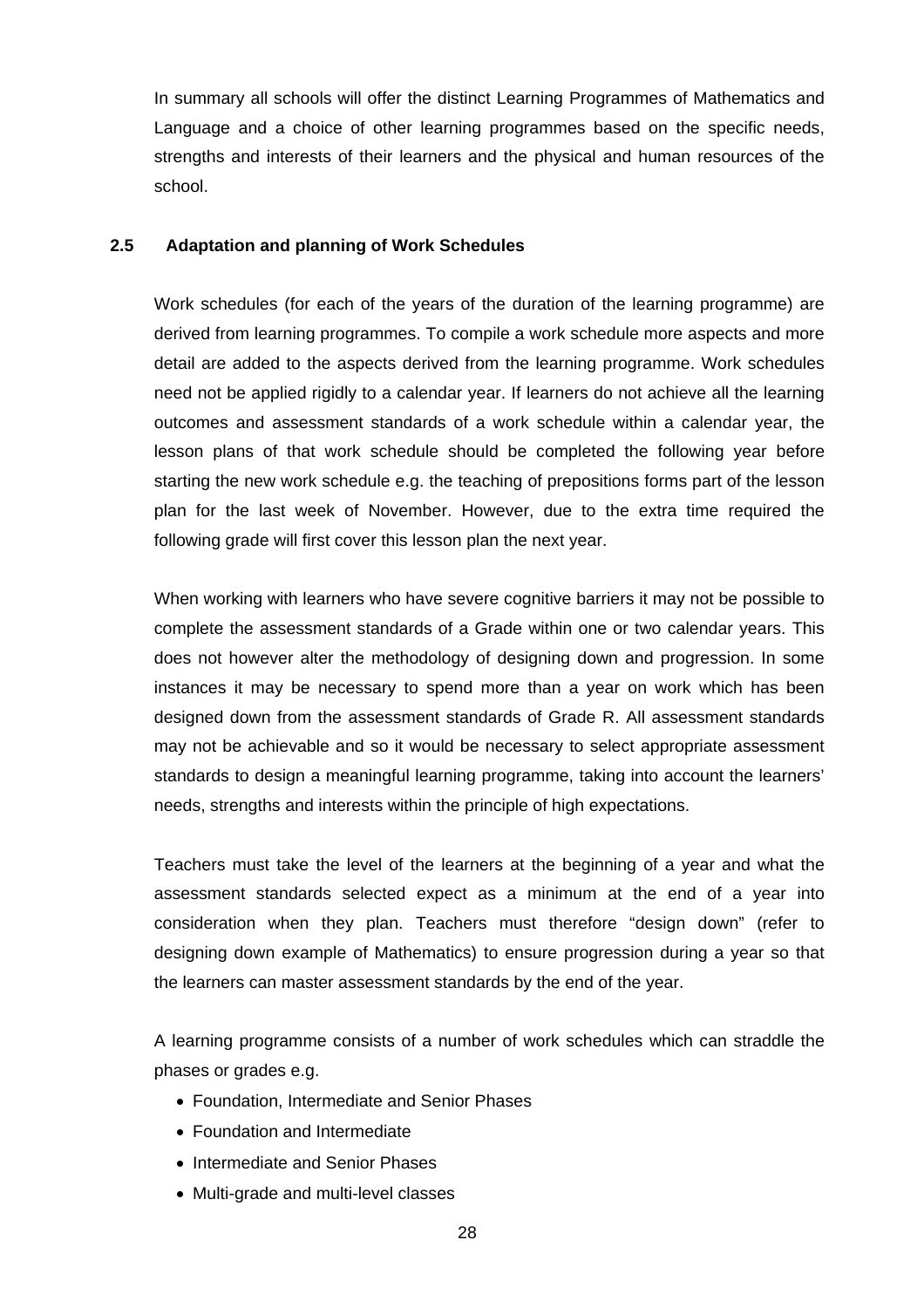Planning for adapted/alternative strategies of assessment should be included in the work schedule. Refer to section 5 with detailed explanation and examples.

The availability and appropriateness of learning and teaching support material would have a major impact on the learning, teaching and assessment of learners experiencing barriers to learning.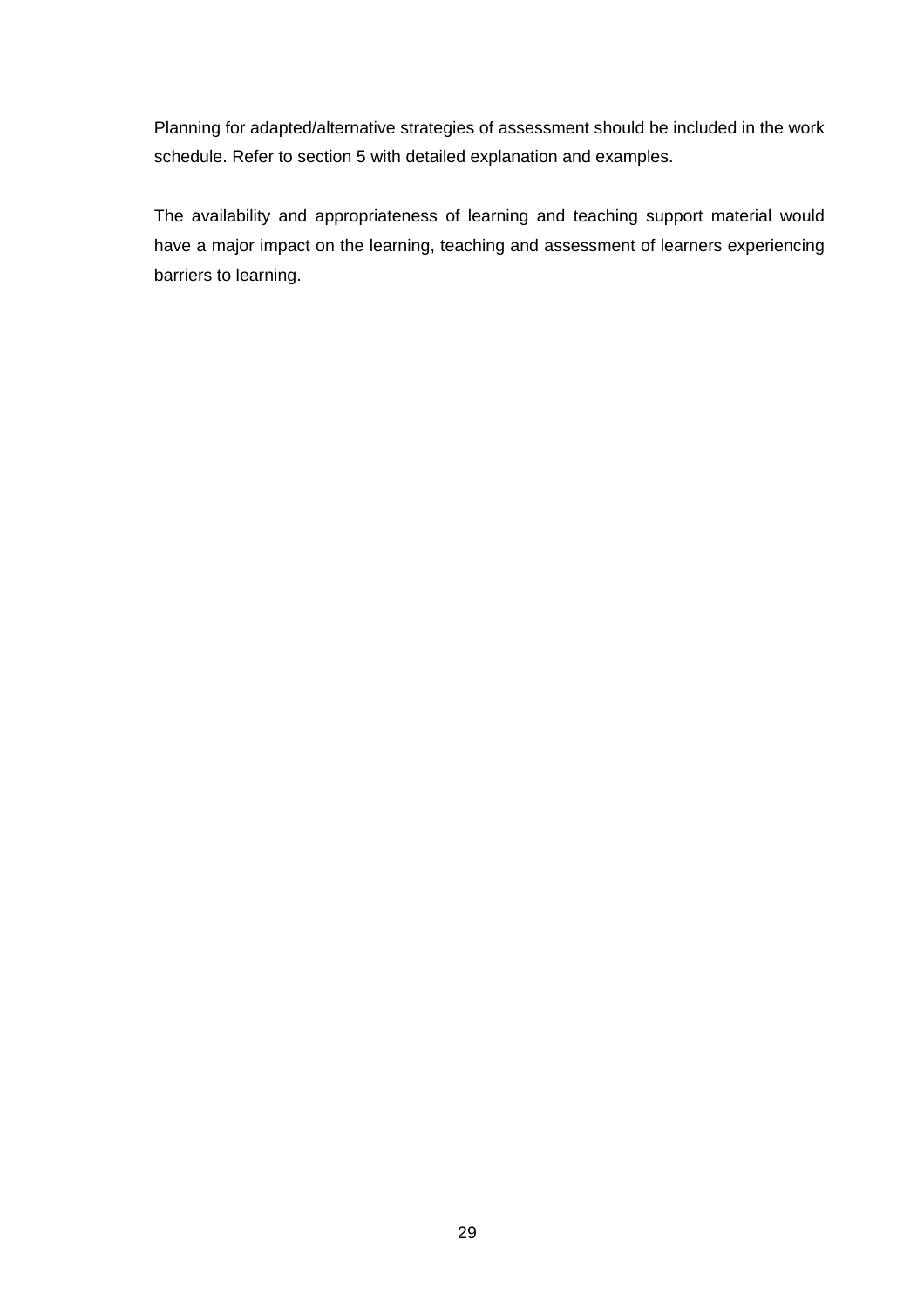#### Example of "Designing Down" or "Breaking Down" some Mathematics Assessment Standards

An Assessment Standard is the minimum to be obtained

by the end of a year.

| Grade 2<br>LO 1: NUMBERS,<br><b>OPERATIONS AND</b><br><b>RELATIONSHIPS</b> | Context<br>$\frac{5}{10}$ | Context<br>2 <sup>nd</sup>                                             | context<br>3 <sup>d</sup> | 4 | $5\phantom{.0}$                                                        | 6                                                             | 7 | 8                                                                      | 9                                                             | 10 | 11                                                                     | 12                                                            | 13 | 14 |
|----------------------------------------------------------------------------|---------------------------|------------------------------------------------------------------------|---------------------------|---|------------------------------------------------------------------------|---------------------------------------------------------------|---|------------------------------------------------------------------------|---------------------------------------------------------------|----|------------------------------------------------------------------------|---------------------------------------------------------------|----|----|
| Counts to at least 100<br>everyday objects reliably.                       |                           | Count up<br>to at least<br>34                                          |                           |   |                                                                        | Count up<br>to at least<br>60                                 |   |                                                                        | Count up<br>to at least<br>80                                 |    |                                                                        | Count up<br>to at least<br>100                                |    |    |
| Counts forwards and<br>backwards in:                                       |                           |                                                                        |                           |   |                                                                        |                                                               |   |                                                                        |                                                               |    |                                                                        |                                                               |    |    |
| ones from any number<br>between 0 and 200;                                 |                           | count<br>forward<br>and<br>backward<br>in ones<br>between<br>$0 - 100$ |                           |   | count<br>forward<br>and<br>backward<br>in ones<br>between<br>$0 - 130$ |                                                               |   | count<br>forward<br>and<br>backward<br>in ones<br>between<br>$0 - 170$ |                                                               |    | count<br>forward<br>and<br>backward<br>in ones<br>between<br>$0 - 200$ |                                                               |    |    |
| tens from any multiple of 10<br>between 0 and 200;                         |                           | count<br>forward<br>and<br>backward<br>in tens<br>between<br>$0 - 100$ |                           |   | count<br>forward<br>and<br>backward<br>in tens<br>between<br>$0 - 130$ |                                                               |   | count<br>forward<br>and<br>backward<br>in tens<br>between<br>$0 - 170$ |                                                               |    | count<br>forward<br>and<br>backward<br>in tens<br>between<br>$0 - 200$ |                                                               |    |    |
| fives from any multiple of 5<br>between 0 and 200;                         |                           | Count<br>forwards<br>and<br>backward<br>in fives<br>$0 - 100$          |                           |   |                                                                        | Count<br>forwards<br>and<br>backward<br>in fives<br>$0 - 140$ |   |                                                                        | Count<br>forwards<br>and<br>backward<br>in fives<br>$0 - 180$ |    |                                                                        | Count<br>forwards<br>and<br>backward<br>in fives<br>$0 - 200$ |    |    |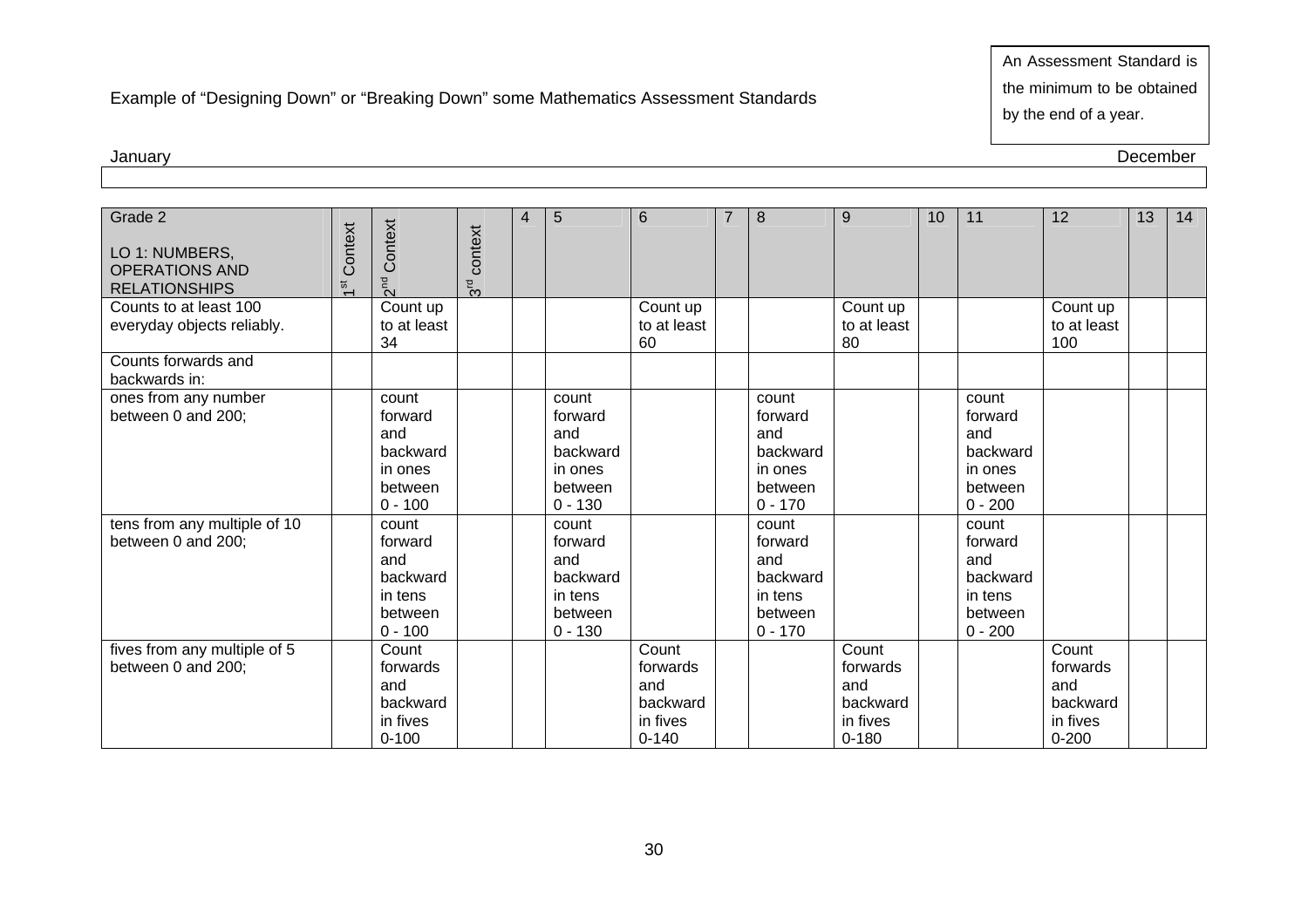#### **2.6 Adaptation and planning of Lesson Plans**

Lesson plans are derived from work schedules. Activities must be differentiated and sometimes also adapted to accommodate the varied levels of development of the learners' skills and knowledge in relation to the selected outcomes and assessment standards.

Differentiated teaching and assessment (Multi-level) is necessary to meet the diverse needs of all the learners in the class. The example of a "Curriculum Ladder" (later in this section) indicating how to differentiate or adapt a task to meet the needs of individual learners provides greater clarification as how to modify the work the teacher wants the learner to experience according to the individual strengths, needs, interests and concentration span of the individual learner.

Time allocation to tasks and activities should be flexible and adapted to the needs of the individual learner.

Baseline assessment tasks must be set at the beginning of a year in order to establish the nature and extent of barriers to learning. This will enable teachers also to establish the current level of performance of all learners. Learners with barriers to learning may experience a loss of learning over the extended period of the December holiday.

Initial as well as ongoing diagnostic assessment should be done by the teacher to determine how each lesson can be differentiated and adapted if needed to accommodate all learners in the class, specifically those who experience barriers to learning. This will also inform all support planning and developmental assessment.

Questions that can help us focus on assessing learners' performance and characteristics could include:

#### *Progress with the curriculum*

- are learners learning what they were taught?
- are they at the right entry point to 'grasp' the content worked on in the classroom?
- are they practicing and performing as expected?
- are they applying the facts, concepts and/or skills being learned?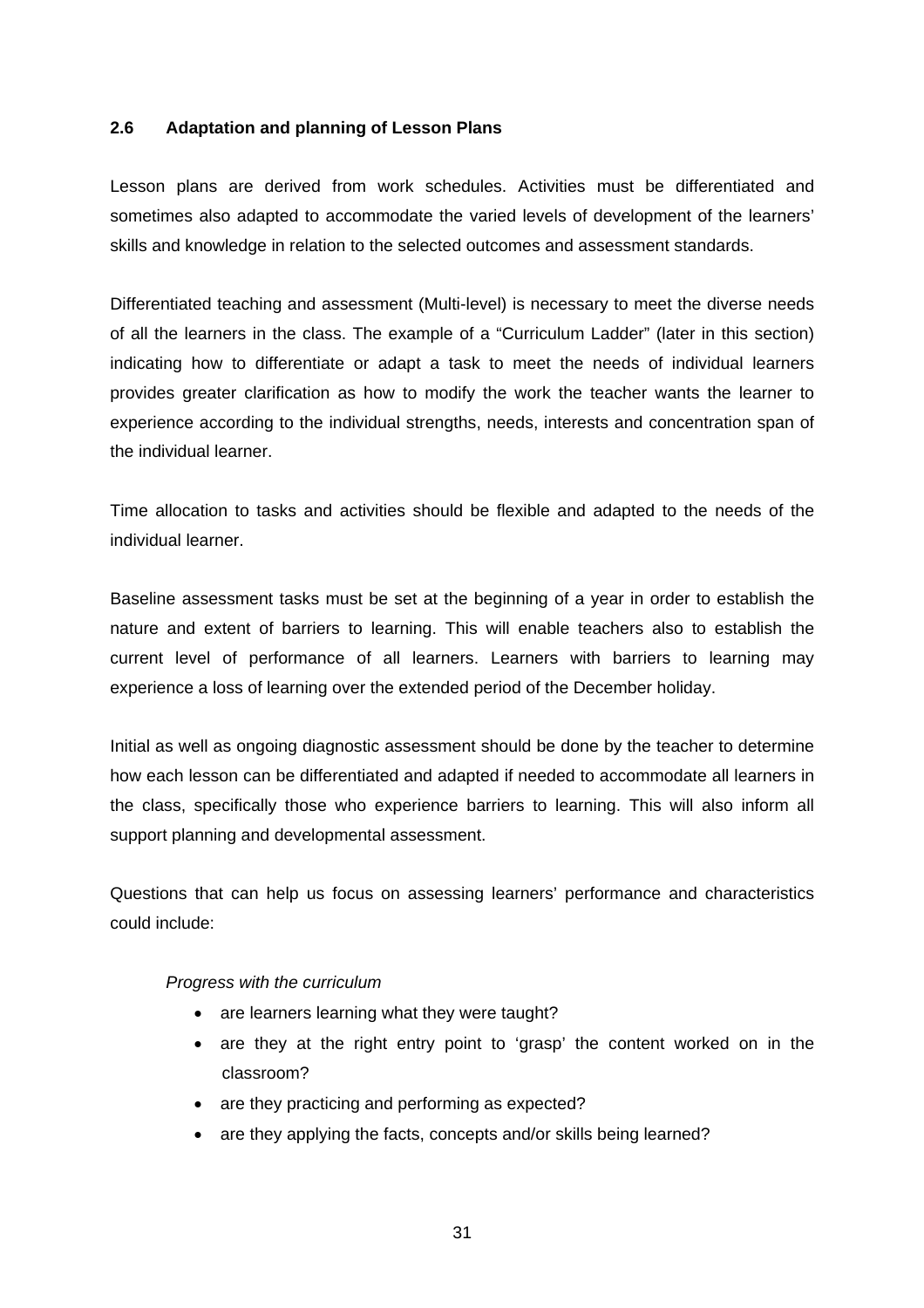#### *Interests*

- are learners engaged in the lessons and activities?
- are they showing interest in a new topic or area of study?
- are they sharing their interests with others?

#### *Characteristics*

- what are their preferred learning styles (e.g., whole class teaching or pair work)?
- what are their responses to the materials?
- what are their responses to the difficulty level of instruction?
- what are their responses to the pacing of instruction?
- what are their responses to the environment?

(*Changing Teaching Practices: using curriculum differentiation to respond to students' diversity, UNESCO, 2004*)

#### **2.7 Components of the curriculum differentiation and/or adaptation process**

## **The following questions must be asked by the teacher when planning to differentiate and/or adapt a lesson plan or activity to accommodate all learners:**

First question:

How can I differentiate and/or adapt the **content and/or context** and scaffold the **assessment standards** so that it will be relevant to the life experience and level of competence of individual learners?

(Reflect on learning outcomes and assessment standards in which the skills, knowledge and values that need to be assessed are embedded. Remember that some learners coming from different backgrounds may respond differently to a specific text. While some of them may not have fully mastered English as the language of teaching and learning, they may still understand the key concepts. Also, the text may not be of interest to them and this may affect their behaviour during the activity. Finally, certain learners have the skill of communicating without necessarily having mastered the language)

#### Second question:

What differentiations and/or adaptations need to be made to the **learning and teaching support material** (LTSM) and how can the method of presentation be differentiated and/or adapted?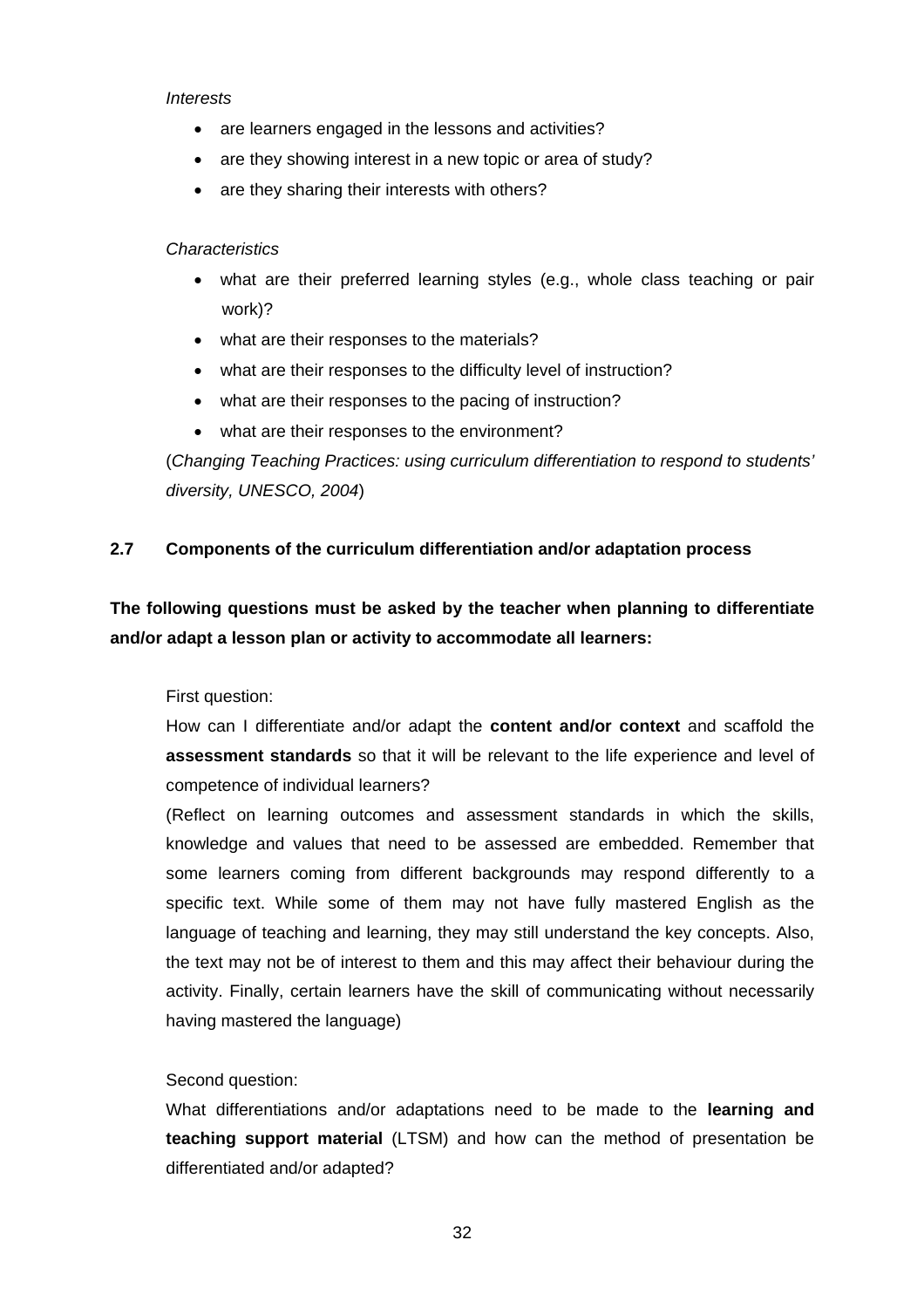Third question:

What needs to be taken into consideration to **assess** a learner's performance? (Consider the purpose, the context, strategies for collecting, evaluating, recording, reporting and using the evidence to design a support programme. Allow for a range of ways in which the learner can perform, respond, explain or demonstrate achievement of the outcome)

#### **2.8 Some ideas for applying any of the components above**

#### **Differentiating the content**

- Remember that some learners coming from different backgrounds may respond differently to a specific text.
- Even if some of them have not fully mastered English as the language of learning and teaching, they may still understand the key concepts.
- The text may not be of interest to them and this may affect their behaviour during the activity.
- Certain learners can have the skill of communicating without necessarily having mastered the language.
- The level of abstract content can be reduced
- Setting a substitute task of similar scope and demand
- Replacing one task with a task of a different kind
- A more challenging or complex text can be selected for learners who need expanded opportunities
- Shorten the tasks
- Select texts and books that are culture sensitive
- Provide reading material that will interest learners and that is not too linguistically difficult to read.
- Using another planned task to assess more outcomes or aspects of outcomes than originally intended

#### **Adapting the materials or differentiating method of presentation**

- Allowing the learner to undertake the task at a later date
- Use study guides
- Graphic organisers and guided writing
- Demonstrate, model and prompt the expected response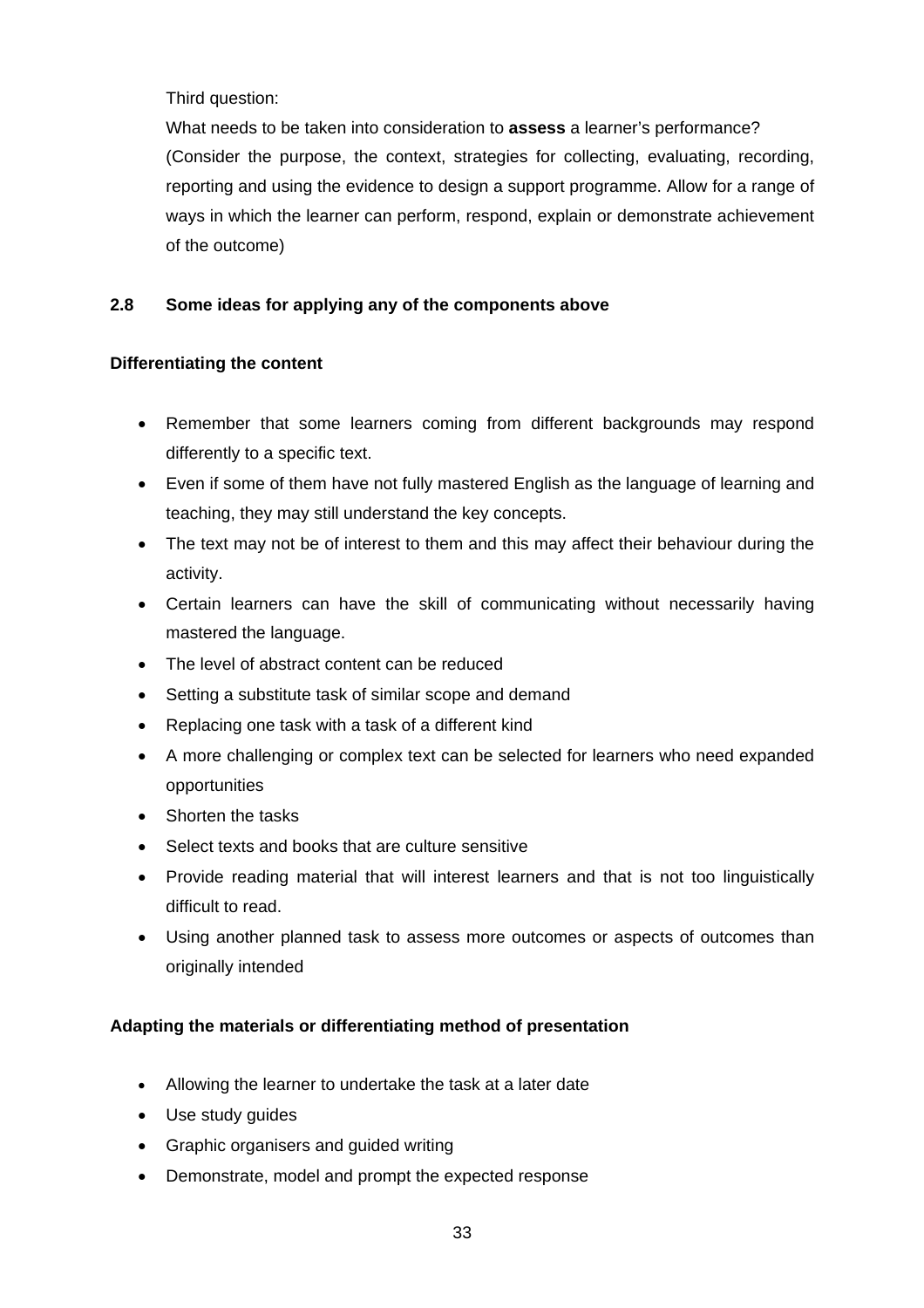- When doing reading, choose texts that have illustrations and that are easier to reinforce a concept, but let them attempt to demonstrate the same outcomes
- Use a variety of types of tasks and texts that link and expand concepts
- Reteach the content if necessary
- Use supplementary materials
- Provide for wordlists
- Create a more positive learning environment in which learners feel valued and encouraged to take risks
- Create a classroom atmosphere in which the learners' backgrounds and cultures are valued and recognized
- Adapt the teaching methodology to the needs of specific learners.
- Read material orally
- Highlight essentials in a listening or speaking text
- Provide individual assistance
- Considering the format in which the task is presented, e.g. the complexity of graphs, diagrams, tables, illustrations, cartoons, etc. A range of strategies can be followed to make these accessible to learners who experience barriers to learning of whatever nature, such as:
	- o Picture or diagram simplified or shown differently without compromising complexity of question
	- o Picture or diagram replaced by written description
	- o Picture or diagram supplemented by written explanation
	- o Picture or diagram replaced with a real item or model
	- o Unnecessary picture or diagram removed
	- o Amount of information reduced
	- o Measurements altered
	- o Inherently visual material replaced with equivalent non-visual material

#### **Allowing for a variety of assessment strategies to evaluate performance**

- Design activities which would allow space for different learning styles or intelligences
- Encourage learners to read for meaning as well as for personal satisfaction.
- Provide opportunities for shared learning to encourage speaking and listening. Allow for knowledge to be constructed through group discussions.
- Pace or scaffold the activities
- Allowing the learner extra time to complete the task
- Use technology, aids or other special arrangements to undertake assessment tasks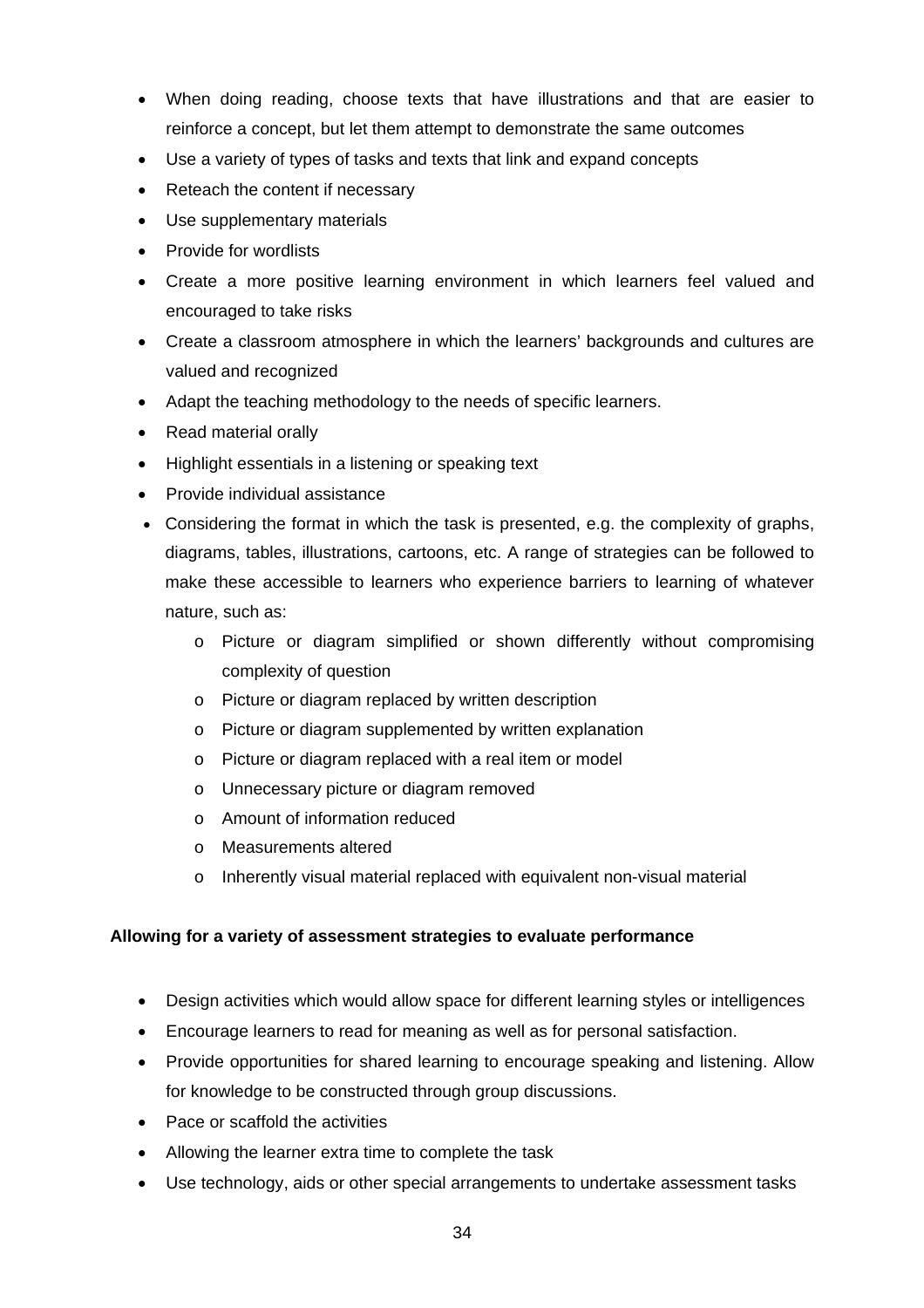- Use an estimate based on other assessments or work completed by the learner (in circumstances where the above provisions are not feasible or reasonable)
- Keep observation portfolios for certain learners who need additional support
- Record the material
- Read tests or assignments orally
- Give multiple-choice options
- Provide tasks which require short answers
- Test key concepts only
- Oral reports versus written reports
- Focus on the positive aspects or talents of the learners. Get to know which Intelligence is their strongest, and work on them. (Multiple Intelligences)

*(See also Inclusion Guidelines for Assessment, 2002)* 

#### **2.9 The Curriculum Ladder as a strategy for differentiation or adaptation**

The example below of a "Curriculum Ladder" indicating how to differentiate or adapt a task to meet the needs of individual learners supplies greater clarification as how to adapt the work the teacher wants the learner to experience according to the individual strengths, needs, interests and concentration span of the individual learner.

Time allocation to tasks and activities should be flexible and adapted to the needs of the individual learner.

|            | <b>Ask</b>                                                                          | <b>Example</b>                                                                         |  |  |  |  |
|------------|-------------------------------------------------------------------------------------|----------------------------------------------------------------------------------------|--|--|--|--|
|            | 1. Can the learner do the same as peers?                                            | Spelling                                                                               |  |  |  |  |
| If not can | 2. The learner do the same activity but<br>with adapted expectations?               | Fewer words                                                                            |  |  |  |  |
| If not can | 3. The learner do the same activity but<br>with adapted expectations and materials? | Matching<br>the<br>words<br>to<br>pictures                                             |  |  |  |  |
| If not can | 4. The learner do a similar activity but with<br>adapted expectations?              | Words that are functional and<br>the<br>learner's<br>daily<br><i>in</i><br>environment |  |  |  |  |
| If not can | 5. The learner do a similar activity but with<br>adapted materials?                 | Computer Spelling program?                                                             |  |  |  |  |
| If not can | 6. The learner does a different, parallel                                           | Learn<br>computer-typing<br>a                                                          |  |  |  |  |

#### **Curriculum Adaptation Ladder**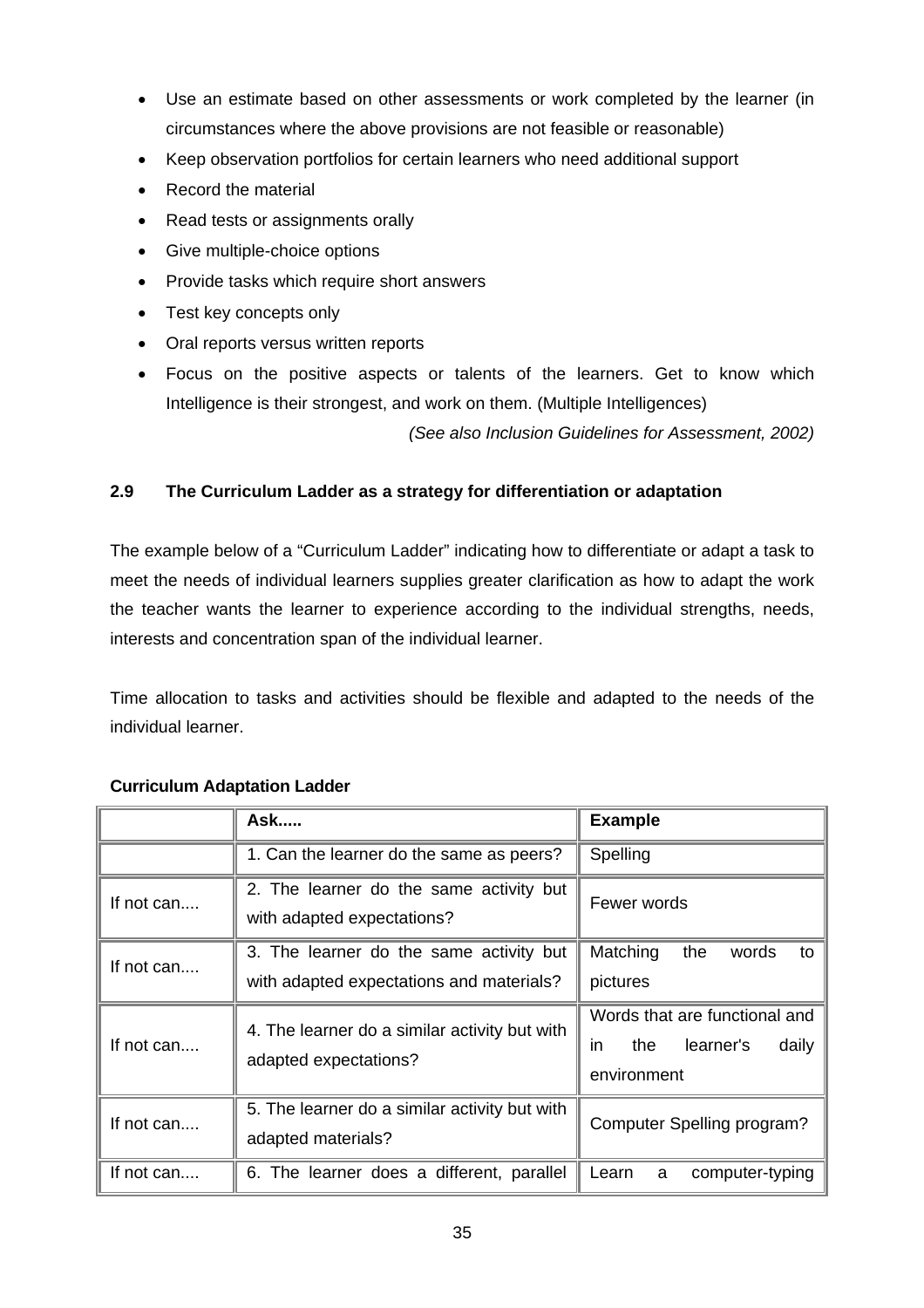|            | activity?                            | word  <br>learn<br>program,              |
|------------|--------------------------------------|------------------------------------------|
|            |                                      | with<br>spell $\vert$<br>processing<br>a |
|            |                                      | checker, write or put pictures           |
|            |                                      | in a journal.                            |
|            |                                      | Play/work with a word puzzle,            |
|            | 7. The learner does a practical and  | flash<br>cards<br>etc.<br>game,          |
| If not can | functional activity with assistance? | assisted by a buddy or class             |
|            |                                      | aid.                                     |

This ladder suggests that the amount of work, the level of difficulty of the work, the level of support needed and the participation of the learner in the task must be adjusted to meet the needs of individual learners.

Participatory and collaborative learning allows for learners experiencing barriers to learning to contribute to tasks and activities at a level appropriate to their level of development. Highly gifted learners will contribute differently according to their strengths and interests. Joint planning, discussion and reflection will stretch other learners and add value to the learning of all participants.

A range of tasks and activities should be designed or simplified to meet the range of needs within a particular class. These can include worksheets, large print and constructions. Adaptations usually require little extra equipment but plenty of creative thinking on the part of the teacher.

The principle of high expectation for learners with barriers to learning should always be at the forefront of the teachers mind in order to empower learners and assist them to reach their full potential. Challenges should be carefully graded so as not to discourage learners.

In ordinary classes it would be important for the teacher not to expend a disproportionate amount of time meeting the needs of learners to barriers to learning. Use of the buddy system and peer learning and teaching can help prevent this from occurring.

Ongoing record keeping and note taking by the teacher is not only a valuable part of CASS but assists the teacher to continually review the progress of learners. This enables the teacher to make appropriate individual adjustment of the lesson plans for the learners for the coming week.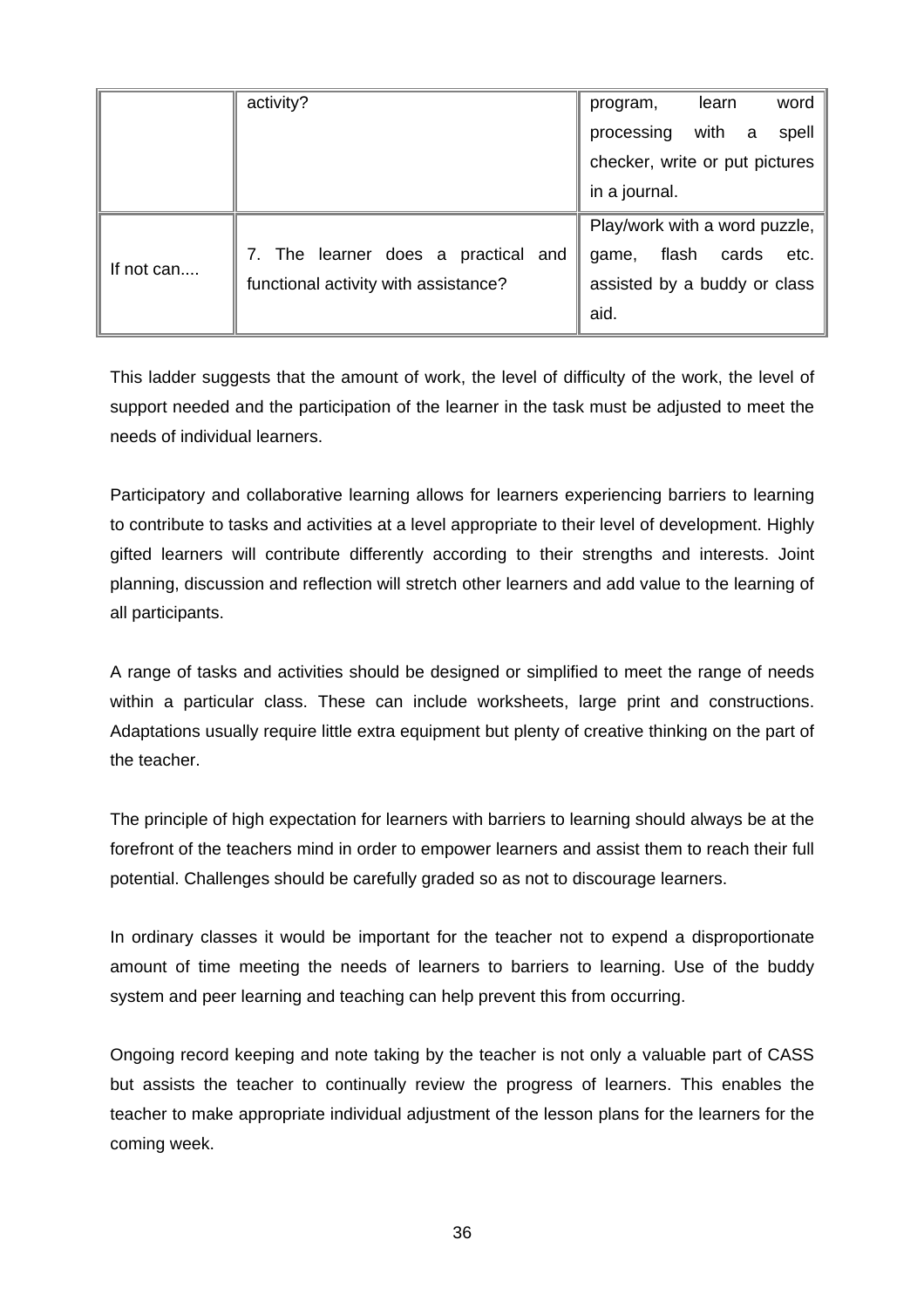Teachers will find it helpful to constantly review their teaching methods. Note taking on successes and failures will enable the teacher to develop effective teaching methodologies.

It is essential that teachers when doing their planning should not forget the gifted learner. The curriculum ladder could be extended upwards to plan more challenging tasks within the same learning outcomes and assessment standards.

# **2.10 Specific tips for interaction with learners who experience language barriers:**

- Parental involvement is critical to establish the background behind the learner's language barrier. Details such as home language, age at which additional languages were introduced, learner's exposure to these languages including television and radio, etc.
- Share ideas with parents regarding language stimulation. Emphasis should be placed on the importance of home language acquisition as a basis for the further development of additional languages.
- **Place** the learner in a position that will minimise distractions.
- Assumptions should not be made about the level of understanding of a learner with language barriers. The teacher through discussion and questioning should regularly check this.
- Facial expressions (don't overdo it), actions, pictures and objects can be used to ensure understanding of vocabulary and concepts.
- **Do not discourage translations** by other learners the learner should be allowed to utilise any resource necessary to ensure that comprehension takes place. This ultimately leads to language development and can be an important part of peer learning.
- Introduce new **vocabulary** at the beginning of a new context, keeping in mind that all curricular activities are language based. Pay special attention to abstract concepts, e.g. measure, higher, bigger than, summarise, etc.
- When explaining concepts or giving instruction, **shorter sentences** with pauses between sentences will facilitate understanding.
- **When repeating a concept it is helpful to rephrase what is being said.**
- Use of the **present tense** will simplify sentences.
- Learner with language barriers often experience more difficulty with **adjectives, pronouns and prepositions. It is advisable to start with** the concrete (demonstrating using objects and actions), moving to semi-abstract (pictures) and then to abstract (writing).
- Gently provide learners with the **correct language when errors are made**, for example: Learner: 'I eated meat at home' Teacher: 'Yes, you ate meat at home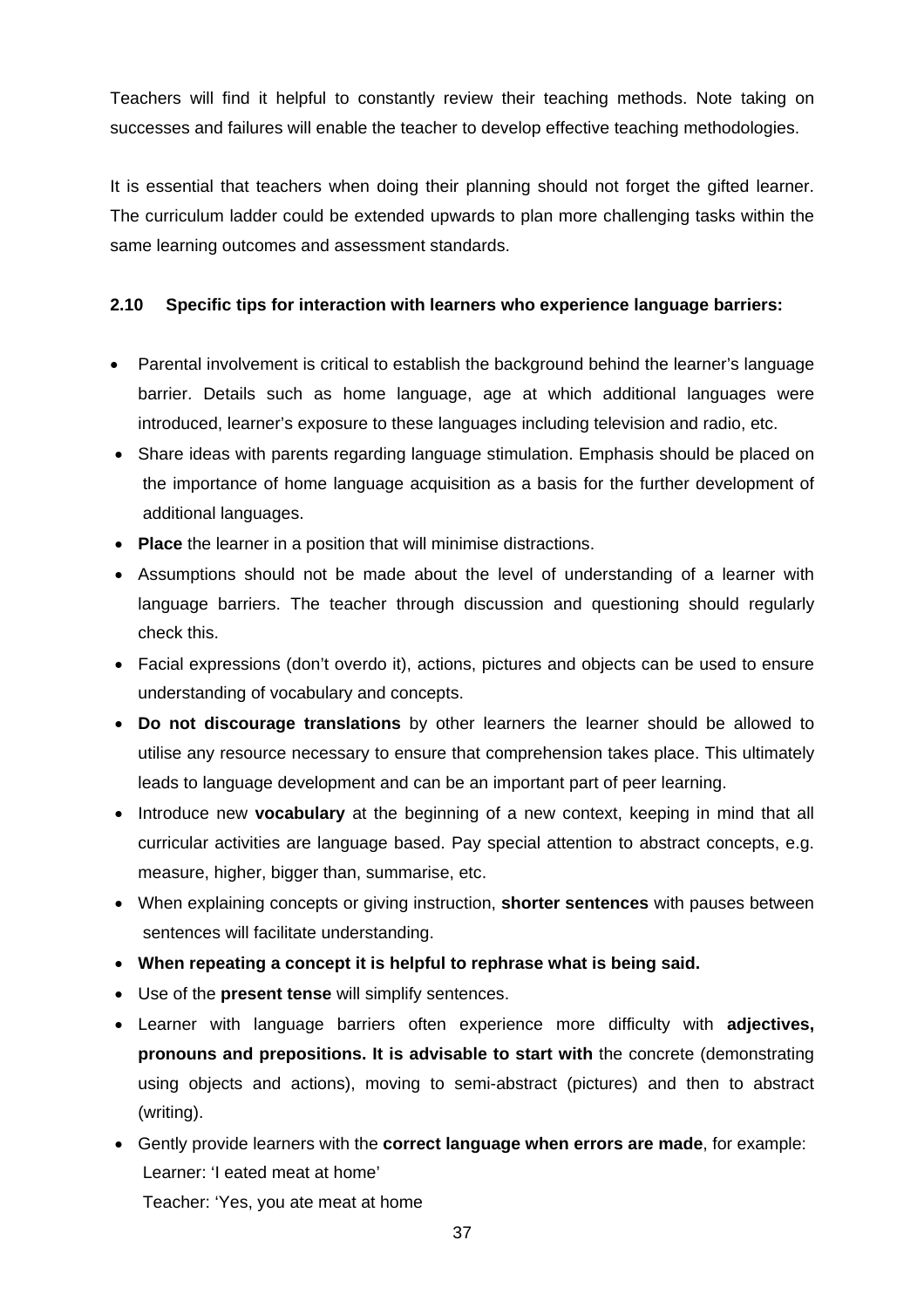This strategy should be used with care and caution and should not lead earners to feel failure or that the content of what they are saying is not important to the teacher.

- Gently provide **expansion** of learners' language: Learner: 'My Mommy is wearing a dress. Teacher: Yes. Mommy is wearing a pretty dress today
- **Reading**: Provide the class with a pre-reading activity to introduce new vocabulary and to place the story in context e.g. use a poster and flash cards.
- Use **paired reading** to encourage fluency in reading.
- Focus on **what** the learner is telling you (the message) and **not always** on **how** the language is used (or the pronunciation).
- Provide learners with plenty of **opportunity to speak** the language in which the barrier is being experienced.
- While it is essential to encourage learners with barriers to learning to communicate and speak in additional languages it is also very important that these learners be allowed to communicate in the school environment in their home language. This is especially important for younger learners.
- **The value of Language games** in the classroom should not be underestimated. Such games enable learners to absorb language in a stress free environment. Refer to the accompanying Resource Book – Language Games in the Classroom, for practical language activities. ISBN number

# **2.11 Specific tips for interaction with the learner who experiences memory and concentration barriers**

- Reduce distractions keep the learner's desk clear.
- Keep learners who are easily distracted busy with as many positive activities as possible e.g. choose them to hand out papers – this will help keep them out of trouble!
- Demonstrate to learners what is required of them rather than simply telling them what to do.
- Making eye contact and lowering and getting down to the learner's level will also calm the learner.
- Complete one activity at a time. Be sure that it is clear to learners when one activity has ended and a new activity is about to begin.

Break the task down into small steps. Allow the learner to move from what is familiar to the unfamiliar. Assign activities which the learner can do before moving on to more difficult activities. Go back to lower levels of work if the leaner encounters problems. E.g. In learning how to draw a circle, the learner can first handle round discs of different sizes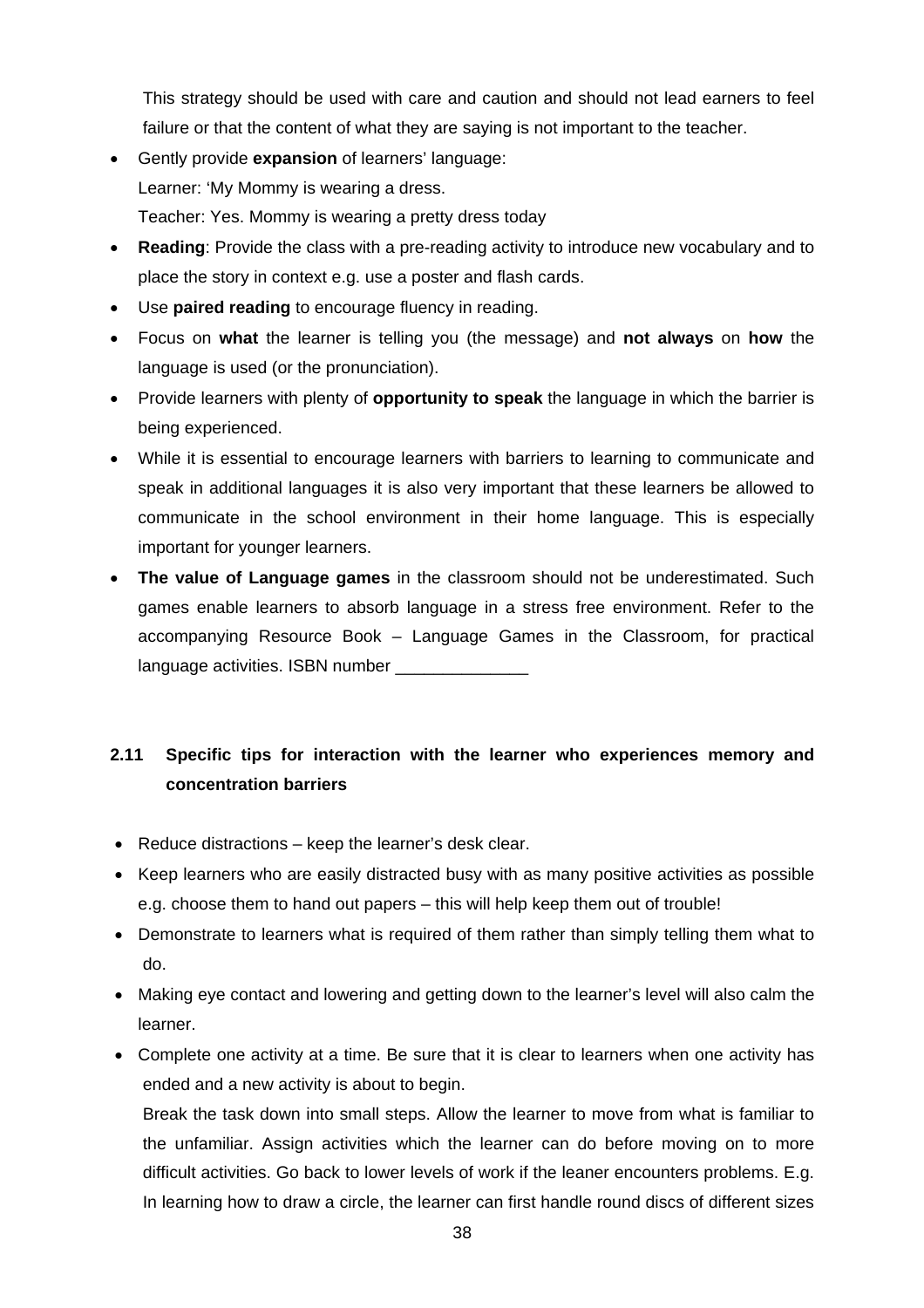or circles cut out from cardboard or paper describing them while they feel their shape, colour circles, then draw around templates, then join dots to complete a circle, then copy shapes before finally being able to draw a circle on instruction.

- Praise and encouragement are of vital importance, even when only slow progress is being made.
- Allow the learner extra practice at doing the activity, this ensures that the learner has mastered the skill and increases confidence. (This is sometimes called 'over learning') The teacher must, at the same time, be careful not to hold the learner back at the same level for too long. Some concepts may never be mastered and the learner must be given opportunity to move on to the next level or activity.

Some learners will need to practice the concept with a range of materials. E.g. Writing can be practised in the sand, with finger paint, with crayons as well as with pencil and pen. This is called generalising the learner's learning.

- Revision of each day's work at home is very important. Parents should be actively involved in this.
- In order to keep such learners constructively busy, and to prevent them from disturbing and distracting other learners during individual activities, the teacher should have a number of activities planned for learners with short concentration spans.
- Learning can be assisted by the use of a tape recorder and earphones. The teacher or parents could record reading and learning texts which learners could listen to while following in their own books. This would be particularly helpful before tests. This method can also be successfully used with phonics and spelling skills.
- It is essential that all staff at a school who inter-act with learners with short concentration spans should agree on a common approach to responding to an individual learner's behaviour. This is particularly important in the use of rewards and punishments. Planned and consistent responses are the keys to success. E.g. the school bus driver and the rugby coach should follow the same strategies as the class teacher. This will require team planning.
- These learners need a lot of structure and routine built into their activities and daily programme. They are easily upset by sudden changes to the programme. Routine and structure allow the learners to feel secure, and builds the learners' confidence, allowing them to try out new learning experiences in the classroom.

# **2.12 Conclusion**

The Revised National Curriculum Statement is the curriculum for ALL learners. The assessment standards of all learning outcomes are the minimum requirements per grade to be demonstrated at the end of the year. For learners experiencing barriers to learning, the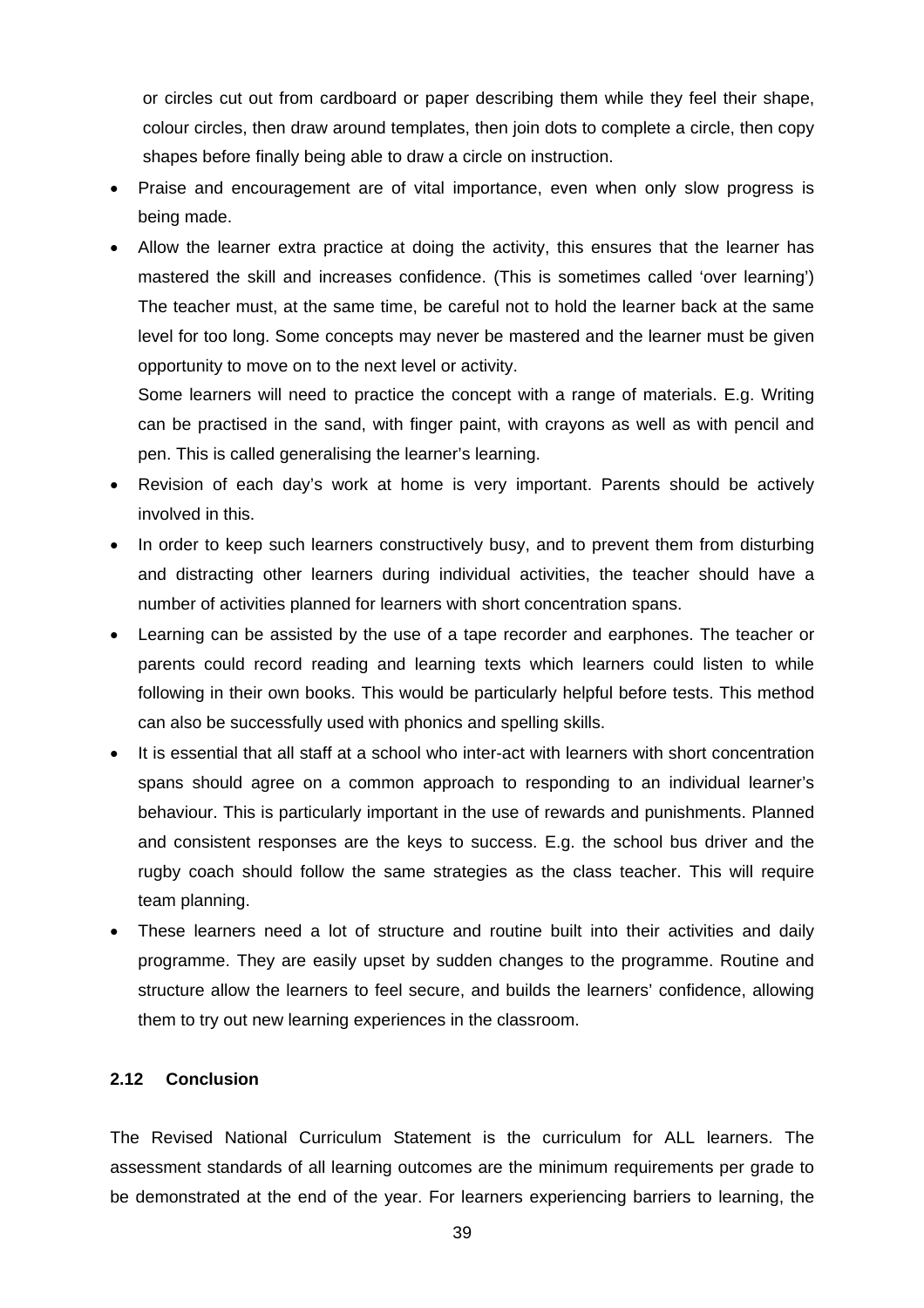strategy of "designing down", "breaking down" or "scaffolding" the assessment standards into manageable steps, allowing enough time for learners experiencing barriers to learning to demonstrate their attainment of the skills, knowledge, values and attitudes practically, is essential and recommended. All learners may not attain a GETC but they will all achieve to their full potential which will be acknowledged through certification.

Teachers are encouraged to use the principle of 'designing down', 'breaking down' or 'scaffolding' in planning or adapting learning programmes, work schedules and lesson plans. In order to meet the needs of individual learners the following process is essential:

- First determine the learners' operational level in the Learning Area.
- Design Baseline Assessments using the assessment standards of the previous grade.
- Administer the Baseline Assessments
- Analyse the responses of the Baseline Assessments
- Use the results of the Baseline Assessments to plan or adapt the learning programmes, work schedules and lesson plans.
- Ensure that the necessary adapted learning and teaching support material and assistive devices are available.
- Support learners through clear accessible, attainable tasks or activities, allowing enough time and multiple opportunities for the learner to master the task or activity and to experience success thus building their confidence.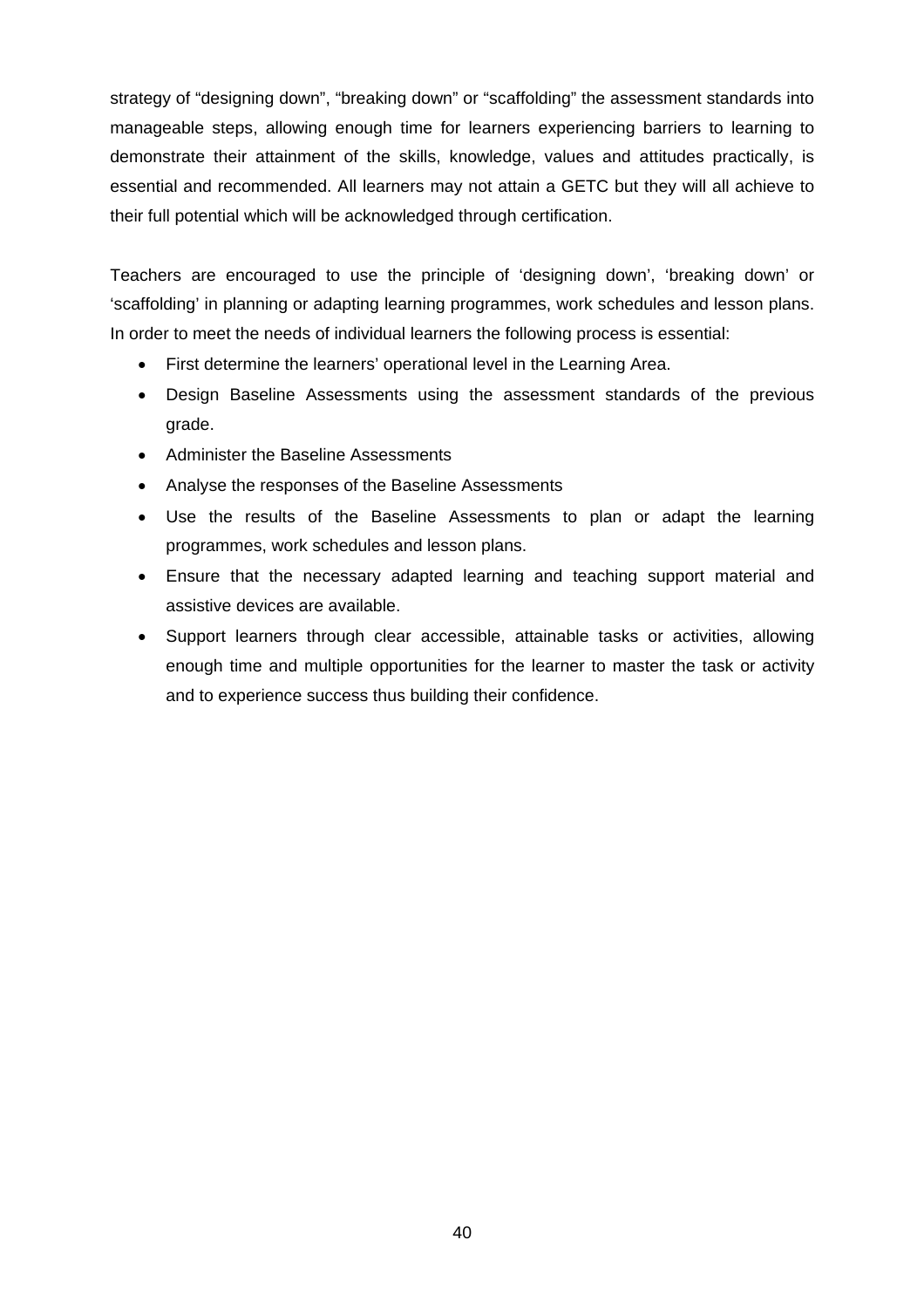| <b>Ordinary Schools</b>                                                   | Special Schools, Special Schools as Resource Centres and Full Service Schools              |
|---------------------------------------------------------------------------|--------------------------------------------------------------------------------------------|
| The Grade structure of the GET band                                       | The Grade structure of the GET band                                                        |
| The GET band of education ranges from Grade R - 9. This band is divided   | Currently many special schools are not organised strictly according to grades, as most     |
| into three phases: Foundation (Gr R - 3), Intermediate (Gr 4 - 6) and     | of the learners (although they are more or less of the same age) are at very different     |
| Senior Phase (Gr $7 - 9$ ).                                               | levels of development. This is especially true in schools for severe and mild intellectual |
|                                                                           | disability.                                                                                |
|                                                                           | Learners of compulsory school going age who attend special schools are mainly              |
|                                                                           | admitted because of their need for additional or specialised support which is being        |
|                                                                           | made available through a range of support strategies including smaller class sizes,        |
|                                                                           | interventions by specially trained staff, the availability of specific resources and in    |
|                                                                           | many cases a focus on more vocational and skills orientated learning programmes.           |
|                                                                           | The level and nature of the support needed should be based on individual learner           |
|                                                                           | needs, strengths, barriers (of both an intrinsic and extrinsic nature), learning style and |
|                                                                           | learning tempo. Most of the learners who are admitted to special schools, have fallen      |
|                                                                           | behind with the work or have experienced learning breakdown, because their needs           |
|                                                                           | were not adequately addressed in the ordinary school setting. Within the first stage of    |
|                                                                           | implementation of Education White Paper 6, some additional support sites will be           |
|                                                                           | developed, such as full service schools and special schools as resource centres. In all    |
|                                                                           | of these sites the emphasis will be on developing learning programmes which will           |
|                                                                           | answer to the individual needs of learners and contribute to the development of the        |
|                                                                           | necessary and relevant skills, knowledge, values and attitudes which would be              |
|                                                                           | necessary for them to enter the world of work.                                             |
| The 1998 policy on Assessment allows for learners to spend a maximum of   | The 1998 policy on Assessment allows for learners to spend a maximum of one extra          |
| one extra year per phase. An additional year over and above what the      | year per phase. An additional year over and above what the policy currently states         |
| policy currently states, may be granted by the head of education of the   | may be granted by the head of education of the province. This would mean that              |
| province. This would mean that learners experiencing barriers to learning | learners experiencing barriers to learning may be older than their peers. The criteria     |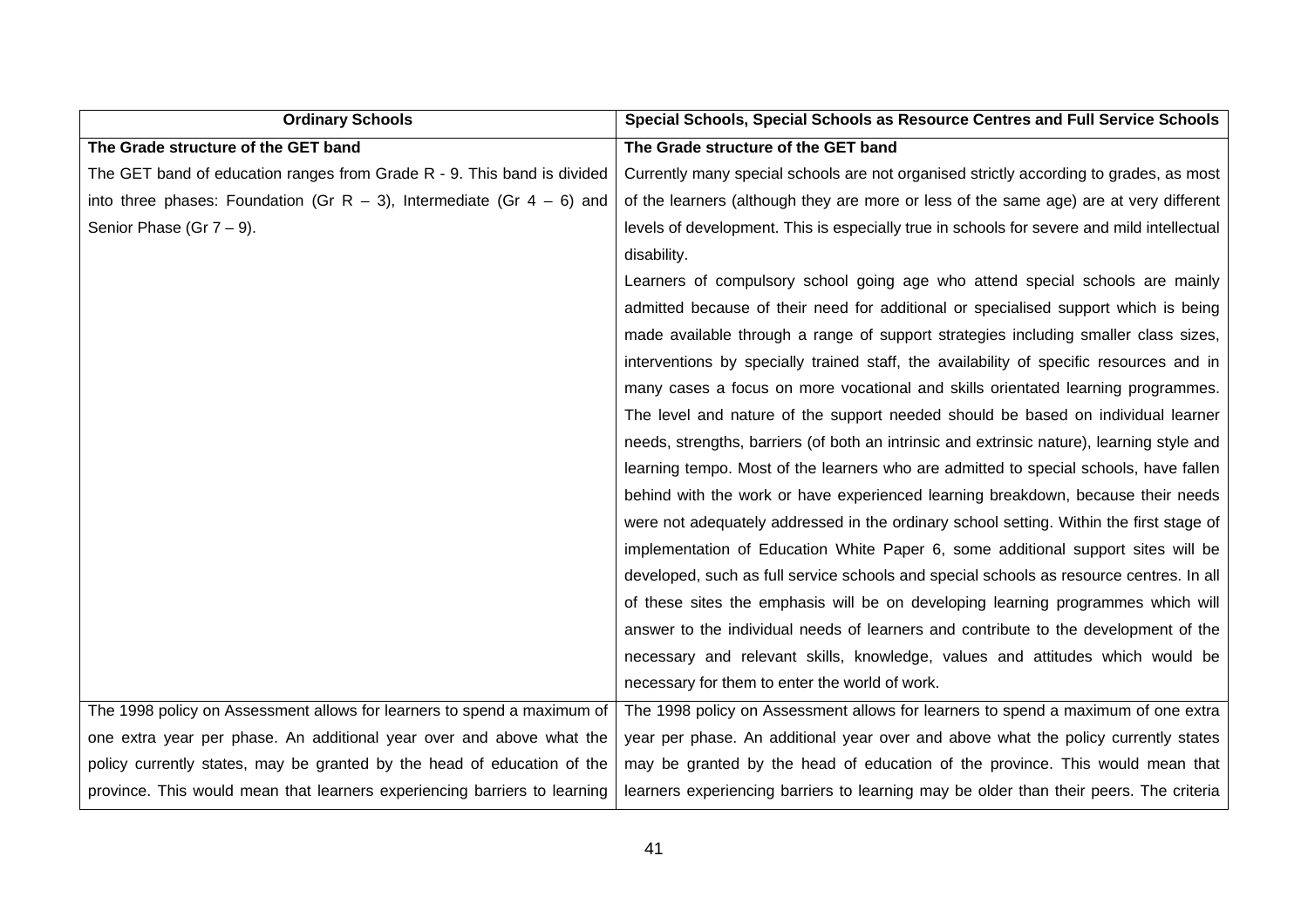| may be older than their peers.                                                 | used for making the decision whether they should be retained longer in a certain            |
|--------------------------------------------------------------------------------|---------------------------------------------------------------------------------------------|
|                                                                                | phase have to be clearly outlined and must be based on a support programme which            |
|                                                                                | will be addressing their needs. Clear developmental and incremental curriculum              |
|                                                                                | outcomes must be outlined so as to ensure that they will not simply be left without the     |
|                                                                                | relevant support, doing more of the same work.                                              |
| <b>Majority of learners</b>                                                    | <b>Majority of learners</b>                                                                 |
| The needs and strengths of the majority of learners in ordinary schools are    | The needs of the majority of learners in a special school, special school as a resource     |
| more or less the same. The diversity among these learners can be dealt         | centre or full service school will be different to the needs of the majority of learners in |
| with through scaffolding assessment standards and planning differentiated      | an ordinary school. Therefore special schools, special schools as resource centres          |
| activities. In a truly inclusive education system you could also have learners | and full service schools need to take their learner profile into account when designing     |
| that will not be able to work towards the same assessment standards, but       | learning programmes, work schedules and lesson plans, also acknowledging that               |
| towards the same learning outcomes. The related assessment standards of        | learners have individual strengths, interests, and barriers. The level and type of          |
| different grades and phases will indicate the level of performance of these    | resources and activities in the full service schools, special schools and special schools   |
| learners.                                                                      | as resource centres must be true to the profile of the majority of the learners in those    |
|                                                                                | schools. The availability of resources, whether human, physical or material is a further    |
|                                                                                | determining factor.                                                                         |
|                                                                                |                                                                                             |
| <b>Adaptation</b>                                                              | <b>Adaptation</b>                                                                           |
| All teaching should be differentiated to cater for different learning styles,  | Adaptations are made to the design of Learning Programmes.                                  |
| learning tempos and intelligences. Adaptations are made to the Learning        | The adaptation of the design of Learning Programmes in special schools, special             |
| Programme, Work Schedules and Lesson Plans of the few individual               | schools as resource centres and full service schools to suit the needs, strengths and       |
| learners who will experience difficulties in working strictly according to the | interests of learners experiencing barriers to learning could influence:                    |
| planned learning programmes, work schedules and lesson plans (that             | The straddling of Grades and Phases<br>$\bullet$                                            |
| already make provision for differentiated tasks) of the majority group of      | The number of Learning Programmes<br>$\bullet$                                              |
| learners. The extent and nature of the adaptations will differ from learning   | The weighting of Learning Programmes<br>$\bullet$                                           |
| area to learning area in accordance with the individual learner's strengths    | The duration of Learning Programmes                                                         |

d literatur.<br>Die bestehende von der gewone der gewone der gewone der gewone der gewone der gewone der gewone der gewone der<br>Die bestehende von der gewone der gewone der gewone der gewone der gewone der gewone der gewone de i i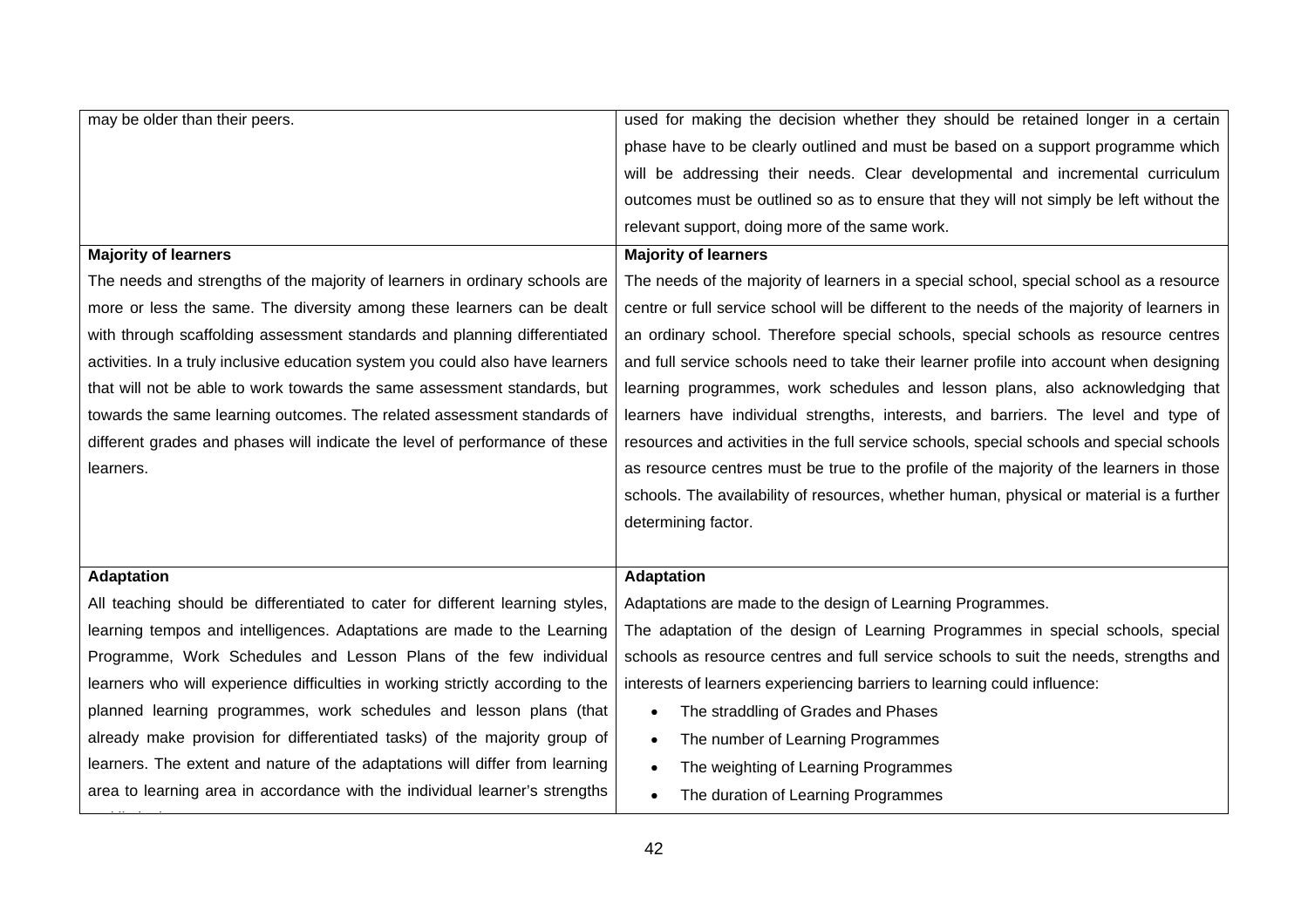| and limitations.                                                               | The use of programmes-to-work linkages to facilitate access to the curriculum        |
|--------------------------------------------------------------------------------|--------------------------------------------------------------------------------------|
| Adaptations are made to the Learning Programme (phase plan) and Work           | Measures for portability                                                             |
| Schedules (year plan) of learners by developing Individual Learning Plans      | Decision-making criteria around progression and certification.                       |
| for the phase and more detailed plans for a year.                              |                                                                                      |
| The Lesson Plans of the majority group are used to adapt to meet the           |                                                                                      |
| needs, strengths and interests of the minority group or individual learner(s). |                                                                                      |
| When adapting the Lesson Plans the learner's detailed Individual Learning      |                                                                                      |
| Plan for the year should be used as a guide to "scaffold" or "break down"      |                                                                                      |
| the selected assessment standards and adapt the activities, learning and       |                                                                                      |
| teaching support material, teaching and learning strategy and the              |                                                                                      |
| assessment. It is important that all the learners in a class should work at    |                                                                                      |
| the same type of activity with related Learning Outcomes and Assessment        |                                                                                      |
| Standards but at different levels in order to cater for the diverse needs in a |                                                                                      |
|                                                                                |                                                                                      |
| class. In such activities co-operative learning is still a possibility.        |                                                                                      |
| <b>Learning Programme Design</b>                                               | <b>Learning Programme Design</b>                                                     |
| "Learning Programmes are structured and systematic arrangements of             | "Learning Programmes are structured and systematic arrangements of activities        |
| activities that promote the attainment of learning outcomes and                | that promote the attainment of learning outcomes and assessment standards (for the   |
| assessment standards for the phase.                                            | phase) that can straddle grades and phases.                                          |
| Learning Programmes specify the scope of learning and assessment               | Learning Programmes specify the scope of learning and assessment activities per      |
| activities per phase. Learning Programmes also contain work schedules          | phase. Learning Programmes also contain work schedules that provide the pace and     |
| that provide the pace and the sequencing of these activities each year as      | the sequencing of these activities each year as well as exemplars of lesson plans to |
| well as exemplars of lesson plans to be implemented in any given period.       | be implemented in any given period. The underlying principles and values of the      |
| The underlying principles and values of the Revised National Curriculum        | Revised National Curriculum Statement also underpin the Learning Programmes.         |
| Statement also underpin the Learning Programmes.                               | Learning Programmes must ensure that all learning outcomes and assessment            |
| Learning Programmes must ensure that all learning outcomes and                 | standards are effectively pursued (and that each learning area is allocated its      |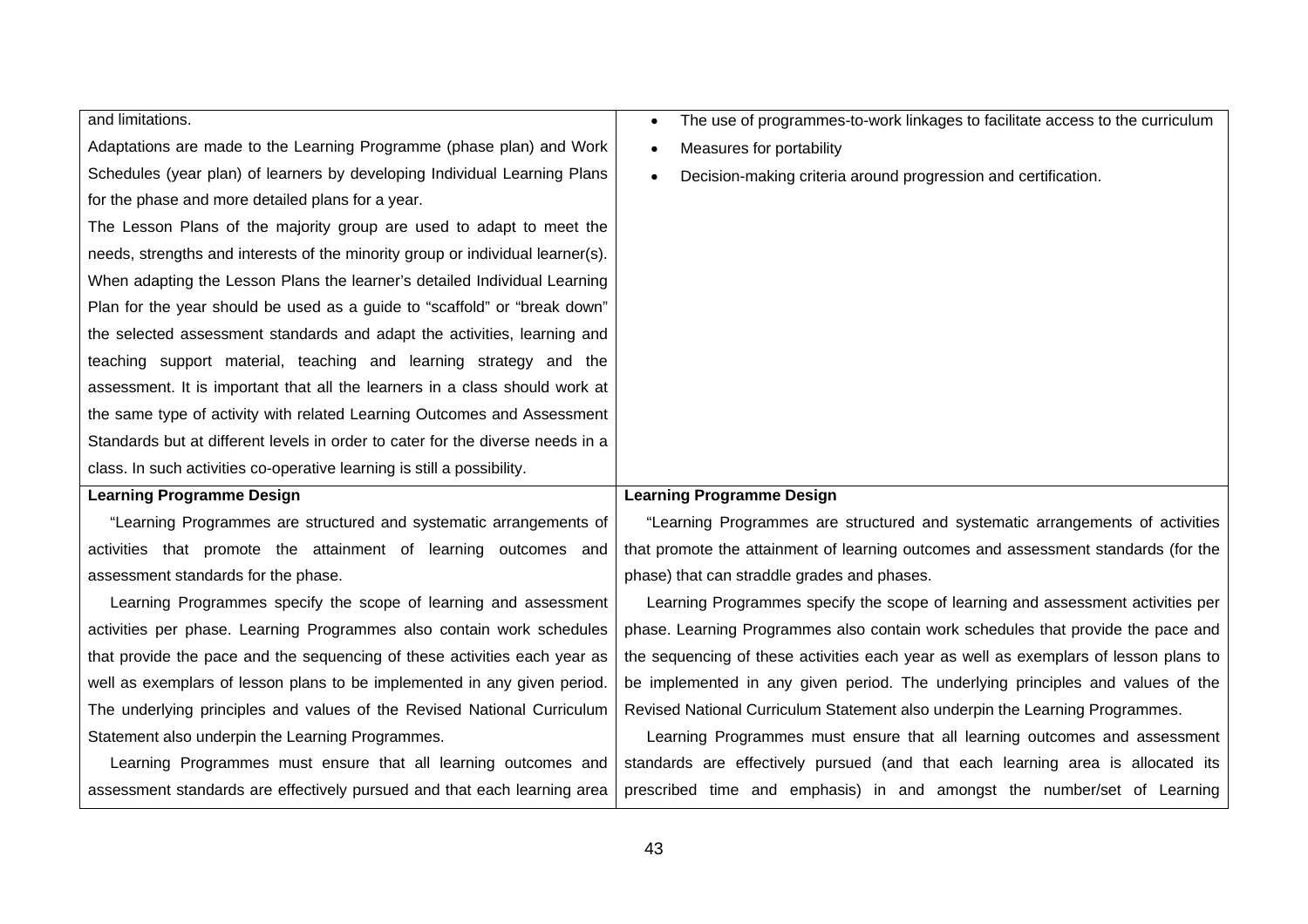| is allocated its prescribed time and emphasis. Learning Programmes will be    | Programmes developed. Learning Programmes will be based on relationships                 |  |
|-------------------------------------------------------------------------------|------------------------------------------------------------------------------------------|--|
| based on relationships amongst learning outcomes and assessment               | amongst learning outcomes and assessment standards, without compromising the             |  |
| standards, without compromising the integrity of Learning Areas."             | (integrity) origin, of Learning Areas, of the learning outcomes and assessment           |  |
| (Overview, p.15)                                                              | standards." (Overview, p.15)                                                             |  |
| The special educational, social, emotional and physical needs of learners     | "The special educational, social, emotional and physical needs of learners will be       |  |
| will be addressed in the design and development of appropriate Learning       | addressed in the design and development of appropriate Learning Programmes."             |  |
| Programmes. (Overview, p.10)                                                  | (Overview, p.10)                                                                         |  |
| <b>Selecting Learning Outcomes and Assessment Standards</b>                   | <b>Selecting Learning Outcomes and Assessment Standards</b>                              |  |
| The learning outcomes describe what learners should know and be able to       | Straddling is when a learner or group of learners at a specific grade or level work      |  |
| do. Assessment standards describe the minimum level, depth and breadth        | towards attaining assessment standards from more than one grade or phase within          |  |
| of what is to be learnt. In practical terms this means that learning outcomes | learning areas/programmes. Learners who experience one or more of a range of             |  |
| can and will, in most cases, remain the same from grade to grade while        | barriers to learning may not fit comfortably within a particular phase or grade. In such |  |
| assessment standards change from grade to grade. (Overview, p.14)             | cases straddling must be implemented.                                                    |  |
| Assessment standards describe the level at which learners should              | When the needs of the majority of learners in a special school, special school as        |  |
| demonstrate their achievement of the learning outcome(s) and the ways         | resource centre or full service school require straddling of grades and phases it should |  |
| (depth and breadth) of demonstrating their achievement. They are grade        | be reflected in the learning programmes designed for such groups of learners. The        |  |
| specific and show how conceptual progression will occur in a Learning         | recording and reporting of learner performance have to reflect this.                     |  |
| Area. They embody the knowledge, skills and values required to achieve        |                                                                                          |  |
| learning outcomes. They do not prescribe method. (Overview, p.14)             |                                                                                          |  |
|                                                                               |                                                                                          |  |
| The learning outcomes describe what learners should know and be able to       | In the case where learners are given the option to select Learning Programmes from       |  |
| do. Assessment standards describe the minimum level, depth and breadth        | an available set of Learning Programmes the schools should ensure that all the           |  |
| of what is to be learnt. In practical terms this means that learning outcomes | Learning Outcomes (LOs) and Assessment Standards (ASs) are covered in the set.           |  |
| can and will, in most cases, remain the same from grade to grade while        |                                                                                          |  |
| assessment standards change from grade to grade.                              |                                                                                          |  |
| The learning outcomes and assessment standards should be seen as              |                                                                                          |  |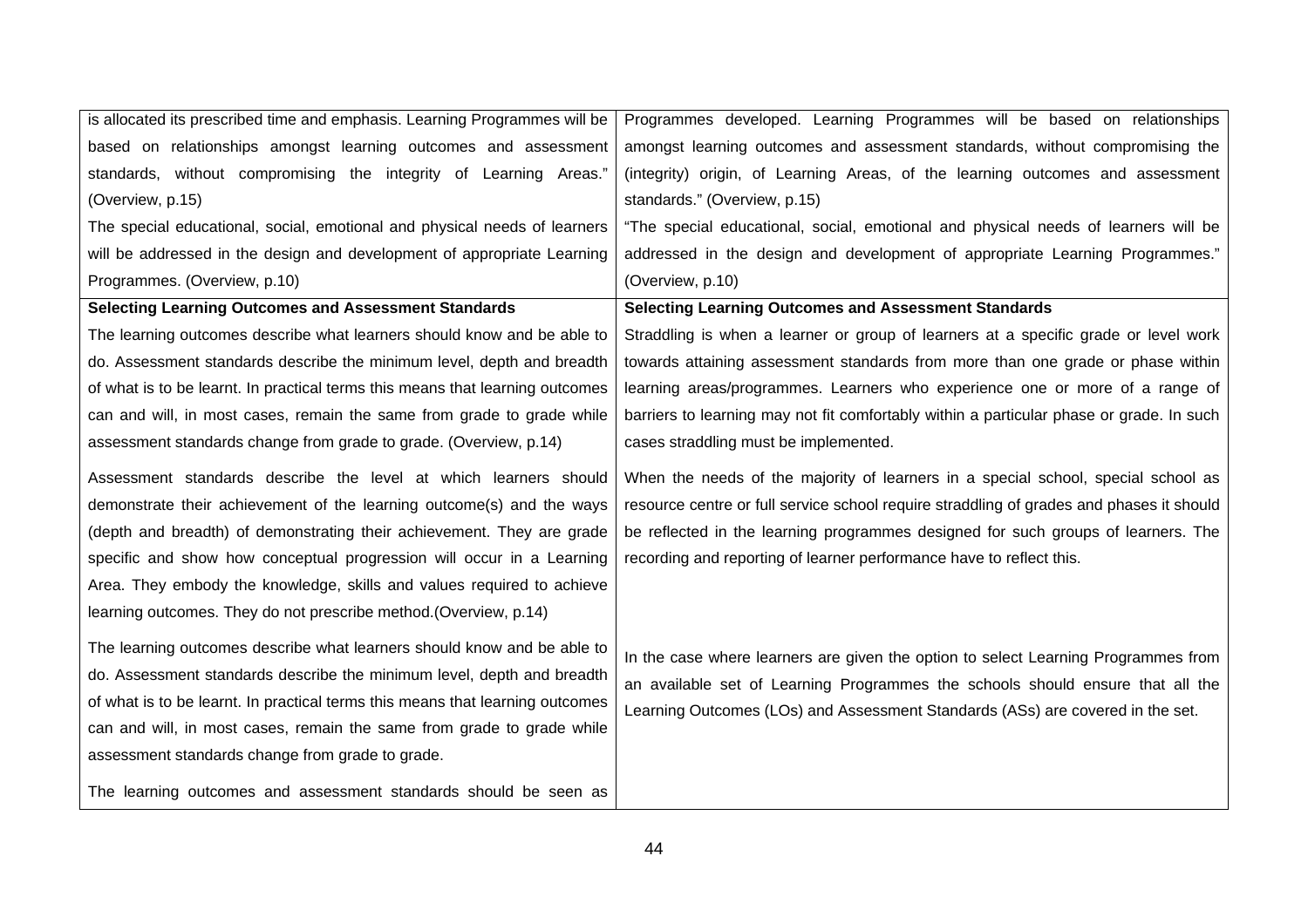| minimum or essential knowledge, values and skills to be covered but     |
|-------------------------------------------------------------------------|
| should not be all that is taught. (Overview. P.13)                      |
| learners should not deal with assessment standards in isolation. Links  |
| must be made within and across learning outcomes and Learning Areas.    |
| (Overview, p.13)                                                        |
| A set of learning outcomes should ensure integration and progression in |
| the development of concepts, skills and values through the assessment   |
| standards. Learning outcomes do not prescribe content or method.        |
| (Overview, p.14)                                                        |
|                                                                         |

| The number of learning programmes                                  |                                                          | The number of learning programmes                                                       |
|--------------------------------------------------------------------|----------------------------------------------------------|-----------------------------------------------------------------------------------------|
| Foundation Phase:                                                  | Three learning programmes (Literacy, Numeracy,           | The number of Learning Programmes for the Intermediate and Senior Phases at             |
|                                                                    | Life Skills)                                             | special schools, special school as resource centres and full service schools could vary |
| Intermediate Phase:                                                | distinct<br>Maths<br>Learning<br>Languages<br>and<br>as  | according to the needs and interests of the learners and available human and physical   |
|                                                                    | Programmes. Schools may decide on the number             | resources of the individual schools.                                                    |
|                                                                    | and nature of other Learning Programmes based on         | Languages and Maths should be distinct learning programmes.                             |
|                                                                    | the organisational imperatives of the school,            |                                                                                         |
|                                                                    | the<br>national<br>priorities<br>provided<br>that<br>and | In special circumstances extended Learning Programmes could be implemented to           |
|                                                                    | developmental needs of learners in a phase are           | address the needs of learners e.g. blind learners may have a learning programme         |
|                                                                    | taken into account.                                      | which focuses on mobility and orientation or Reading Braille.                           |
| Senior Phase: Eight Learning Programmes based on the Learning Area |                                                          |                                                                                         |
|                                                                    | Statements.                                              | It is essential that the Learning Outcomes and Assessment Standards as stated in the    |
|                                                                    |                                                          | eight Learning Areas be addressed by the various Learning Programmes at a school,       |
|                                                                    |                                                          | irrespective of the final number of Learning Programmes offered.                        |
|                                                                    |                                                          |                                                                                         |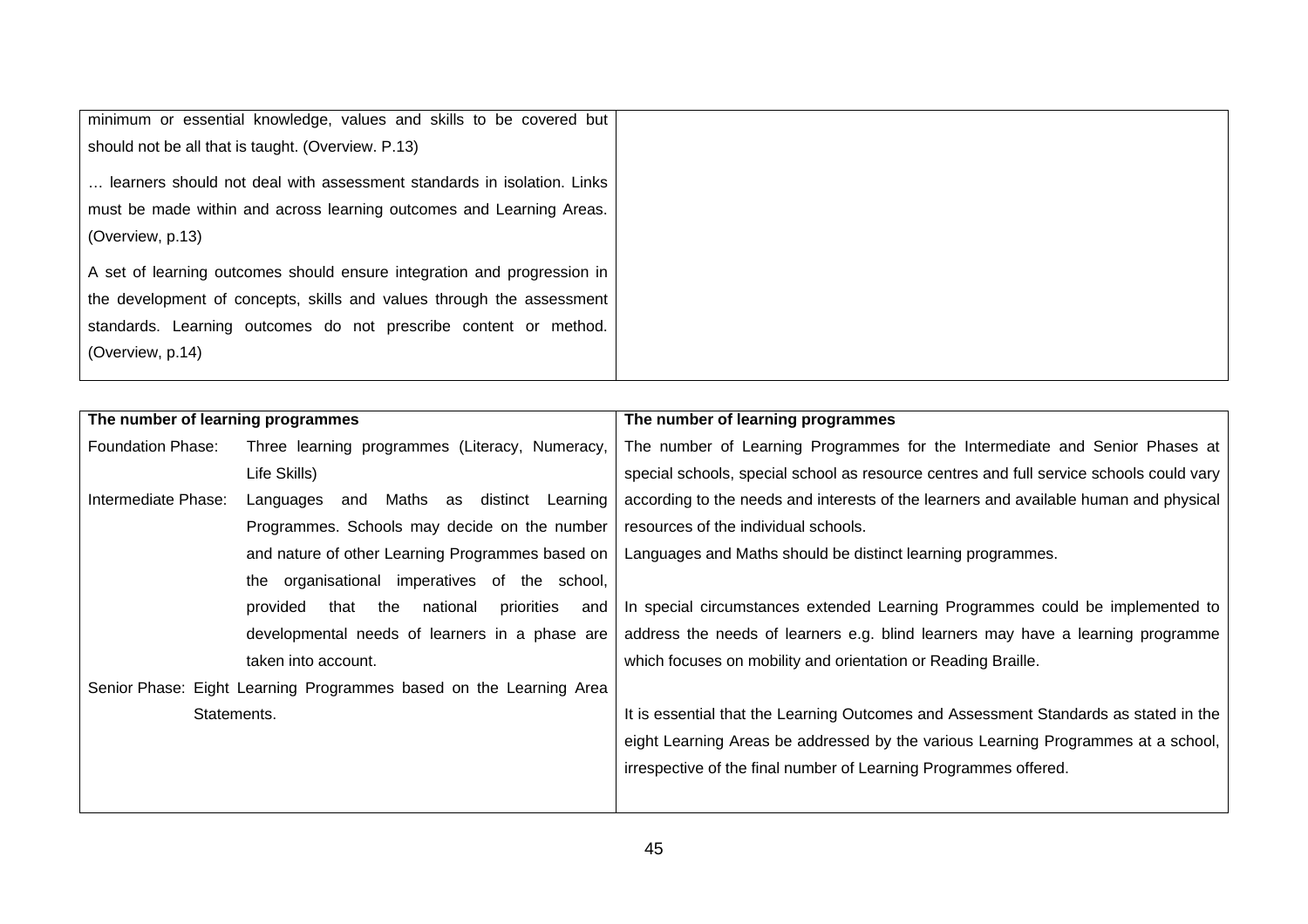| The weighting of learning areas/programmes                                   | The weighting of learning areas/programmes                                              |
|------------------------------------------------------------------------------|-----------------------------------------------------------------------------------------|
| The weighting of Learning Programmes in ordinary schools will mainly be      | The weighting of learning programmes refers to the percentage of time allocated to a    |
| according to the time allocations for the different learning areas as in the | specific Learning Programme. The Mathematics and Languages Learning Areas               |
| Overview document of the RNCS (Grades R-9) Schools.                          | would be distinct Learning Programmes and will form the basis from which all other      |
|                                                                              | learning will take place. Other Learning Programmes could also address some of the      |
|                                                                              | LOs and ASs required in the Mathematics and Language Learning Areas, thus               |
|                                                                              | facilitating total integration of the learning process across the eight Learning Areas. |
|                                                                              |                                                                                         |
| <b>Duration</b>                                                              | <b>Duration</b>                                                                         |
| The duration of the Learning Programmes in the ordinary is either 3 or 4     | The duration of a Learning Programme in other types of schools or learning institutions |
| years in the Foundation Phase or 3 years in the Intermediate or Senior       | can be longer or shorter based on the range of needs of the learners.                   |
| Phases.                                                                      |                                                                                         |
|                                                                              | The duration of the Learning Programmes will be linked to the age of learners on        |
|                                                                              | admission and to the duration of the learners' stay within the GETC band.               |
|                                                                              |                                                                                         |
|                                                                              | The duration and complexity of a Learning Programme should depend on the level of       |
|                                                                              | support required by the learner and the number of years that the learner may remain     |
|                                                                              | in the GET band, keeping in mind that the average exit age from the GETC is 15 and      |
|                                                                              | learners may take one year longer to complete each of the three phases. Should a        |
|                                                                              | learner require special dispensation beyond the age of 18 the school should apply for   |
|                                                                              | such permission from the head of education of the province.                             |
|                                                                              | <b>Measures of portability:</b>                                                         |
|                                                                              | The variety of Learning Programmes that is presented for learners must ensure that all  |
|                                                                              | Learning Outcomes and Assessment Standards of the eight Learning Areas are              |
|                                                                              | effectively and comprehensively pursued.                                                |
|                                                                              |                                                                                         |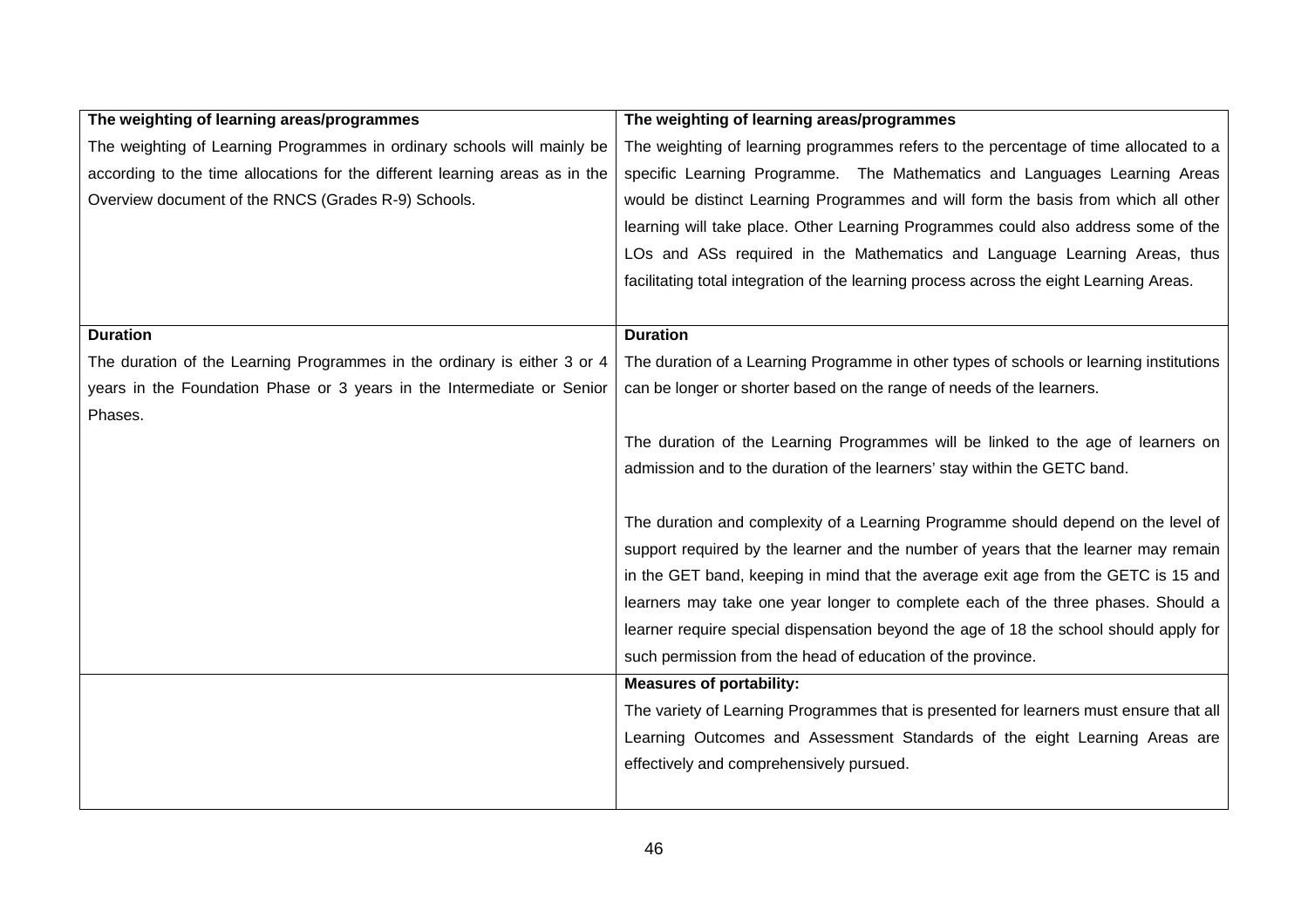|                                                                            | The Learning Outcomes and Assessment Standards achieved within the range of           |
|----------------------------------------------------------------------------|---------------------------------------------------------------------------------------|
|                                                                            | Learning Programmes must be recorded against the appropriate Learning Areas and       |
|                                                                            | according to the grades in which they were achieved. For example the performance of   |
|                                                                            | Learning Outcomes shown in practical Learning Programmes such as manicure,            |
|                                                                            | woodwork and panel beating should be recorded against the appropriate Learning        |
|                                                                            | Areas e.g. Life Skills, Technology, Economic and Management Sciences.                 |
|                                                                            |                                                                                       |
| The assessment standards also contribute towards the qualification. In the | Some learners may not be able to attempt doing/writing the CTA for gr 9. Some         |
| case of the General Education and Training band, this will mean the        | learners will be able to participate in the CTA but only in some Learning Areas. All  |
| General Education and Training Certificate.                                | learners must be afforded the opportunity to work towards the CTA so that there isn't |
|                                                                            | an undue lowering of expectations. It must be remembered that the CTA must also be    |
|                                                                            | adapted.                                                                              |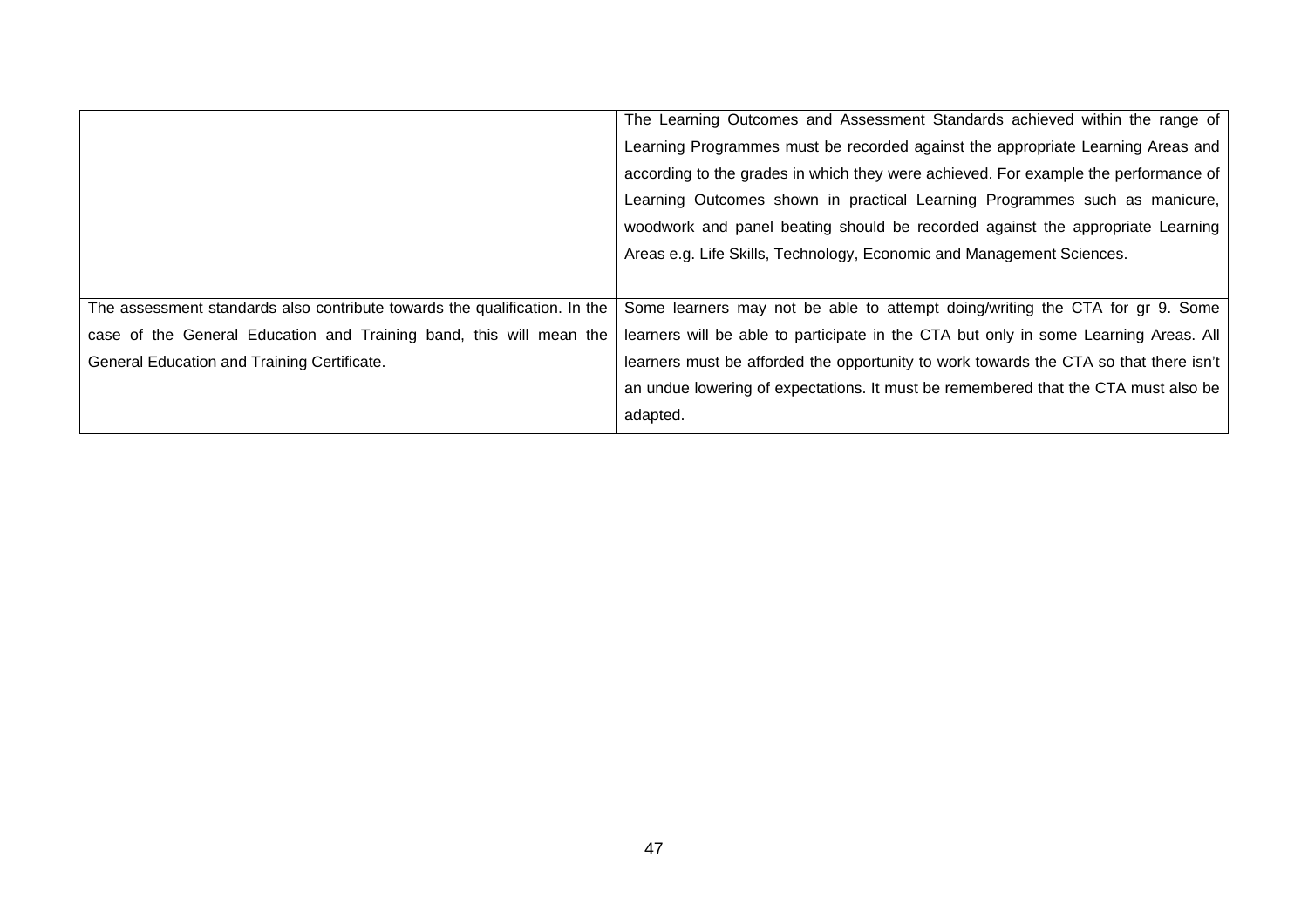### **SECTION 3**

# **ADAPTATION OF THE LEARNING AREA STATEMENTS OF THE RNCS TO ACCOMMODATE ALL LEARNERS IN AN INCLUSIVE EDUCATION SYSTEM**

#### **3.1 Introduction**

The Revised National Curriculum Statement (RNCS) of 2002 is a curriculum for all learners; this implies that, it includes also learners experiencing barriers to learning. Suggestions on 'how to' adapt this curriculum without changing the RNCS are given. It is through application of the principle of flexibility that the needs of the learner can be addressed.

#### **3.2 How do I adapt the Learning Areas?**

The eight Learning Areas each have a prescribed number of learning outcomes. A learning outcome is a description of what (knowledge, skills and values) learners should know, demonstrate and be able to do at the end of the General Education and Training band. Assessment standards describe the level at which learners should demonstrate their achievement of the learning outcome(s) and the ways (depth and breadth) of demonstrating their achievement. They are grade specific and show how conceptual progression will occur in a Learning Area.

The learning outcomes describe what learners should know and be able to do. Assessment standards describe the minimum level, depth and breadth of what is to be learnt. In practical terms this means that learning outcomes can and will, in most cases, remain the same from grade to grade while assessment standards change from grade to grade. (Overview, p. 14)

Each learning outcome has a number of related assessment standards through which the competencies of learners can be demonstrated. The way in which the competencies are demonstrated should NOT be a barrier to learning. Competencies can therefore be demonstrated in a variety of ways, using different modes of response, both, verbally or nonverbally.

Another important fact, which would help with adaptation of the assessment standards of all learning outcomes are the minimum requirements per grade to be demonstrated at the end of the year. For learners experiencing barriers to learning, the strategy of "winding down", "designing down" or "scaffolding" the assessment standards into manageable steps are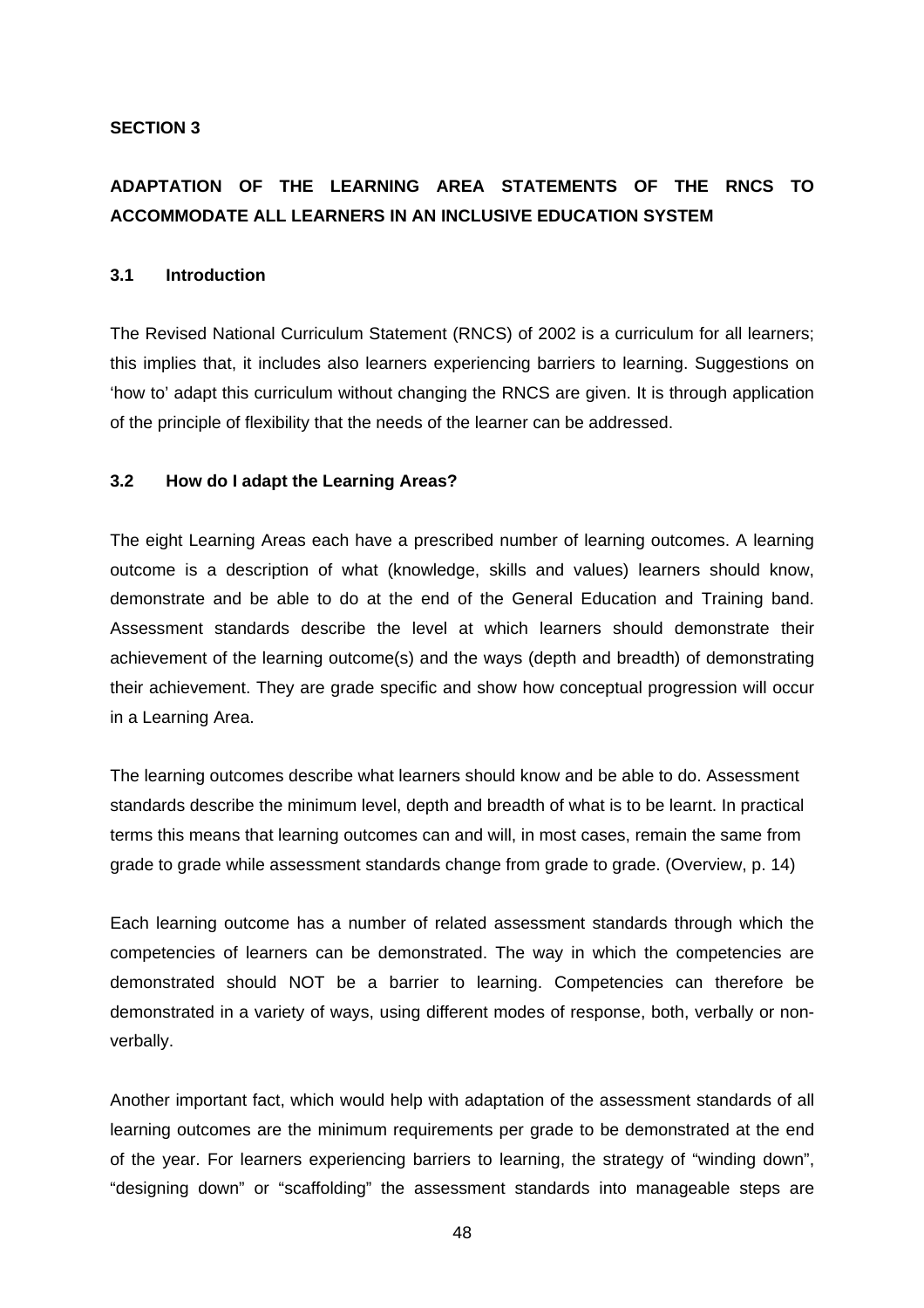essential and recommended. This process should include the practical demonstration of skills, knowledge, values and attitudes.

# **3.3 General recommendations on resources and terminology used in the Learning Area Statements**

- 3.3.1 Depending upon the barrier to learning, different modes of response could be used by learners in the demonstration of assessment standards. Example: Signing, Braille, using an assistive device, gestures, body language, etc.
- 3.3.2 Analysing issues could be supported by visual or auditory cues depending on the learning barriers experienced by learners. These issues should be represented in a mode accommodating all learners experiencing barriers to learning e.g. visual and/or auditory.
- 3.3.3 Enlarged text, worksheets, etc. are recommended for some learners with visual and physical barriers or limited fine motor skills. The amount of text on a page should also be considered.
- 3.3.4 Measuring tools such as clocks, tapes etc. and other learning support material that accommodate learners that experience visual barriers should be made available where and when applicable in order to access the different learning areas.
- 3.3.5 If learners have to collect objects, pictures, etc. ensure that they are in a position to do so or else provide a variety for them to select and collect.
- 3.3.6 Communication could include inclusive modes such as: write, sign, using Braille, auditory tapes, body language, gestures etc.
- 3.3.7 More time should be allowed for learners when using a Scribe or Reader in completing tasks, projects or even their assessment activities.
- 3.3.8 Learners experiencing barriers may avoid tasks rather than asking for help. They are unable to realise the need for help. Rehearse and reinforce modelled asking for help.
- 3.3.9 When a verb in an assessment standard requires a verbal response, different nonverbal modes of response such as signing, etc. could also be used to accommodate learners experiencing barriers to learning. [See table 1]

# **TABLE 1**

| WHEN AN ASSESSMENT STANDARD REQUIRES THE LEARNERS TO: |                                                                    |  |
|-------------------------------------------------------|--------------------------------------------------------------------|--|
| ask                                                   | Learners MAY respond in different modes. "Ask" should be replaced  |  |
|                                                       | with "communicating" questions.                                    |  |
| answer / discuss / talk                               | Learners could communicate using verbal and non-verbal responses   |  |
|                                                       | such as visual representations, concrete objects, etc.             |  |
| explains / give an explanation                        | Does not only refer to verbal explanations but also non-verbal     |  |
|                                                       | modes such as signing, drawing and writing.                        |  |
| recognise                                             | This could include verbal and non-verbal responses such as signing |  |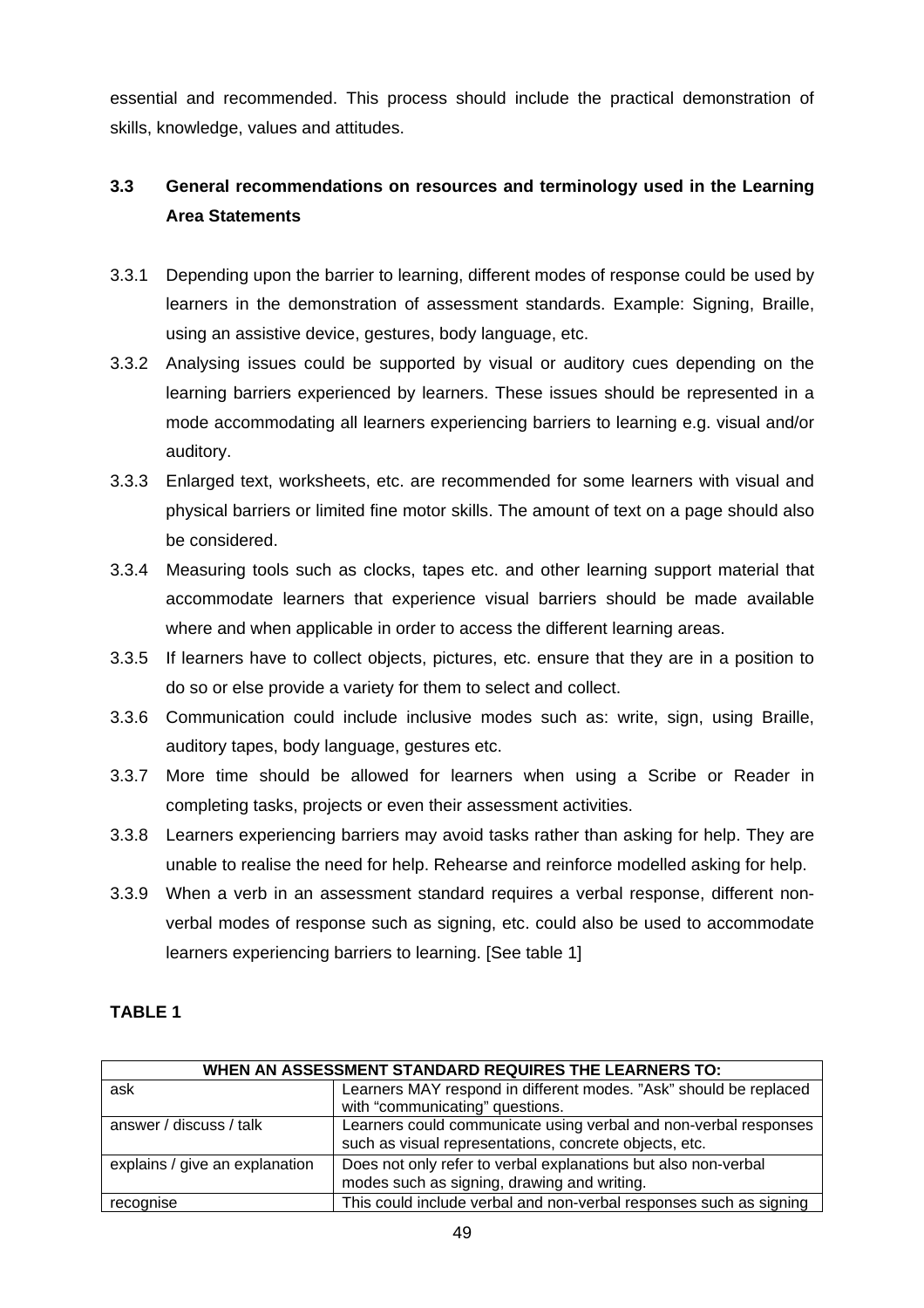|                            | and writing.                                                                                                                                                                                                                                    |
|----------------------------|-------------------------------------------------------------------------------------------------------------------------------------------------------------------------------------------------------------------------------------------------|
| name / speak / say         | Could also include non-verbal modes such as writing, signing or<br>even pointing to an object or written word.                                                                                                                                  |
| observes                   | Refers to visual, auditory as well as tactile observations.                                                                                                                                                                                     |
| suggests/proposes          | Should include verbal and non-verbal modes.                                                                                                                                                                                                     |
| investigate                | Should make provision for the learner to use different verbal and<br>non-verbal modes such as oral, written and electronic (web).<br>Could be adapted to allow learners to <i>interview</i> / <i>question</i> others to<br>arrive at responses. |
| write                      | Could include communicate, draw a picture or respond in Braille.                                                                                                                                                                                |
| handles / draws / observes | Should be treated as "handles and/or draws and/or observes" to be<br>more inclusive.                                                                                                                                                            |

# **3.4 Adaptation of Learning Areas**

# **3.4.1 Learning Area: Languages**

#### **Learning Outcomes and Assessment Standards**

Learning outcomes 1 (Listening), 2 (Speaking), 3 (Reading and Viewing), 4 (Writing), 5 (Thinking and Reasoning) and 6 (Language Structure and Use) all need adaptation to accommodate all learners irrespective of their barriers.

- It is important to obtain background information regarding language development. An interview with the learner's parents will reveal information about Home language, at what ages were new languages introduced, who speaks what language to whom, exposure to television and radio, etc.
- Parent guidance is very important regarding stimulation, i.e. home languages should not be discouraged but rather supplemented by additional interaction in the language of teaching and learning. (television and radio programmes, reading books, discussing the schoolwork, etc.)
- For individual tasks the teacher may have a number of activities that the learner enjoys and can manage on his own so that he does not distract the other learners. A tape recorder with earphones can be made very useful for the learner if his parents or teacher record reading lessons or learning texts (before tests). The learner can then listen and follow in his reader or study his brain maps (reduced study material) while he is listening to the tape recorder. The tape recorder can also be used with phonics and spelling skills.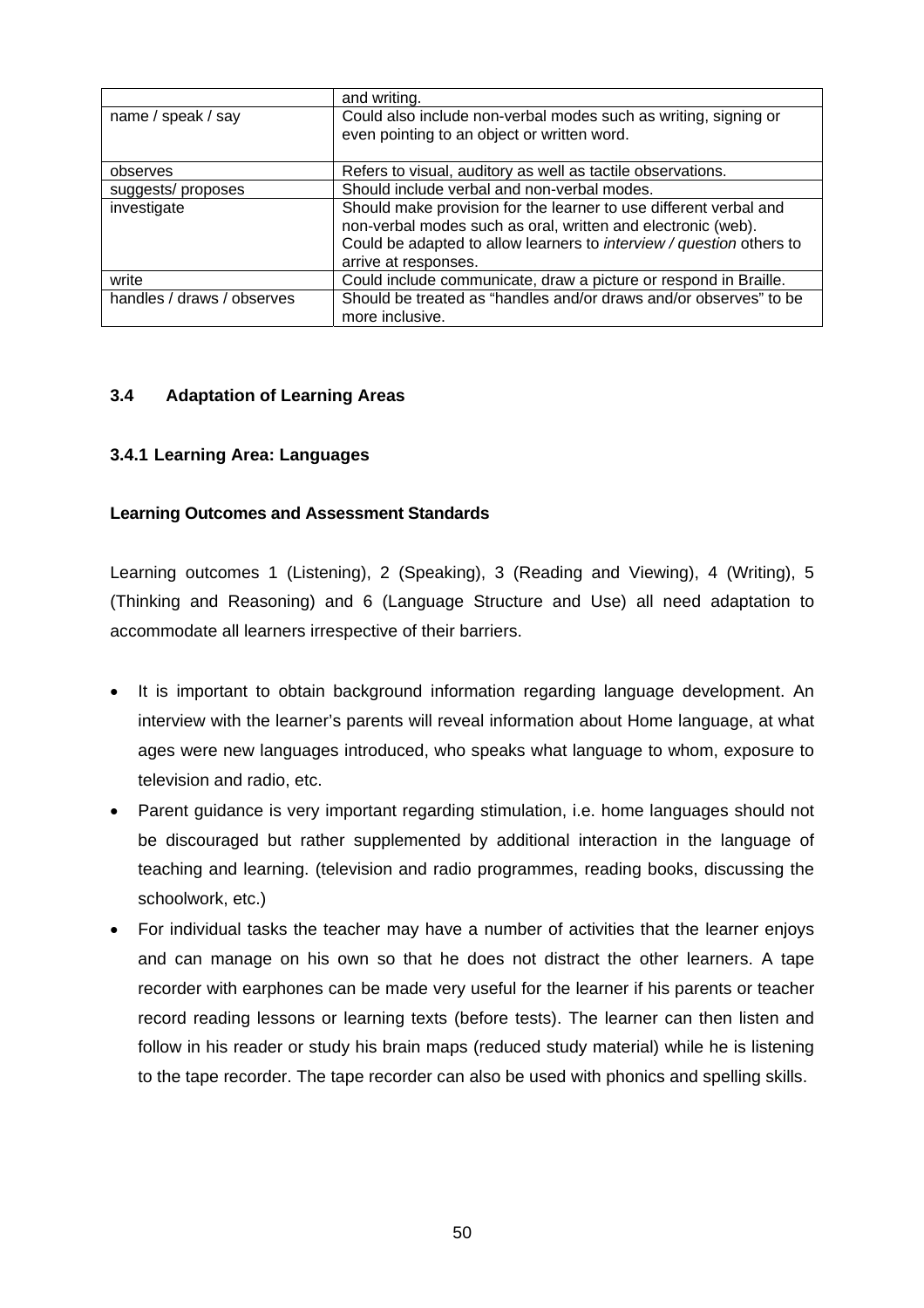| <b>BARRIERS EXPERIENCED</b>                                                                                                                                                                                                                                                                                                                                                                                                                                                                              | <b>IMPLICATIONS:</b>                                                                                                                                                                                                                                                                                                                                            | <b>STRATEGIES:</b>                                                                                                                                                                                                                                                                                                                                                                                                                                                                                                                                                                                                                                                                                                                                                                                                                                                                                                                                                                                                                                                                                                                                                                                                                                                                                                                                                                                                                                                                                                                                                                                                                                                                                                                                                                                                                                                                                                                                                                                       |
|----------------------------------------------------------------------------------------------------------------------------------------------------------------------------------------------------------------------------------------------------------------------------------------------------------------------------------------------------------------------------------------------------------------------------------------------------------------------------------------------------------|-----------------------------------------------------------------------------------------------------------------------------------------------------------------------------------------------------------------------------------------------------------------------------------------------------------------------------------------------------------------|----------------------------------------------------------------------------------------------------------------------------------------------------------------------------------------------------------------------------------------------------------------------------------------------------------------------------------------------------------------------------------------------------------------------------------------------------------------------------------------------------------------------------------------------------------------------------------------------------------------------------------------------------------------------------------------------------------------------------------------------------------------------------------------------------------------------------------------------------------------------------------------------------------------------------------------------------------------------------------------------------------------------------------------------------------------------------------------------------------------------------------------------------------------------------------------------------------------------------------------------------------------------------------------------------------------------------------------------------------------------------------------------------------------------------------------------------------------------------------------------------------------------------------------------------------------------------------------------------------------------------------------------------------------------------------------------------------------------------------------------------------------------------------------------------------------------------------------------------------------------------------------------------------------------------------------------------------------------------------------------------------|
| <b>BY LEARNERS</b>                                                                                                                                                                                                                                                                                                                                                                                                                                                                                       |                                                                                                                                                                                                                                                                                                                                                                 |                                                                                                                                                                                                                                                                                                                                                                                                                                                                                                                                                                                                                                                                                                                                                                                                                                                                                                                                                                                                                                                                                                                                                                                                                                                                                                                                                                                                                                                                                                                                                                                                                                                                                                                                                                                                                                                                                                                                                                                                          |
| <b>Listening as a Barrier to</b><br>Learning<br>Auditory perception (listening<br>skills) is an integral part of<br>the language learning<br>process. To successfully<br>interpret what learners hear<br>they should be able to:<br>• Discriminate what is<br>said<br><b>Remember</b> what is<br>$\bullet$<br>said (memory)<br>Form associations<br>between concepts<br>Divide the message<br>$\bullet$<br>into parts (sentences,<br>words), combine or<br>complete it (analysis,<br>synthesis, closure) | Learners may<br>elicit only parts of what has been<br>said.<br>show frustration associated with<br>the inability to communicate.<br>experience difficulty in retrieving<br>the appropriate words from<br>memory.<br>not have a language as<br>sophisticated as that of his /her<br>peers.<br>have difficulty in understanding the<br>general level of language. | Place the learner near the front of the class to minimise distractions.<br>$\bullet$<br>Background noise should be eliminated. Keep the learner's desk clear.<br>Position of the teacher or another learner speaking and the learner experiencing a<br>barrier is very important.<br>Position and source of light needs attention.<br>$\bullet$<br>Visual distraction (pollution) e.g. classes that are too full, should be eliminated.<br>$\bullet$<br>Assistance can be given by a person or by using a technological device e.g.<br>$\bullet$<br>Hearing aid and FM system.<br>• Listening can be supported with non verbal cues e.g. gestures, signing, lip reading,<br>facial expressions (don't overdo it) and pictures to assist with comprehension of<br>vocabulary / concepts. Never assume that the learner understood what you said,<br>rather check by asking questions.<br>Ask the learner to repeat the instruction back to you.<br>$\bullet$<br>Rephrase questions and sentences rather than merely repeating.<br>$\bullet$<br>Do not discourage translations by other learners.<br>$\bullet$<br>Learners, who use SASL as a first language, receive visual messages (visually<br>perceive) and not auditory (listening) messages.<br>When giving instructions the tempo and clarity of the speech, is important, shorter<br>$\bullet$<br>sentences, less information per sentence (not too wordy), increase the length of<br>pauses between sentences. Gain eye contact and lowering of body to learner's<br>eye level will also help.<br>• Verbal instructions may be broken down in two or more steps at a time.<br>Show the learner what you want him to do, rather than simply telling.<br>One learner at a time speaking no overlapping of speaking turns.<br>Encourage learners to ask questions for clarity and meaning.<br>In some cases you may have to use extended sentences for learners.<br>Frequently used non-verbal signs could be placed on the walls of the classroom. |
| <b>Speaking as a Barrier to</b><br>Learning:                                                                                                                                                                                                                                                                                                                                                                                                                                                             |                                                                                                                                                                                                                                                                                                                                                                 | The use of alternative/augmentative communication modes, e.g. signing, miming,<br>gestures, facial expressions, writing, using pictures, graphics and any<br>technological devices can be employed.                                                                                                                                                                                                                                                                                                                                                                                                                                                                                                                                                                                                                                                                                                                                                                                                                                                                                                                                                                                                                                                                                                                                                                                                                                                                                                                                                                                                                                                                                                                                                                                                                                                                                                                                                                                                      |
| The learner needs to<br>express himself<br>meaningfully.                                                                                                                                                                                                                                                                                                                                                                                                                                                 | Learners may<br>show frustration associated with<br>the inability to communicate.<br>experience difficulty in retrieving                                                                                                                                                                                                                                        | The learner may need time to organise their thoughts prior to giving a response.<br>Give sufficient time for the learner to respond (wait for the learner to recall the<br>words from memory). Don't try to hurry him along. If there is no response wait<br>again before modelling the response.<br>• Simple questions can be used as a key to promote speech.                                                                                                                                                                                                                                                                                                                                                                                                                                                                                                                                                                                                                                                                                                                                                                                                                                                                                                                                                                                                                                                                                                                                                                                                                                                                                                                                                                                                                                                                                                                                                                                                                                          |
|                                                                                                                                                                                                                                                                                                                                                                                                                                                                                                          | the appropriate words from                                                                                                                                                                                                                                                                                                                                      |                                                                                                                                                                                                                                                                                                                                                                                                                                                                                                                                                                                                                                                                                                                                                                                                                                                                                                                                                                                                                                                                                                                                                                                                                                                                                                                                                                                                                                                                                                                                                                                                                                                                                                                                                                                                                                                                                                                                                                                                          |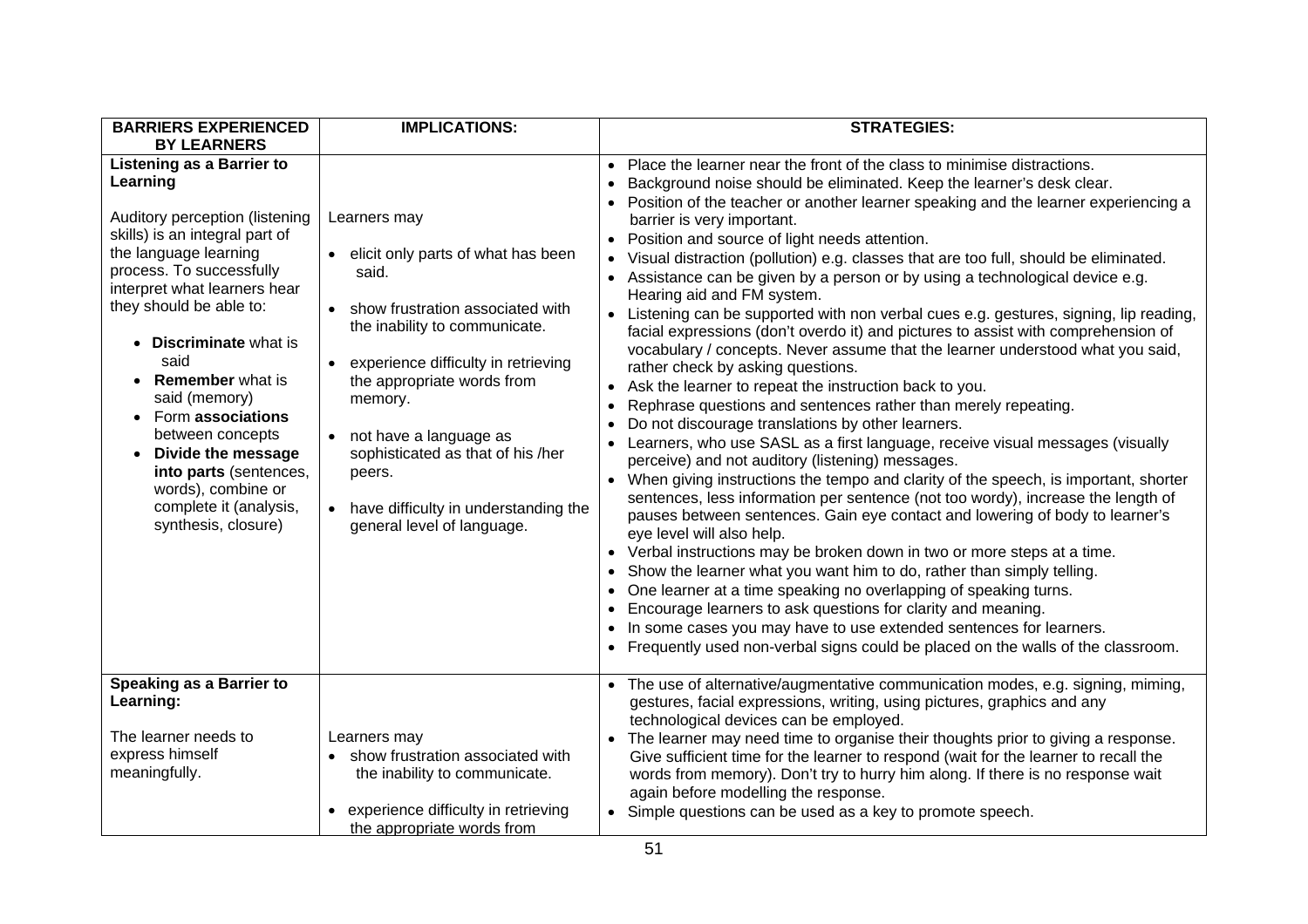| <b>BARRIERS EXPERIENCED</b>     | <b>IMPLICATIONS:</b>                                                                                                                                                                                                                                                                                                                                                                                                                                                         | <b>STRATEGIES:</b>                                                                                                                                                                                                                                                                                                                                                                                                                                                                                                                                                                                                                                                                                                                                                                                                                                                                                                                                                                                                                                                                                                                                                                                                                                                                                                                                                                                                                    |
|---------------------------------|------------------------------------------------------------------------------------------------------------------------------------------------------------------------------------------------------------------------------------------------------------------------------------------------------------------------------------------------------------------------------------------------------------------------------------------------------------------------------|---------------------------------------------------------------------------------------------------------------------------------------------------------------------------------------------------------------------------------------------------------------------------------------------------------------------------------------------------------------------------------------------------------------------------------------------------------------------------------------------------------------------------------------------------------------------------------------------------------------------------------------------------------------------------------------------------------------------------------------------------------------------------------------------------------------------------------------------------------------------------------------------------------------------------------------------------------------------------------------------------------------------------------------------------------------------------------------------------------------------------------------------------------------------------------------------------------------------------------------------------------------------------------------------------------------------------------------------------------------------------------------------------------------------------------------|
| <b>BY LEARNERS</b>              |                                                                                                                                                                                                                                                                                                                                                                                                                                                                              |                                                                                                                                                                                                                                                                                                                                                                                                                                                                                                                                                                                                                                                                                                                                                                                                                                                                                                                                                                                                                                                                                                                                                                                                                                                                                                                                                                                                                                       |
|                                 | the appropriate words from<br>memory.<br>have language usage that is not as<br>$\bullet$<br>sophisticated as that of their<br>peers.<br>have difficulty in understanding the<br>general level of language.<br>have difficulty describing pictures<br>$\bullet$<br>or experiences.<br>• have little variety in language<br>usage.<br>• seem excessively shy and non-<br>verbal.<br>point to things rather than asks for<br>$\bullet$<br>them.<br>• speak in isolated words or | • Provide the correct model of speech without highlighting the error. E.g.<br>Question learner asks: 'I bathroom?'<br>Teacher responds by saying: 'Yes, you may go to the bathroom.'<br>• Expand the learner's language by providing more advanced vocabulary:<br>E.g. Learner: 'I hate that book.'<br>Teacher: 'You think that book is boring, do you?'<br>• Use present tense to simplify your sentences.<br>Introduce new vocabulary at the beginning of a new 'theme'. Pay special attention<br>to abstract concepts, e.g. summarise, measure, etc. Teaching categories also<br>develops vocabulary.<br>• Provide the learner with enough opportunity to communicate and discourage peers<br>from talking for the learner.<br>• Concrete resources will assist the learner in talking on a given topic and will<br>provide visual cues to assist in the understanding and feedback to the learner.<br>Teachers and peers need to have an expectation of what the learner will contribute<br>to conversations and group discussions.<br>Provide the learner with enough opportunity to communicate and discourage peers<br>from talking for the learner.<br>Focus on what the learner is telling you and not always on how the language is<br>used.<br>If the learner is not being understood, say to the learner 'show me, can you tell me<br>about it?' The following may help to interpret the learner: Repeat, slow down, tell |
|                                 | sentence fragments.                                                                                                                                                                                                                                                                                                                                                                                                                                                          | me another way, show me or ask peers to translate.                                                                                                                                                                                                                                                                                                                                                                                                                                                                                                                                                                                                                                                                                                                                                                                                                                                                                                                                                                                                                                                                                                                                                                                                                                                                                                                                                                                    |
| <b>Reading and Viewing as a</b> | Learners may                                                                                                                                                                                                                                                                                                                                                                                                                                                                 | Encourage social interaction during break times.<br>$\bullet$<br>Visual cues, e.g. pictures should be explained in a descriptive way.<br>$\bullet$                                                                                                                                                                                                                                                                                                                                                                                                                                                                                                                                                                                                                                                                                                                                                                                                                                                                                                                                                                                                                                                                                                                                                                                                                                                                                    |
| <b>Barrier to Learning:</b>     | display behaviours such as tilting<br>the head back or bringing his<br>head too close to a book.<br>display co-ordination difficulties.<br>$\bullet$<br>have difficulty managing the<br>$\bullet$                                                                                                                                                                                                                                                                            | A reader could read the text for the learner.<br>$\bullet$<br>The learner could listen to a tape with the reading lesson on.<br>$\bullet$<br>The reading material must be placed on a flat surface.<br>$\bullet$<br>Enlarge print.<br>$\bullet$<br>Print on a contrasting background. (e.g. yellow)<br>$\bullet$<br>Ensure appropriate sitting and lighting. E.g. Feet flat on ground, chair and knees<br>$\bullet$<br>at 90°, hips right to the back of chair, shoulders and upper back must be in the<br>correct position, eye hand distance, hands in correct position (straight not                                                                                                                                                                                                                                                                                                                                                                                                                                                                                                                                                                                                                                                                                                                                                                                                                                               |
|                                 | routine of wearing glasses.<br>$\bullet$                                                                                                                                                                                                                                                                                                                                                                                                                                     | hooked). Place a paper and pencil at the child's midline (centre of his body).<br>Implement a co-ordination programme. e.g. cross lateral march, ball play, sport<br>$\bullet$                                                                                                                                                                                                                                                                                                                                                                                                                                                                                                                                                                                                                                                                                                                                                                                                                                                                                                                                                                                                                                                                                                                                                                                                                                                        |
|                                 | be doing random visual scanning.<br>$\bullet$                                                                                                                                                                                                                                                                                                                                                                                                                                | Encourage a routine for wearing, cleaning, and storing glasses and other aids.<br>$\bullet$<br>Movement of eyes (left to right; top to bottom) will need to be taught, generalised<br>and maintained.                                                                                                                                                                                                                                                                                                                                                                                                                                                                                                                                                                                                                                                                                                                                                                                                                                                                                                                                                                                                                                                                                                                                                                                                                                 |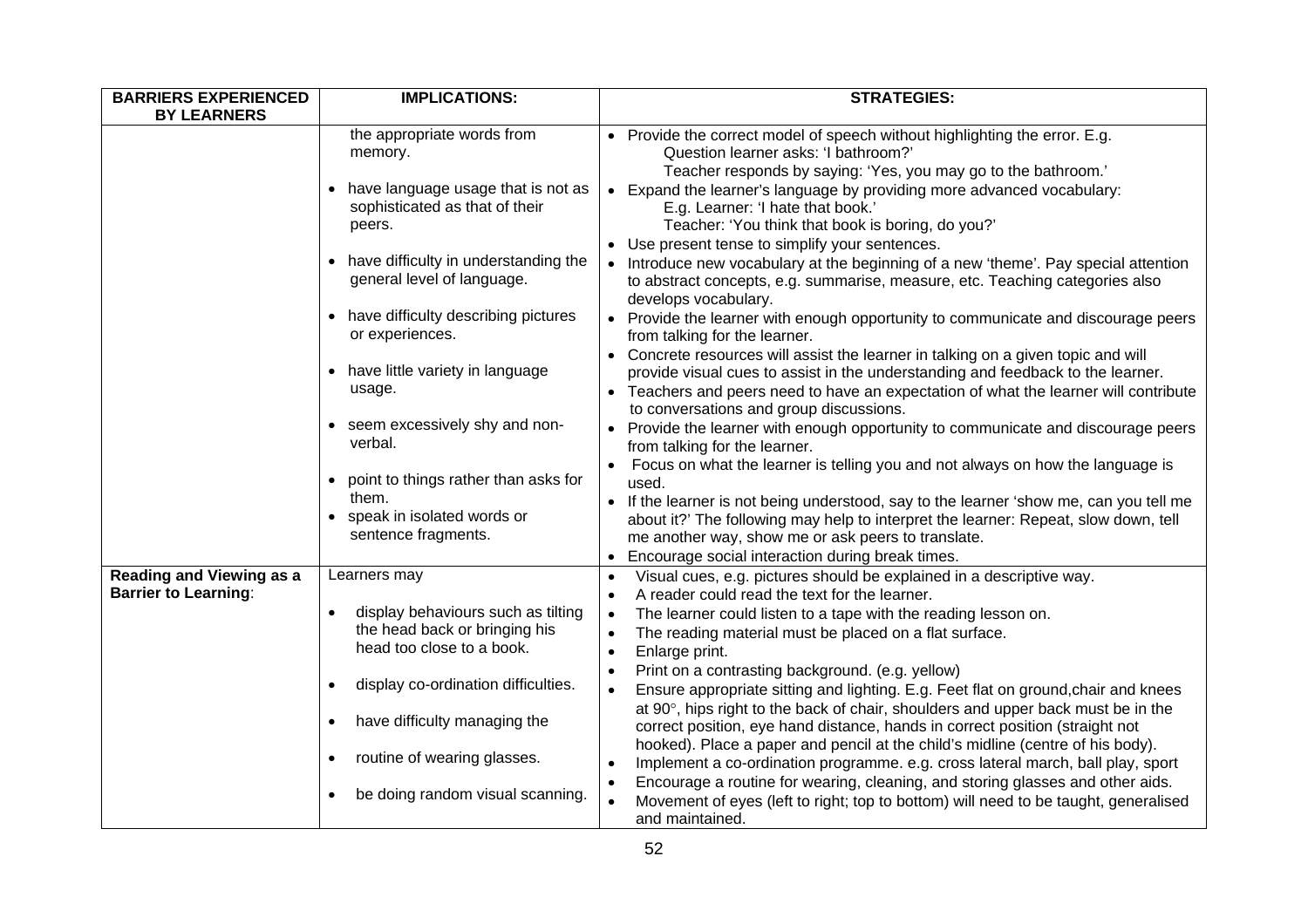| <b>BY LEARNERS</b><br>find it difficult to keep up with the<br>Provide the class with a pre-reading activity to introduce new vocabulary and to<br>$\bullet$<br>'pace and place' while reading<br>place the story in context. E.g.<br>o Focussing the learner's attention on a reading page. It allows children to skim<br>and viewing.<br>the pages, focus visually on words, and become familiar with material on the<br>pages before they read.<br>have difficulty in selecting<br>$\bullet$<br>Discuss the picture:<br>relevant key information.<br>$\circ$<br>What is happening?<br>What time of the day is it?<br>have difficulties with articulation,<br>$\bullet$<br>What will happen next?<br>rhythm, timing and intonation.<br>How do they feel?<br>How many people do you see?<br>o Asking the children to quickly find:<br>A specific word. (May use sight words)<br>A question mark.<br>A period.<br>The first word on the page.<br>The last word on the page.<br>o Asking the children to quickly point to a word that:<br>Begins with the sound of ____<br>Ends with the sound of _____<br>Means $\_\_$<br>Means the opposite of<br>Is the name of a girl, boy, animal, etc.<br>Is a colour word.<br>Tells what time of day it is.<br>Tells how the <u>section</u> feel.<br>Highlight relevant key information.<br>$\bullet$<br>If the learner struggle with the volume of text (novels) make use of videos or<br>$\bullet$<br>audiotapes.<br>Talk through a passage with the learner to ensure comprehension.<br>$\bullet$<br>Utilise group or peer discussion of text.<br>$\bullet$<br>Paired reading to encourage fluency in reading.<br>$\bullet$<br>The reading assignment can be shortened, e.g.<br>$\bullet$<br>o Photocopy a small portion.<br>o Highlight only the important words or sentences.<br>o Summarise the story's main points | <b>BARRIERS EXPERIENCED</b> | <b>IMPLICATIONS:</b> | <b>STRATEGIES:</b>                                              |
|-----------------------------------------------------------------------------------------------------------------------------------------------------------------------------------------------------------------------------------------------------------------------------------------------------------------------------------------------------------------------------------------------------------------------------------------------------------------------------------------------------------------------------------------------------------------------------------------------------------------------------------------------------------------------------------------------------------------------------------------------------------------------------------------------------------------------------------------------------------------------------------------------------------------------------------------------------------------------------------------------------------------------------------------------------------------------------------------------------------------------------------------------------------------------------------------------------------------------------------------------------------------------------------------------------------------------------------------------------------------------------------------------------------------------------------------------------------------------------------------------------------------------------------------------------------------------------------------------------------------------------------------------------------------------------------------------------------------------------------------------------------------------------------------------------------------------------------------------------------------|-----------------------------|----------------------|-----------------------------------------------------------------|
|                                                                                                                                                                                                                                                                                                                                                                                                                                                                                                                                                                                                                                                                                                                                                                                                                                                                                                                                                                                                                                                                                                                                                                                                                                                                                                                                                                                                                                                                                                                                                                                                                                                                                                                                                                                                                                                                 |                             |                      |                                                                 |
| Adaptation of comprehension:<br>o The learner may highlight the answers in the text.                                                                                                                                                                                                                                                                                                                                                                                                                                                                                                                                                                                                                                                                                                                                                                                                                                                                                                                                                                                                                                                                                                                                                                                                                                                                                                                                                                                                                                                                                                                                                                                                                                                                                                                                                                            |                             |                      | o Rewriting the story in shorter sentences and simpler language |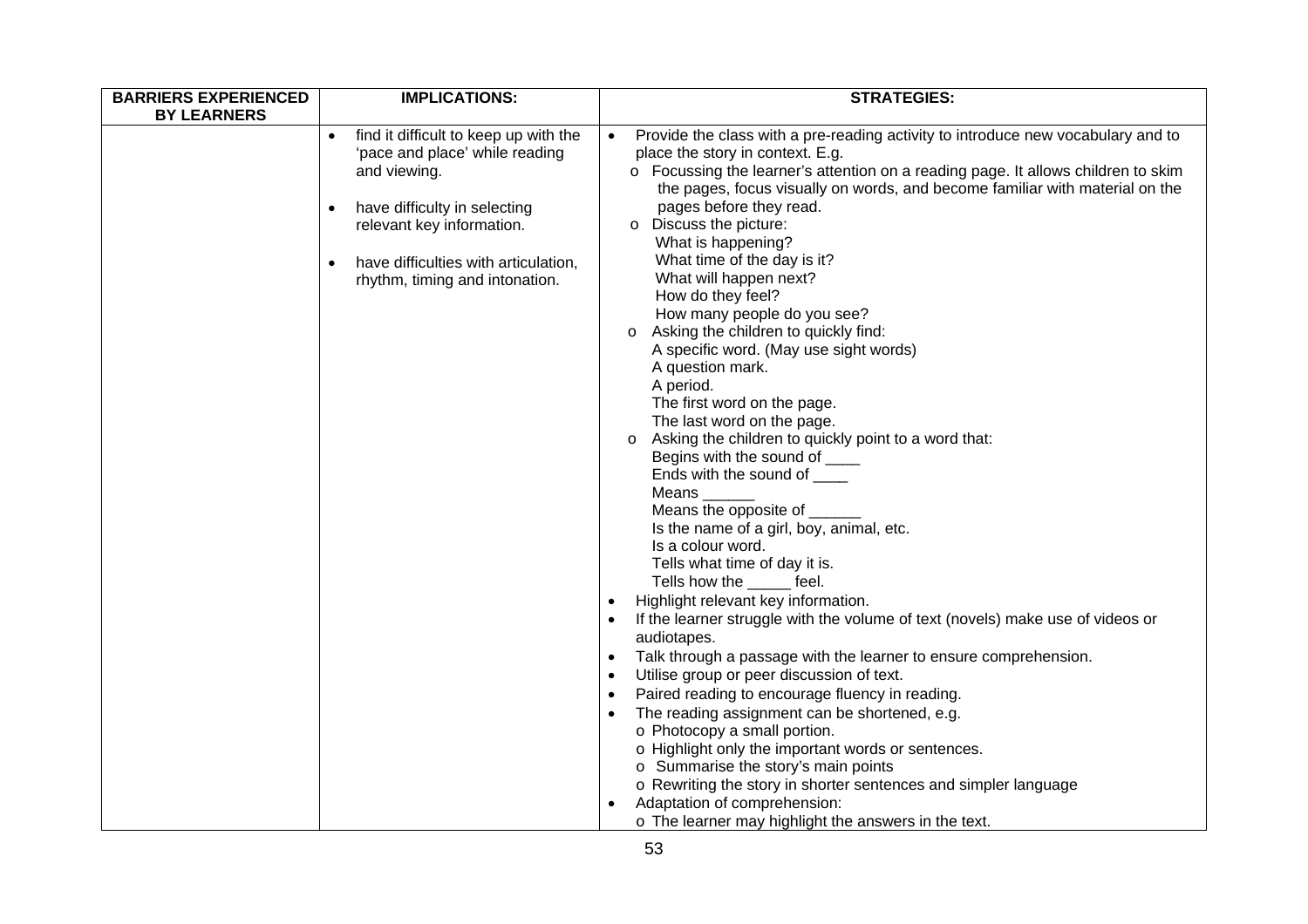| <b>BARRIERS EXPERIENCED</b><br><b>BY LEARNERS</b>                                                                                                                                                                                                                                      | <b>IMPLICATIONS:</b>                                                                                                                                                                                                                                                                                | <b>STRATEGIES:</b>                                                                                                                                                                                                                                                                                                                                                                                                                                                                                                                                                                                                                                                                                                                                                                                                                                                                                                                                                                                                                                                                                                                                                                                                                                                                                                                                                                                                                                                                                                                                                                                                                                                                                                                                                                                                                                                                                                                                                                                                                                                                         |
|----------------------------------------------------------------------------------------------------------------------------------------------------------------------------------------------------------------------------------------------------------------------------------------|-----------------------------------------------------------------------------------------------------------------------------------------------------------------------------------------------------------------------------------------------------------------------------------------------------|--------------------------------------------------------------------------------------------------------------------------------------------------------------------------------------------------------------------------------------------------------------------------------------------------------------------------------------------------------------------------------------------------------------------------------------------------------------------------------------------------------------------------------------------------------------------------------------------------------------------------------------------------------------------------------------------------------------------------------------------------------------------------------------------------------------------------------------------------------------------------------------------------------------------------------------------------------------------------------------------------------------------------------------------------------------------------------------------------------------------------------------------------------------------------------------------------------------------------------------------------------------------------------------------------------------------------------------------------------------------------------------------------------------------------------------------------------------------------------------------------------------------------------------------------------------------------------------------------------------------------------------------------------------------------------------------------------------------------------------------------------------------------------------------------------------------------------------------------------------------------------------------------------------------------------------------------------------------------------------------------------------------------------------------------------------------------------------------|
|                                                                                                                                                                                                                                                                                        |                                                                                                                                                                                                                                                                                                     | o Learner may draw a picture of the answer.<br>o Multiple-choice answers could be ticked.                                                                                                                                                                                                                                                                                                                                                                                                                                                                                                                                                                                                                                                                                                                                                                                                                                                                                                                                                                                                                                                                                                                                                                                                                                                                                                                                                                                                                                                                                                                                                                                                                                                                                                                                                                                                                                                                                                                                                                                                  |
| <b>Writing as a Barrier to</b><br>Learning:<br>A learner cannot write until<br>he has mastered the other<br>language skills of speaking<br>and reading. The most<br>complex of all writing<br>activities is creative writing:<br>the writing of a story, a<br>composition of a letter. | Learners may:<br>experience difficulty with the<br>mechanics of writing, which may<br>reduce the speed, and volume of<br>writing.<br>• have difficulty in organising the<br>presentation of their work.<br>• lack creativity.<br>• experience difficulty in sequencing<br>ideas in a logical order. | Braillers, computers, typewriters and other assistive devices should be made<br>available.<br>• When the learner needs to write, describe or compile etc. the learners should be<br>allowed to make use of a scribe.<br>• Reduce written work.<br>Use worksheets where learners could tick or cross.<br>$\bullet$<br>• The skill of writing needs to be broken down into small steps, and teach each step<br>systematically. Have the learner start with what he can do before moving to more<br>difficult activities. Go back to lower levels of work if the learner encounters<br>problems.<br>• Wide lined books, graph papers and A3 size worksheets will assist learners with<br>handwriting.<br>Generalising of the learners learning: The learner will sometimes need to practice<br>the concept with different materials. For example: Writing can be practised in the<br>sand, with finger paint, with crayons and pencil and pen.<br>• Sequences may need to be supported with visual and describing representation of<br>the steps required completing the task.<br>• Allow more time for the learner to complete their task.<br>• Provide them with formats or examples of required layout.<br>Brainstorm words, develop sentences of words, order sentences and then write out<br>final copy.<br>Peer and cross-age tutors are useful as scribes.<br>• Allow the learner to copy notes form a peer or from a photocopy on the desk next<br>to him.<br>• Provide the learner with a copy of the notes to paste into their book.<br>• Oral discussions should always precede any writing activity. Start with oral<br>discussion of experiences, thoughts, feelings and events. Follow the following<br>procedure:<br>o Experience (Do it)<br>o Auditory language (Talk about it)<br>o Written language (Write about it)<br>From the concrete to the abstract:<br>$\bullet$<br><b>Concrete descriptive:</b><br>$\circ$<br>Learner writes a simple description of the things he can perceive, such as<br>names of objects, colours and shape. The sentences can gradually become |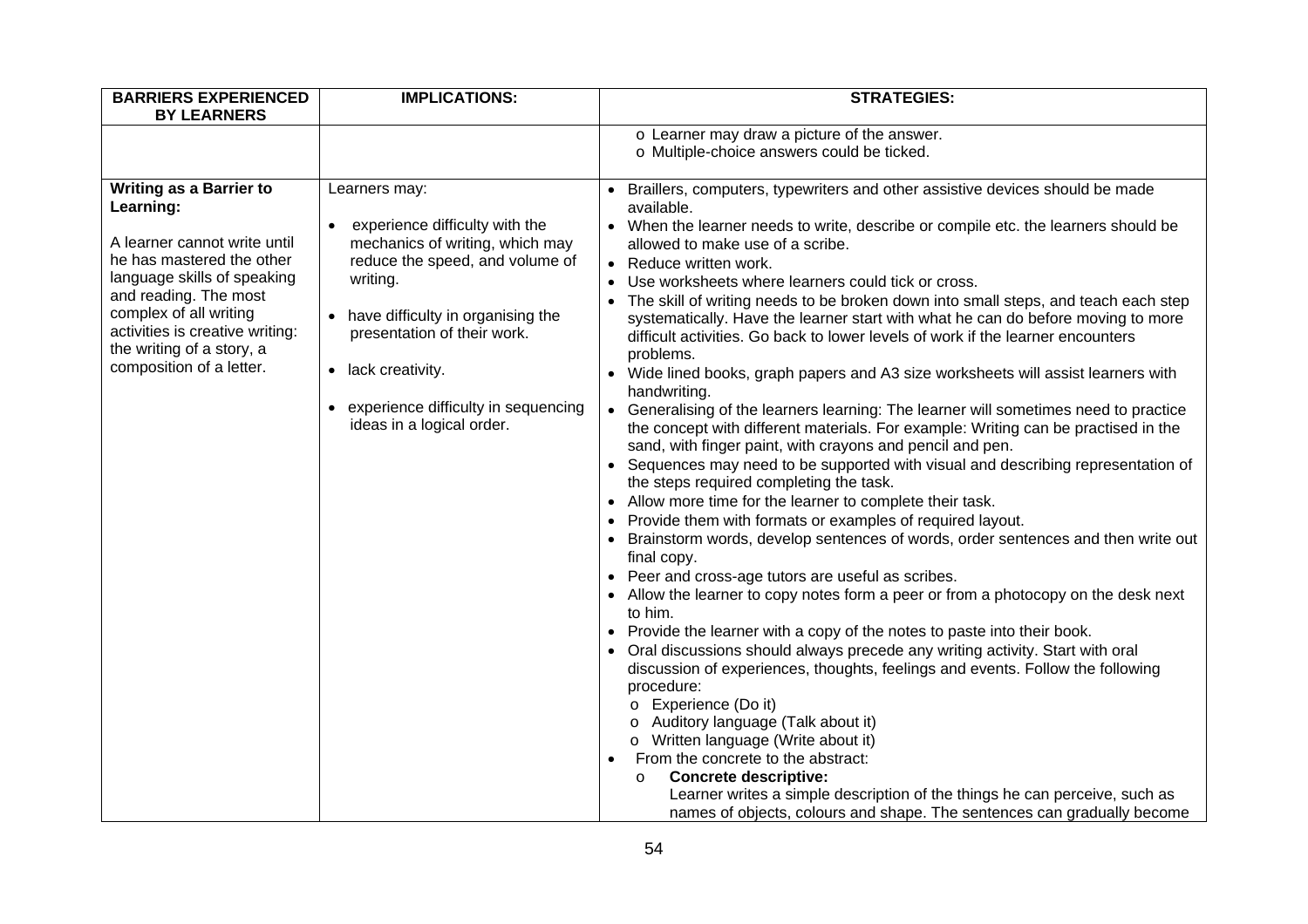| <b>BARRIERS EXPERIENCED</b>                                | <b>IMPLICATIONS:</b>                                                                                                                                                                                                                                                                                                                                                                                                | <b>STRATEGIES:</b>                                                                                                                                                                                                                                                                                                                                                                                                                                                                                                                                                                                                                                                                                                                                                                                                                                                                                                                                                                                                                                                                                                          |
|------------------------------------------------------------|---------------------------------------------------------------------------------------------------------------------------------------------------------------------------------------------------------------------------------------------------------------------------------------------------------------------------------------------------------------------------------------------------------------------|-----------------------------------------------------------------------------------------------------------------------------------------------------------------------------------------------------------------------------------------------------------------------------------------------------------------------------------------------------------------------------------------------------------------------------------------------------------------------------------------------------------------------------------------------------------------------------------------------------------------------------------------------------------------------------------------------------------------------------------------------------------------------------------------------------------------------------------------------------------------------------------------------------------------------------------------------------------------------------------------------------------------------------------------------------------------------------------------------------------------------------|
| <b>BY LEARNERS</b>                                         |                                                                                                                                                                                                                                                                                                                                                                                                                     |                                                                                                                                                                                                                                                                                                                                                                                                                                                                                                                                                                                                                                                                                                                                                                                                                                                                                                                                                                                                                                                                                                                             |
|                                                            |                                                                                                                                                                                                                                                                                                                                                                                                                     | longer.<br><b>Concrete imaginative:</b><br>$\circ$<br>Use imagination, e.g. Picture of a boy walking. The learner writes about<br>where he thinks the boy is walking etc.<br><b>Abstract descriptive:</b><br>$\circ$<br>Descriptions become more detailed. More particulars are added and<br>attention is paid to the sequence of events. Comic strips work well for this<br>exercise.<br><b>Abstract imaginative:</b><br>$\circ$<br>Now the story consists of a plot, an imaginative setting, occasional figures of<br>speech and connotations of moral values. Discuss keywords, place names,<br>names of persons and sequence orally.                                                                                                                                                                                                                                                                                                                                                                                                                                                                                    |
| <b>Thinking and Reasoning</b><br>as a Barrier to Learning: | Learners may<br>$\bullet$<br>experience barriers which are<br>$\bullet$<br>often the result of delayed<br>language and speech<br>development.<br>experience barriers with abstract<br>concepts.<br>have difficulty in solving<br>problems.<br>receive fewer opportunities to<br>$\bullet$<br>engage in language conversation<br>due to poor language skills<br>experience greater difficulty in<br>asking for help. | Teach/demonstrate new skills using a variety of approaches/contexts.<br>$\bullet$<br>Reinforce abstract concepts with a variety of concrete examples. E.g. Visual cues<br>$\bullet$<br>(pictures, concrete objects) give the learner memory 'hooks' to grasp the<br>understanding abstract concepts in order to help the learner with thinking and<br>reasoning skills.<br>Encourage and teach problem solving skills.<br>$\bullet$<br>Encourage learners to verbalise how they have solved the problem.<br>$\bullet$<br>Provide time and opportunity for repetition and reinforcement of new skills.<br>$\bullet$<br>Teach new skills, but check back that the older skills have not been lost.<br>$\bullet$<br>Strategies to assist the learner's language development.<br>$\bullet$<br>Provide games that stimulate thinking and reasoning. E.g. Chess<br>$\bullet$<br>Where possible use visual cues to reinforce thinking and reasoning.<br>$\bullet$<br>Break the task down into small steps or learning objectives. Have the learner start<br>with what he or she can do before moving to more difficult activities. |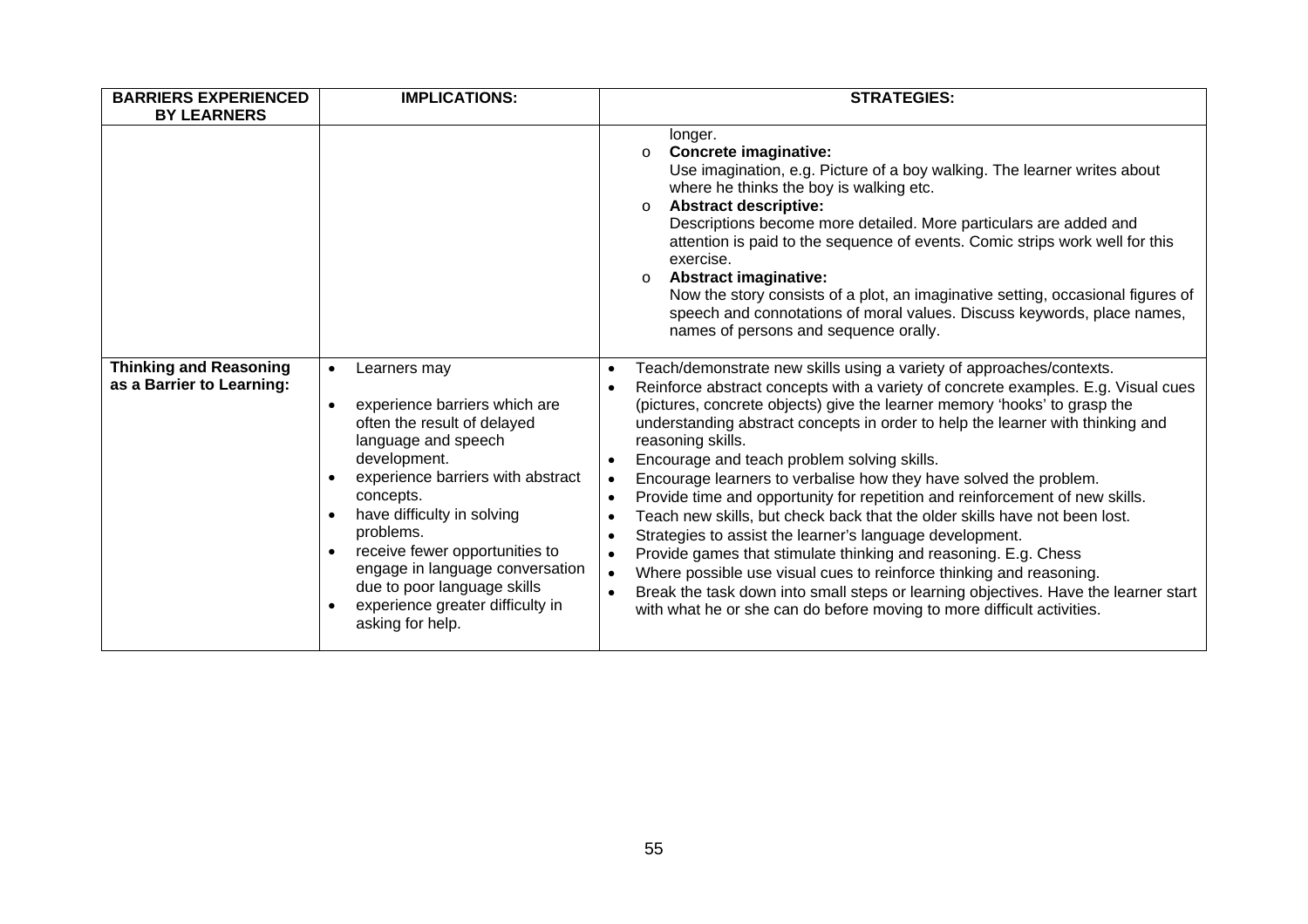| <b>BARRIERS EXPERIENCED</b>   | <b>IMPLICATIONS:</b>                           | <b>STRATEGIES:</b>                                                                                                                    |
|-------------------------------|------------------------------------------------|---------------------------------------------------------------------------------------------------------------------------------------|
| <b>BY LEARNERS</b>            |                                                |                                                                                                                                       |
| <b>Language Structure and</b> |                                                | Teach spelling by doing sounds, blends, etc.                                                                                          |
| Use as a Barrier to           |                                                | Begin teaching consonant sounds before moving to vowels.<br>$\bullet$                                                                 |
| Learning:                     |                                                | Use word families to teach phonics. E.g. mat, sat, hat, fat<br>$\bullet$                                                              |
| Spelling:                     | <b>Barriers with spelling:</b>                 | Teach learners a specific method to learn spelling words. E.g. 'Look, say, cover,<br>$\bullet$<br>write, check'                       |
|                               | Learners may                                   |                                                                                                                                       |
|                               | not hear the differences between<br>$\bullet$  | Have a few simple, multilingual dictionaries in class. Encourage the learners to<br>$\bullet$<br>look up words for themselves.        |
|                               | language sounds and different<br>vowels.       | Encourage the learner to use all their senses to learn spelling words, but to use<br>them one at a time and to start with vision e.g. |
|                               | confuse letters and their sounds.<br>$\bullet$ | o What can you discover by just looking at the word? (E.g. size, number of<br>letters, configuration, small words, familiar sounds?)  |
|                               |                                                | o Trace the word. (With their fingers on the table) What does it feel like?                                                           |
|                               | find it difficult to put sounds<br>$\bullet$   | o Read the word aloud and listen to it while you read it.                                                                             |
|                               | together in the right order to make            | o Close your eyes and visualise the object the word names. What does it look                                                          |
|                               | up words while spelling.                       | like? What does it feel like?                                                                                                         |
|                               |                                                | o Hear the word inside your head. What does it sound like? Does the object the                                                        |
|                               | struggle to sound out words.                   | word names, make any sound?                                                                                                           |
|                               |                                                | <b>Teaching syllables:</b>                                                                                                            |
|                               | be unsure of the sounds of the                 | Words can be divided into parts. Using body movements to emphasise the                                                                |
|                               | language and make many                         | concept may help. Say a compound two-syllable word and ask the learners to say                                                        |
|                               | spelling mistakes.                             | it with you. Tell the learners to imagine two body movements to go with the word.                                                     |
|                               |                                                | It is important that they find their own movements with ease. Explain that they                                                       |
|                               | be slow to learn to spell new<br>$\bullet$     | have just divided the words into syllables. Write the words on the board, showing                                                     |
|                               | words.                                         | the divisions by colour coding each part.                                                                                             |
|                               |                                                | <b>Vertical writing:</b>                                                                                                              |
|                               |                                                | Vertical writing organises the letters of the word so that the learners can deal with                                                 |
|                               |                                                | them comfortably.                                                                                                                     |
|                               |                                                | Write the sight words on the chalkboard, sequencing from top to bottom. The                                                           |
|                               |                                                | learners say the sound of each letter of the word and name the word. When you                                                         |
|                               |                                                | have repeated this several times, have the learners write the words vertically and                                                    |
|                               |                                                | horizontally on their papers.                                                                                                         |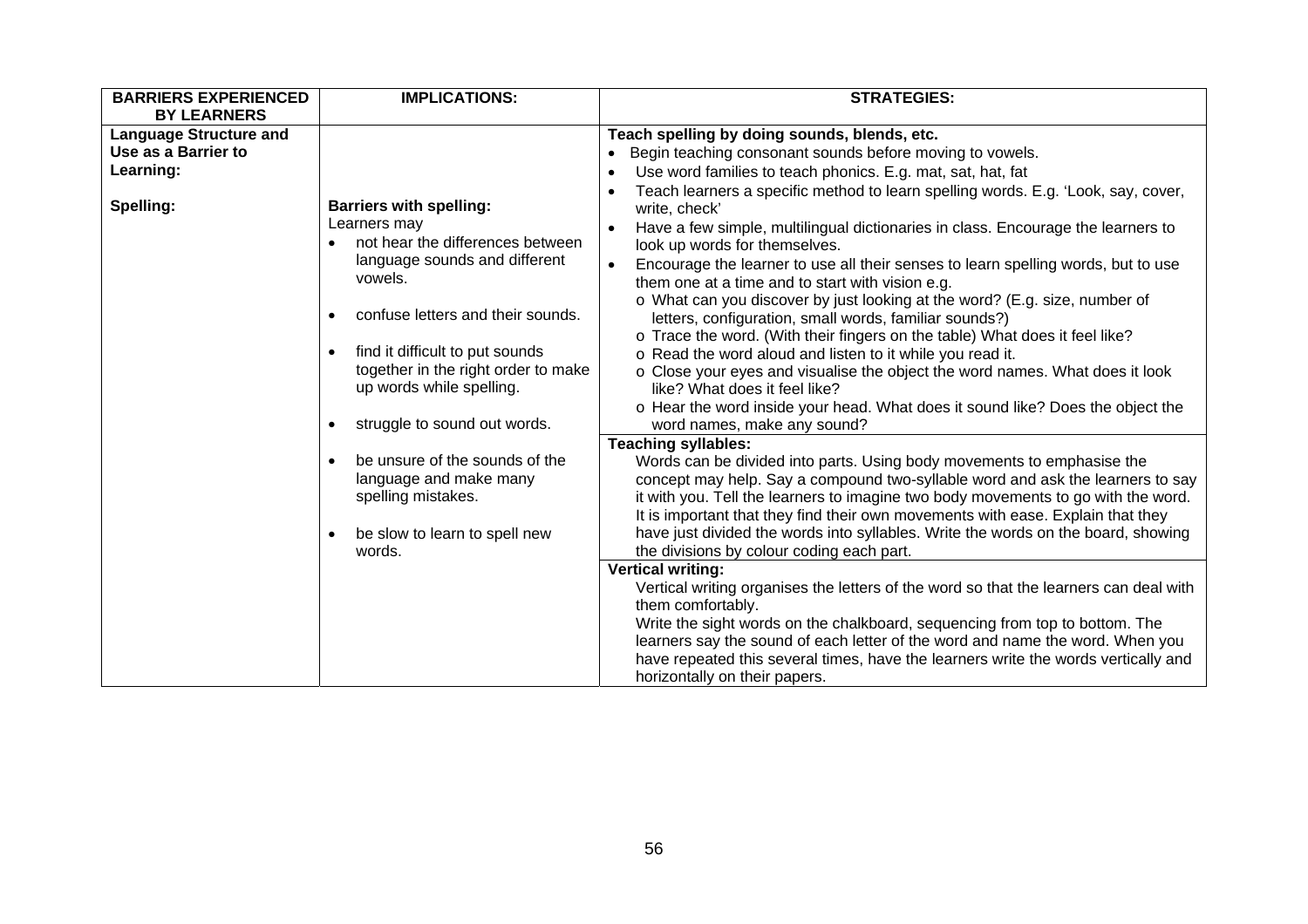| <b>BARRIERS EXPERIENCED</b>                                                                                  | <b>IMPLICATIONS:</b>                                                                                                                                                                                                                        | <b>STRATEGIES:</b>                                                                                                                                                                                                                                                                                                                                                                                                                                                                                                                                                                                                                                                                                                                                                                                                                                                                                                                                                              |
|--------------------------------------------------------------------------------------------------------------|---------------------------------------------------------------------------------------------------------------------------------------------------------------------------------------------------------------------------------------------|---------------------------------------------------------------------------------------------------------------------------------------------------------------------------------------------------------------------------------------------------------------------------------------------------------------------------------------------------------------------------------------------------------------------------------------------------------------------------------------------------------------------------------------------------------------------------------------------------------------------------------------------------------------------------------------------------------------------------------------------------------------------------------------------------------------------------------------------------------------------------------------------------------------------------------------------------------------------------------|
| <b>BY LEARNERS</b>                                                                                           |                                                                                                                                                                                                                                             |                                                                                                                                                                                                                                                                                                                                                                                                                                                                                                                                                                                                                                                                                                                                                                                                                                                                                                                                                                                 |
|                                                                                                              |                                                                                                                                                                                                                                             | <b>Flashlight tracking:</b><br>Use the flashlight to write shapes, letters, or words on the ceiling or chalkboard.<br>Have the learner track the light with their eyes and the pointing finger of their<br>writing hand while they are repeating the number, word or letter.<br>The learners will be forced to visualise the symbol you are drawing and will<br>activate the haptic system with the arm movement.<br>To reinforce their spelling words, write the words with the flashlight on the<br>chalkboard and have the children tell you the word.<br>Use the flashlight to speed up the learners' reading. Write a story on the<br>chalkboard or chart and move the light along the line at the speed you want the<br>learners to learn. This method can be used to pace reading, teach phrasing, or to<br>reinforce left-to-right progression.                                                                                                                         |
|                                                                                                              |                                                                                                                                                                                                                                             | <b>Magazine Tracking:</b><br>Once learners have learned to focus on individual words while reading, it often is<br>difficult for them to progress to reading across a line smoothly.<br>Magazine tracking not only will correct word-by-word reading but also will help<br>eliminate problems with directionality, reversals, omissions, and fixations.<br>Tear a page from a magazine, the larger the print the better. Ads are good to start<br>with. Have the children loop each vowel in each word. Be sure they do not lift their<br>pencils except at the end of each line. Limit the activity to no more than ten<br>minutes.<br>This activity may be used to reinforce any concept. Try the following activities:<br>Loop the alphabet in order.<br>Loop punctuation marks.<br>Loop 'b's' or 'd's'.<br>Loop nouns, verbs or adjectives.<br>Loop word families.<br>Loop all the words you know.<br>Loop the letters in your name.<br>Loop the first letter of each word. |
| <b>Grammar</b><br>Grammar underpins the<br>ability to understand a<br>sentence and process it<br>accurately. | Learners may have particular<br>difficulties with:<br>• Prepositions<br>• Use of past tense<br>• Agreement of the pronoun and<br>verb (e.g. he plays, we play)<br>Active versus passive construction<br>(e.g. The boy kicked the ball – The | Teach grammar specifically through meaningful context and in practical situations.<br>Teach grammar visually - use pictures, concrete objects, Rebus symbols,<br>Makaton signs or gestures and the written word.                                                                                                                                                                                                                                                                                                                                                                                                                                                                                                                                                                                                                                                                                                                                                                |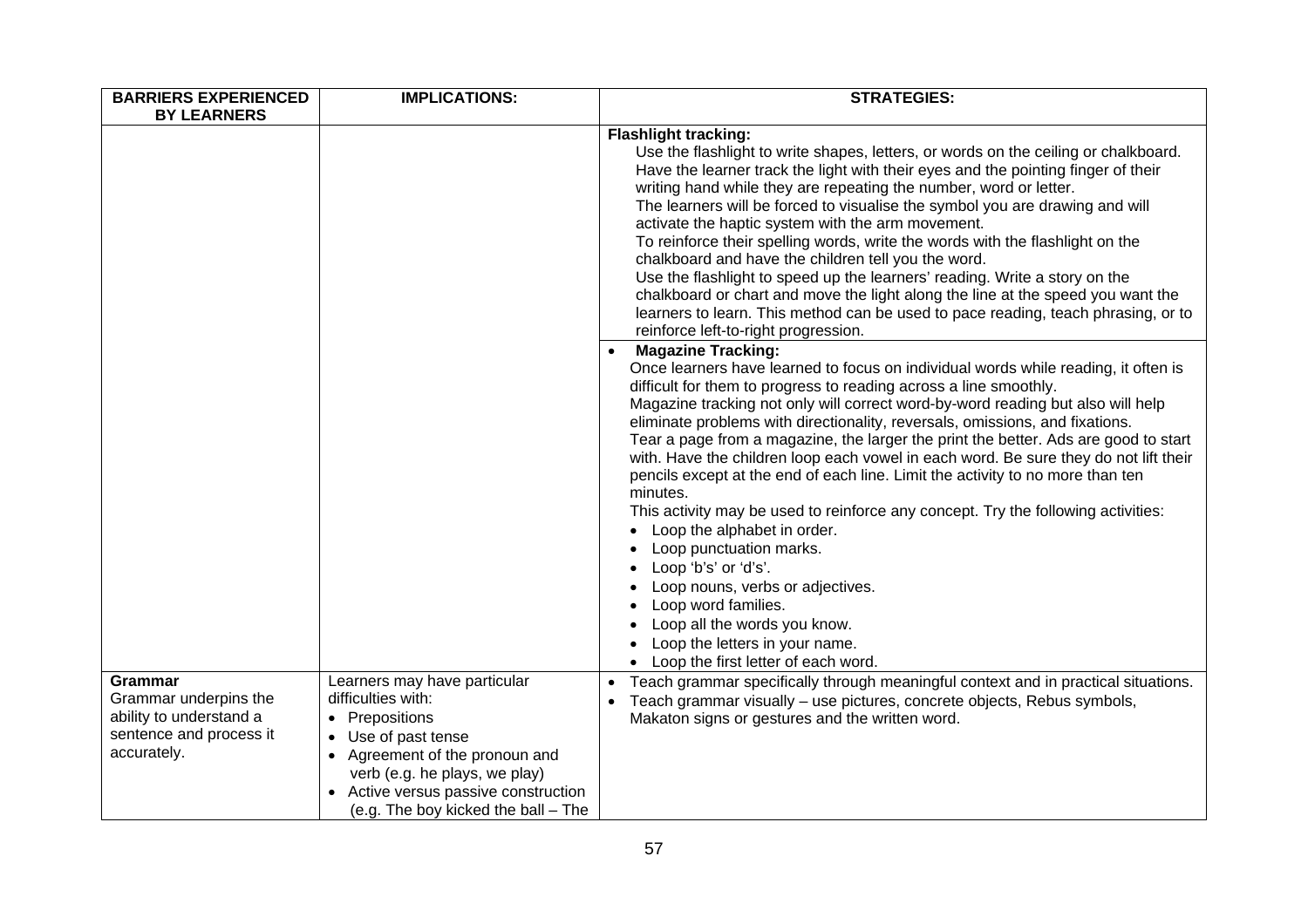| <b>BARRIERS EXPERIENCED</b><br><b>BY LEARNERS</b> | <b>IMPLICATIONS:</b>                                                                         | <b>STRATEGIES:</b> |
|---------------------------------------------------|----------------------------------------------------------------------------------------------|--------------------|
|                                                   | ball is kicked by the boy)<br>Use of personal pronouns (e.g. he,<br>she, himself, his, hers) |                    |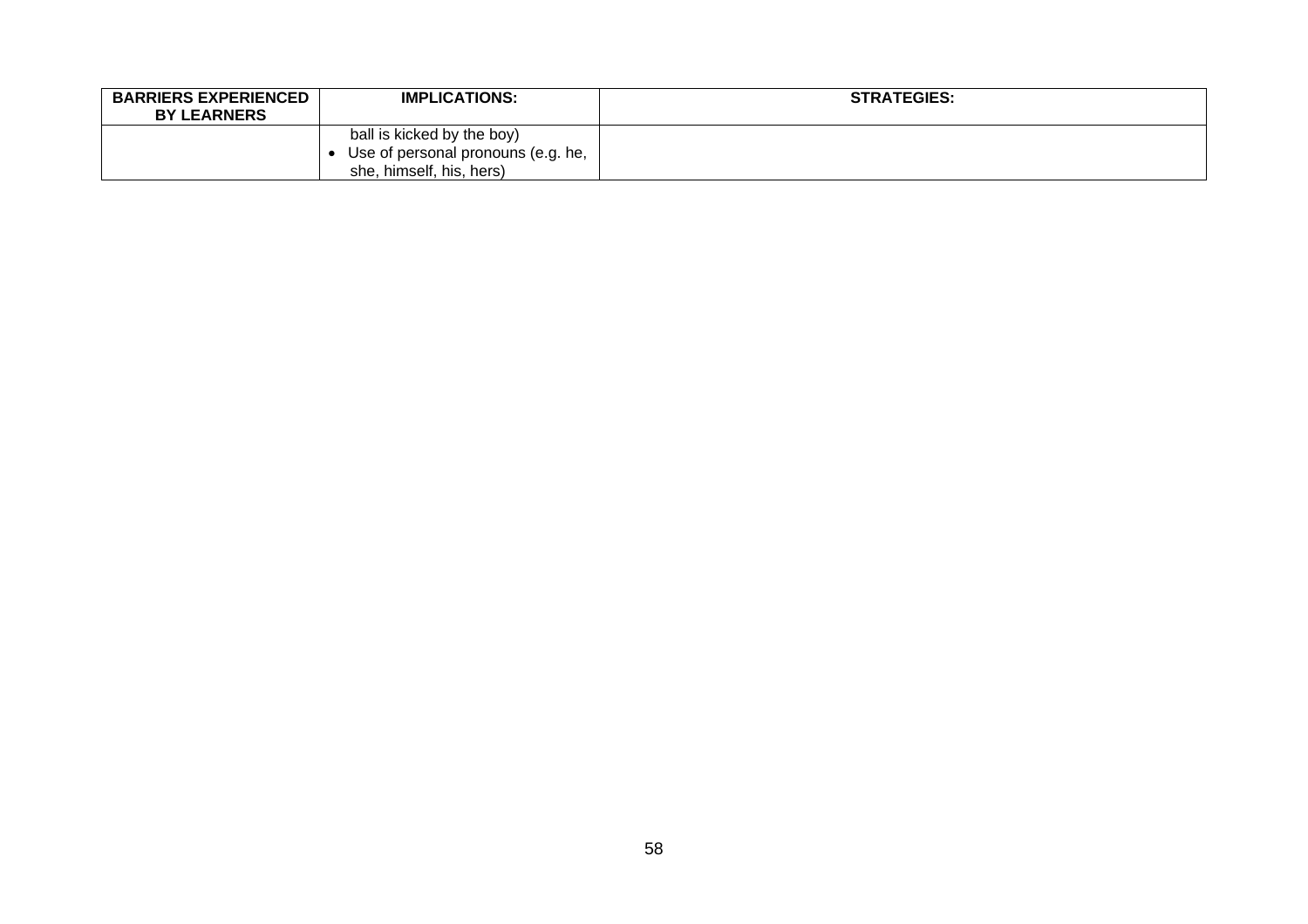# **3.4.2 Learning Area: Mathematics**

#### **Learning Outcomes and Assessment Standards**

Learning outcomes 1 (Numbers, Operations and Relationships), 2 (Patterns, Functions and algebra), 3 (Space and Shape [Geometry]), 4 (Measurement) and 5 (Data Handling) all need adaptation to accommodate all learners irrespective of their barriers.

- Activity based learning is essential. Practical experience and practical examples are therefore very important. Learners experiencing barriers may need to use real objects, pictures, graphic, concrete objects etc. for a longer period in order to grasp Mathematical concepts. Moving into the abstract to soon may hinder the understanding of concepts.
- Practice of memory training techniques, especially for number is very important.
- The use of resources such as balances, counters, different tools are needed in order to assist learners to master concepts in the assessment standards meaningfully. These visual supports will help the learners to see the relationships between numbers.
- Learners experiencing barriers to learning may require more time for mastering of concepts understanding the terminology (vocabulary and grammar), executing tasks, acquiring mathematical thinking and for assessment activities. The number of examples and activities to be completed should be adapted to accommodate learners experiencing barriers to learning. However, the thinking process that you using to do the calculation or to solve the problem should not be compromised. The quality of the skill to solve problems should not be comprised for the quantity (number) of problems solved.
- The use of a calculator should be allowed once a learner has understood the basic concepts of addition, subtraction, multiplication and division. It could also be used to verify calculations.
- Solving problems involving money could involve using real money and real objects (or empty containers)
- Learners struggling to understand the number system should still try all other areas of the Learning Area Mathematics (learning outcomes and assessment standards). E.g. simple fractions, measurement, plots and graphs.
- Follow the step by step formal approach: First teach count sequence, then cardinality (how many), then teach count on, then addition, before the learner will understand commutativity and place value.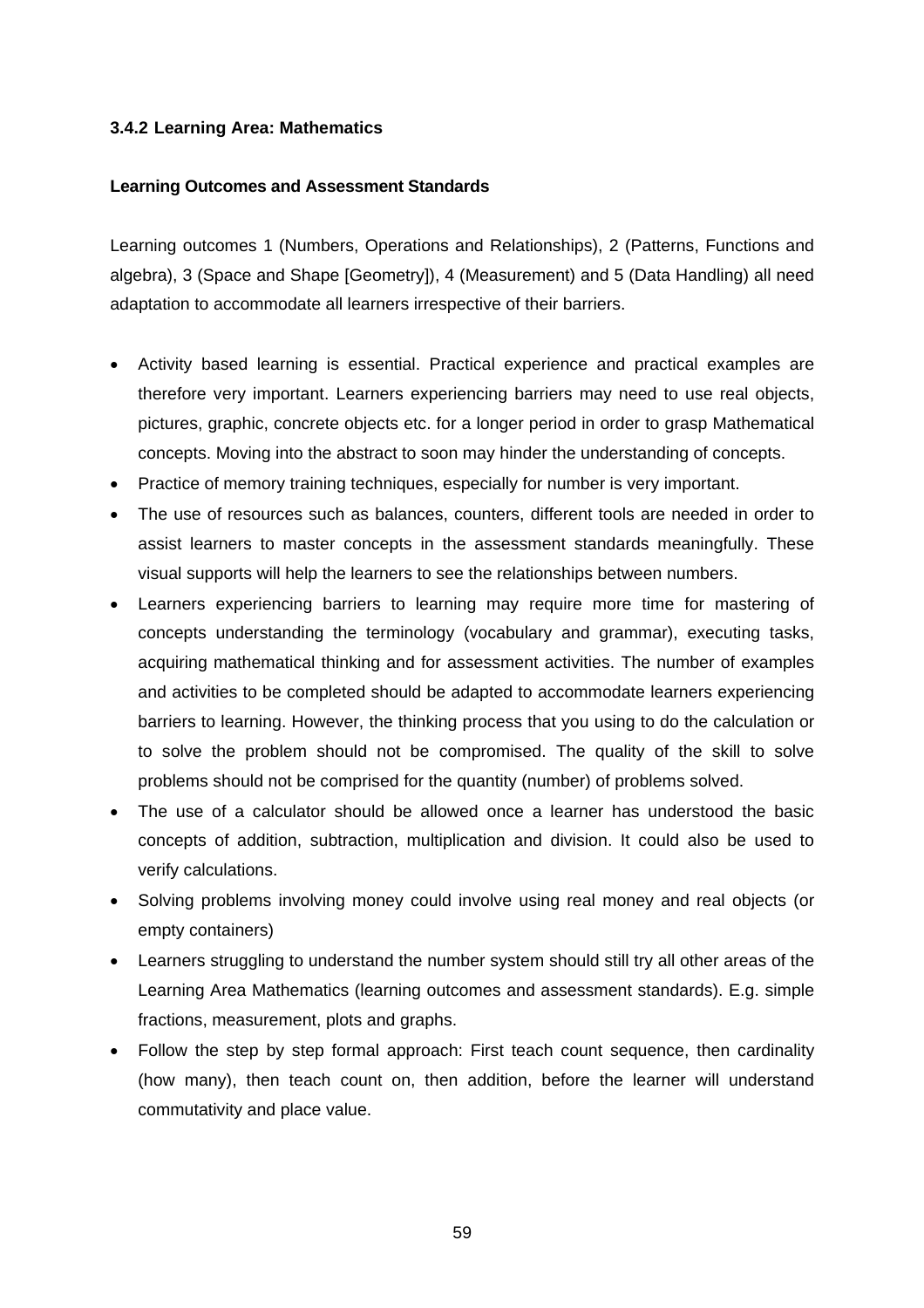#### **LEARNING AREA: MATHEMATICS**

| <b>BARRIERS EXPERIENCED BY</b> | <b>IMPLICATIONS:</b>                         | <b>STRATEGIES:</b>                                                                                                                          |
|--------------------------------|----------------------------------------------|---------------------------------------------------------------------------------------------------------------------------------------------|
| <b>LEARNERS</b>                |                                              |                                                                                                                                             |
| <b>Numbers, Operations and</b> | Learners may:                                | Pair off:<br>$\bullet$                                                                                                                      |
| <b>Relationships:</b>          | rote count with no understanding of          | Give the learner any amount of shapes. The learner must place the                                                                           |
|                                | one on one correspondence.                   | shapes on the number line e.g. from number 1 to 5. Do a few of these<br>exercises.                                                          |
|                                | not recognise number symbols or<br>$\bullet$ | Body exercises for pairing off:<br>$\bullet$                                                                                                |
|                                | number names.                                | Beat the tin with the wooden spoon. Learner has to walk rhythmical on<br>the beat of the drum. One step for each number.                    |
|                                | not count and say the numbers in a           | Constant exposure by drawing attention to numbers through everyday<br>$\bullet$                                                             |
|                                | one-to-one correspondence                    | experiences, e.g. age, house numbers, clocks, money. Learners must<br>make the connection that the spoken number is represented in a visual |
|                                | not understand quantity.<br>$\bullet$        | form.                                                                                                                                       |
|                                | not remember/be able to visualise            | Matching number cards, pointing to number on number line, matching<br>number cards to their position on the number line.                    |
|                                | and remember how many they have              | o Touch counts each sequenced number.                                                                                                       |
|                                | counted. (Cardinality) When the              | o Move the object into a line as the number is spoken                                                                                       |
|                                | learner is asked 'how many' they             | When counting objects on paper cross out the object with a pen as the                                                                       |
|                                | invariably recount the objects as their      | number is spoken.                                                                                                                           |
|                                | response.                                    | Draw a number line on the floor. Learner stands on the naught. Bounce                                                                       |
|                                |                                              | the ball once on each number. No bounce on naught because it is an<br>empty group!                                                          |
|                                |                                              | Count real objects often. Allow learners to touch or point to the objects                                                                   |
|                                |                                              | while counting. One word goes with one item. Encourage learner to<br>slow down when counting. Use shapes that are not too large or small    |
|                                |                                              | and do not roll.                                                                                                                            |
|                                |                                              | Pairing off together with estimation:                                                                                                       |
|                                |                                              | Use the number line from 1 to 10. Ask the following questions:                                                                              |
|                                |                                              | In my hand I have 8 shapes / blocks. Are there enough shapes for all the                                                                    |
|                                |                                              | blocks? Yes / No. The learner can now put the blocks on the different                                                                       |
|                                |                                              | numbers on the number line. Do the same with other numbers.                                                                                 |
|                                |                                              | Matching number with shapes/pictures, e.g. $3 = \rightarrow \rightarrow \rightarrow$                                                        |
|                                |                                              | The learner needs to be taught that 'how many' means to retain and                                                                          |
|                                |                                              | recall the last number counted rather than recounting the number                                                                            |
|                                |                                              | sequence. Teach the cue 'put the number in your head' e.g. 'How                                                                             |
|                                |                                              | many?' Response should be 5 and NOT 1,2,3,4,5                                                                                               |
|                                |                                              | Play counting games, which end before the whole set has been counted,                                                                       |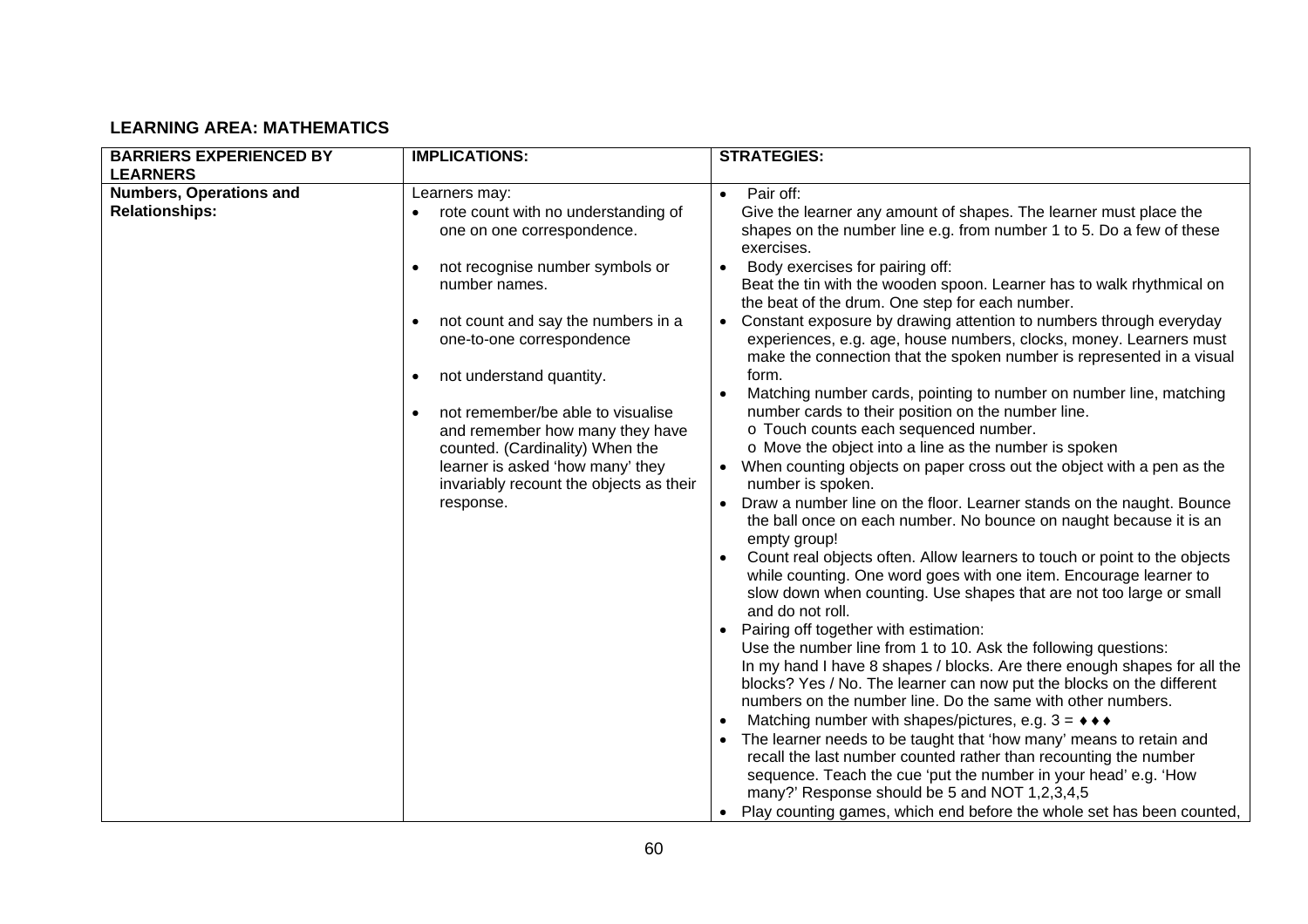| <b>BARRIERS EXPERIENCED BY</b><br><b>LEARNERS</b> | <b>IMPLICATIONS:</b>                                                                                                                                                                             | <b>STRATEGIES:</b>                                                                                                                                                                                                                                                                                                                                                                                                                                                                                                                                                                                                                                                                                                                                                                                                                                                                                                                                                                                                                                                                                                                                                                                                                                                                                                                                                                                                                                                                                                                                                                  |
|---------------------------------------------------|--------------------------------------------------------------------------------------------------------------------------------------------------------------------------------------------------|-------------------------------------------------------------------------------------------------------------------------------------------------------------------------------------------------------------------------------------------------------------------------------------------------------------------------------------------------------------------------------------------------------------------------------------------------------------------------------------------------------------------------------------------------------------------------------------------------------------------------------------------------------------------------------------------------------------------------------------------------------------------------------------------------------------------------------------------------------------------------------------------------------------------------------------------------------------------------------------------------------------------------------------------------------------------------------------------------------------------------------------------------------------------------------------------------------------------------------------------------------------------------------------------------------------------------------------------------------------------------------------------------------------------------------------------------------------------------------------------------------------------------------------------------------------------------------------|
|                                                   |                                                                                                                                                                                                  | also to encourage understanding of cardinality.                                                                                                                                                                                                                                                                                                                                                                                                                                                                                                                                                                                                                                                                                                                                                                                                                                                                                                                                                                                                                                                                                                                                                                                                                                                                                                                                                                                                                                                                                                                                     |
|                                                   | Learners may<br>Confuse Next number / One more /<br>One less and equal<br>Experience problems with number<br>concept<br>not understand ordinal numbers: 1 <sup>st</sup> ,<br>$2^{nd}$ , $3^{rd}$ | Play counting games that start at numbers other the one.<br>Repeated modelling and practice is needed to teach the learner to count<br>from the given number. 'Count to 10. Start at 5<br>Initially use a number line / number grid as a visual prompt. The learner<br>can now visually check which is more or less<br>Quantity - Use everyday experiences (particularly food) to estimate<br>which is more / less<br>o Check by pairing objects for each group. The learner then selects<br>which group is preferred more.<br>o Using numbers with the same 'ten' e.g., which is more, 25 or 21?<br>o Using multiples of 10 e.g., which is more, 30 or 20?<br>o Using any two numerals e.g., which is more, 27 or 31?<br>Games<br>$\bullet$<br>Walk to number 3.<br>Give 1 step forward. Where are you now? 4, therefore 4 steps are more<br>than 3 steps.<br>Learner goes back to number 3.<br>Walk 2 steps forward. Where are you now? 5, therefore 5 steps are<br>more than 3 steps.<br>Learner goes back to number 3.<br>Walk 1 step backwards. Where are you now? 2 therefore 2 steps are<br>less than 3 steps.<br>Learner goes back to number 3.<br>Walk 2 steps backwards. Where are you now? 1 therefore 1 step is less<br>than 3 steps.<br>Do a lot of these exercises.<br>Work with each number in isolation until mastered.<br>$\bullet$<br>These numbers must relate to real life experiences e.g. lining up at the<br>$\bullet$<br>door and sports day. Support auditory memory with a card (visual cue)<br>e.g. visually and verbally identify $1st$ , $2nd$ , $3rd$ |
|                                                   | Learners may<br>not be able to count in 2's, 3's (Skip<br>or interval counting)                                                                                                                  | Learners group real objects e.g. in twos and then count in twos moving<br>two objects at a time as they count.<br>Initially the learner will need to be shown how to miss alternate<br>numerals e.g. jumping / stepping over cards on the floor, 'jumping' over<br>numbers on a number line.<br>To prepare for addition, play counting games that start at numbers                                                                                                                                                                                                                                                                                                                                                                                                                                                                                                                                                                                                                                                                                                                                                                                                                                                                                                                                                                                                                                                                                                                                                                                                                  |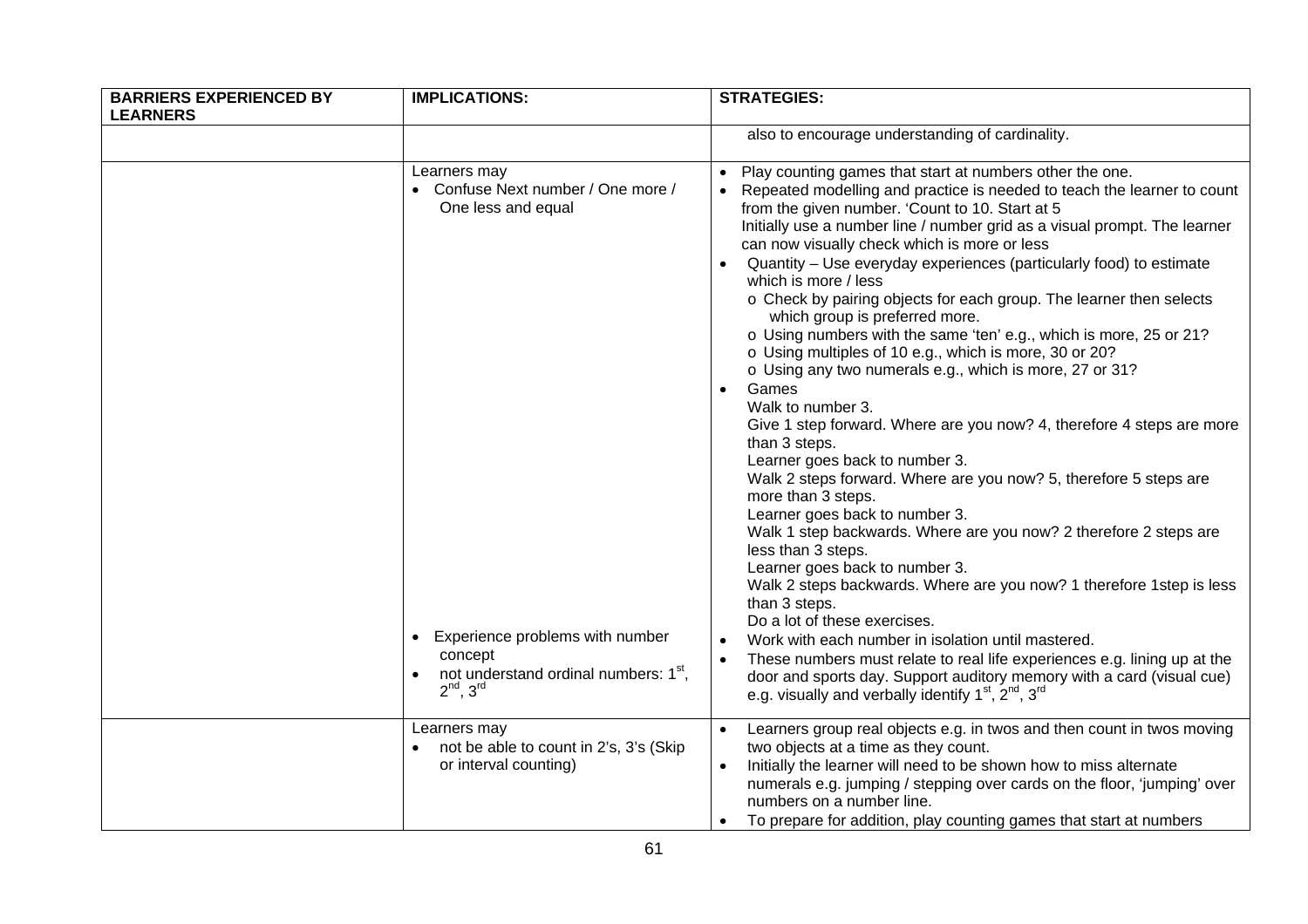| <b>BARRIERS EXPERIENCED BY</b> | <b>IMPLICATIONS:</b>                  | <b>STRATEGIES:</b>                                                                                                                                                                                                                                                                                                                                                                                                                                                                                                                                                                                                                                    |
|--------------------------------|---------------------------------------|-------------------------------------------------------------------------------------------------------------------------------------------------------------------------------------------------------------------------------------------------------------------------------------------------------------------------------------------------------------------------------------------------------------------------------------------------------------------------------------------------------------------------------------------------------------------------------------------------------------------------------------------------------|
| <b>LEARNERS</b>                |                                       |                                                                                                                                                                                                                                                                                                                                                                                                                                                                                                                                                                                                                                                       |
|                                | not understand addition:<br>$\bullet$ | other than one.<br>Being able to add, it is very important for understanding place value.<br>$\bullet$<br>Introduce the vocabulary/symbol to be used while showing the process<br>of adding objects together. Record the number sentence underneath<br>the concrete process.<br>Pairing off with classification:<br>Take different coloured shapes (two colours, e.g. red and yellow). Place<br>3 yellow blocks left and 7 red blocks right on the number line. $3 + 7 = 10$<br>Number charts: Learner has to match the number on the number charts<br>with the matching number on the number line.                                                   |
|                                | not be able to do subtraction         | The open number line:<br>$\bullet$<br>Walk up to number 5. Ask the following questions:<br>How many steps must you take before you reach number 9?<br>$5 + \square = 9$<br>Walk up to number 6. Place a shape or block on the number 6. Now the<br>learner has to bounce a ball on each number up to number 10.<br>• How many times did the ball bounce up to number 10? 4 times.<br>Therefore $6 + \square = 10$ Do more examples.<br>Introduce visually using the game of ten-pin-bowling. Verbalise the<br>process i.e. ten empty bottles, five knocked down, five left'.<br>Record the number sentence. Use a variety of other concrete materials |
|                                | not understand borrowing              | to support the process.<br>When learning subtraction, some learners do well until they are asked<br>to regroup or borrow. It seems that no matter how many times you say,<br>'Take the bottom number from the top number they will subtract the<br>smaller number from the lager number.'<br>Colour code numbers, making the top number red and the bottom<br>number green. Say, 'Take the green number from the red number.' By<br>using colour to organise the thinking, the learner seems able to grasp                                                                                                                                            |
|                                | not understanding commutativity       | the concept.<br>3 4 (red)<br>$-27$ (green)<br>Commutative: (Train game)<br>Put 4 red shapes / blocks on number line (numbers 1 to 4). Put 5 blue<br>shapes / blocks on the following numbers of the number line.<br>Now put the two colours together on the right hand side of the number<br>line. Teacher writes the calculation on the black board.<br>$4 + 5 = 9$<br>Repeat the calculation but now the learner uses 5 red blocks and 4 blue                                                                                                                                                                                                       |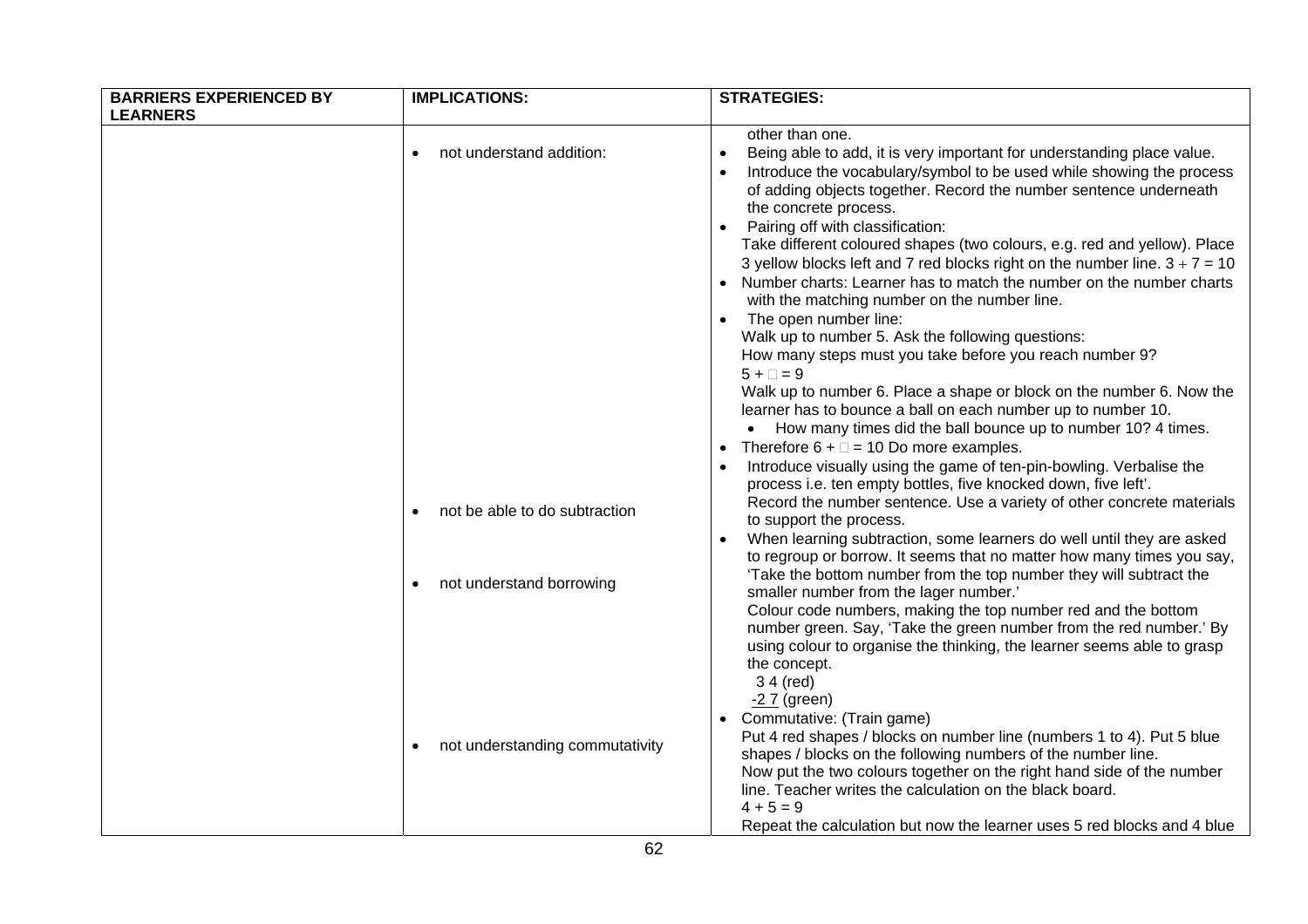| <b>BARRIERS EXPERIENCED BY</b>          | <b>IMPLICATIONS:</b>                                                                                                                                                 | <b>STRATEGIES:</b>                                                                                                                                                                                                                                                                                                                                                                                                                                                                                                                                                                                                                                  |
|-----------------------------------------|----------------------------------------------------------------------------------------------------------------------------------------------------------------------|-----------------------------------------------------------------------------------------------------------------------------------------------------------------------------------------------------------------------------------------------------------------------------------------------------------------------------------------------------------------------------------------------------------------------------------------------------------------------------------------------------------------------------------------------------------------------------------------------------------------------------------------------------|
| <b>LEARNERS</b>                         | experience difficulty with place value                                                                                                                               | blocks. Now put all the blocks together on the left hand side of the<br>number line. Teacher writes the calculation on the black board.<br>The learners are now allowed to compare the 2 rows of blocks<br>Writing numbers helps the learner to understand place value in terms of<br>how we write large numbers but addition helps the child to understand<br>10 = 10 units, 5=5 units, 2=2 units and then $12 = 10 + 2$<br>Until the learner understands tens and units, he has no basis to cope<br>with the decimal system for money or for weights and measure.                                                                                 |
| <b>Patterns, Functions and Algebra:</b> | Learners may<br>• not be able to follow or design simple<br>patterns                                                                                                 | Start by copying simple sequences using colour or objects e.g. red, blue,<br>red blue, , or objects e.g. crayon, block, crayon, block,<br>Make the sequences more complex using 3 and later 4 colours, shapes<br>etc. Learners should understand that a pattern is a repetition of e.g. a<br>sequence or actions<br>• Sequence numbered unifix blocks horizontally or vertically. Give verbal<br>and visual cues.<br>Let them repeatedly add the same number e.g.<br>$1 (+2) = 3 (+2) = 5 (+2) = 7 (+2) = 9 (+2) = 11 (+2) =$                                                                                                                       |
| <b>Shape and Space (Geometry)</b>       | Learners may<br>have difficulty with the following<br>$\bullet$<br>concepts of shape and space:<br>naming shapes<br>identifying shapes<br>sorting according to shape | Identifying and describing shapes<br>The learner feels the outside of the shape while naming the shape and<br>the characteristics.<br>Multiple choice:<br>Practice identifying the shape from a selection of two/more e.g. 'Give<br>me the circle'. Repeat these steps until mastered.<br><b>Practice and Generalisation:</b><br>$\bullet$<br>Sorting shapes of varying size, texture, colour and thickness<br>$\circ$ finding the shape in the environment<br>$\circ$ drawing the shape<br>o tracing around the shape<br>o making the drawn shape into a picture<br>$\circ$ select the shape – by touch alone – from a small selection 'feely bag' |
|                                         | over/under<br>through<br>by<br>in/out<br>on/off<br>inside/outside                                                                                                    | The following procedure for concept development is recommended:<br>$\bullet$<br>Model of concept:<br>$\circ$<br>The concept is modelled to the learner using verbal cues. E.g. adult<br>$\circ$<br>or peer shows the concept, moves behind the chair/ places a plastic<br>object behind the chair.<br>Experience the concept:<br>$\circ$<br>The learner repeatedly experience the concept while hearing and<br>$\circ$                                                                                                                                                                                                                              |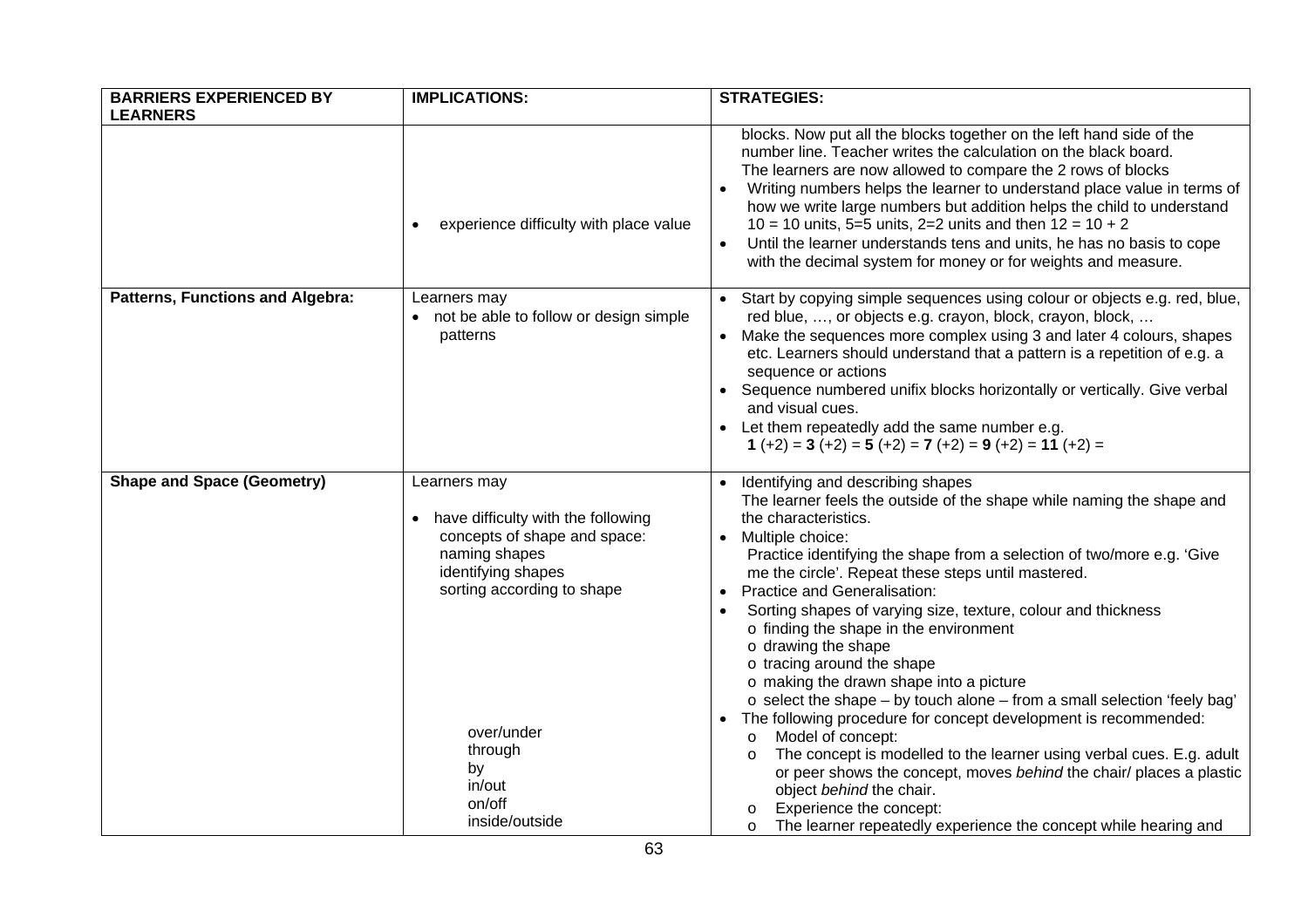| <b>BARRIERS EXPERIENCED BY</b> | <b>IMPLICATIONS:</b>                                                                                                                                                                                        | <b>STRATEGIES:</b>                                                                                                                                                                                                                                                                                                                                                                                                                                                                                                                                                                                                                                                                                                                                                                                                                                                                                                                                                                                                                                                                                                                                                                                                                                                                                                                                                                                                                                                                                                                                                                                                                                                |
|--------------------------------|-------------------------------------------------------------------------------------------------------------------------------------------------------------------------------------------------------------|-------------------------------------------------------------------------------------------------------------------------------------------------------------------------------------------------------------------------------------------------------------------------------------------------------------------------------------------------------------------------------------------------------------------------------------------------------------------------------------------------------------------------------------------------------------------------------------------------------------------------------------------------------------------------------------------------------------------------------------------------------------------------------------------------------------------------------------------------------------------------------------------------------------------------------------------------------------------------------------------------------------------------------------------------------------------------------------------------------------------------------------------------------------------------------------------------------------------------------------------------------------------------------------------------------------------------------------------------------------------------------------------------------------------------------------------------------------------------------------------------------------------------------------------------------------------------------------------------------------------------------------------------------------------|
| <b>LEARNERS</b>                |                                                                                                                                                                                                             |                                                                                                                                                                                                                                                                                                                                                                                                                                                                                                                                                                                                                                                                                                                                                                                                                                                                                                                                                                                                                                                                                                                                                                                                                                                                                                                                                                                                                                                                                                                                                                                                                                                                   |
|                                | behind/in front<br>top/bottom<br>near/next to<br>forward/backward<br>back/front<br>across<br>high/low<br>middle<br>side/corner/edge<br>toward/away from<br>around<br>left/right<br>left/right:<br>$\bullet$ | using the language e.g. playground equipment, classroom<br>situations e.g. hiding behind the chair.<br>Practice with 3-Dimensional Objects:<br>$\circ$<br>The learner uses 3 dimensional socio-dramatic play equipment to<br>$\circ$<br>practice the skill. E.g. Duplo doll's house, Fisher Price garage, tea<br>sets.<br>Practice with 2-Dimensional Objects:<br>$\circ$<br>The learner identifies / uses the concepts in books/worksheets.<br>$\circ$<br>The following activities give practice at developing spatial skills in each<br>$\bullet$<br>step in the procedure:<br>o barrier games: A simple game based on giving and receiving<br>instructions. Set it up by providing each learner with an identical set<br>of materials. The instructor arranges his materials and instructs the<br>listeners on how to reproduce this arrangement. The listener uses<br>questions to clarify information, which is incomplete or unclear.<br>When the instructions are completed the players compare their<br>placement of materials. Prevent left-right confusions by seating the<br>learners next to each other, facing the same way. Turn all the<br>pieces face up before starting the game.<br>o listening skill games (using peers/audio tapes)<br>o drama and dance using positional concepts<br>o use everyday routines to practice spatial concepts<br>Peer/cross age tutors can be utilised to give instructions in the<br>above activities in order to practice these concepts.<br>Initially teach left/right in relation to the learner's own hands and feet.<br>$\bullet$<br>'Hokey Pokey' is a very good game for reinforcing these concepts. Use |
|                                |                                                                                                                                                                                                             | practical activities to reinforce the concept. Visual scanning left to right<br>on the keyboard, number line and games, all need to be specifically<br>taught and practised.                                                                                                                                                                                                                                                                                                                                                                                                                                                                                                                                                                                                                                                                                                                                                                                                                                                                                                                                                                                                                                                                                                                                                                                                                                                                                                                                                                                                                                                                                      |
| <b>Measurement:</b>            | Learners may                                                                                                                                                                                                | constant use of a clock, pictures real events and or calendar is very<br>$\bullet$                                                                                                                                                                                                                                                                                                                                                                                                                                                                                                                                                                                                                                                                                                                                                                                                                                                                                                                                                                                                                                                                                                                                                                                                                                                                                                                                                                                                                                                                                                                                                                                |
|                                | experience difficulty with time:<br>$\bullet$<br>night/day<br>morning/afternoon<br>today<br>age<br>before/after<br>date on written work<br>birthday: day and month<br>7 days in one week                    | important Introducing a new time concept:<br>o discuss and describe vocabulary e.g. morning is before lunch,<br>afternoon is after lunch.<br>o relate to learners events for that time using pictures/individual learner<br>photos etc. e.g. Photo/picture of learner in bed at night, walking to<br>school etc.<br>o use individual timetables (displayed in visual form) showing the<br>sequence of events<br>o teach recording of date e.g. 12 January 2004                                                                                                                                                                                                                                                                                                                                                                                                                                                                                                                                                                                                                                                                                                                                                                                                                                                                                                                                                                                                                                                                                                                                                                                                    |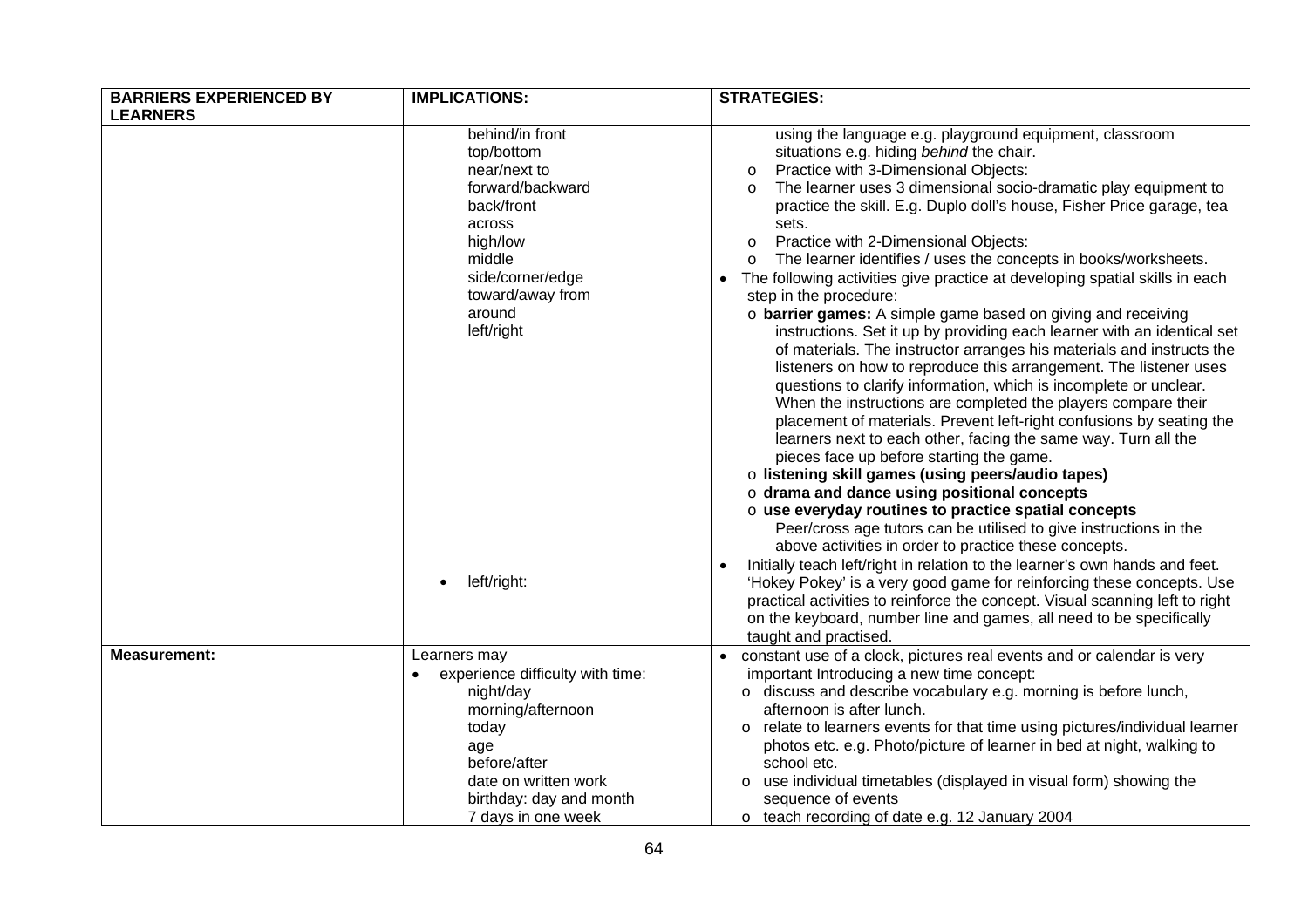| <b>BARRIERS EXPERIENCED BY</b> | <b>IMPLICATIONS:</b>                                                                                                                                                                   | <b>STRATEGIES:</b>                                                                                                                                                                                                                                                                                                                                                                                                              |
|--------------------------------|----------------------------------------------------------------------------------------------------------------------------------------------------------------------------------------|---------------------------------------------------------------------------------------------------------------------------------------------------------------------------------------------------------------------------------------------------------------------------------------------------------------------------------------------------------------------------------------------------------------------------------|
| <b>LEARNERS</b>                |                                                                                                                                                                                        |                                                                                                                                                                                                                                                                                                                                                                                                                                 |
|                                | order of days of the week<br>weekdays/weekend<br>yesterday/today/tomorrow<br>O'clock related to daily activities<br>day/month/year<br>am/pm<br>seasons<br>special days/events calendar | o memorise date and month of birthday and know how to plot it on a<br>calendar.<br>o introduce concepts of weekdays/weekends i.e. weekdays go to<br>school; weekends no school<br>o learner places flashcard with word yesterday and tomorrow on blank<br>calendar.                                                                                                                                                             |
|                                | struggle to understand measuring:<br>length<br>capacity/mass<br>temperature                                                                                                            | Introduce the learner to units of measurement<br>$\bullet$<br>Learner needs to be given the opportunity to measure many items<br>using a ruler, string and other resources.<br>Select a range of everyday containers to compare volumes.<br>Generalise the skill to cooking. A similar process is used for mass.<br>Compare learners' heights and weights.<br>Weather – Relate to the maximum and minimum temperatures from the |
|                                |                                                                                                                                                                                        | TV/radio or newspapers. Record in a graph.                                                                                                                                                                                                                                                                                                                                                                                      |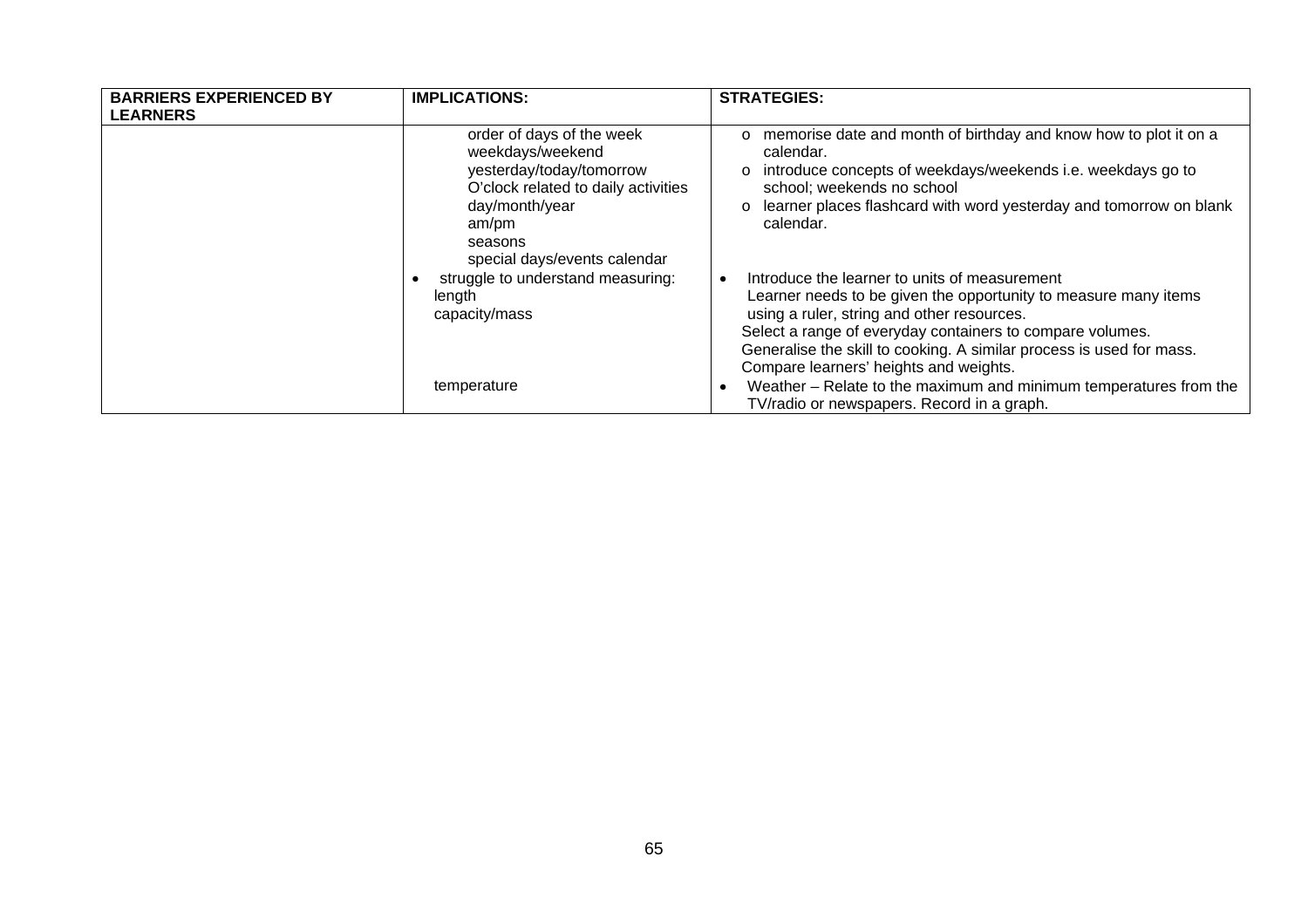### **3.4.3 Learning Area: Social Sciences**

# **Learning Outcomes and Assessment Standards**

**History:** Learning outcomes 1 (Historical Enquiry), 2 (Historical Knowledge and Understanding) and 3 (Historical Interpretation)

**Geography:** Learning outcomes 1 (Geographical Enquiry), 2 (Geographical Knowledge and Understanding) and 3 (Exploring Issues) all need adaptation to accommodate all learners irrespective of their barriers.

#### **Recommendations**

- When an assessment standard requires of learners to show their understanding of chronology and time visual and tactile timelines could be used to further demonstrate understanding.
- If learners have to compare two versions of e.g. a historical event he/she should be allowed to use visual, written or auditory sources.
- ensure that learners have the vocabulary and understand the explanations, story, discussions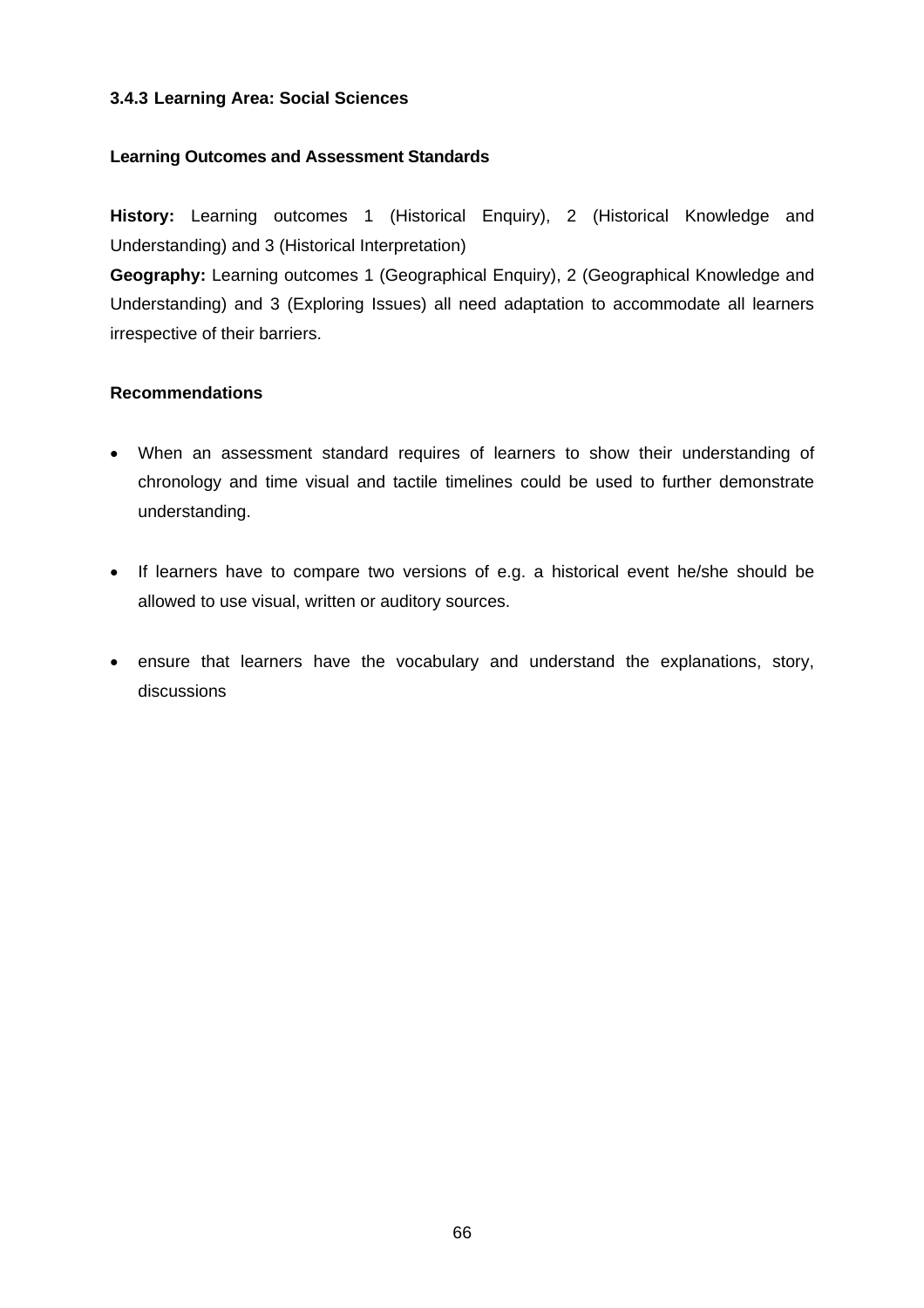| <b>BARRIERS EXPERIENCED BY</b>                                             | <b>IMPLICATIONS:</b>                                                                                                                                                                                                                                                                                                                                                                                        | <b>STRATEGIES:</b>                                                                                                                                                                                                                                                                                                                                                                                                                                                                                                                                                                                                                                                                                                                                                                                                                                                                                                                                                                                                                                                                                                                                                                                                                                                                                                                                                                                                         |
|----------------------------------------------------------------------------|-------------------------------------------------------------------------------------------------------------------------------------------------------------------------------------------------------------------------------------------------------------------------------------------------------------------------------------------------------------------------------------------------------------|----------------------------------------------------------------------------------------------------------------------------------------------------------------------------------------------------------------------------------------------------------------------------------------------------------------------------------------------------------------------------------------------------------------------------------------------------------------------------------------------------------------------------------------------------------------------------------------------------------------------------------------------------------------------------------------------------------------------------------------------------------------------------------------------------------------------------------------------------------------------------------------------------------------------------------------------------------------------------------------------------------------------------------------------------------------------------------------------------------------------------------------------------------------------------------------------------------------------------------------------------------------------------------------------------------------------------------------------------------------------------------------------------------------------------|
| <b>LEARNERS</b><br><b>History &amp; Geography Enquiry</b>                  | The learner may experience<br>$\bullet$<br>difficulty in reading the typical<br>texts used in this Learning area.<br>Slower readers will experience<br>$\bullet$<br>barriers to read the required<br>volume.<br>The learner may struggle to find<br>relevant information in the library<br>or in a book or page.<br>They will experience problems<br>with extracting specific information<br>out of a text. | Give students an overview of information before beginning the lesson.<br>$\bullet$<br>Relevant key information could be photocopied and the volume could be<br>handled by the learner through highlighting and/or underlining key words.<br>A reader could read the texts to the learner or texts could be listened to on<br>$\bullet$<br>an audiotape.<br>Provide texts on a lower reading level.<br>$\bullet$<br>Provide demonstrations and sample items.<br>$\bullet$<br>Visual aids: Videos, films, role-plays, models, real life examples and<br>$\bullet$<br>excursions could assist the learner to understand text better.<br>Step by step strategies for research needs to be taught. Allow the learner to<br>$\bullet$<br>repeat in his own words what he is to do. A sequence map can be used to<br>map the sequence which the learner needs to follow. This map may be cued<br>with pictures. E.g. scan the text. Read headings and subheadings and look<br>at pictures, graphs etc. Read text. Highlight keywords. Answer questions.<br>Write conclusion.<br>Encourage group work with peers to complete an assignment. The<br>$\bullet$<br>participation of the learner in the group could be adapted to address his<br>needs.<br>Reduce the amount of work on the worksheet or/and divide the worksheet in<br>segments. Learner may complete part one, part two is group work and part<br>three is homework. |
| <b>Historical &amp; Geographical</b><br><b>Knowledge and Understanding</b> | Abstract concepts may not be<br>relevant to their life experiences<br>that will also be problematic with<br>comprehension skills.<br>Lack in exposure to,<br>understanding and experience of<br>the topic discussed.                                                                                                                                                                                        | Teach the specific meaning of all terminology and talk through the concepts<br>$\bullet$<br>and ideas with them. Be aware of the different meanings a specific word<br>may have in different contexts, e.g. the word 'stage' can be used as: a<br>period of time, a platform, a performance/robbery etc.<br>Terminology research could be dealt with in the following way:<br>o Word: continent<br>o Word with similar meaning: land mass<br>o Opposite meaning: Ocean<br>o Part/Whole: A continent is part of the world.<br>o Larger category: The world<br>o Smaller category: A country/island<br>o Function: Divide land and sea<br>o When does it occur: Always<br>o Where does it occur: The world<br>o Rhyming word: Government<br>Parents could help to revise concepts and information at home.<br>The presentation of an assignment could be adapted in a variety of ways,                                                                                                                                                                                                                                                                                                                                                                                                                                                                                                                                       |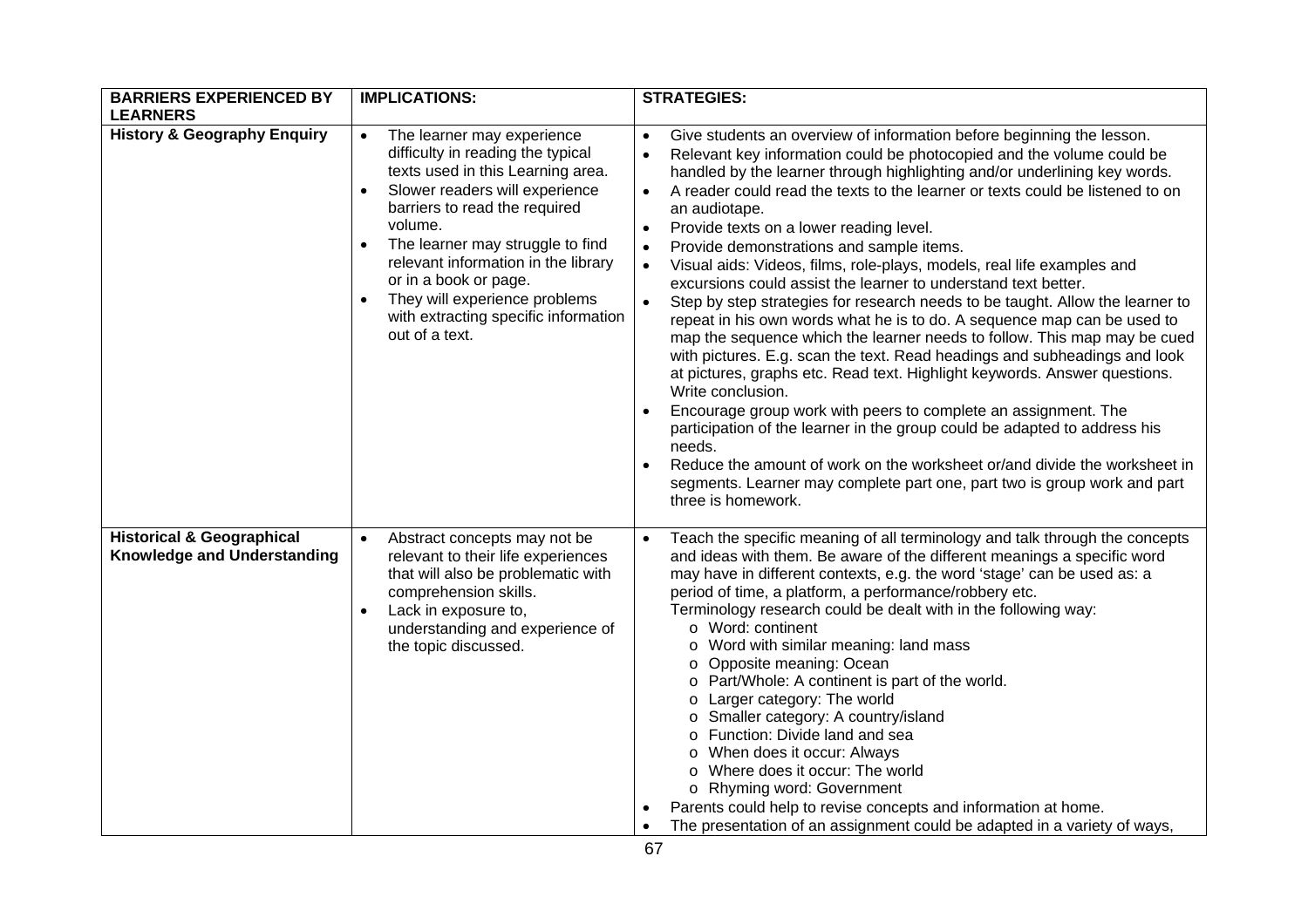| <b>BARRIERS EXPERIENCED BY</b>   | <b>IMPLICATIONS:</b>                                                                                                                                                   | <b>STRATEGIES:</b>                                                                                                                                                                                                                                                                                                                                                                                                                                                                                                                                                                                                                                                                                                                                                                    |
|----------------------------------|------------------------------------------------------------------------------------------------------------------------------------------------------------------------|---------------------------------------------------------------------------------------------------------------------------------------------------------------------------------------------------------------------------------------------------------------------------------------------------------------------------------------------------------------------------------------------------------------------------------------------------------------------------------------------------------------------------------------------------------------------------------------------------------------------------------------------------------------------------------------------------------------------------------------------------------------------------------------|
| <b>LEARNERS</b>                  |                                                                                                                                                                        |                                                                                                                                                                                                                                                                                                                                                                                                                                                                                                                                                                                                                                                                                                                                                                                       |
| <b>Exploring Issues</b>          | The learner may struggle to make<br>informed decisions about<br>problems.                                                                                              | e.g. cut and paste, pictorial representation, a display, a tape recorded report,<br>a model etc.<br>Complicated drawings and sketches could be done by the learner tracing the<br>drawing or photocopying a drawing.<br>Provide copy of notes in order to help the learner who struggles to copy from<br>blackboard.<br>Once a topic has been taught and learned, a game show formats such as<br>'Who wants to be a Millionaire" could be used to practice and remember<br>information.<br>Encourage participation in groups and class discussions. Don't assume that<br>the learner has the same understanding of concepts as his peers. Guide the<br>learner by giving him more than one possible answer to choose from.<br>Use visual organisers such as timelines and flowcharts. |
| <b>Historical Interpretation</b> | Due to the lack of life experience,<br>$\bullet$<br>the learner may experience<br>difficulties interpreting abstract<br>concepts.<br>The learner may not automatically | It will be necessary to talk through concepts/ideas with them. Ask relevant<br>questions to guide them to interpret this information.<br>Be prepared to teach the skill in all new settings.                                                                                                                                                                                                                                                                                                                                                                                                                                                                                                                                                                                          |
|                                  | transfer knowledge and skills<br>learnt in one setting to another.                                                                                                     |                                                                                                                                                                                                                                                                                                                                                                                                                                                                                                                                                                                                                                                                                                                                                                                       |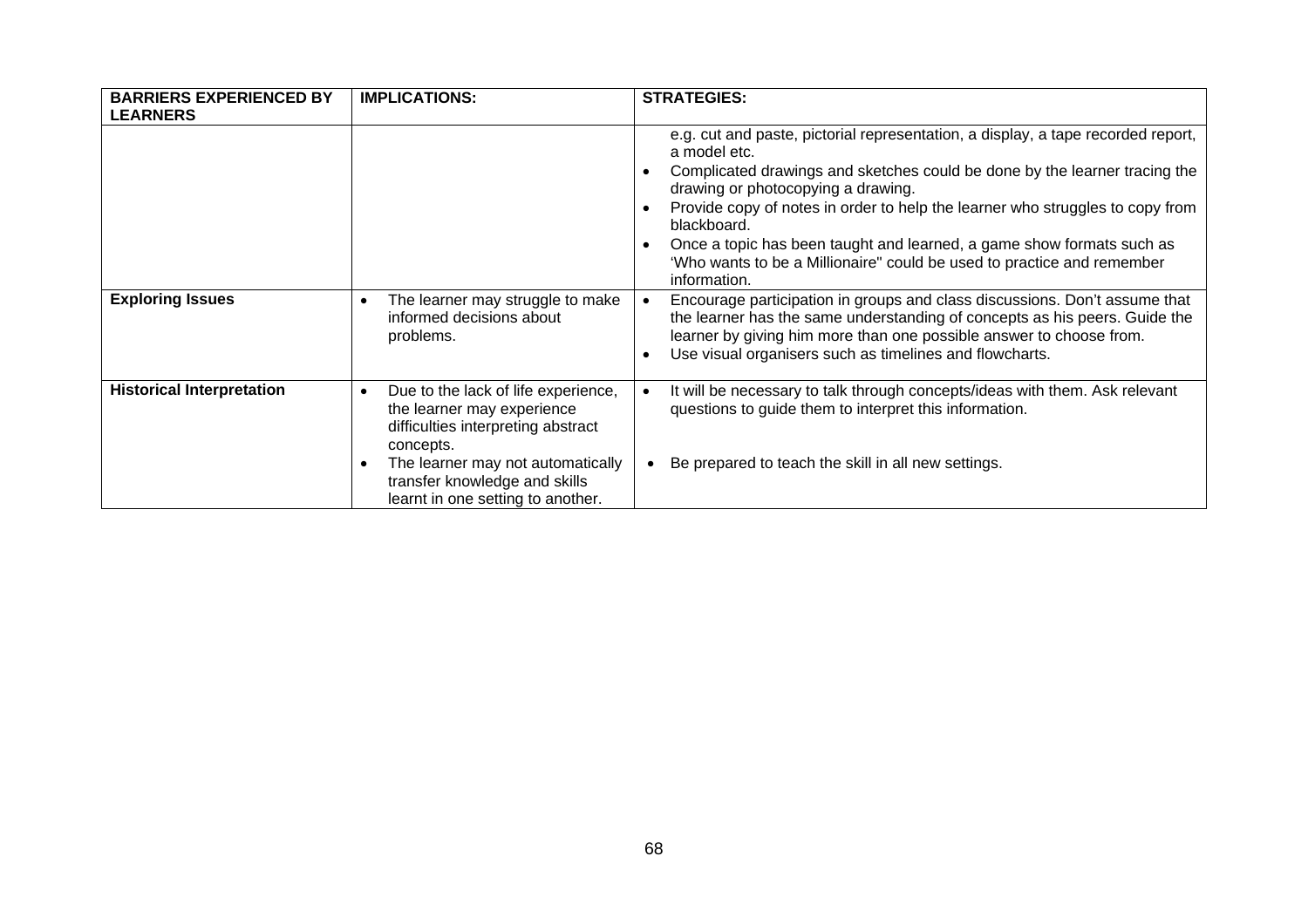### **3.4.4 Learning Area: Economic and Management Sciences**

# **Learning Outcomes and Assessment Standards**

Learning Outcomes 1 (Economic Cycle), 2 (Sustainable Growth and Development), 3 (Managerial, Consumer and Financial Knowledge and Skills) and 4 (Entrepreneurial Knowledge and Skills) all need adaptation to accommodate all learners irrespective of their barriers.

#### **Recommendations**

- □ In this learning area learners experiencing barriers to learning often have difficulty in understanding abstract concepts. This should become a very practical learning area right from Grade R. Learners should use real examples of till slips, money, cheques, etc.
- Concepts such as profit and loss; tax, economic cycle, economic growth is abstract and difficult to master. It is of utmost importance that learners have enough time to construct meaning through the sharing of their understanding and by using practical examples.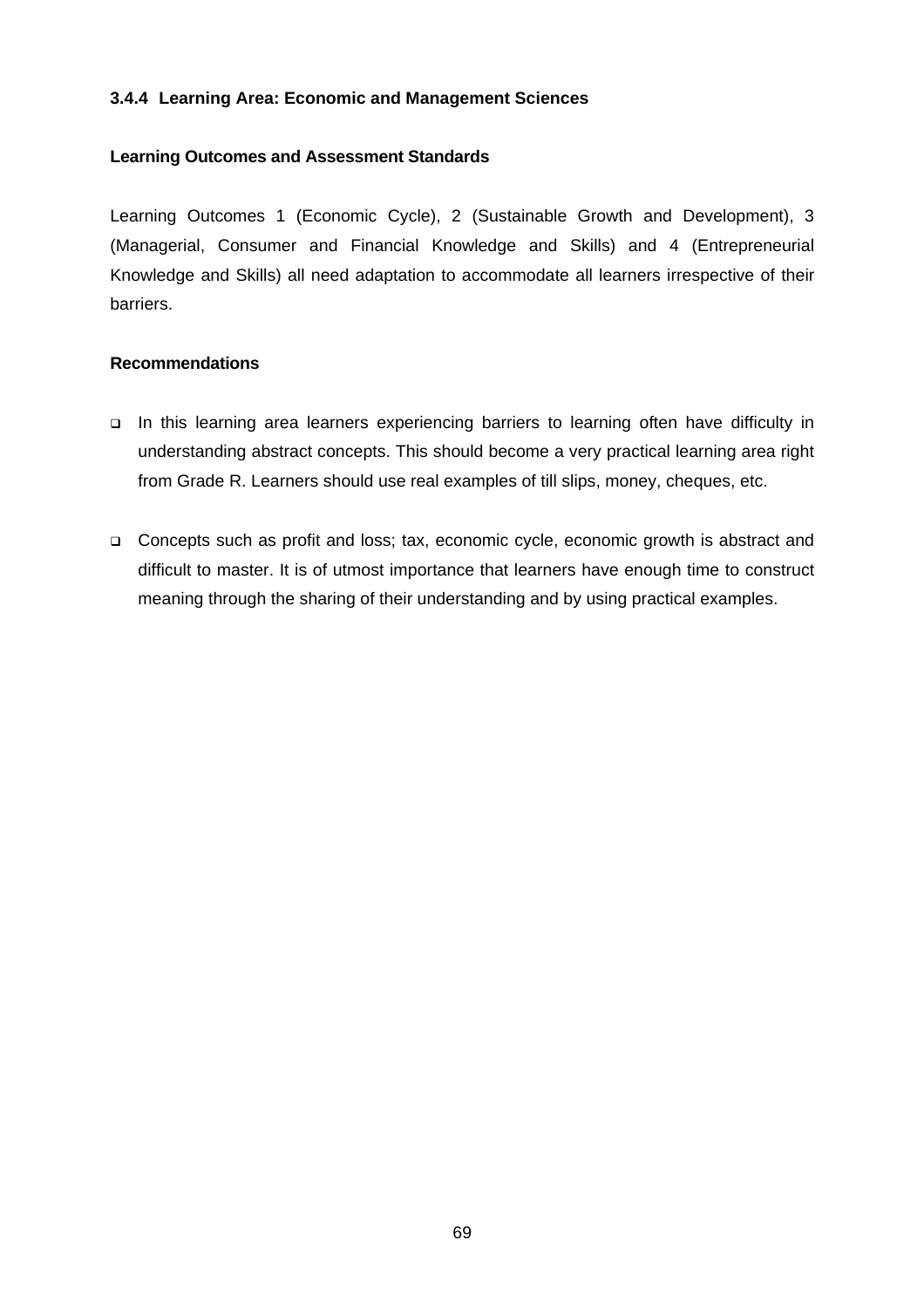| <b>BARRIERS EXPERIENCED BY</b>                                                        | <b>IMPLICATIONS:</b>                                                                                                                                                                     | <b>STRATEGIES:</b>                                                                                                                                                                                                                                                                                                                                             |
|---------------------------------------------------------------------------------------|------------------------------------------------------------------------------------------------------------------------------------------------------------------------------------------|----------------------------------------------------------------------------------------------------------------------------------------------------------------------------------------------------------------------------------------------------------------------------------------------------------------------------------------------------------------|
| <b>LEARNERS</b>                                                                       |                                                                                                                                                                                          |                                                                                                                                                                                                                                                                                                                                                                |
| <b>Economic Cycle:</b><br>Managerial, consumer and<br>financial knowledge and skills: | Abstract concepts may not be<br>relevant to their life experiences<br>that will also be problematic with<br>entrepreneurial skills.<br>Lack in exposure to,                              | Teach the specific meaning of all terminology and talk through the concepts<br>and ideas with them. This should become a very practical learning area.<br>Learners should use real examples of till slips, money, cheques, etc. Use<br>the correct terminology at all times and make sure that learners have a clear<br>concept of the meaning of these words. |
| Sustainable growth and                                                                | understanding and experience of                                                                                                                                                          | Refer to terminology research in Social Science.                                                                                                                                                                                                                                                                                                               |
| development:<br>Entrepreneurial knowledge and                                         | the abstract concepts on<br>Economic cycle.<br>Due to the lack of life experience,                                                                                                       | Give enough time to practice entrepreneurial skills in the classroom and<br>school.<br>The presentation of an assignment could be demonstrated practically using<br>real money, bank and business slips in the classroom by role-playing<br>'shop'/'bank'.<br>It will be necessary to talk through concepts/ideas with them. Ask relevant                      |
| skills                                                                                | the learner may experience<br>difficulties interpreting abstract<br>concepts.<br>The learner may not automatically<br>transfer knowledge and skills<br>learnt in one setting to another. | questions to guide them to interpret this information.<br>Videos, films, role-plays, models, real life examples and excursions could<br>assist the learner to understand text more.<br>Be prepared to teach the skill in all new settings.                                                                                                                     |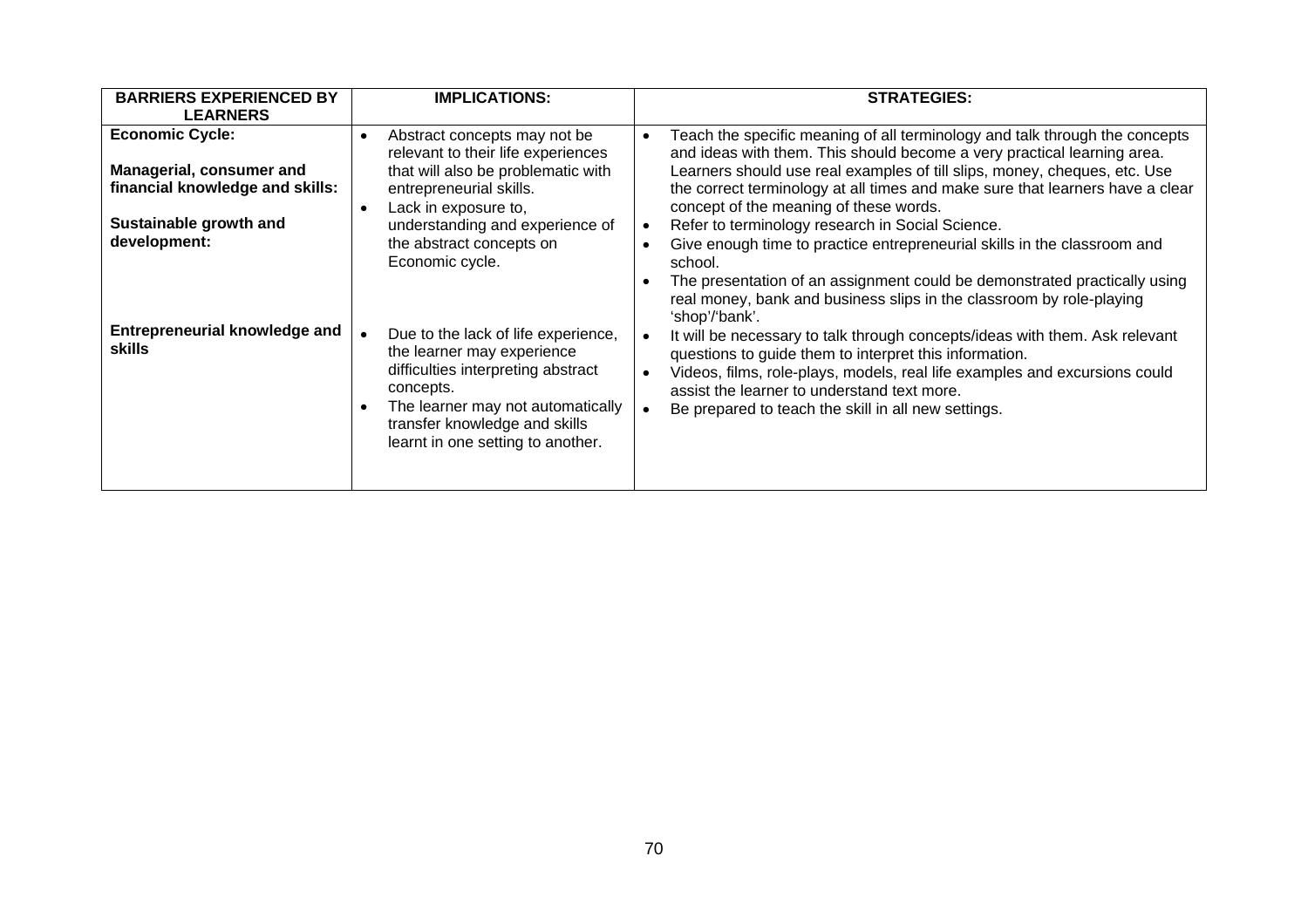#### **3.4.5 Learning Area: Natural Sciences**

# **Learning Outcomes and Assessment Standards**

Learning Outcomes 1 (Scientific Investigations), 2 (Constructing Science Knowledge) and 3 (Science, Society and the Environment) all need adaptation to accommodate all learners irrespective of their barriers.

#### **Recommendations**

- Learning and teaching support material should accommodate different communication needs.
- The use of real objects or representations of such objects would facilitate learning example e.g. having real flowers instead of pictures or using a globe instead of just explaining certain aspects of earth and beyond. Should the learners be unable to have access to real objects or natural phenomena it should be made available to them.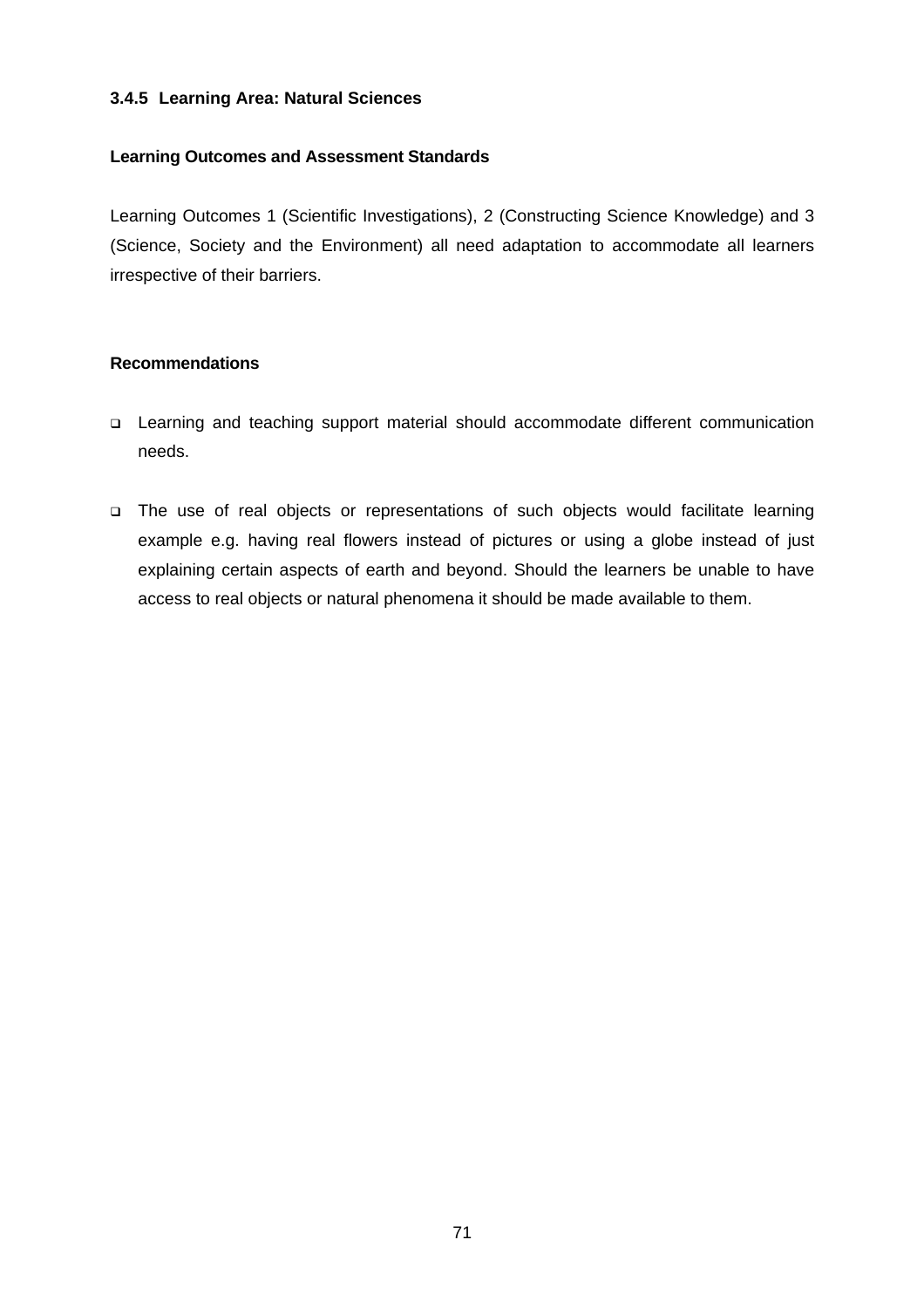| <b>BARRIERS EXPERIENCED BY</b>                      | <b>IMPLICATIONS:</b>                                                                                                                                                                                                                                                                                                                                                                                                                                                                                                                                                                                                                         | <b>STRATEGIES:</b>                                                                                                                                                                                                                                                                                                                                                                                                                                                                                                                                                                                                                                                                                                                                                                                                                                                                                                                                                                                                       |
|-----------------------------------------------------|----------------------------------------------------------------------------------------------------------------------------------------------------------------------------------------------------------------------------------------------------------------------------------------------------------------------------------------------------------------------------------------------------------------------------------------------------------------------------------------------------------------------------------------------------------------------------------------------------------------------------------------------|--------------------------------------------------------------------------------------------------------------------------------------------------------------------------------------------------------------------------------------------------------------------------------------------------------------------------------------------------------------------------------------------------------------------------------------------------------------------------------------------------------------------------------------------------------------------------------------------------------------------------------------------------------------------------------------------------------------------------------------------------------------------------------------------------------------------------------------------------------------------------------------------------------------------------------------------------------------------------------------------------------------------------|
|                                                     |                                                                                                                                                                                                                                                                                                                                                                                                                                                                                                                                                                                                                                              |                                                                                                                                                                                                                                                                                                                                                                                                                                                                                                                                                                                                                                                                                                                                                                                                                                                                                                                                                                                                                          |
| <b>LEARNERS</b><br><b>Scientific investigations</b> | Safety: Due to limited motor<br>control / lack of understanding /<br>lack of memory for the correct<br>procedure the student may be at<br>risk of injury.<br>The learner may have difficulty<br>understanding some terminology<br>that is specific to the Learning<br>Area. E.g. Habitat, Botanist,<br>radical root etc.<br>The learner may experience<br>$\bullet$<br>difficulty in reading the typical<br>texts used in this Learning area.<br>Slower readers will experience<br>barriers to read the required<br>volume.<br>The learner may struggle to find<br>$\bullet$<br>relevant information in the library<br>or in a book or page. | Use peer/adult support.<br>Use pictures to enhance safety procedures.<br>$\bullet$<br>Allow the student more time to complete experiments.<br>$\bullet$<br>Relevant key information could be photocopied and the volume could be<br>handled by the learner through highlighting and/or underlining key words.<br>A reader could read the texts to the learner or texts could be listened to on<br>an audiotape.<br>Provide texts on a lower reading level.<br>$\bullet$<br>Visual aids: Videos, films, role-plays, models, real life examples and<br>$\bullet$<br>excursions could assist the learner to understand text more.<br>Step by step strategies for research needs to be taught. Allow the learner to<br>repeat in his own words what he is to do. A sequence map can be used to<br>map the sequence of which the learner needs to follow. This map may be<br>cued with pictures. E.g. scan the text. Read headings and subheadings and<br>look at pictures, graphs etc. Read text. Highlight keywords. Answer |
|                                                     | They will experience problems<br>with extracting specific information<br>out of a text.                                                                                                                                                                                                                                                                                                                                                                                                                                                                                                                                                      | questions. Write conclusion.<br>Encourage group work with peers to complete an assignment. The<br>participation of the learner in the group could be adapted to address his<br>needs.<br>Reduce the amount of work on the worksheet or/and divide the worksheet in<br>segments. Learner may complete part one, part two is group work and part<br>three is homework.                                                                                                                                                                                                                                                                                                                                                                                                                                                                                                                                                                                                                                                     |
| <b>Constructing science</b><br>knowledge            | Abstract concepts may not be<br>$\bullet$<br>relevant to their life experiences<br>that will also be problematic with<br>comprehension skills.<br>Lack in exposure to,<br>$\bullet$<br>understanding and experience of<br>the topic discussed.<br>The learner may experience                                                                                                                                                                                                                                                                                                                                                                 | Teach the specific meaning of all terminology and talk through the concepts<br>and ideas with them. Be aware of specific words with different meanings in<br>different contexts, e.g. the word 'base' can be used as: a a platform, or the<br>bottom of an object etc.<br>Refer to terminology research Social Science.<br>$\bullet$<br>Parents could help to revise concepts and information at home.<br>$\bullet$<br>The presentation of a assignment could be adapted in a variety of ways, e.g.<br>$\bullet$<br>cut and paste, pictorial representation, a display, a tape recorded report, a<br>model etc.<br>Complicated drawings and sketches could be done by the learner tracing the<br>drawing or photocopying a drawing.<br>Use simpler language and shorter questions.                                                                                                                                                                                                                                       |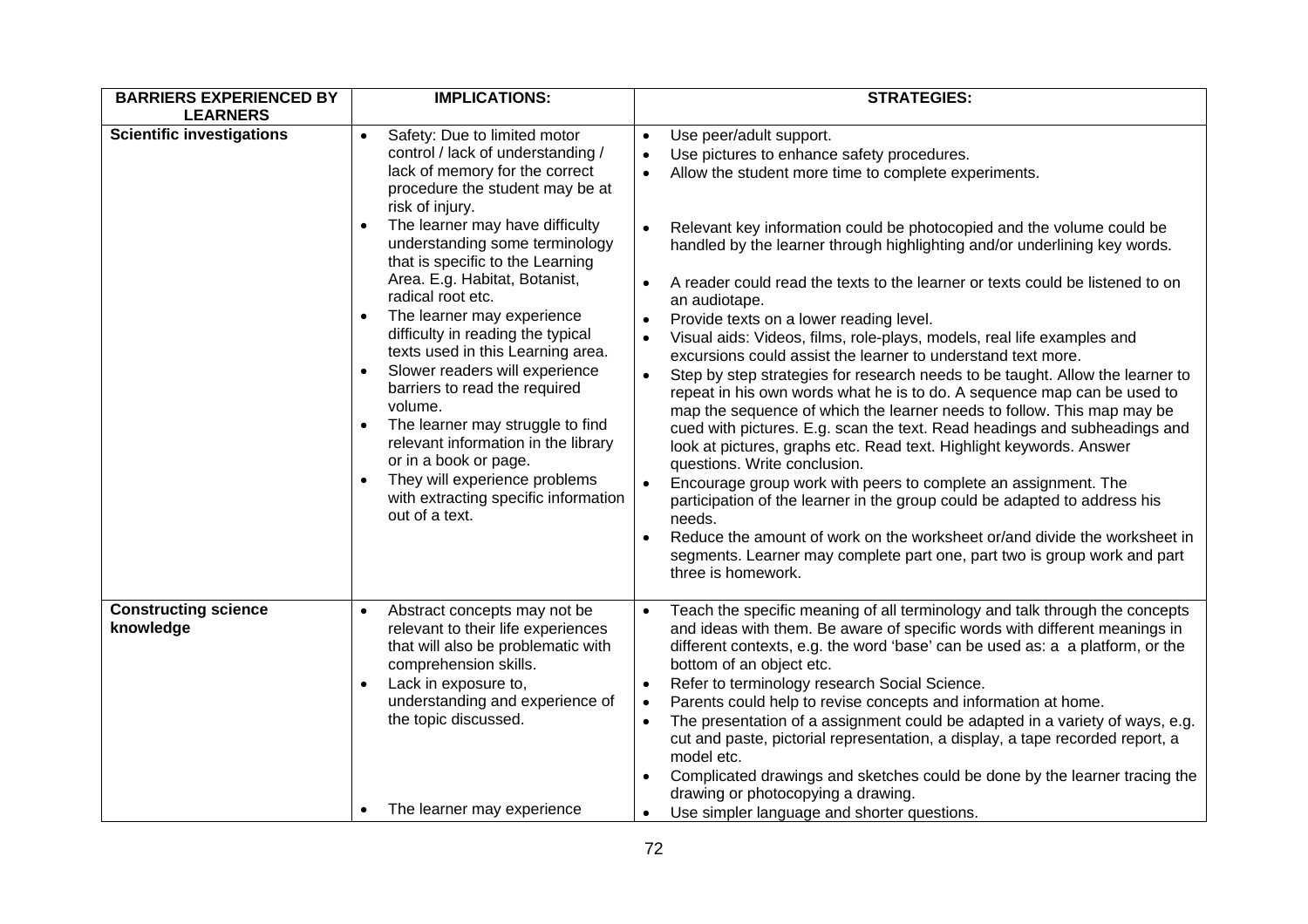| <b>BARRIERS EXPERIENCED BY</b><br><b>LEARNERS</b> | <b>IMPLICATIONS:</b>                                                                                                                                                                                                                                                    | <b>STRATEGIES:</b>                                                                                                                                                                                                                                                                                                                                                                                                                                                                                          |
|---------------------------------------------------|-------------------------------------------------------------------------------------------------------------------------------------------------------------------------------------------------------------------------------------------------------------------------|-------------------------------------------------------------------------------------------------------------------------------------------------------------------------------------------------------------------------------------------------------------------------------------------------------------------------------------------------------------------------------------------------------------------------------------------------------------------------------------------------------------|
|                                                   | barriers with types of question<br>because they may struggle to<br>interpret what information is<br>required. Learners may have<br>problems with the 'how, why and<br>when type of questions.<br>The learner may experience<br>problems with the planning of a<br>task, | Ask fewer questions.<br>Ask multiple-choice questions.<br>Reduce page turning. Try to put answers and questions on same page.<br>Give good guidelines in order to sequence the task in a structured way. Talk<br>the assignment through and make use of visual cues. Make sure the learner<br>understand the steps of conducting and experiment. E.g. Aim, Method,<br>Observation and Conclusion. A sequence map with picture cues can be<br>used to map the sequence of which the learner needs to follow. |
| Science, society and the<br>environment           | Due to the lack of life experience,<br>the learner may experience<br>difficulties interpreting the<br>integration between science,<br>society and environment.                                                                                                          | It will be necessary to talk through concepts/ideas with them. Ask relevant<br>questions to guide them to interpret this information. Use visual organisers<br>such as timelines and flowcharts to help the learner it interpret the texts.                                                                                                                                                                                                                                                                 |
|                                                   | The learner may not automatically<br>transfer knowledge and skills<br>learnt from one setting to another.                                                                                                                                                               | Be prepared to teach the skill in all new settings.                                                                                                                                                                                                                                                                                                                                                                                                                                                         |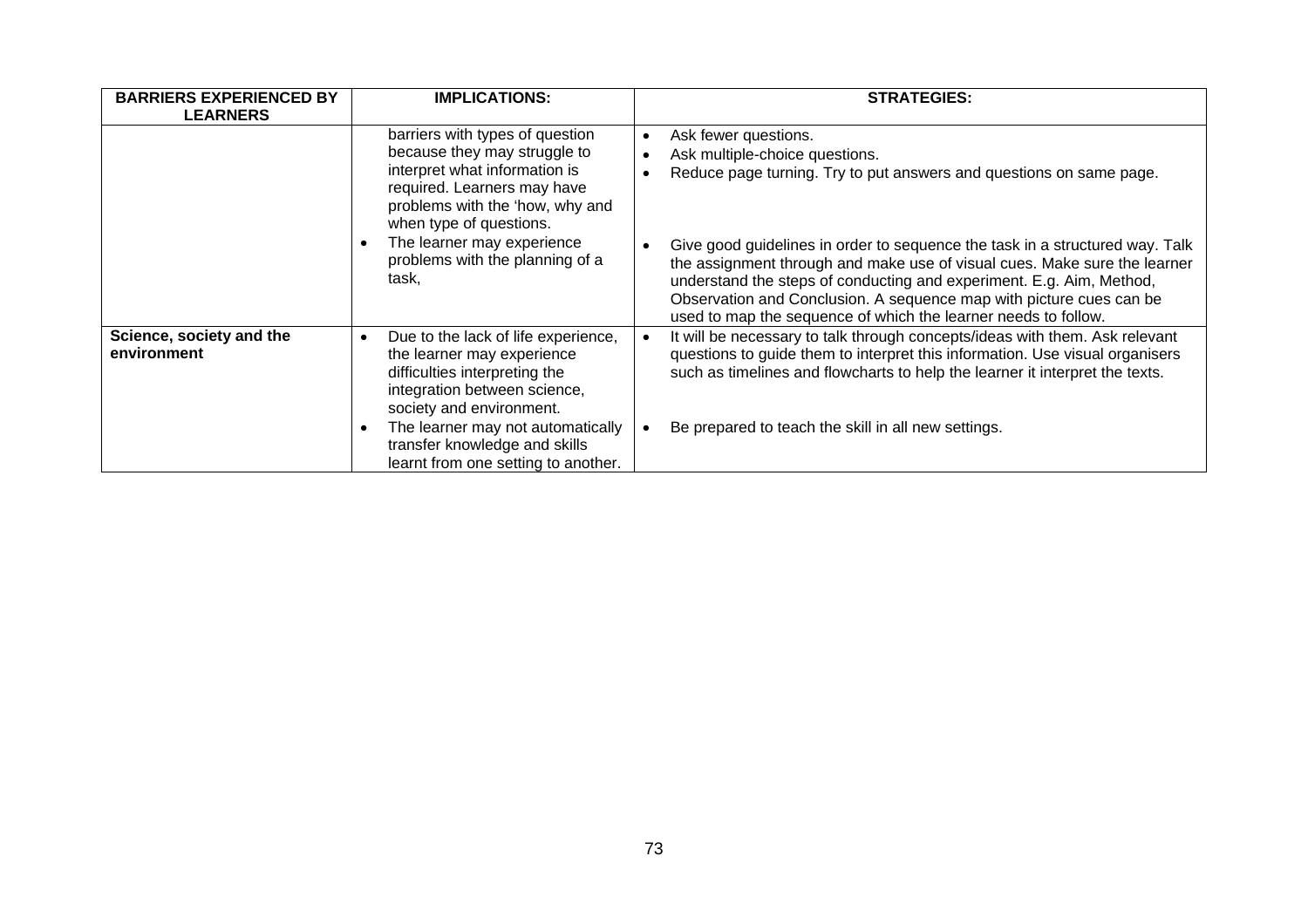#### **3.4.6 Learning Area: Technology**

#### **Learning Outcomes and Assessment Standards**

Learning Outcomes 1 (Technological Processes and Skills), 2 (Technological Knowledge and Understanding) and 3 (Technology, Society and the Environment) all need adaptation to accommodate all learners irrespective of their barriers.

#### **Recommendations**

 In Learning Outcome 1 (Technological Processes and Skills), the assessment standards could be demonstrated using the strategy of peer groups / buddy system / pairs. One learner can describe while the other learner designs and/or makes an artefact or manipulates the tools according to the description given by the other learner. (The one becomes the "hands" of the one giving instruction).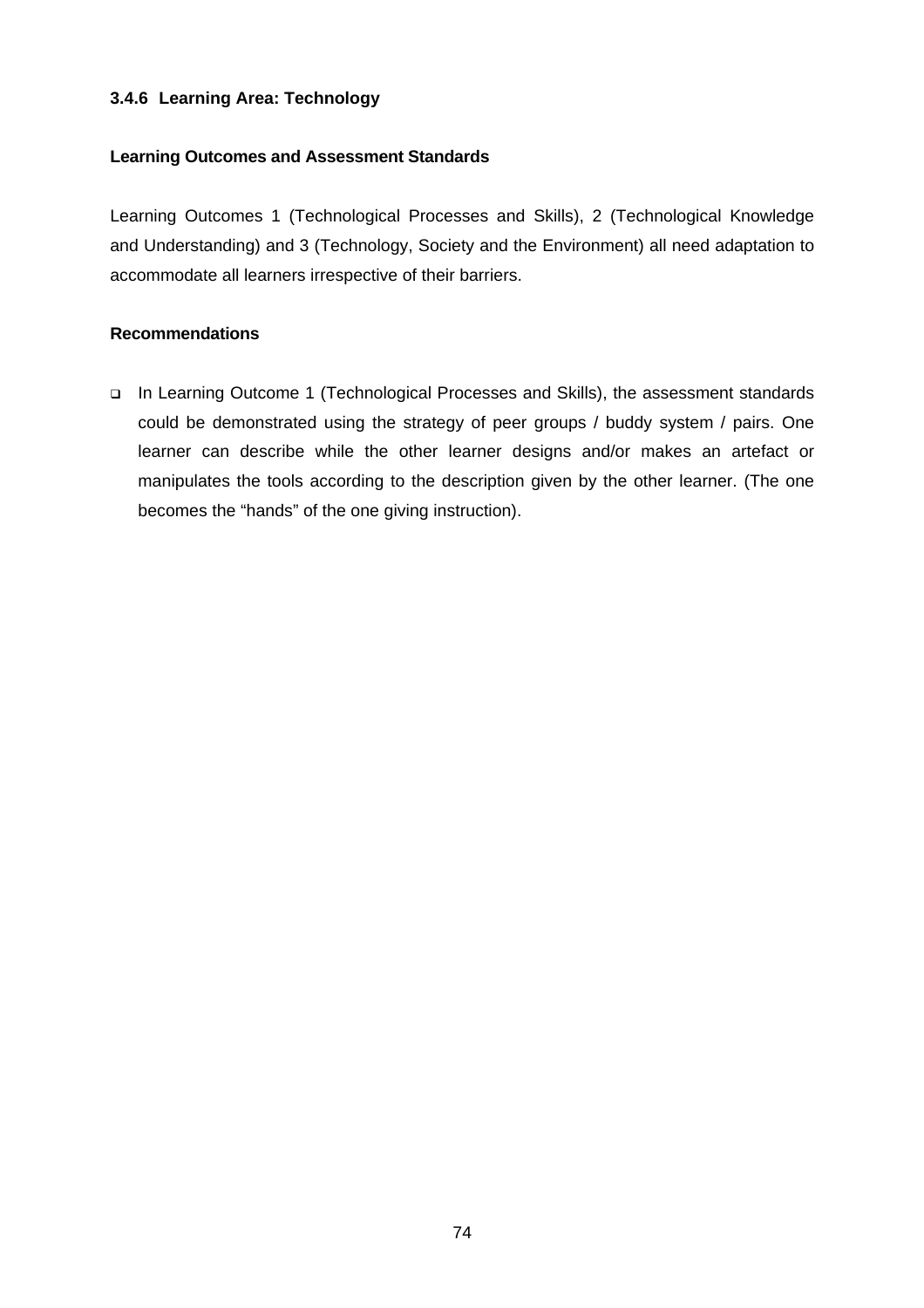| <b>BARRIERS EXPERIENCED BY</b>                      | <b>IMPLICATIONS:</b>                                                                                                                                                                                                                                                                                                                                                                                                                                                                                        | <b>STRATEGIES:</b>                                                                                                                                                                                                                                                                                                                                                                                                                                                                                                                                                                                                                                                                                                 |  |  |
|-----------------------------------------------------|-------------------------------------------------------------------------------------------------------------------------------------------------------------------------------------------------------------------------------------------------------------------------------------------------------------------------------------------------------------------------------------------------------------------------------------------------------------------------------------------------------------|--------------------------------------------------------------------------------------------------------------------------------------------------------------------------------------------------------------------------------------------------------------------------------------------------------------------------------------------------------------------------------------------------------------------------------------------------------------------------------------------------------------------------------------------------------------------------------------------------------------------------------------------------------------------------------------------------------------------|--|--|
| <b>LEARNERS</b>                                     |                                                                                                                                                                                                                                                                                                                                                                                                                                                                                                             |                                                                                                                                                                                                                                                                                                                                                                                                                                                                                                                                                                                                                                                                                                                    |  |  |
| <b>Technological Processes and</b><br><b>Skills</b> | The learner may experience<br>problems with fine motor skills by:<br>o Unlikely to have dexterity skills<br>o Struggle to use both hands in a<br>co-ordinated way<br>o May not use the non-dominant<br>hand to naturally stabilise<br>their work.<br>Projects that include numerous<br>$\bullet$<br>steps, which must be followed in a<br>sequential way, may cause<br>barriers.<br>Learners may not understand the<br>importance of following sequential<br>steps in order to have a<br>successful result. | The teacher may adapt the project in such a way that the learner works in a<br>larger scale.<br>Simplify the project by requiring fewer steps and more time to complete.<br>$\bullet$<br>The teacher may begin the project for the learner and then allow the learner<br>to complete the project.<br>Encourage the learner to use both hands.<br>$\bullet$<br>Group tasks and peer support may help the learner with the constructing of<br>the project.<br>Visual cues (pictures/concrete/written) to guide the learner through the<br>sequential steps, where an example of the completed project is shown, will<br>be of great value.<br>Make use of the help of a peer to guide the learner through the steps. |  |  |
|                                                     | The learner who lacks creativity<br>may struggle with the designing of<br>the project.<br>Insufficient control of motor skills<br>may occur. E.g. too much or<br>uneven pressure while using<br>electric tools.<br>Learners may be tactile defensive.<br>$\bullet$<br>In Technology the project results<br>$\bullet$<br>are visual. The learner may<br>experience loss of self-esteem<br>when he compare and evaluate<br>his project to those of others.                                                    | Relate the project to real life experiences. E.g. make an object from wire,<br>$\bullet$<br>which you can use to hang objects from. Make a box from cardboard in<br>which you can store birthday cards.<br>Allow the learner to work with less accuracy.<br>Make use of buddy assistance.<br>$\bullet$<br>• The learner may use gloves, brushes.<br>• Peers may help the learner to complete tasks that are uncomfortable for the<br>learner experiencing barriers.<br>• The emphasis must be on the process and not on the result.<br>• Praise the learner on the positive aspect of his work.                                                                                                                    |  |  |
|                                                     | Sensitivity to different sounds.<br>$\bullet$<br>Safety: Due to limited motor<br>$\bullet$<br>control / lack of understanding /<br>lack of memory for the correct<br>procedure the learner may be at<br>risk of injury.                                                                                                                                                                                                                                                                                     | Wear earmuffs<br>$\bullet$<br>Use peer and adult support.<br>$\bullet$<br>Use pictures to enhance safety procedures.<br>Allow the learner more time to complete experiments.                                                                                                                                                                                                                                                                                                                                                                                                                                                                                                                                       |  |  |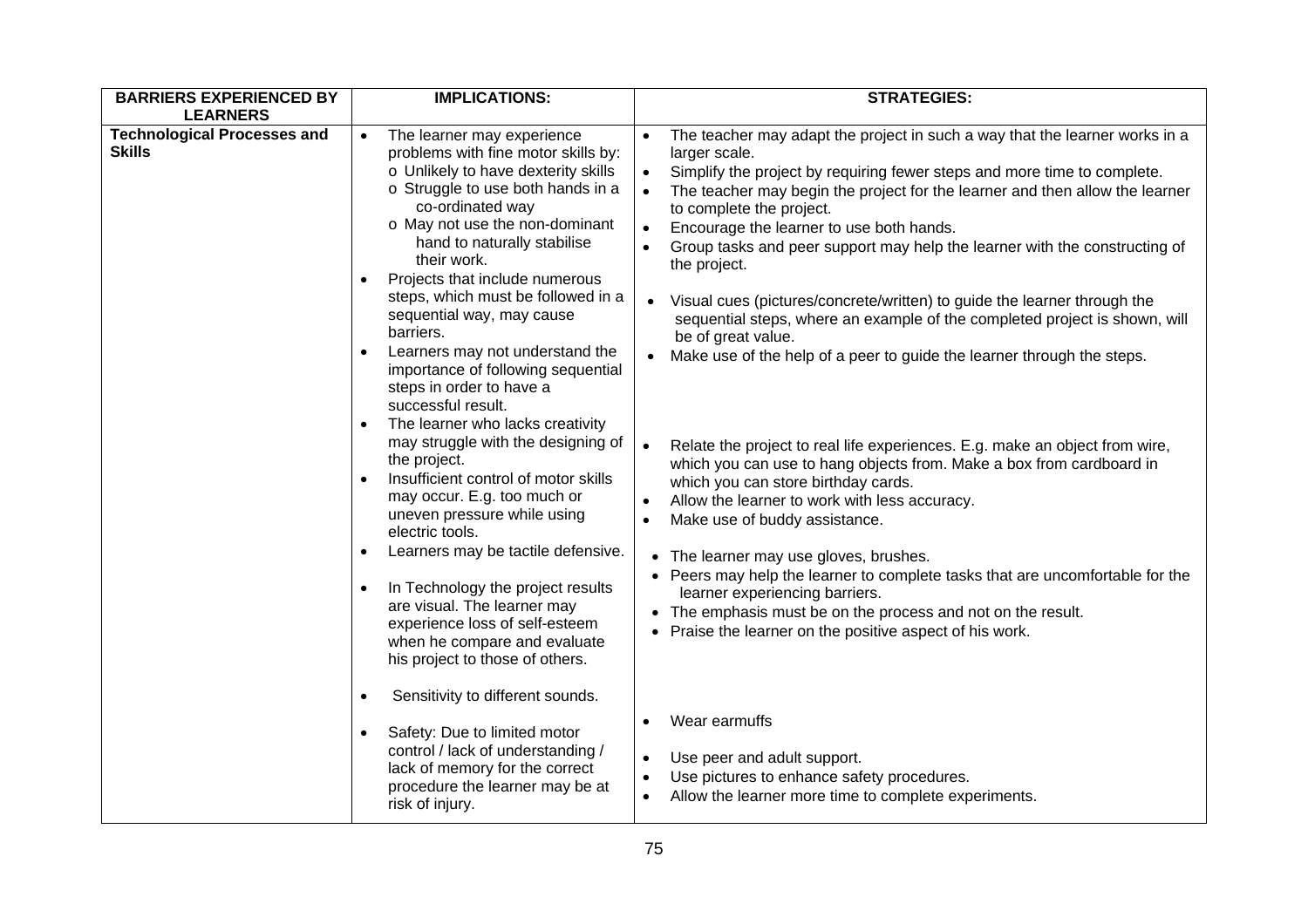| <b>BARRIERS EXPERIENCED BY</b>                                                                                                                                                                                                                | <b>IMPLICATIONS:</b>                                                                                                                                                                                                 | <b>STRATEGIES:</b>                                                                                                                                                                                                                                                                                                                                  |  |  |
|-----------------------------------------------------------------------------------------------------------------------------------------------------------------------------------------------------------------------------------------------|----------------------------------------------------------------------------------------------------------------------------------------------------------------------------------------------------------------------|-----------------------------------------------------------------------------------------------------------------------------------------------------------------------------------------------------------------------------------------------------------------------------------------------------------------------------------------------------|--|--|
| <b>LEARNERS</b><br><b>Technological Knowledge and</b><br>Understanding                                                                                                                                                                        | Abstract concepts may not be<br>relevant to their life experiences<br>that will also be problematic with<br>comprehension skills.<br>Lack in exposure to,<br>understanding and experience of<br>the topic discussed. | Teach the specific meaning of all terminology and talk through the concepts<br>and ideas with them. Be aware of specific words with different meaning in<br>different contexts, e.g. the word 'stage' can be used as: a period of time, a<br>platform, a performance/robbery etc.<br>Parents could help to revise concepts and information at home. |  |  |
|                                                                                                                                                                                                                                               | The learner may experience<br>problems with the planning of a<br>task.<br>The learner may have difficulty to                                                                                                         | Give good guidelines in order to sequence the project in a structured way.<br>Talk the assignment through and make use of visual cues. Make sure the<br>learner understand the steps of planning a project<br>Flashcards with pictures that explain the computer commands clearly could                                                             |  |  |
|                                                                                                                                                                                                                                               | read instruction related to<br>computers.                                                                                                                                                                            | be used.                                                                                                                                                                                                                                                                                                                                            |  |  |
| Technology, Society and the<br>Due to the lack of life experience,<br>$\bullet$<br><b>Environment</b><br>the learner may experience<br>difficulties interpreting the<br>interrelationships between<br>science, technology and<br>environment. |                                                                                                                                                                                                                      | It will be necessary to talk through concepts/ideas with them. Ask relevant<br>questions to guide them to interpret this information.                                                                                                                                                                                                               |  |  |
|                                                                                                                                                                                                                                               | The learner may not automatically<br>transfer knowledge and skills<br>learnt from one setting to another.                                                                                                            | Be prepared to teach the skill in all new settings.                                                                                                                                                                                                                                                                                                 |  |  |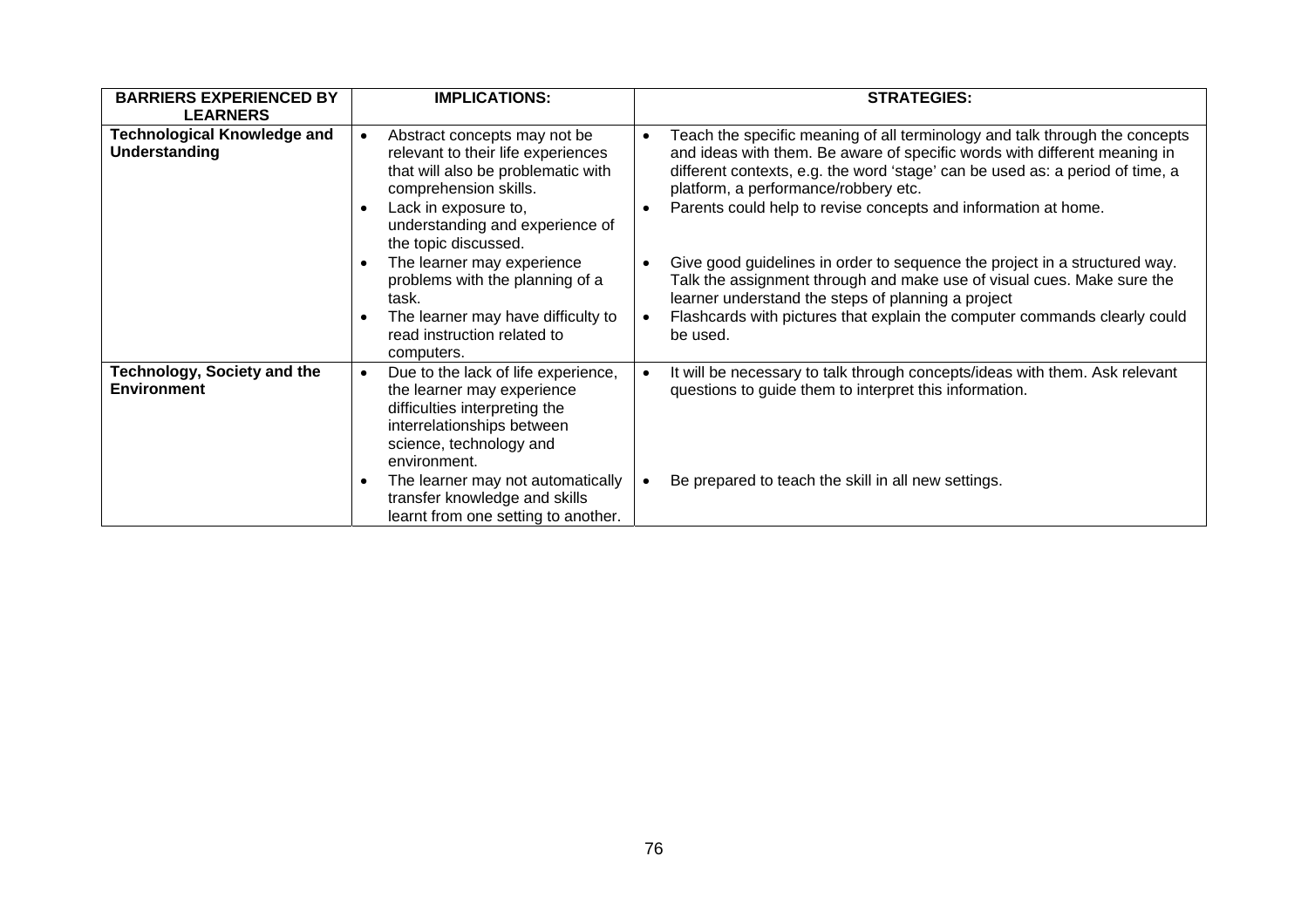#### **3.4.7 Learning Area: Arts and Culture**

### **Learning Outcomes and Assessment Standards**

Learning Outcomes 1 (Creating, Interpreting and Presenting), 2 (Reflecting), 3 (Participating and Collaborating) and 4 (Expressing and Communicating) all need adaptation to accommodate all learners irrespective of their barriers.

#### **Recommendations**

- Scaffold tasks to allow for gradual learning of skills / techniques in developmental steps.
- Allow a variety of modes of response on the part of the learners to cater for different paces of learning where assessment standards require of learners to talk, share, tell and express.
- When wanting assess a learner's participation a process, focus on the role that learner is to play in the process according to the specific barrier experienced by the learner. Do not expect of all learners to display the same level of participation or roles in a process.
- Provide appropriate learning, teaching and support material in a variety of media forms to allow learners to access materials for the creation of products.
- Provide instructions in a variety of media and in varying detail to cater for all barriers. The instruction must match what you expect from the learner, taking into account that your expectations will differ to accommodate the different barriers of learning manifested in your classroom.
- The Music assessment standards need to be adapted to allow all learners to participate in this art form.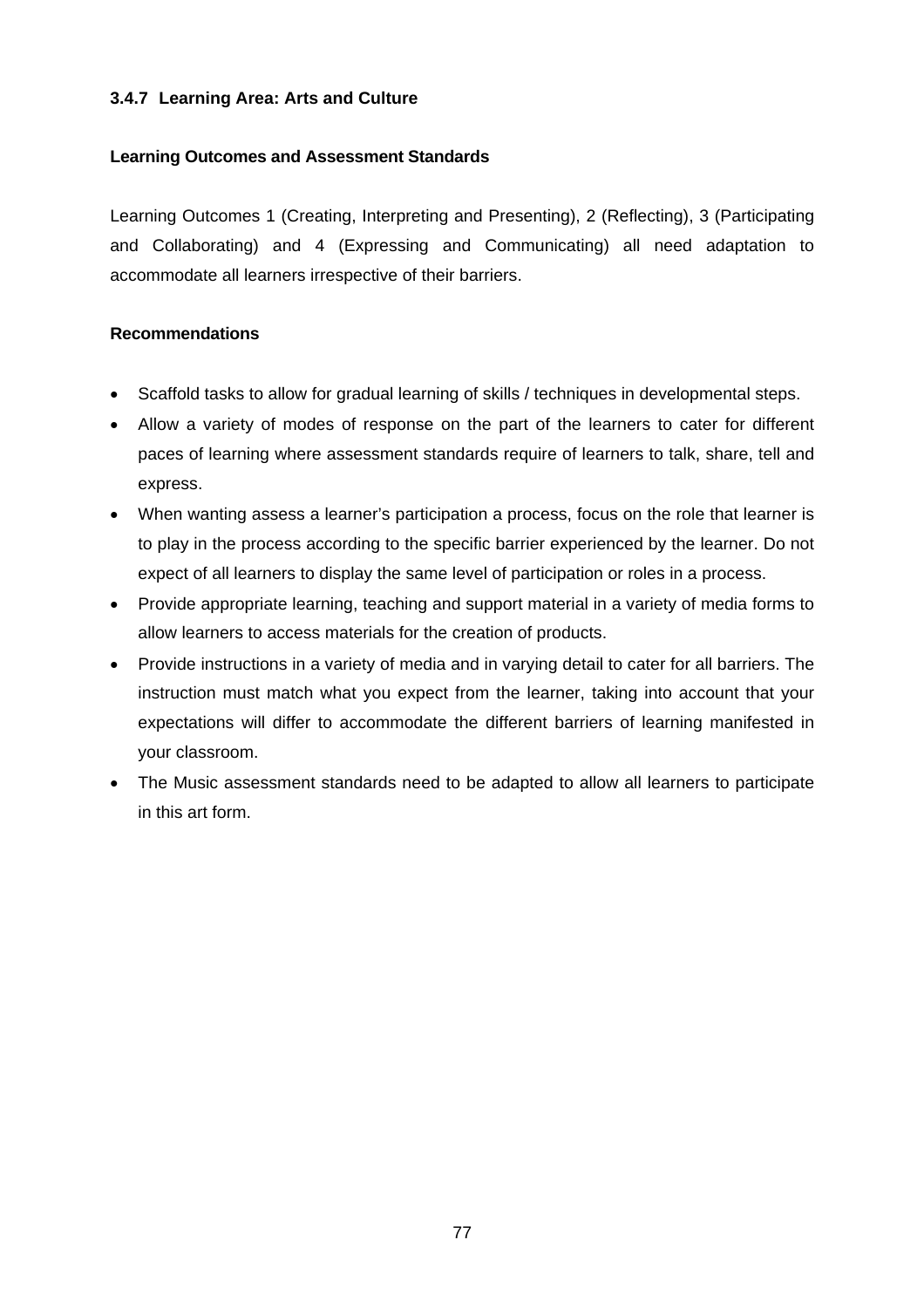| <b>BARRIERS EXPERIENCED BY</b><br><b>LEARNERS</b> | <b>IMPLICATIONS:</b>                                                                                                                                                                                                                           | <b>STRATEGIES:</b>                                                                                                                                                                                                                                                                                                                                                                                                                         |  |  |
|---------------------------------------------------|------------------------------------------------------------------------------------------------------------------------------------------------------------------------------------------------------------------------------------------------|--------------------------------------------------------------------------------------------------------------------------------------------------------------------------------------------------------------------------------------------------------------------------------------------------------------------------------------------------------------------------------------------------------------------------------------------|--|--|
| <b>Creating, interpreting and</b><br>presenting   |                                                                                                                                                                                                                                                |                                                                                                                                                                                                                                                                                                                                                                                                                                            |  |  |
| <b>Visual Arts:</b>                               | The learner may experience<br>problems with fine motor skills:<br>o Unlikely to have dexterity Skills<br>o Struggle to use both hands in a<br>co-ordinated way<br>o May not use the non-dominant<br>hand to naturally stabilise<br>their work. | The teacher may adapt the project in such a way that the learner work in a<br>larger scale.<br>Simplify the project by requiring fewer steps and more time to complete.<br>The teacher may begin the project for the learner and then allow the learner<br>to complete the project.<br>Encourage the learner to use both hands.<br>$\bullet$<br>Group tasks and peer support may help the learner with the constructing of<br>the project. |  |  |
|                                                   | Lack of creativity<br>Struggle to represent 3<br>dimensional objects.                                                                                                                                                                          | Art activities need to be based on real life experiences.<br>Be specific with instructions. E.g. Design a pattern, use curved lines and<br>only two colours.<br>The learner may trace the object.<br>$\bullet$<br>Simplify the task. The learner doesn't have to paint a flower, he may paint an                                                                                                                                           |  |  |
|                                                   | Sensitive to touch textures, e.g.<br>glue, clay and paint.<br>Projects that include numerous<br>steps, which must be followed in a<br>sequential way, may cause<br>barriers.                                                                   | apple or ball.<br>The learner may wash or wipe his hands frequently. Give him gloves,<br>brushes and glue sticks.<br>Visual cues (pictures/concrete/written) to guide the learner through the<br>sequential steps, where an example of the completed project is shown, will<br>be of great value.<br>Make use of the help of a peer to guide the learner through the steps.                                                                |  |  |
| Drama:                                            | Lack of confidence to participate.<br>Reluctant to share their own ideas<br>with peers.                                                                                                                                                        | Choose groups carefully, group peers need to be supportive.<br>Encourage participation.<br>Allow enough observation time, until they feel confident to participate.<br>Talk through the activity. Make sure everybody understands what is<br>expected from him or her.                                                                                                                                                                     |  |  |
|                                                   | Needs more time to respond<br>$\bullet$                                                                                                                                                                                                        | Use visual or verbal cues to prepare the learner for response on a given<br>time. Peers may help with cues.                                                                                                                                                                                                                                                                                                                                |  |  |
|                                                   | Responding time may be slower.<br>$\bullet$<br>Experience difficulty in<br>remembering action sequences.<br>Experience difficulty in<br>$\bullet$                                                                                              | Lots of practice to ensure automatic response. Give appropriate models.<br>$\bullet$<br>Help him with visual aids to help him to read the dialogue.                                                                                                                                                                                                                                                                                        |  |  |
| Music:                                            | independent finger movement,<br>which results as a problem in<br>playing of musical instruments.<br>Experience pincer grips and                                                                                                                | Choose music instrument that will be more suited to the learners needs e.g.<br>drums and keyboards will be easier to play than a guitar.<br>Remove unnecessary keys of colour coding the notes may be useful.                                                                                                                                                                                                                              |  |  |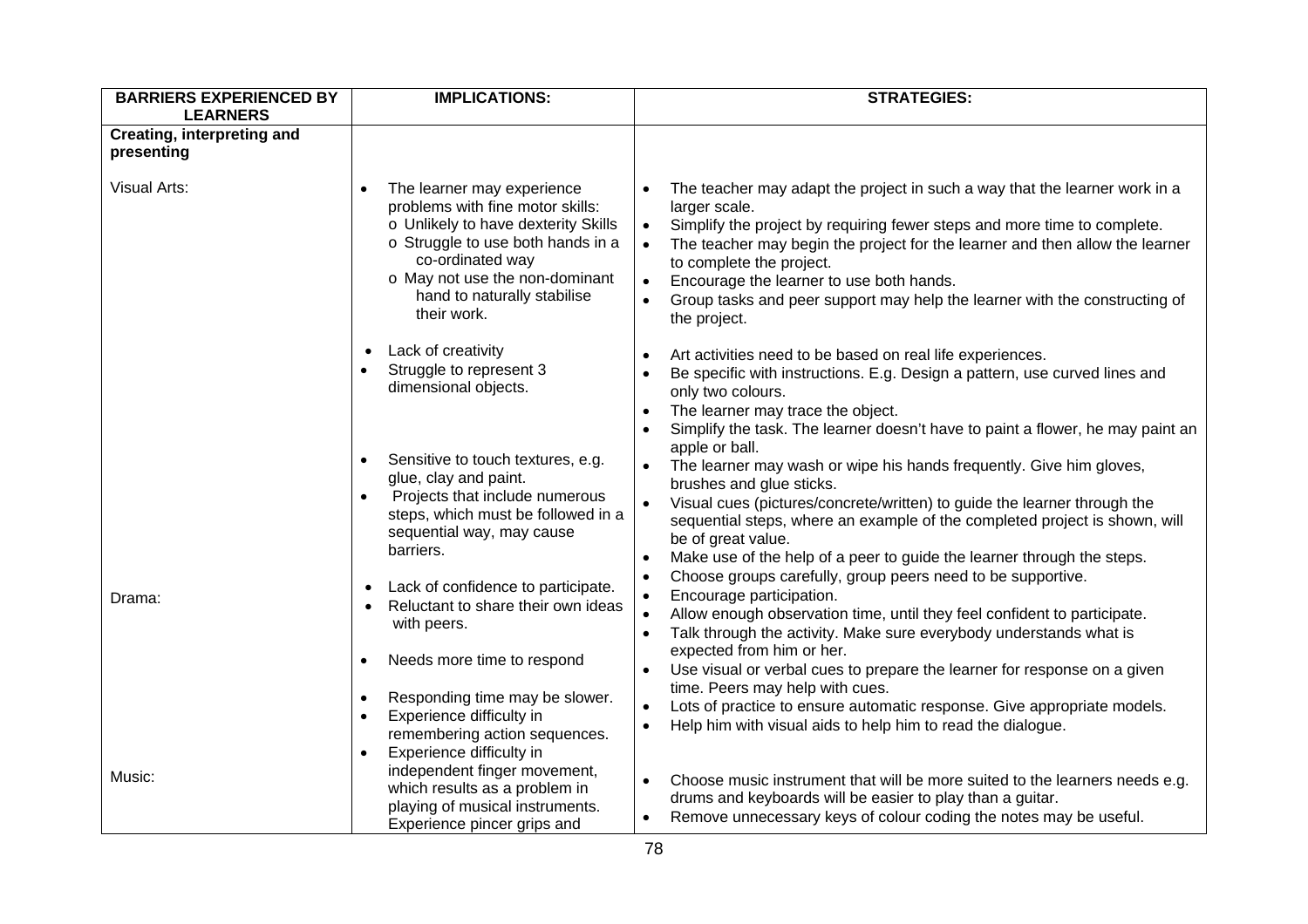| <b>BARRIERS EXPERIENCED BY</b>   | <b>IMPLICATIONS:</b>                                                                                                           | <b>STRATEGIES:</b>                                                                                                                                                                                                                                                                                                                                                                                                                                                                                                                                                                                                                                                                                                                                                                                  |
|----------------------------------|--------------------------------------------------------------------------------------------------------------------------------|-----------------------------------------------------------------------------------------------------------------------------------------------------------------------------------------------------------------------------------------------------------------------------------------------------------------------------------------------------------------------------------------------------------------------------------------------------------------------------------------------------------------------------------------------------------------------------------------------------------------------------------------------------------------------------------------------------------------------------------------------------------------------------------------------------|
| <b>LEARNERS</b>                  |                                                                                                                                |                                                                                                                                                                                                                                                                                                                                                                                                                                                                                                                                                                                                                                                                                                                                                                                                     |
|                                  | general fine motor control<br>problems.<br>Responding time may be slower.<br>$\bullet$<br>The learner may experience           |                                                                                                                                                                                                                                                                                                                                                                                                                                                                                                                                                                                                                                                                                                                                                                                                     |
| Dance:                           | problems with gross motor skills<br>by:<br>• Balance<br>• Co-ordination<br>May by struggling to remember<br>steps of sequence. | Visual and verbal cues. Divide the dance group in two separate groups. The<br>first group dance first and the second group echoes the first group. This will<br>prepare the learner to respond on the correct time.<br>Simplify the sequence of steps, e.g. leap twice with full pirouettes in<br>between, and allow the learner just to do the two leaps without the turns.<br>Practice each step individually before putting the different steps in<br>sequence.<br>Sequences should be built up slowly. Add only one new step at a time to a<br>known sequence.<br>Separate leg and arm movements before the two movements are combined.<br>Learner could be placed in the middle of the group. In this position the<br>learner can always model from another student.<br>Enough rehearsal time. |
| Participating and Collaborating: |                                                                                                                                | Visual cues to indicate the sequence of the different steps.                                                                                                                                                                                                                                                                                                                                                                                                                                                                                                                                                                                                                                                                                                                                        |
|                                  |                                                                                                                                |                                                                                                                                                                                                                                                                                                                                                                                                                                                                                                                                                                                                                                                                                                                                                                                                     |
| Expressing and communicating:    | The learner may experience<br>problems with listening, speaking,<br>and reading skills.                                        | See the section on Languages where adaptive strategies for listening,<br>speaking and reading are dealt with comprehensively.<br>Allow them to respond in other forms, which accommodate their barriers.<br>The use of gestures, body language, sign language, and mime actions must<br>$\bullet$<br>be encouraged.                                                                                                                                                                                                                                                                                                                                                                                                                                                                                 |
|                                  |                                                                                                                                | Each learner must be accommodated in a drama group by allowing them to<br>contribute to the product in a manner that accommodates their barrier.                                                                                                                                                                                                                                                                                                                                                                                                                                                                                                                                                                                                                                                    |
| <b>Visual Arts:</b>              | Experience problems to create<br>visual images.                                                                                | Allow learners to work with assistants, i.e. peers, to record their product or<br>allow learners to describe what, how and why of the process<br>Allow learners to work with a medium that suit their abilities.<br>Work with different materials that differ in texture so that they can use their<br>tactile sense to create a visual product.                                                                                                                                                                                                                                                                                                                                                                                                                                                    |
| Drama:                           | Experience problems to perform in<br>a group                                                                                   | Learners can make a contribution to the creative process by making input<br>into the words and actions of the "actors", and can contribute to the product<br>by assisting with the refinement thereof during the development process.<br>They can also be used to assess final products according to given criteria.<br>It needs to be emphasised that it is not only the "actor" who develops the<br>product but also those role players such as playwrights and directors also                                                                                                                                                                                                                                                                                                                    |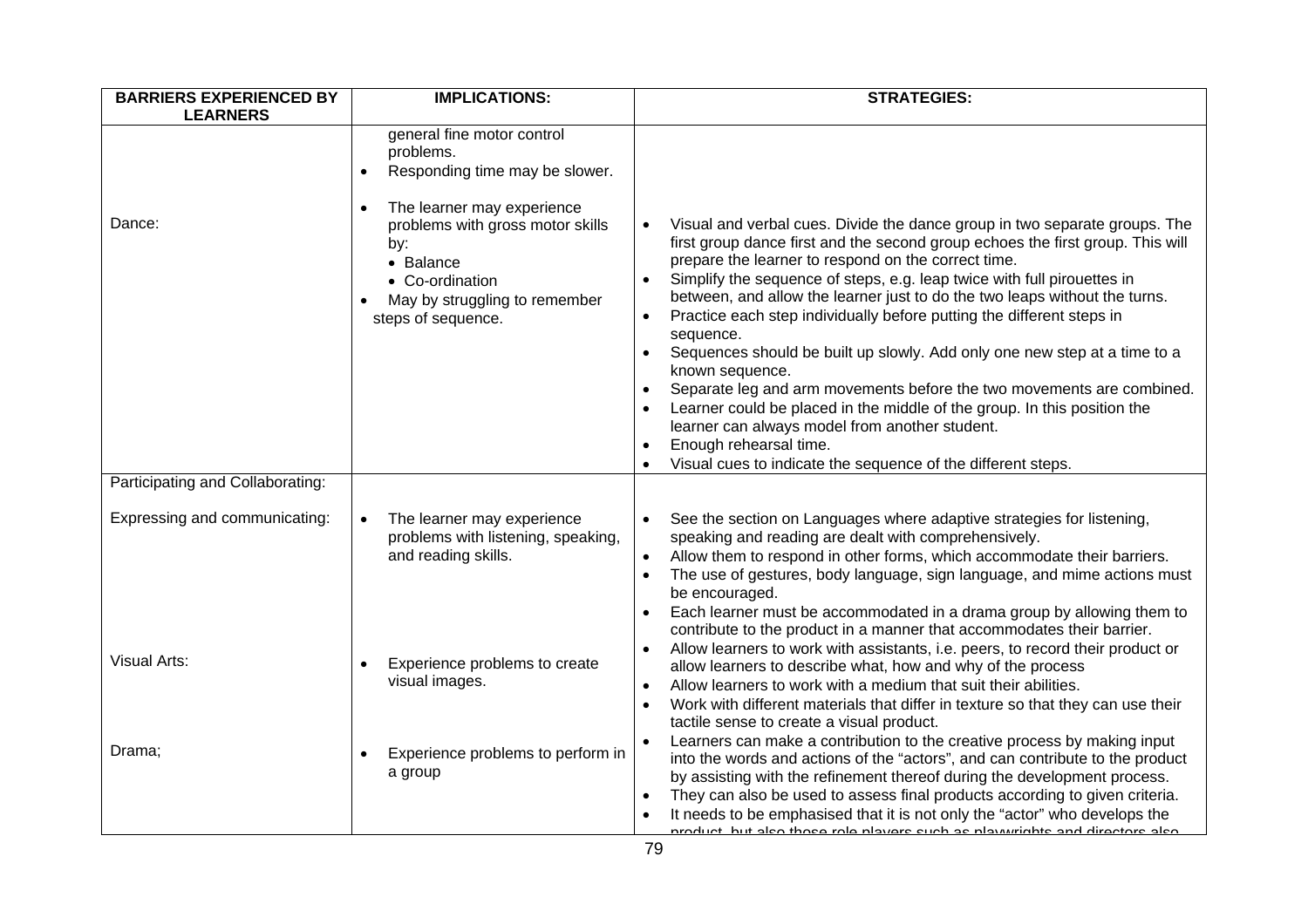| <b>BARRIERS EXPERIENCED BY</b> | <b>IMPLICATIONS:</b>                                                   | <b>STRATEGIES:</b>                                                                                                                                                                                                                                                                                                                                                             |  |
|--------------------------------|------------------------------------------------------------------------|--------------------------------------------------------------------------------------------------------------------------------------------------------------------------------------------------------------------------------------------------------------------------------------------------------------------------------------------------------------------------------|--|
| <b>LEARNERS</b>                |                                                                        |                                                                                                                                                                                                                                                                                                                                                                                |  |
|                                |                                                                        | product, but also those role players such as playwrights and directors also<br>have a role to play in the process and product.                                                                                                                                                                                                                                                 |  |
|                                | The learner who experience a                                           | Individual's strengths may lie in different roles in the process.                                                                                                                                                                                                                                                                                                              |  |
|                                | barrier with voice in drama.                                           | Allow gestures, body language and facial expression as forms of<br>communication.                                                                                                                                                                                                                                                                                              |  |
|                                | The use dramatic devices may<br>become a barrier.                      | Learners who are good at visual art may choose to create the backdrops for<br>a drama piece, while the learner who is good at drama will perform a role in<br>the drama piece which will be complemented by music from the learner who<br>is good at music, etc. Writing the drama is also a. creative process, so some<br>learners may choose to do this rather than perform. |  |
|                                | The planning and making of a<br>puppet and use it to create a          | Allow each learner to fulfil a role in the process and product which<br>accommodates the individual's barrier to learning                                                                                                                                                                                                                                                      |  |
|                                | puppet shows with music and<br>movement.                               | Guide them to understand and experience that people with differing abilities<br>$\bullet$<br>complement one another in the artistic process in developing a composite<br>product, and that not all people will be talented equally in all facets of the<br>artistic process.                                                                                                   |  |
|                                |                                                                        | Do not expect of the learner to fulfil all roles.<br>Emphasise that making a contribution to the process is the focus, and not<br>how good one is in all the facets of the process.                                                                                                                                                                                            |  |
| Music:                         | Demonstration of rhythm and<br>changes in tempo may cause<br>barriers. | A visual demonstration and/or representation of these will need to be given<br>via actions such as clapping and beating of a drum.                                                                                                                                                                                                                                             |  |
|                                | Demonstrate singing and<br>$\bullet$<br>movement.                      | Allow miming actions to communicate message of song, story, etc                                                                                                                                                                                                                                                                                                                |  |
|                                | Demonstrate a graphic<br>representation of music notes.                | Allow learners to describe / explain these to you or to someone else to<br>record them on their behalf                                                                                                                                                                                                                                                                         |  |
|                                |                                                                        | Allow learners to explore techniques of playing drums using tactile sense.<br>$\bullet$<br>Gestures, repetition of basic movements could be encouraged.                                                                                                                                                                                                                        |  |
| Dance                          | Express different movement<br>patterns to express feelings, ideas      | Each learner must be accommodated in a dance group by allowing them to<br>contribute to the product in a manner that accommodates their barrier.                                                                                                                                                                                                                               |  |
|                                | or moods.<br>Perform dance sequences.                                  | Learners who are unable to perform these sequences may make a<br>contribution to the design process by making verbal input into choreography                                                                                                                                                                                                                                   |  |
|                                |                                                                        | Can contribute to the product by assisting with the refinement thereof during<br>$\bullet$<br>the development process                                                                                                                                                                                                                                                          |  |
|                                |                                                                        | They can also be used to assess final products according to given criteria.                                                                                                                                                                                                                                                                                                    |  |
|                                |                                                                        | A role player such as a choreographer also has a role to play in the process<br>and product.                                                                                                                                                                                                                                                                                   |  |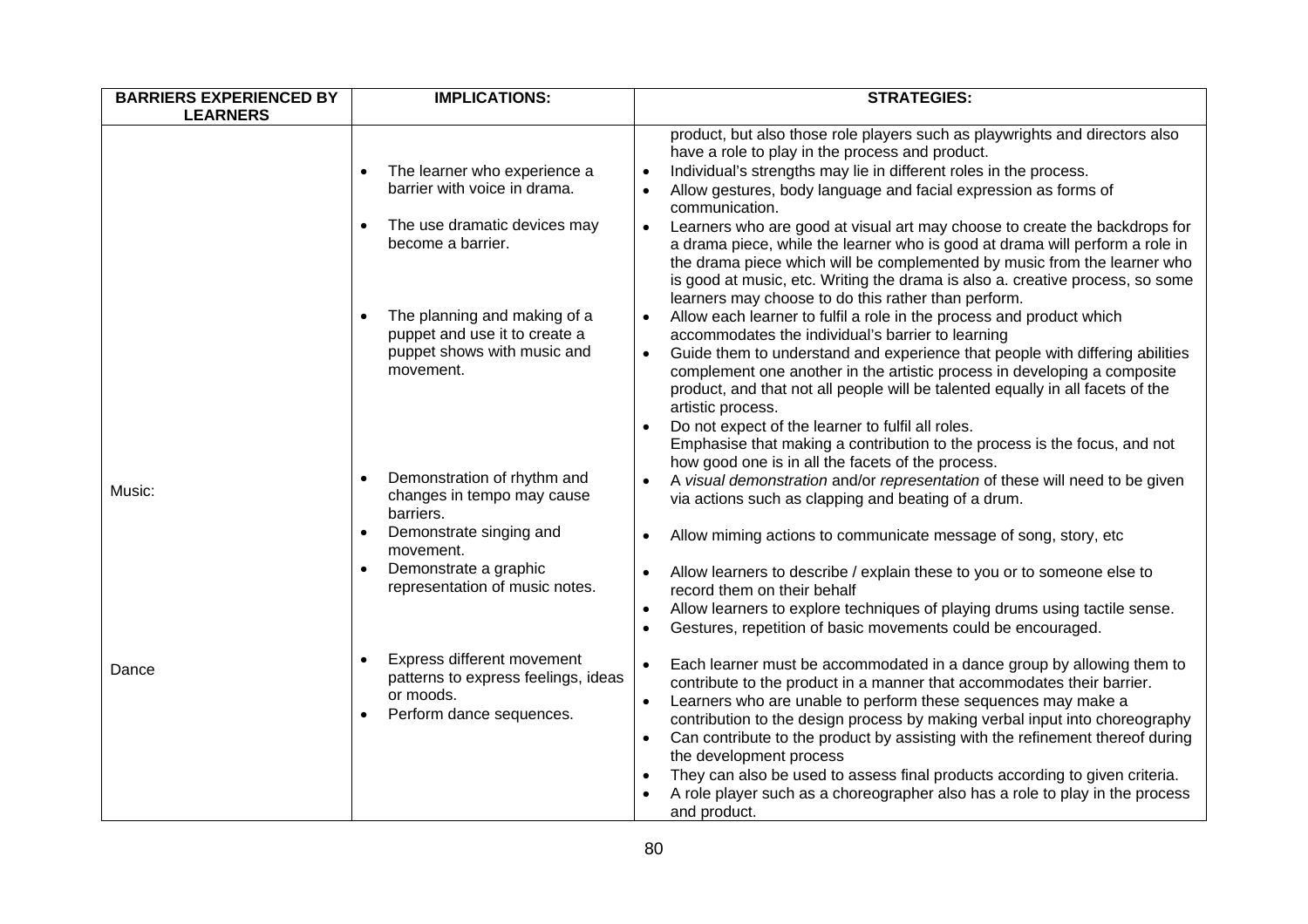| <b>BARRIERS EXPERIENCED BY</b><br><b>LEARNERS</b>                | <b>IMPLICATIONS:</b>                                                                                                                                                                                                              | <b>STRATEGIES:</b>                                                                                                                                                                                                                                                                                                                  |
|------------------------------------------------------------------|-----------------------------------------------------------------------------------------------------------------------------------------------------------------------------------------------------------------------------------|-------------------------------------------------------------------------------------------------------------------------------------------------------------------------------------------------------------------------------------------------------------------------------------------------------------------------------------|
|                                                                  |                                                                                                                                                                                                                                   | Individual strengths may lie in different roles in the process.<br>Perform movements on the spot or in tandem with other peers who lead the<br>learner on the pathway or by holding hands                                                                                                                                           |
| <b>Reflecting:</b><br>Visual Arts:<br>Drama:<br>Music:<br>Dance: | Abstract concepts may not be<br>$\bullet$<br>relevant to their life experiences<br>that will also be problematic with<br>comprehension skills.<br>Lack in exposure to,<br>understanding and experience of<br>the topic discussed. | Teach the specific meaning of all terminology and talk through the concepts<br>and ideas with them. Be specifically aware of homonyms in different<br>contexts, e.g. the word 'stage' can be used as: a period of time, a platform, a<br>performance/robbery etc.<br>Parents could help to revise concepts and information at home. |
|                                                                  | The learner may experience<br>problems with the planning of a<br>task.                                                                                                                                                            | Give good guidelines in order to sequence the project in a structured way.<br>Talk the assignment through and make use of visual cues. Make sure the<br>learner understand the steps of planning a project                                                                                                                          |
|                                                                  | The learner may have difficulty to<br>read instruction related to projects                                                                                                                                                        | Flashcards with pictures that explain the steps of designing plays, artwork,<br>etc clearly, could be used.                                                                                                                                                                                                                         |
|                                                                  | Due to the lack of life experience,<br>the learner may experience<br>difficulties interpreting the<br>interrelationships between artistic<br>and cultural processes, products<br>and styles in past and present<br>contexts.      | It will be necessary to talk through concepts/ideas with them. Ask relevant<br>questions to guide them to interpret this information.                                                                                                                                                                                               |
|                                                                  | The learner may not automatically<br>transfer knowledge and skills<br>learnt from one setting to another.                                                                                                                         | Be prepared to re teach the skill in all new settings.                                                                                                                                                                                                                                                                              |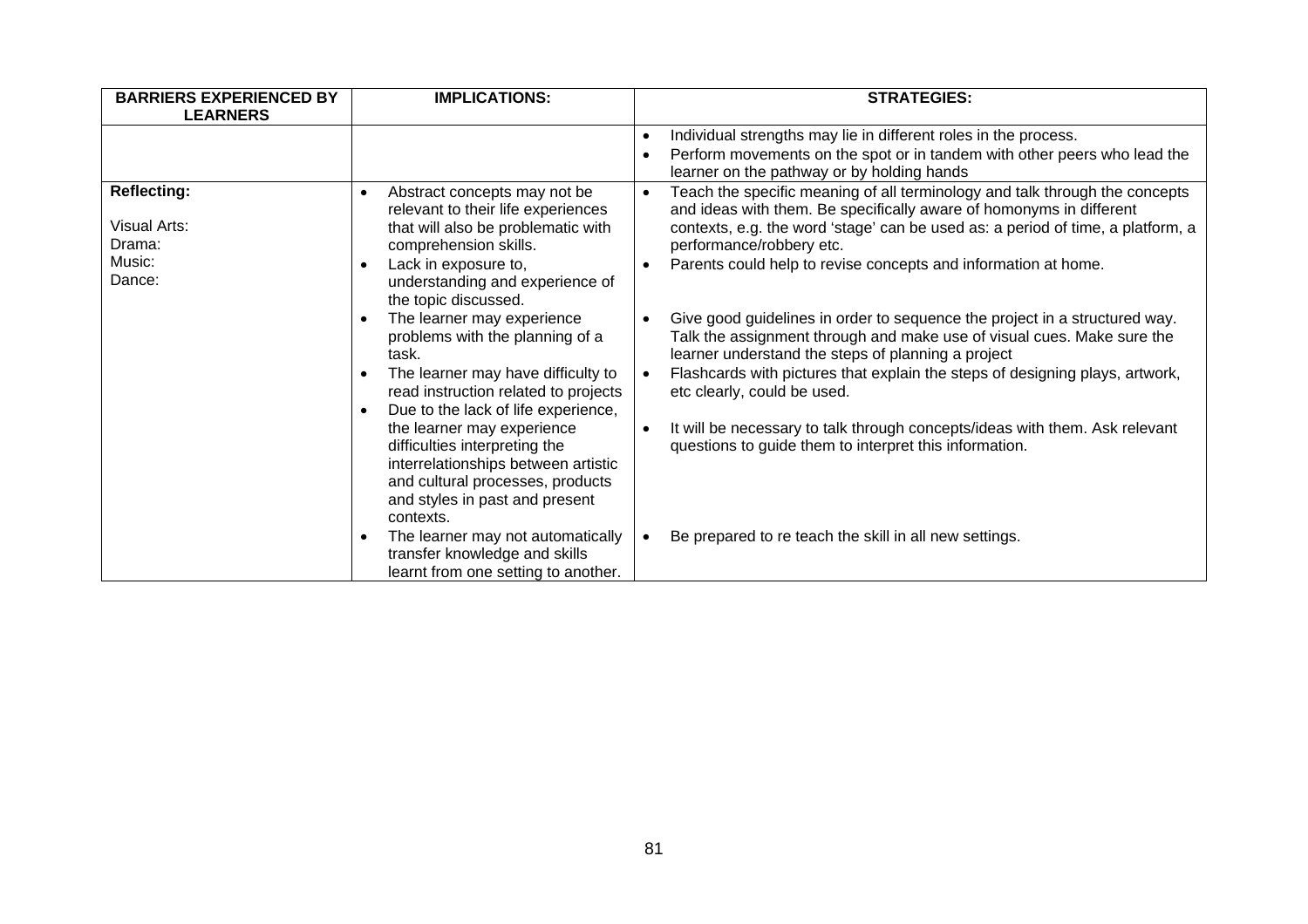#### **3.4.8 Learning Area: Life Orientation**

#### **Learning Outcomes and Assessment Standards**

Learning Outcomes 1 (Healthy Promotion), 2 (Social Development), 3 (Personal Development) and 5 (Orientation to the World of Work) with their corresponding assessment standards accommodate all learners irrespective of their barriers.

Learning Outcome 4 (Physical Development and Movement) provides unique challenges, for learners needing a high level of support in the classroom.

NOTE: Assessment of Life Orientation activities will require the teacher to *observe* the learners to determine how they behave / handle situations.

#### **Recommendations**

The following recommendations are made with respect to LO# 1, 2, 3 & 5:

- Activities may need to be scaffolded to guide learners to achieve assessment standards.
- Some instructions and responses will need to occur in a one-on-one situation, whether it is between learner and teacher or learner and peer.
- The teacher cannot expect all of the learners to respond in exactly the same mode. A variety of modes of response must be allowed on the part of the learners to cater for different barriers and paces of learning. For example where a learner is expected to investigate an issue and *cannot write* a response, allow this learner to *speak* about the findings as a response. The teacher must be flexible and allow the learner to communicate in the mode(s) which are most suited to his level of development and/or learning barrier. This is applicable to assessment standards where the learners are required to describe, explain, suggest, discuss, express, demonstrate knowledge, know, name, identify, draw up information, list, tell, reflect, debate, comment, propose, report, respond
- Assessment standards that require the learner to *demonstrate certain behaviour* can be assessed by observing learners and how they react in certain situations in the classroom. Such assessments should not be once off, but should be made regularly and continuously while the learner is in the classroom.
- Where certain behaviours are difficult for a child to demonstrate the actual behaviour, case studies or role play could be used to determine how a learner would react / behave by getting them to respond in another mode to the situation.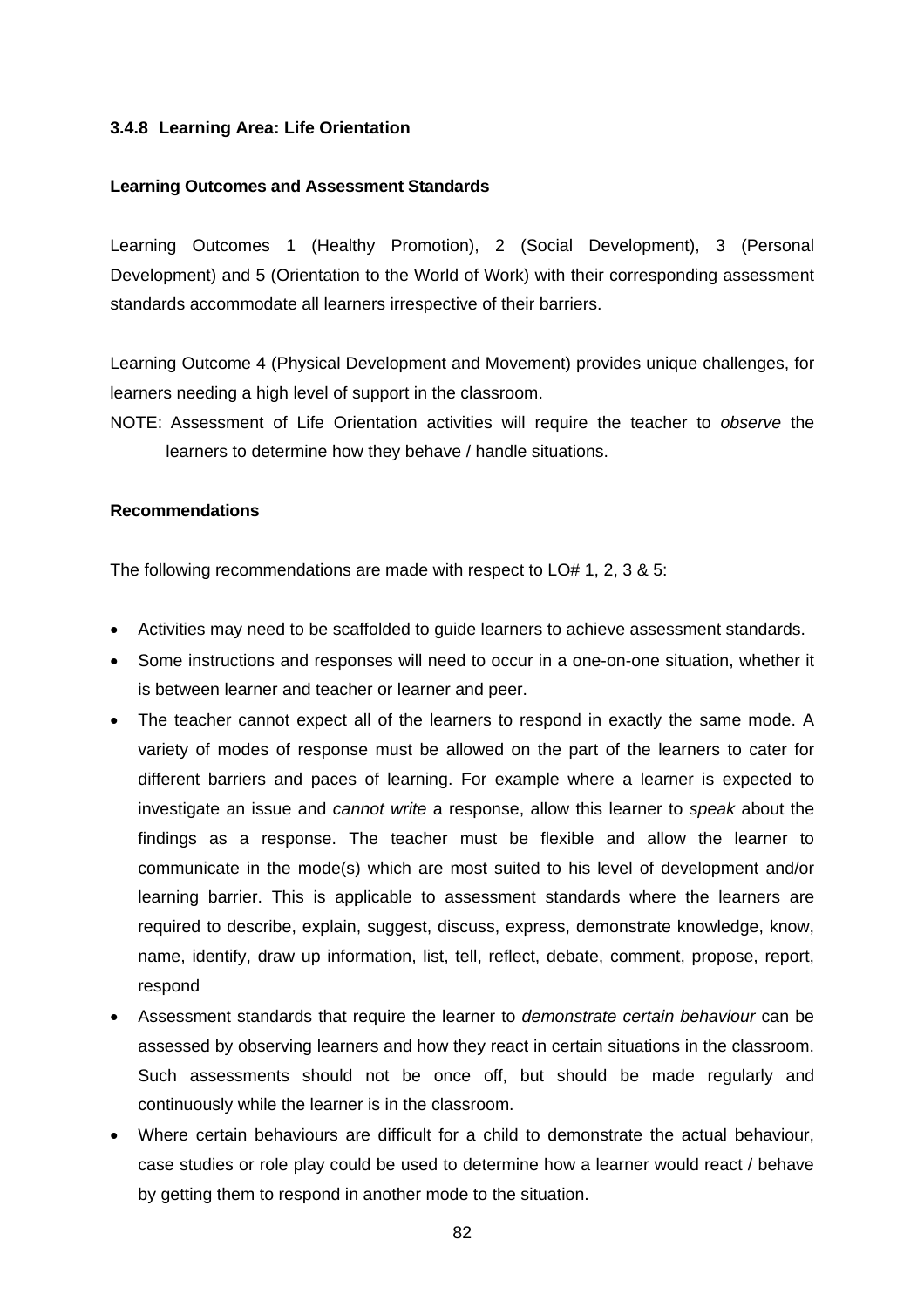Assessment standards that require the learner to *draw and colour* could be adapted to allow the learner to *describe* the product which is to be drawn, e.g. SA flag, and /or work with a peer as an assistant who follows verbal instructions to draw the product on behalf of the learner who experiences the barrier. Alternately the pieces of the flag could be provided in the form of a jigsaw puzzle of sorts where the different pieces / colours require correct placement.

• When working with assessment standards that require identification of visual signs:

## Example: Road signs

- $\triangleright$  The teacher needs to adapt classroom methodology to allow all learners to engage in the activity by providing some learners with actual visuals while explaining the shape and colours of the signs and their features to other learners.
- $\triangleright$  In other words the teacher must involve all learners in the same assessment standard, but the mode in which an instruction and information is given to the learners will differ according to their learning barrier
- ¾ This is applicable for assessment standards where learners are required to identify, distinguish, recognise, sequence pictures, interpret, consider, select, apply information, implement a method, evaluate, plan, analyse, examine, match and compare.
- $\triangleright$  Provision of learning, teaching and assessment in a variety of media (e.g. print, visual, audio, etc.) to allow all learners to access information.

**Objects provided must be age and developmentally appropriate for each learner, so a variety of one type of object may be necessary in the classroom, e.g. one learner may require a larger size of the object than other learners or a brighter colour to make handling of the object accessible.**

- The learning context must be the same for all learners, with variances in activity/ies to cater for diversity – this is important so that learners all feel they belong to the same class.
- Learners should be grouped according to the focus of the activity. Group learners according to ability / barrier for the *learning of skills*. Group learners in mixed groups when applying skills. They can participate in any mixed group activity/ies where they can apply a particular skill as main focus of the activity.

Example: Hitting a target activity.

- 1. Descriptors for each criteria for the activity must be differentiated to accommodate the specific barrier – where the sighted child may be required to throw a ball at a hoop, the blind child may be required to throw a ball in the direction of an auditory stimulus.
- 2. The learners need to display accuracy.
- 3. The "target" for which they are aiming will differ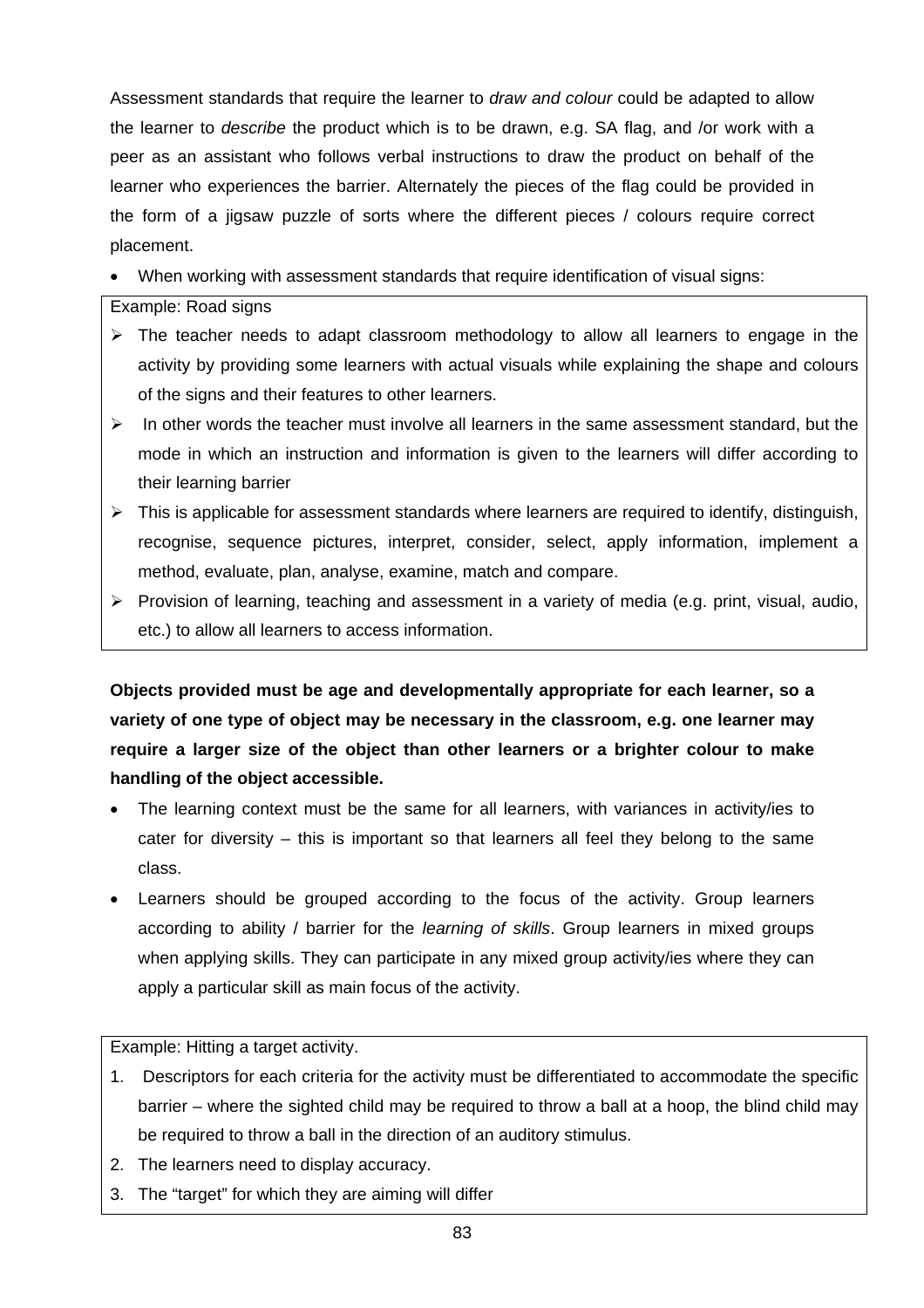- Scaffold the learning of a skill from basic parts to the complete skill.
- Practise skills as isolated units, not in a sequence, with isolated body parts, not whole body action where learners experience barriers. Allow such learners to first imitate the technique, adding objects later.
- Engage in group / class activity/ies and games where they fulfil a specific role with the skill the learner is able to perform.

#### Example: Game of rounders

- 1. A learner can catch a ball, at the end of the field
- 2. The learner could also record the team's goals
- 3. Games need to be adapted to accommodate isolated skills.
- Provision of appropriate learning and teaching support material:
	- o Different size objects, e.g. range of different size balls
	- o Brightly coloured objects
	- o Objects which emit sounds when they move
	- o Tees for striking and kicking
	- o Safety of playing area imperative, especially where blind learners are present
- Make use of a buddy system:
	- o Especially relevant for blind learners where they require a partner to guide them around the playing area (use "wrist" leash) or in a particular direction or provide verbal cues
	- o Cooperative work
	- o Peer teaching
- Adapt skills, rules and equipment or use thereof to cater for all learners.
- Methodology:
	- o Verbal instructions accompanied by visual pictures, demonstration, cue words
	- o Physical guidance of a learner through a skill where allowed to kinaesthetically experience the skill by another learner or the teacher actually guiding the body parts through the skill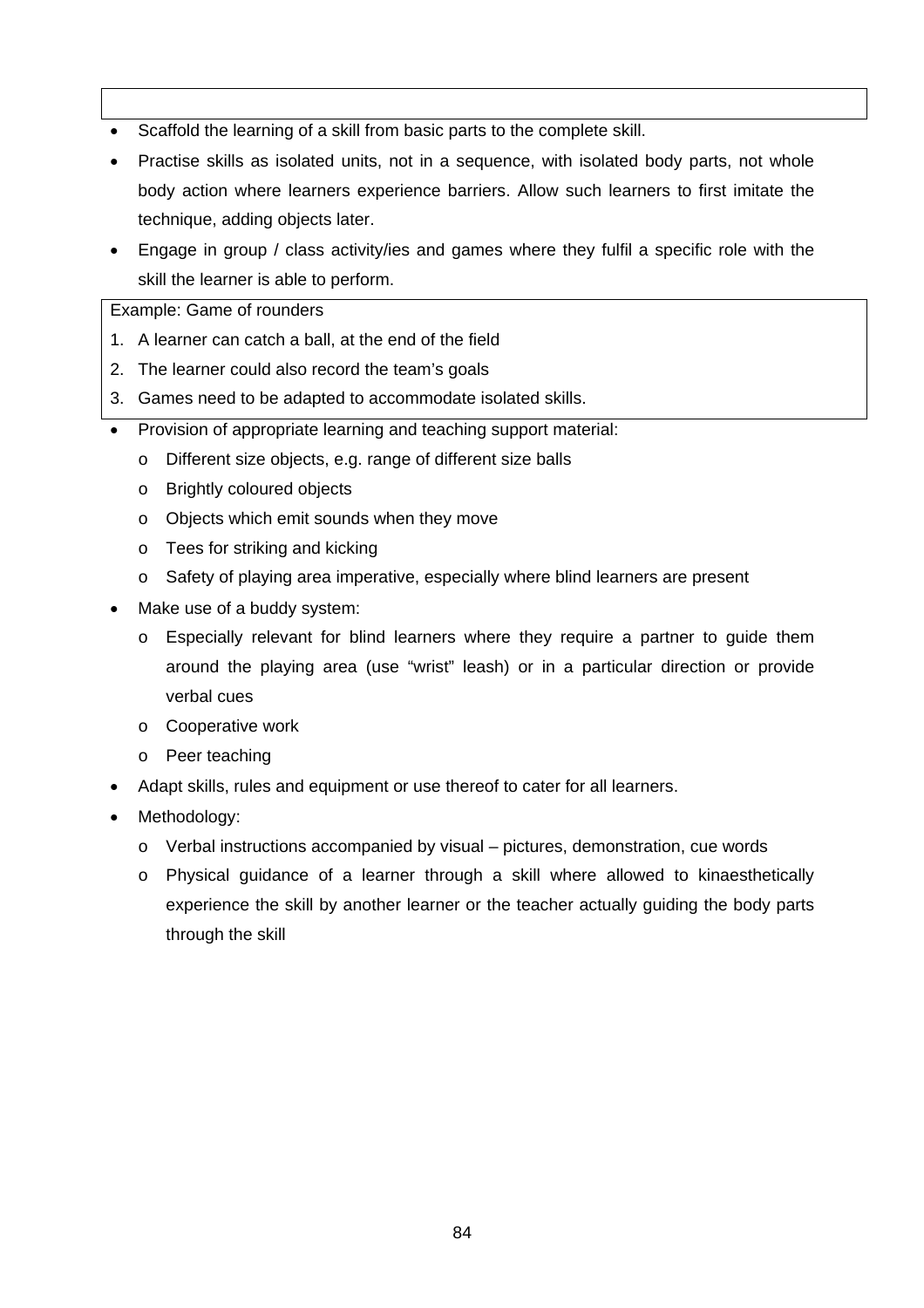| <b>BARRIERS EXPERIENCED BY</b><br><b>LEARNERS</b> | <b>IMPLICATIONS:</b>                                                                                                                                                                                                                                                            | <b>STRATEGIES:</b>                                                                                                                                                                                                                                                                                                                                                                                                                                                                                                                                                                                                                                                                                                                                                                                                                                                                                                                                                             |  |  |
|---------------------------------------------------|---------------------------------------------------------------------------------------------------------------------------------------------------------------------------------------------------------------------------------------------------------------------------------|--------------------------------------------------------------------------------------------------------------------------------------------------------------------------------------------------------------------------------------------------------------------------------------------------------------------------------------------------------------------------------------------------------------------------------------------------------------------------------------------------------------------------------------------------------------------------------------------------------------------------------------------------------------------------------------------------------------------------------------------------------------------------------------------------------------------------------------------------------------------------------------------------------------------------------------------------------------------------------|--|--|
| <b>Health promotion:</b>                          | The learner may experience<br>problems with listening, speaking,<br>and reading skills.<br>Experience problems to<br>participate in a group                                                                                                                                     | See the section on Languages where adaptive strategies for listening,<br>speaking and reading are dealt with comprehensively.<br>Allow them to respond in other forms, which accommodate their barriers.<br>The use of gestures, body language, sign language, and mime actions must<br>be encouraged.<br>Each learner must be accommodated in an activity group, by allowing them<br>to contribute to the product in a manner that accommodates their barrier.<br>Learners can make a contribution to the process by making input into the<br>words and actions of the peers, and can contribute to the product by<br>assisting with the refinement thereof during the development process.<br>They can also be used to assess final products according to given criteria.<br>It needs to be emphasised that it is not only the one learner who develops<br>the product, but all role players in the group.<br>Individual strength may lie in different roles in the process. |  |  |
| <b>Social Development:</b>                        | Due to the lack of life experience,<br>the learner may experience<br>difficulties interpreting the<br>interrelationships between diverse<br>cultures and religions<br>The learner may not automatically<br>transfer knowledge and skills<br>learnt from one setting to another. | It will be necessary to talk through concepts/ideas with them. Ask relevant<br>questions to guide them to interpret this information.<br>Be prepared to re teach the skill in all new settings.                                                                                                                                                                                                                                                                                                                                                                                                                                                                                                                                                                                                                                                                                                                                                                                |  |  |
| <b>Personal Development:</b>                      | Certain behaviours are difficult for<br>$\bullet$<br>learners to demonstrate.                                                                                                                                                                                                   | AS's that require the learner to demonstrate certain behaviour, can be<br>assessed by observing learners and how they react in certain situations in<br>the classroom. Such assessments should not be once off, but should be<br>made regularly and continuously while the learner is in the classroom.<br>Where certain behaviours are difficult for a learner to demonstrate the actual<br>behaviour, case studies or role play could be used to determine how a<br>learner would react / behave by getting them to respond in another mode to<br>the situation.                                                                                                                                                                                                                                                                                                                                                                                                             |  |  |
| <b>Physical Development and</b><br>Movement:      | The learner may experience<br>$\bullet$<br>problems with gross motor skills:<br>They will have difficulty with<br>activities such as: kicking,<br>catching, throwing, hitting, running<br>and dodging.                                                                          | The learner can spend a lot more time on practising skills before they join<br>competitive games. First start with stationary objects before using moving<br>objects.<br>Equipment must be adapted to include learners with barriers.<br>Slow down the pace of the activity.<br>Activities could be adapted in such a way that the peers may for example<br>only use one hand or their non-dominant hand.                                                                                                                                                                                                                                                                                                                                                                                                                                                                                                                                                                      |  |  |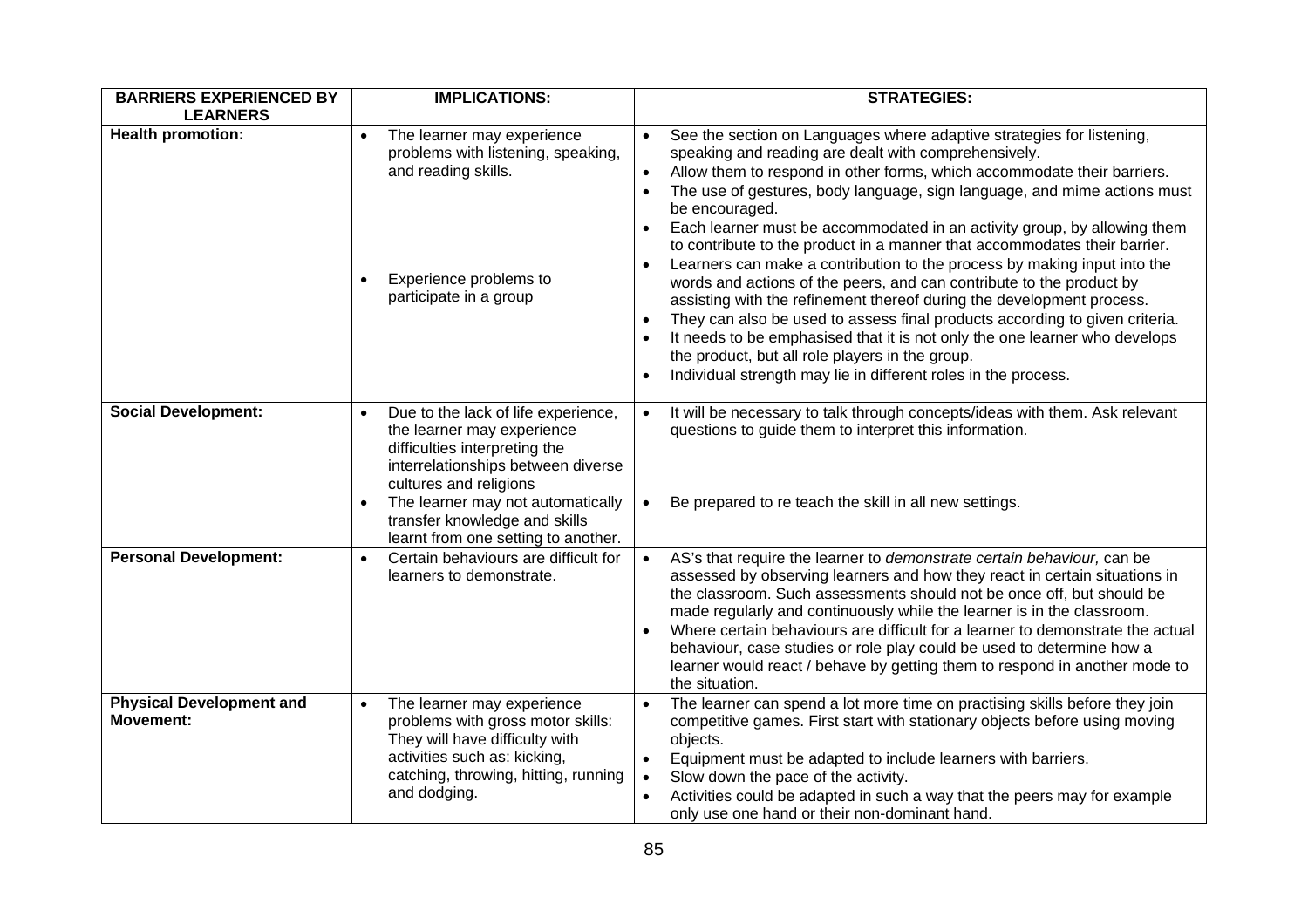| <b>BARRIERS EXPERIENCED BY</b><br><b>LEARNERS</b> | <b>IMPLICATIONS:</b>                                                                                                              | <b>STRATEGIES:</b>                                                                                                                                                                                                            |  |  |
|---------------------------------------------------|-----------------------------------------------------------------------------------------------------------------------------------|-------------------------------------------------------------------------------------------------------------------------------------------------------------------------------------------------------------------------------|--|--|
|                                                   | Reduced stamina due to low<br>muscle tone and other medical<br>defects.                                                           | Be aware of medical conditions. Frequent rests and adequate fluid intake is<br>important.                                                                                                                                     |  |  |
|                                                   | The lack of strength.<br>$\bullet$                                                                                                | E.g. lighter shot put or hitting a tennis ball instead of a cricket ball.<br>$\bullet$                                                                                                                                        |  |  |
|                                                   | The student may appear slower<br>than peers.<br>The learners may experience                                                       | Shorter distance to run or hit the ball, etc.<br>$\bullet$<br>Encourage learners to take their time.<br>$\bullet$<br>Give them clear verbal / non-verbal instructions. E.g. get ready/run/ stop at<br>$\bullet$<br>line, etc. |  |  |
|                                                   | barriers with the estimation of<br>depth, heights and distances.                                                                  | Verbal and visual prompting will be important. E.g. Teacher physically takes<br>$\bullet$<br>the learner and show him where the boarders of the soccer field is.                                                              |  |  |
|                                                   | The planning of sequential moves<br>may be problematic.                                                                           | Break the movement up in smaller steps and put them in the correct order<br>$\bullet$<br>and demonstrate this movement frequently.                                                                                            |  |  |
|                                                   | The listening to instruction may be<br>problematic.                                                                               | Refer to the listening strategies in the Language section. Make use of peer<br>$\bullet$<br>and visual support when long distances become problematic.                                                                        |  |  |
|                                                   | Medical conditions may be a<br>$\bullet$<br>barrier. E.g. heart conditions and<br>neck instability.                               | When these mentioned medical conditions occur it is important to know that<br>$\bullet$<br>horse riding, gymnastics and contact sport is not allowed for these learners.                                                      |  |  |
|                                                   | Sensitive eyes may become a<br>barrier when the learner takes part<br>in outdoor sport activities.                                | Protective measures should be taken in consideration, e.g. wear hat,<br>sunglasses and sunscreen, even on days when the sun does not seem to be<br>all that strong.                                                           |  |  |
|                                                   | Learners may lack motivation to<br>participate in competitive sport.                                                              | The teacher needs to be aware of the different nature of his/her learners<br>$\bullet$<br>with regard to participation in competitive sports. Tutor and peer<br>encouragement is important.                                   |  |  |
|                                                   |                                                                                                                                   | Offer the learner an alternative role such as timekeeper of judge if they find it<br>$\bullet$<br>difficult to deal with peers' competitive spirits.                                                                          |  |  |
|                                                   | Peers may discriminate against<br>$\bullet$<br>these learners.                                                                    | Encourage the peers to take this learner's feelings into consideration.<br>$\bullet$<br>Reward the team choosing the learner experiencing barriers. The other team<br>may only start later.                                   |  |  |
|                                                   | The learner will have difficulty to<br>$\bullet$<br>transfer information and skills to<br>different situations.                   | Be prepared to re-teach skills in new situations.<br>$\bullet$                                                                                                                                                                |  |  |
|                                                   | The learner will experience<br>barriers to change clothes in a set<br>time.                                                       | The learner may be given extra time to dress and undress himself. Allow<br>$\bullet$<br>them to change in privacy.                                                                                                            |  |  |
|                                                   | The learners may experience<br>problems to adapt to new<br>environments when they go out on<br>sport excursions. e.g. sports days | Matters to discuss with the learner and or parents beforehand:<br>o Distance and mode of transport.<br>o The departure and arrival times.                                                                                     |  |  |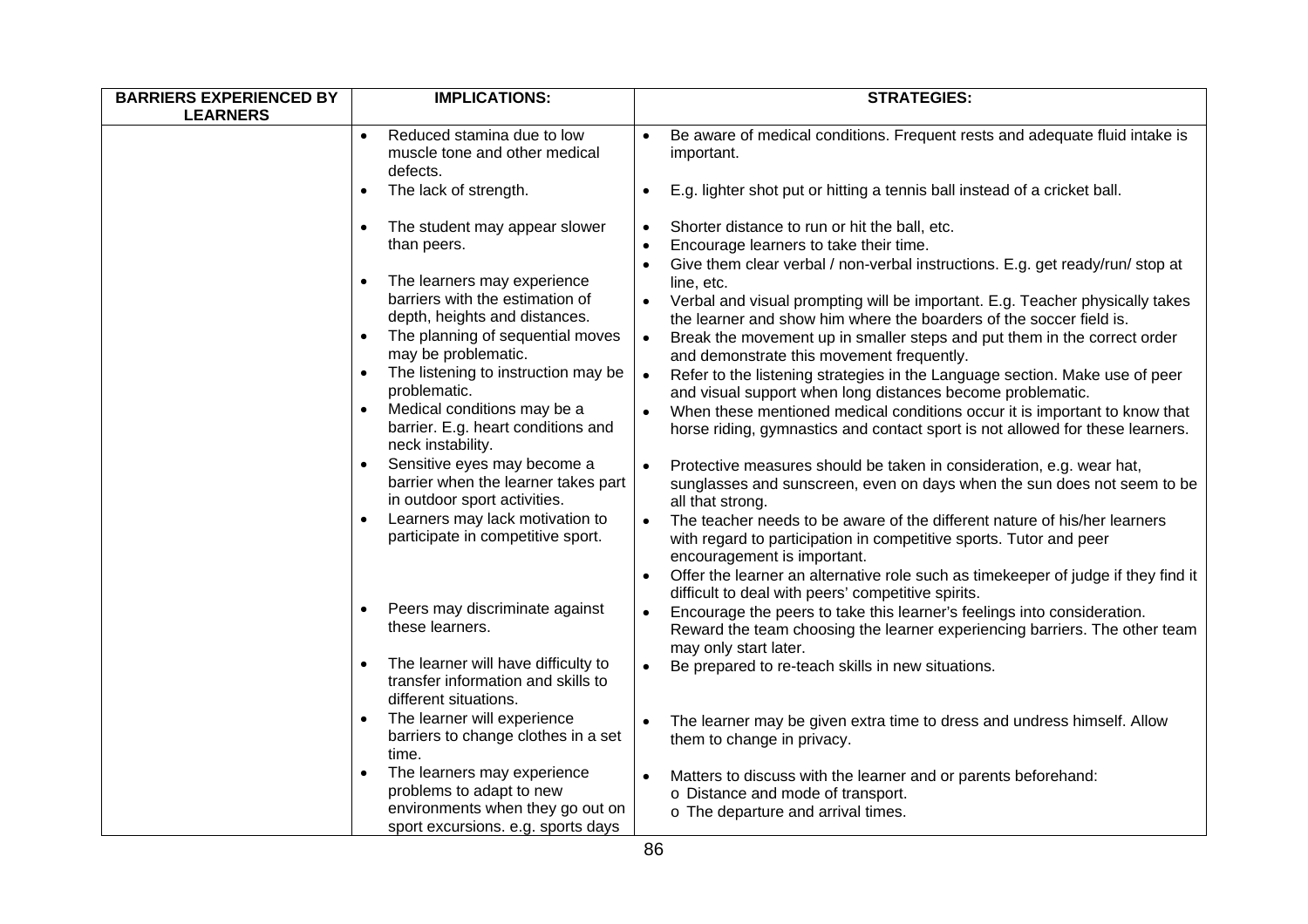| <b>BARRIERS EXPERIENCED BY</b><br><b>LEARNERS</b> | <b>IMPLICATIONS:</b> | <b>STRATEGIES:</b>                                                                                                                                                                                                                                                                                                                                                                                |
|---------------------------------------------------|----------------------|---------------------------------------------------------------------------------------------------------------------------------------------------------------------------------------------------------------------------------------------------------------------------------------------------------------------------------------------------------------------------------------------------|
|                                                   |                      | o What do they need to bring along with them.<br>o Where the bathrooms are.<br>o Discuss a particular landmark with the learner in case they get lost.<br>Matters to take in consideration beforehand:<br>o Inform the other people involved about the learner's barriers and special<br>needs.<br>o Make use of peer/buddy help to ensure that the learner does not become<br>lost in the crowd. |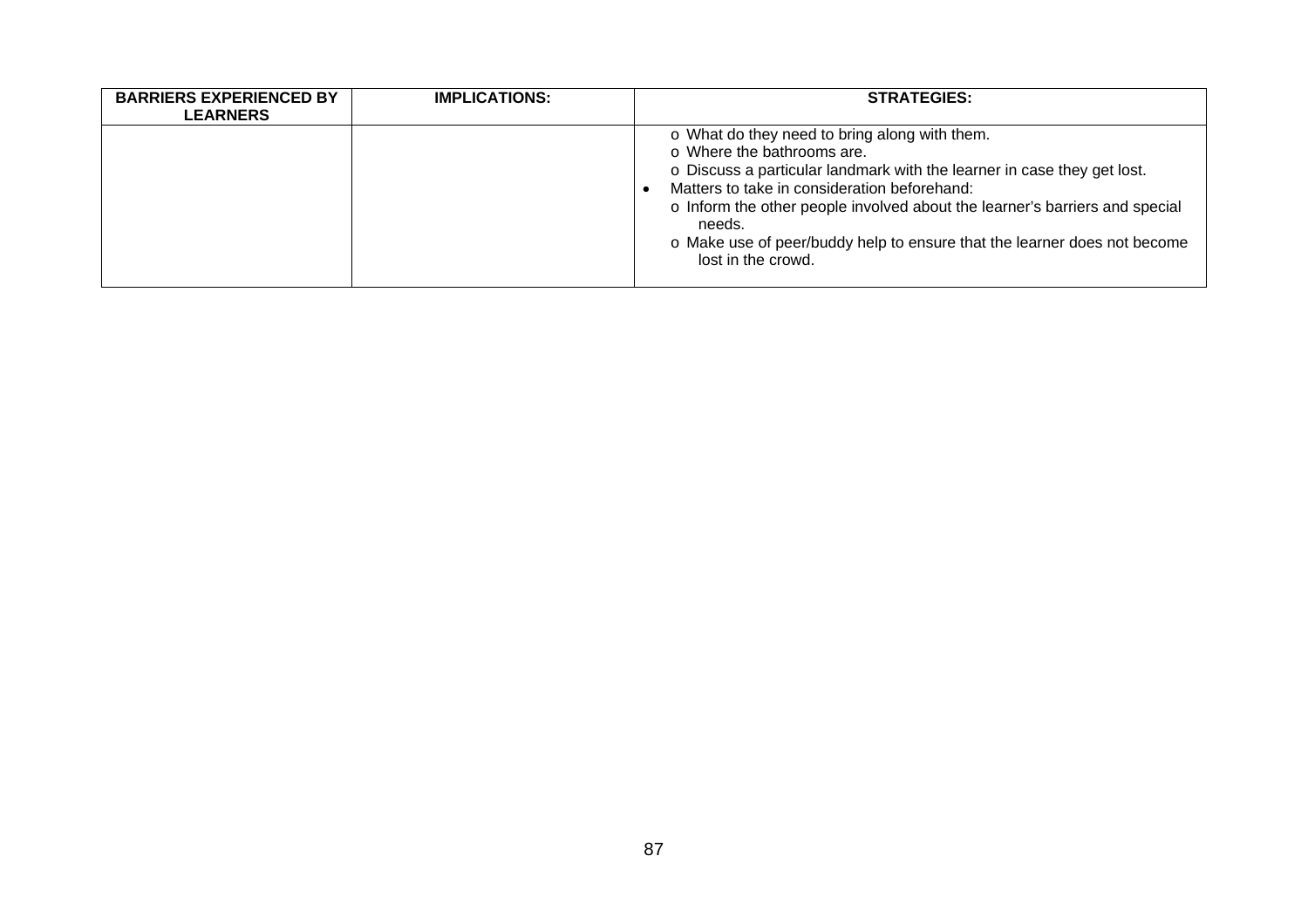### **SECTION 4**

### **IMPLICATIONS OF INCLUSION FOR TEACHING METHODOLOGIES**

#### **4.1 Introduction**

Education White Paper 6 on Inclusive Education provides a very clear direction regarding the importance of curriculum flexibility in meeting the full range of learning needs. The policy states that: *Central to the accommodation of diversity in our schools, colleges, and adult and early childhood learning centres and higher education institutions, is a flexible curriculum and assessment policy that is accessible to all learners, irrespective of the nature of their needs*. In addressing the diverse needs of the learners, the curriculum needs to be understood in its entirety. This includes:

- The content (i.e. what is taught)
- The language or medium of instruction
- How the classroom is organised and managed.
- The methods and processes in teaching
- The pace of teaching and the time available to complete the curriculum
- The learning materials and equipment that is used
- How learning is assessed.

The aforementioned issues need to be seriously considered in making curriculum accessible to all learners.

This section will pay particular attention to the teaching methodology component, however it should be noted that in the discussion of the teaching methodologies other factors such as classroom management, the content of teaching and learning, the pace of teaching and learning, learning and teaching support material, will also come into play.

#### **4.2 Framework for Teaching Methodologies**

All teaching methodologies should be underpinned by the following principles:

- The learner is the focal point of all teaching, learning and assessment.
- All learners are equally valuable.
- Lessons encourage the participation of all learners (full or partial)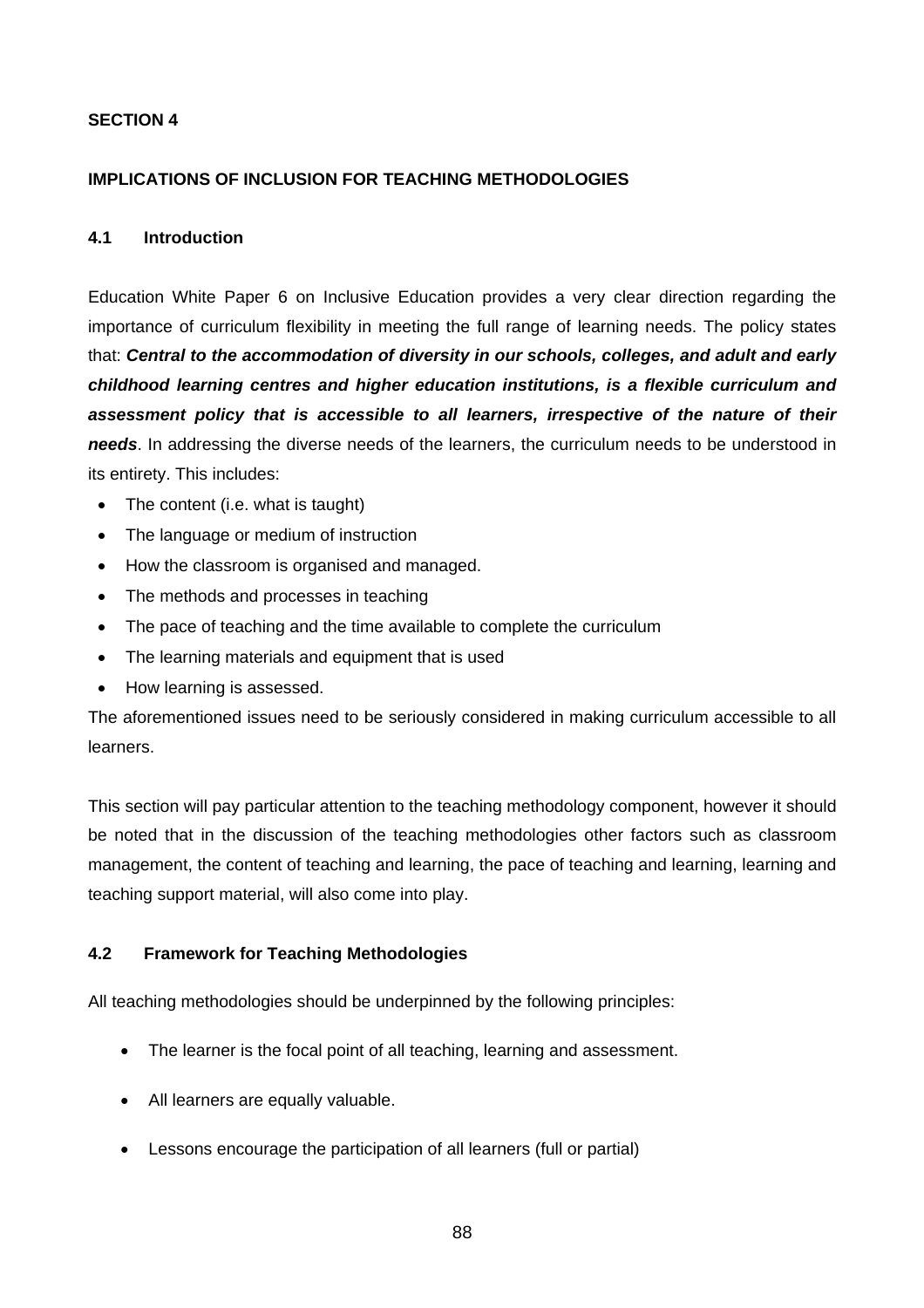- Learner differences are an important resource for teaching, learning and assessment,
- All teaching learning and assessment should be adapted to suit the needs of learners, and not the other way round.
- Appreciation of people who are from different backgrounds, be it cultural/language/ religion etc.
- Give learners the opportunity to record their work in different ways.
- High expectations for all learners
- Clear expectations (clarity of focus)
- The interests of the learners are considered.
- Levels at which the learners are.
- How learners learn best
- The pace at which learners learn.

The implications of the above principles for the delivery of teaching methodologies are of vital importance to this section. Effective teaching methodologies will have the principles as their point of departure.

#### **4.3 Teaching Methodologies**

It should be noted that there are several methodologies, but only one methodology has been selected to illustrate how the different needs of learners could be catered for in one lesson, and that is co-operative learning.

In applying teaching methodologies, teachers should bear in mind that there is no single classroom where all learners will be exactly the same, or learn in the same way, and at the same pace. As a result, teachers are required to be creative in the use of a variety of teaching methodologies to reach learners who are at different levels. Multi-level teaching is of vital importance in addressing the different needs of the learners. It should be noted that multi-level teaching is not a methodology as such, but a golden thread that should run through the implementation of all methodologies to reach learners at different levels.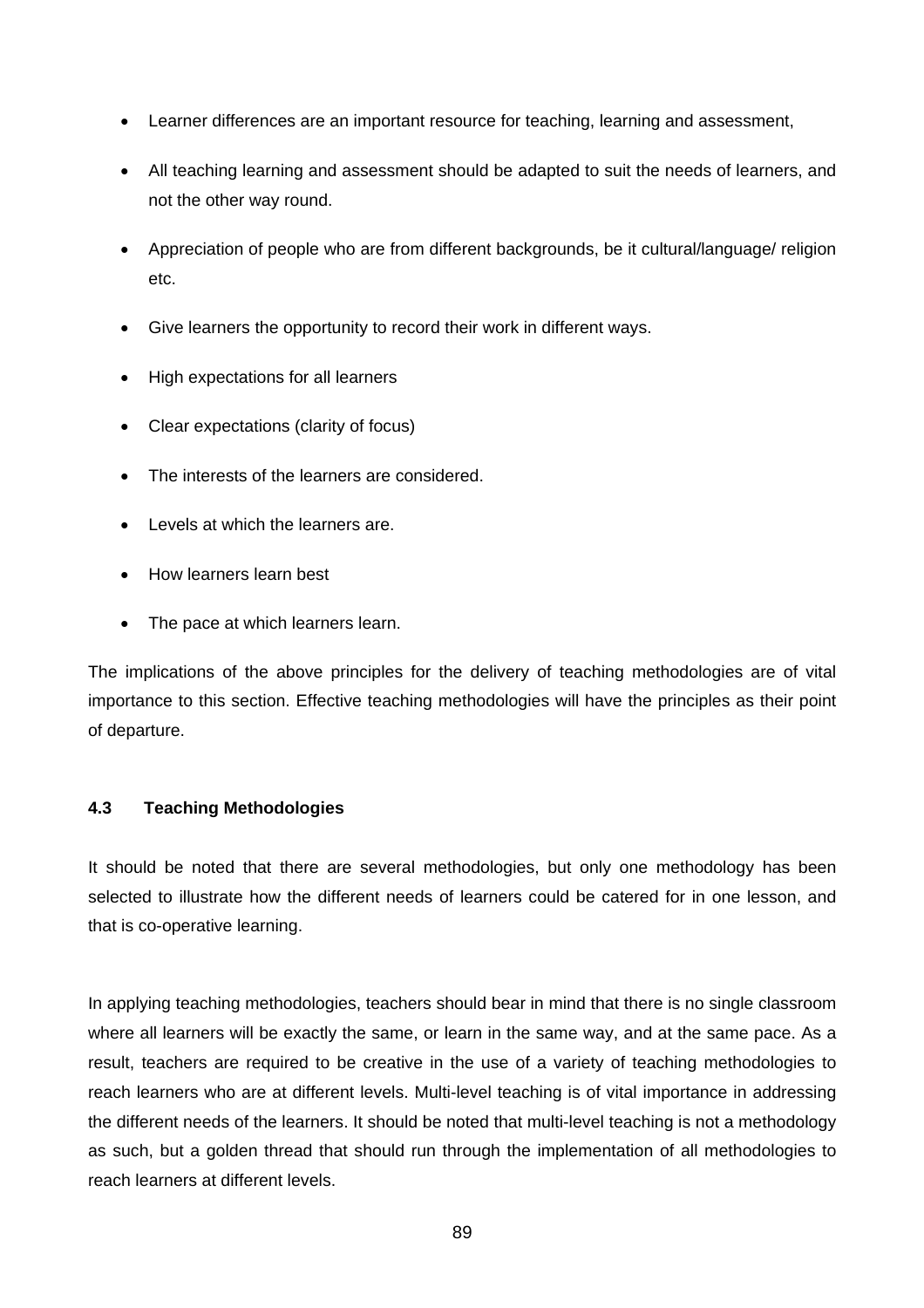### **4.4 Multi-Level Teaching**

### **4.4.1 What is multi-level teaching?**

It is an approach that assumes the principles of individualisation, flexibility and inclusion for all learners regardless of their personal level of skills. Teachers should unconditionally accept the learners who experience barriers and involve all learners in all classroom activities.

In contrast to preparing different lessons for different learners, multi-level teaching advocates for one lesson with varying methods of learning, teaching and assessment. The lesson must include a variety of teacher techniques aimed at reaching learners at all levels. This means:

- Considering learners' learning style when planning presentation methods.
- Involving them in the lesson through questioning that is aimed at different levels of thinking (Bloom's Taxonomy)
- Acknowledging that some learners will need adjusted expectations
- Allowing learners to choose a method of their preference/or competence in demonstrating knowledge, skills and values.
- Accepting that these different methods are equal value
- Assessing learners in terms of their differences.

#### **4.4.2 The three-step process in developing a lesson to accommodate diversity**

#### **See also above under Section 2: Differentiated Lesson Planning**

For teachers to develop lessons that accommodate the different levels of learners, the following steps are important:

# **Step 1: Identify assessment standard(s) with the underlying Skills, Knowledge and Values (SKVs)**

Identify the assessment standard(s) you are working towards and the SKVs that you want to achieve. Then clearly communicate to learners what they are expected to achieve at the end of the lesson.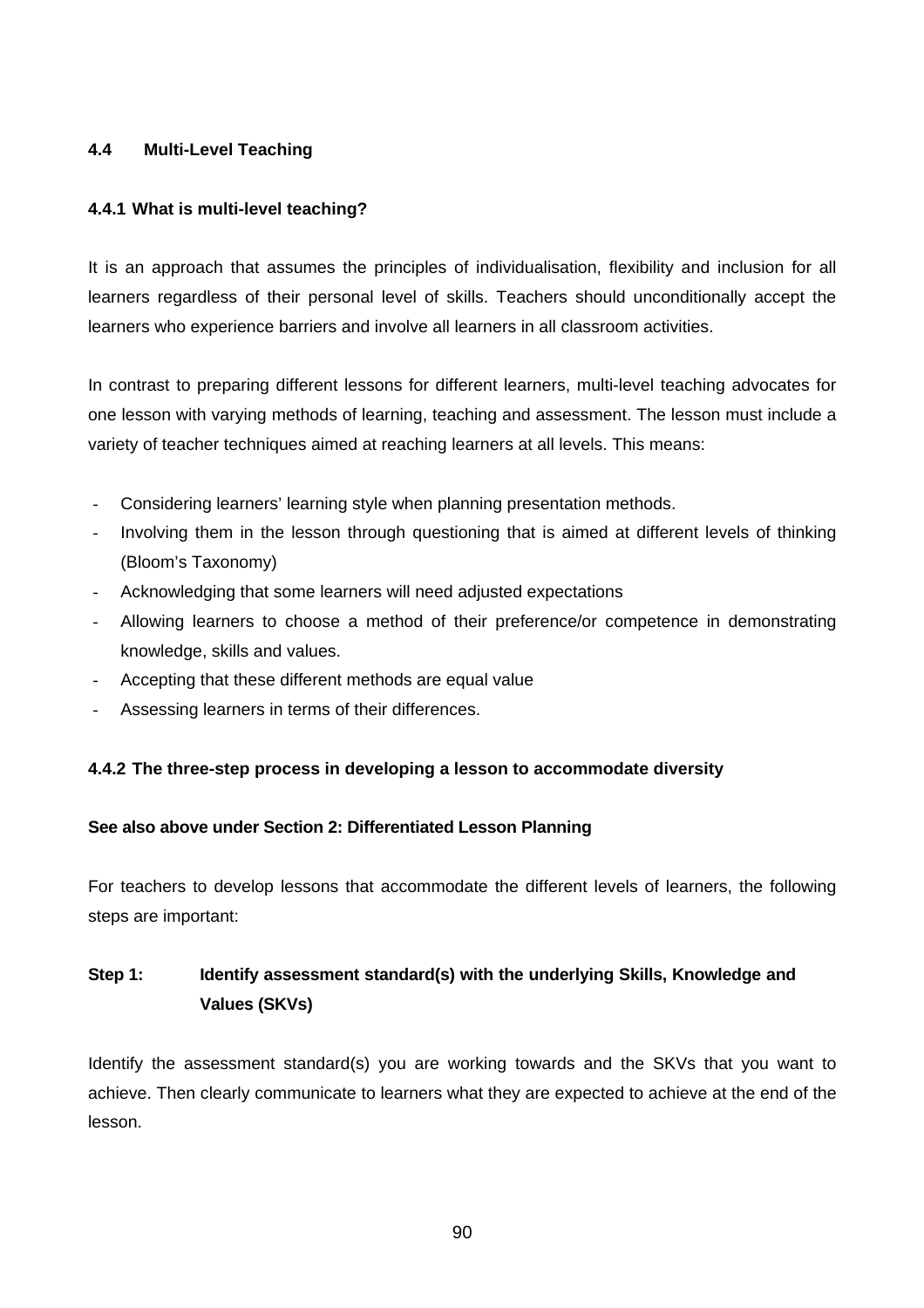Example: Life Skills

Learning Area: Life Orientation: Grade 2 Learning Outcome 3: Social Development: Assessment Standard 2: Identifies, draws. and colour the South African flag. The SKV from AS2: Identifying Drawing **Colouring** Knowledge of the South African flag

## **Step 2: Determine the teacher's methods of presentation**

The lesson cannot be presented in one way to all learners who are able to benefit in varying degrees of SKVs. The teacher's methods of presentation should consider the learners' learning styles, levels of thinking and levels of participation.

### **Bloom's Taxonomy**

Bloom's taxonomy is one of the useful tools for reaching learners who are at various levels. All learners are involved in the lesson.

The teacher asks questions that are suitable for the different levels to allow maximum participation of all learners. The following table gives examples of how to apply the tool, to enhance participation:

This example on 'recycling' could be applied to the lesson on 'The South African Flag'.

| <b>Areas</b>          | <b>Definition</b>                     | <b>Examples of</b>                        | <b>Key verbs</b>                                                                                                         | <b>Classroom</b>                                                                                                |
|-----------------------|---------------------------------------|-------------------------------------------|--------------------------------------------------------------------------------------------------------------------------|-----------------------------------------------------------------------------------------------------------------|
|                       |                                       | questions                                 |                                                                                                                          | products                                                                                                        |
| Knowledge             | Knowing and<br>remembering facts      | What does<br>'recycling' mean?            | Match, recognise,<br>list, describe,<br>name, define,<br>show, record,<br>select, identity.                              | Report, Map,<br>worksheet chart.                                                                                |
| <b>Compre-hension</b> | understanding                         | Explain 'recycling'<br>in your own words. | Explain, locate,<br>inquire,<br>demonstrate,<br>discover                                                                 | Diagram, model,<br>game, picture,<br>teach a lesson,<br>time line.                                              |
| <b>Application</b>    | Doing, making use<br>of what is known | How can you<br>'recycle'?                 | Model, apply, code,<br>collect, organise,<br>construct, report,<br>report, experiment,<br>sketch, paint, draw,<br>group. | Survey, diary,<br>code, scrap book,<br>photographs,<br>cartoons, model,<br>illustration,<br>sculpture, learning |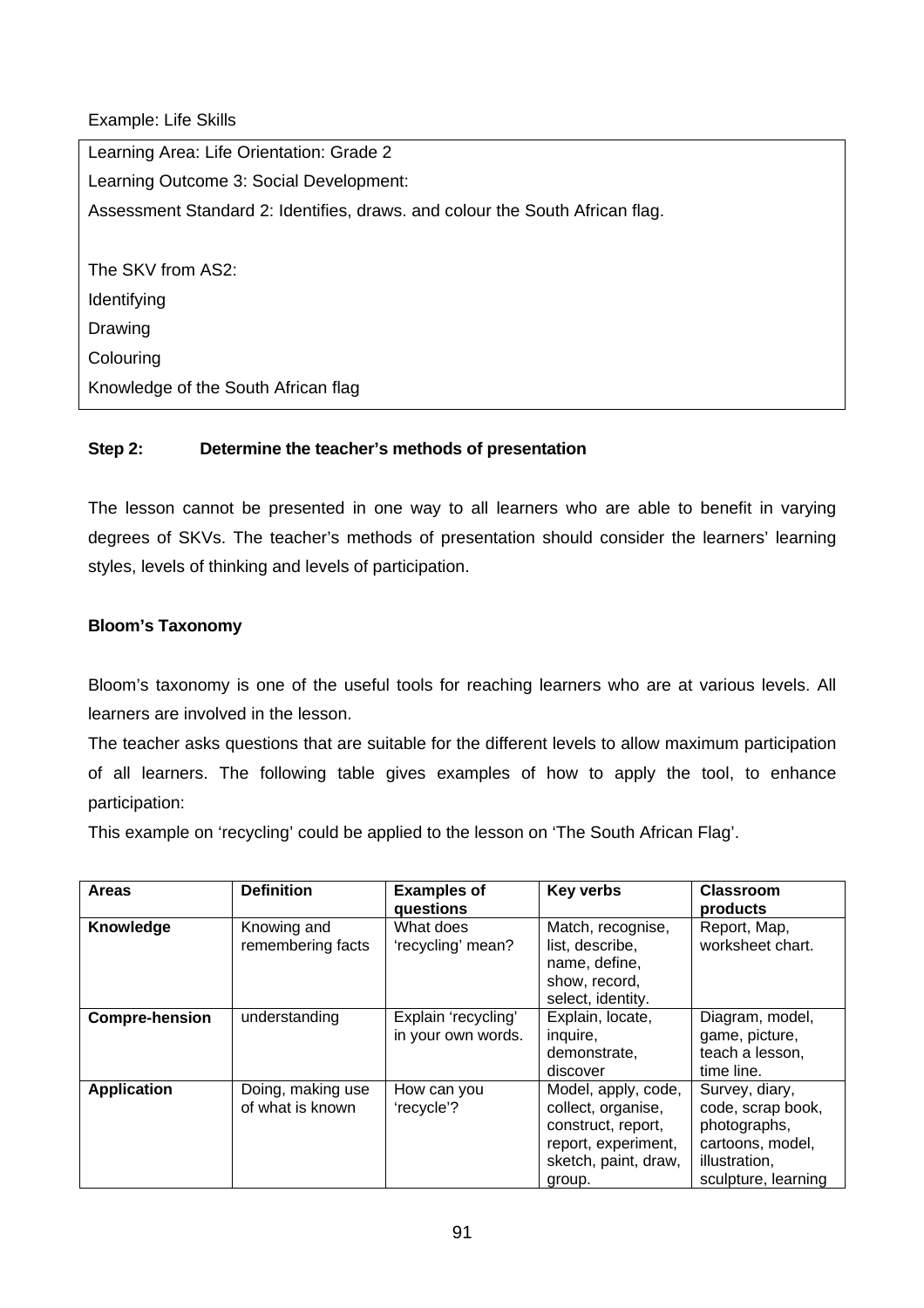|                   |                                                      |                                                                                        |                                                                                                                                                                    | centre, construction                                                                               |
|-------------------|------------------------------------------------------|----------------------------------------------------------------------------------------|--------------------------------------------------------------------------------------------------------------------------------------------------------------------|----------------------------------------------------------------------------------------------------|
| <b>Analysis</b>   | Explaining what is<br>known                          | Give reasons why<br>recycling is<br>important in South<br>Africa.                      | Categorise, take<br>part, analyse,<br>separate, dissect,<br>compare, and<br>contrast.                                                                              | Graph, survey,<br>report, time line,<br>family tree,<br>commercial, fact,<br>file, questionnaires. |
| <b>Synthesis</b>  | Putting together the<br>known into<br>something new. | Design a<br>programme on<br>improving recycling<br>at school and at<br>home.           | Add to, create,<br>imagine, combine,<br>suppose, predict,<br>role-play, change,<br>hypothesise, What<br>if? Design, invent,<br>infer, , improve,<br>adapt, compose | Story, poem, play,<br>song, news article,<br>invention,<br>radio, show, dance,<br>comic strip.     |
| <b>Evaluation</b> | Judging the<br>outcome                               | Evaluate the<br>benefits of the<br>recycling<br>programme at<br>school and at<br>home. | Justify, debate,<br>solve, recommend,<br>judge, criticise,<br>prove, dispute.                                                                                      | Survey, panels,<br>self-evaluation,<br>Conclusion,<br>recommendation.                              |

*The teacher does not need to use all the levels in all lessons – but there should always be possibilities for several levels of cognitive skills. The next example combines some of the levels:*

The teacher may choose to use the research method. Learners are given a list of questions to guide the research projects. The levels of questions are varied from simple to complex e.g.

- 1. How many colours does the flag have?
- 2. Identify shapes on the flag?
- 3. Which colours are there?
- 4. Draw the flag
- 5. Compare the S.A flag with the American Flag.
- 6. What are the differences?
- 7. What are the similarities?
- 8. Why is it important for every country to have a flag?

The different levels of questions will allow participation by all learners.

Learning styles: Make the flag available for the visual learners to see, explanation of the flag will be necessary for the learners with visual barriers, allow the oral presentations to accommodate the auditory learners, this should be accompanied by sign language to accommodate learners with auditory barriers.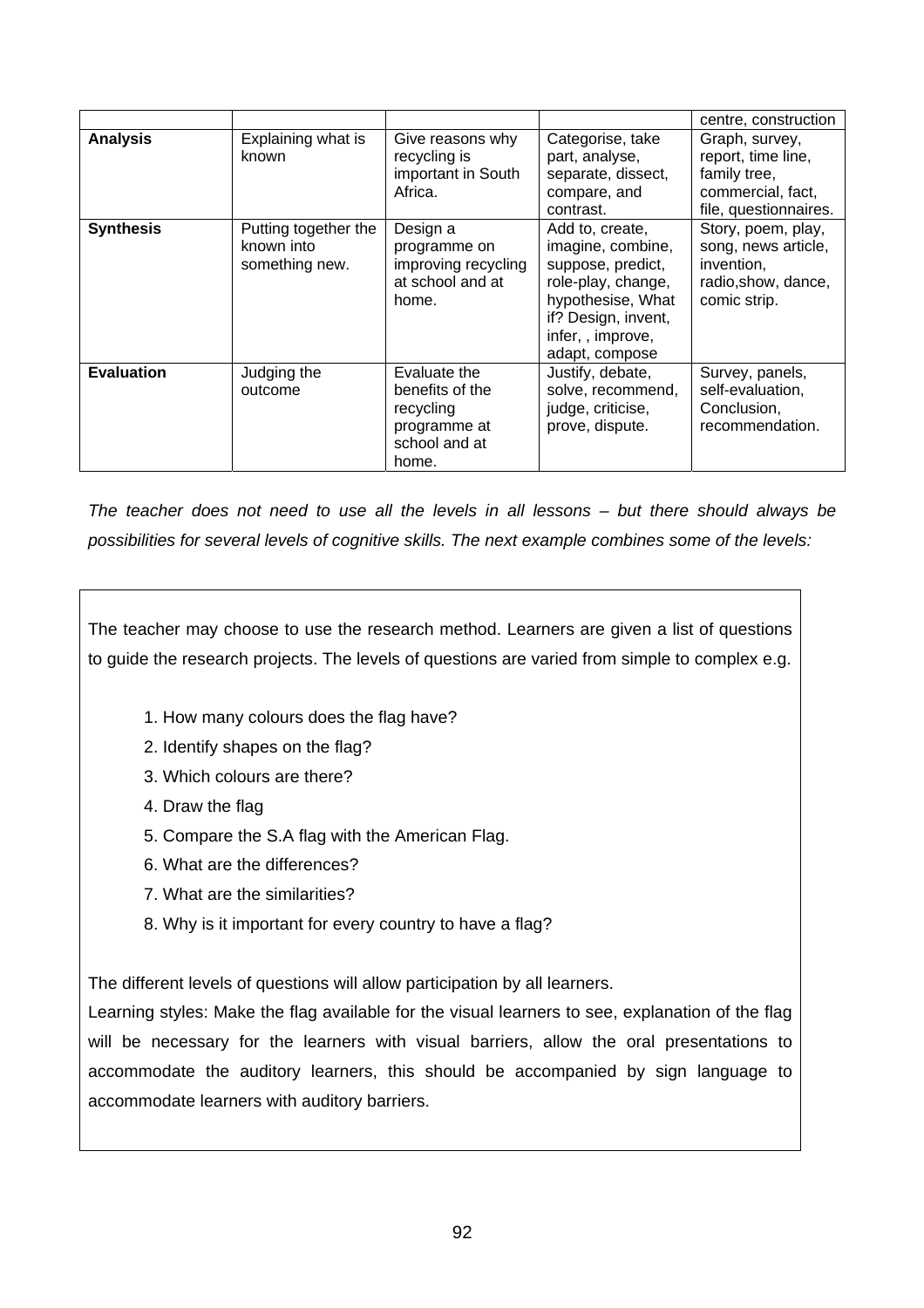# **Step 3: Determine the assessment standards which will determine the learners' method of practice**

The teacher should allow and encourage learners to demonstrate their attainment of SKVs in terms of their own abilities.

Example

Learners who have a strong linguistical intelligence, do literature review on flags and explain to the other learners what they have learnt about flags in the literature. Learners with a strong logical mathematical intelligence will analyse patterns of the flags and their relationships, learners with a strong musical / rhythmical intelligence may compose a song about the South African Flag.

Use different strategies to assess the evidence of a learner's performance. Equal value should be attached to all strategies of assessment. Evidence can be collected of oral, written, and/or art work and the one is not more valuable than the other. (See section on alternative assessment.)

## **4.5 Co-operative Learning as a Teaching Strategy**

## **4.5.1 What is co-operative learning**?

Co-operative learning is a way of teaching in which learners work together to ensure that all members in their groups have learnt the same content. In co-operative learning groups are organised and tasks are structured so that learners must work together to reach a goal, solve a problem, make a decision, or produce a product.

## **4.5.2 Grouping**

Flexibility and variety in groupings should be encouraged. Although heterogeneous groups are recommended, there are times when it is appropriate to group learners in homogeneous groups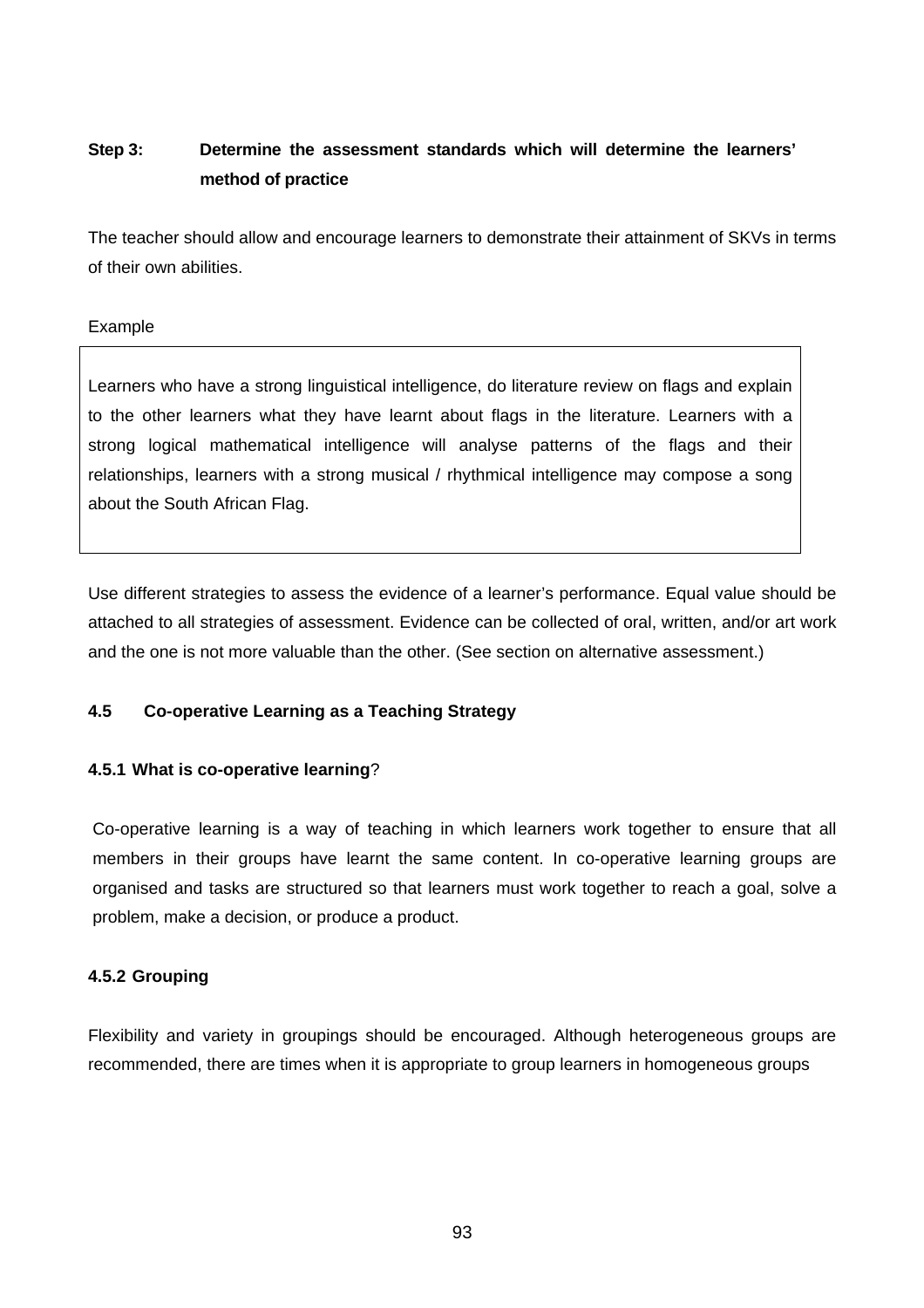## **GROUPING OF LEARNERS**

| Type of<br>Grouping                       | <b>Possible uses</b>                                                                                                                                                                                                                                                                                                                                                                                                                                                                                                                                                                                                                                                                                                                                                                                        | <b>Points to consider</b>                                                                                                                                                                                                                                           |
|-------------------------------------------|-------------------------------------------------------------------------------------------------------------------------------------------------------------------------------------------------------------------------------------------------------------------------------------------------------------------------------------------------------------------------------------------------------------------------------------------------------------------------------------------------------------------------------------------------------------------------------------------------------------------------------------------------------------------------------------------------------------------------------------------------------------------------------------------------------------|---------------------------------------------------------------------------------------------------------------------------------------------------------------------------------------------------------------------------------------------------------------------|
| Whole class $-$<br>large group            | Promotes belonging, reduces isolation<br>Discussions and sharing information and experiences<br>$\circ$<br>Introducing new topics, themes, units<br>$\circ$<br>Developing new concepts, skills and understandings<br>$\circ$<br>Developing and refining classroom expectations, rules<br>$\circ$<br>and procedures                                                                                                                                                                                                                                                                                                                                                                                                                                                                                          | Physical inclusion does<br>not guarantee<br>instructional inclusion!                                                                                                                                                                                                |
| Small group<br>instruction                | Can be facilitated by the teacher, a learner or the group<br>itself<br>o Same ability/skill group can help the teacher to focus on<br>developing a particular skill; learners with specific<br>disability could also work around certain skills in a 'same<br>disability' group (e.g. Braille, sign language, mobility, life<br>skills instruction)<br>Mixed ability/skill group useful for project work, learning a<br>$\circ$<br>new skill or practicing one recently learned, discussing an<br>assignment, problem solving - different objectives and<br>sub-tasks can be assigned to different learners; it<br>promotes co-operation, peer-support and valuing<br>individual contributions                                                                                                              | Same ability/skill groups<br>should not become<br>permanent and they<br>should not be composed<br>of same learners all the<br>time in order to avoid<br>labelling and isolation.<br>They should only be<br>used to learn a particular<br>skill.                     |
| Paired groups                             | Two learners work together: offers opportunities to<br>enhance social and communication skills and<br>friendships; can provide direct instruction and build self-<br>esteem<br>o Can be formed on the basis of same/mixed skill/ability,<br>interest, etc. Could also pair a disabled and non-disabled<br>learner<br>Can be same Grade mates or cross-Grade mates<br>$\circ$<br>One learner is assigned as a 'tutor' based on the skill,<br>$\circ$<br>ability or experience.                                                                                                                                                                                                                                                                                                                               | This way of working<br>needs some practice so<br>that 'tutors' will not just<br>pass on 'correct<br>answers'. Pairing needs<br>to be grounded on<br>learning for both, and the<br>tutor should not always<br>be non-disabled learner.                               |
| Interest group                            | Paired or small group where learners share the same<br>interest.<br>Interest can be a topic, a learning area, a specific skill.<br>$\circ$<br>Encourage learners to learn more about their specific<br>interest - at their own level                                                                                                                                                                                                                                                                                                                                                                                                                                                                                                                                                                        | Usually highly<br>motivational<br>o Learning outcome<br>should be shared with<br>other learners to<br>increase learning of<br>all learners                                                                                                                          |
| Co-operative<br>expert groups<br>(jigsaw) | All groups are given the same topic but each learner in<br>the group is given one part of the topic to learn<br>(according to his level, interest, etc.)<br>o It is the responsibility of each member to learn his/ her<br>part, thus becoming 'expert'<br>After studying individual parts, the group comes together<br>$\circ$<br>and each learner presents his part to complement to the<br>whole.<br>Another possibility: A topic and its sub-topics are<br>$\circ$<br>identified. In each group, each member is assigned with a<br>sub-topic. New groups get together according to sub-<br>topics. These groups are now 'experts'. In the expert<br>groups learners study about the sub-topic. Then they get<br>back to their original group and share what they have<br>learned in the 'expert' group. | $\circ$ It is important to<br>ensure that each<br>member gets to his/<br>her work done -<br>support might be<br>needed here<br>o Allows for individual<br>and group activity<br>Feedback - sharing in<br>the groups is<br>essential. This might<br>require support. |
| Cluster groups                            | Cluster groups are grouping of all learners within a class<br>for small instructional groups, based on one or more<br>learner characteristics.<br>Usually learners stay in the cluster group for a longer<br>$\circ$<br>period for a specific instructional reason (e.g. accelerated                                                                                                                                                                                                                                                                                                                                                                                                                                                                                                                        | Cluster group should<br>$\circ$<br>not be used for<br>anything else than for<br>an instructional<br>purpose.                                                                                                                                                        |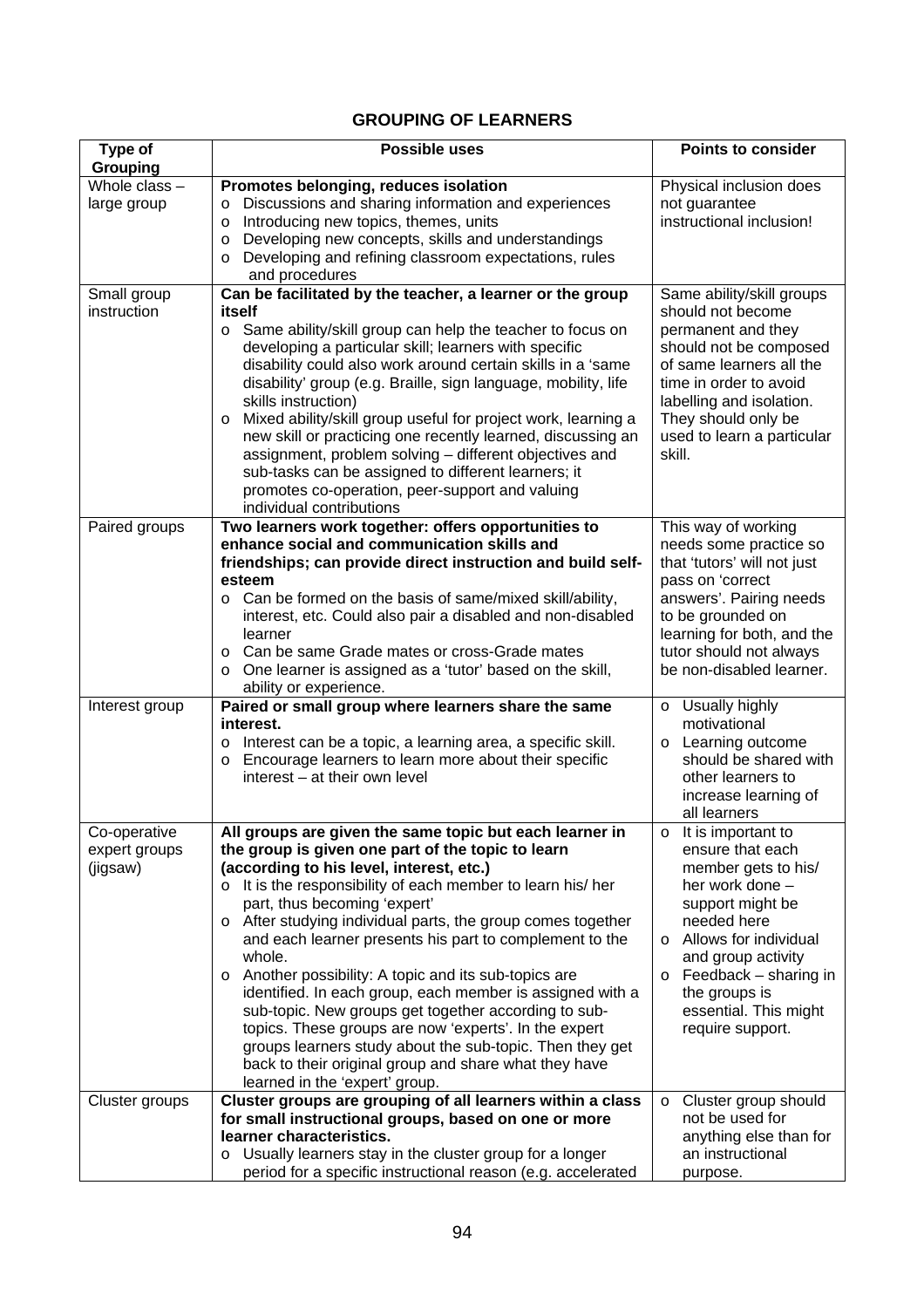| Type of<br>Grouping | Possible uses                                            | <b>Points to consider</b>                                                                                                                                     |
|---------------------|----------------------------------------------------------|---------------------------------------------------------------------------------------------------------------------------------------------------------------|
|                     | maths, community project, second/third language tuition) | Grouping should not<br>$\circ$<br>encourage negative<br>labelling.<br>Learners can belong<br>$\circ$<br>to several clusters in<br>different learning<br>areas |

# **4.5.2 Characteristics of effective Co-operative Learning Activities**

| <b>Characteristics</b>                  | <b>Explanation</b>                                                                                                                                                                                                           | How to achieve                                                                                                                                                                                                                 | <b>Examples</b>                                                                                                                                                                                                                                                                                                                                                         |
|-----------------------------------------|------------------------------------------------------------------------------------------------------------------------------------------------------------------------------------------------------------------------------|--------------------------------------------------------------------------------------------------------------------------------------------------------------------------------------------------------------------------------|-------------------------------------------------------------------------------------------------------------------------------------------------------------------------------------------------------------------------------------------------------------------------------------------------------------------------------------------------------------------------|
| Face-to-face<br>interaction             | Learners should<br>interact directly<br>with one another<br>when carrying out<br>collaborative<br>activities.<br>Interaction needs<br>to take place<br>among learners,<br>not between<br>learners and<br>learning materials. | The seating<br>arrangement<br>should allow face-<br>to face interaction,<br>e.g a circle.<br>Various modes of<br>communication<br>should be provided<br>to facilitate proper<br>interaction.                                   | Auditory barriers:<br>Learners who lip-read will benefit from the<br>'circle' seating arrangement.<br>Visual barriers:<br>Excessive/inadequate light should guide<br>the sitting arrangement in the classroom.<br>The modes may include and not limited to:<br>SASL, AAC, spoken, computers with voice<br>recognition software etc, gestures and<br>symbols.            |
| <b>Equal opportunity</b><br>for success | All learners should<br>have a chance to<br>contribute to the<br>success of the<br>group.                                                                                                                                     | For learners who<br>experience<br>barriers to learning<br>the teacher should<br>adapt the criteria<br>for success and<br>expectations<br>according to the<br>needs.                                                            | Learners who are to perform specific tasks<br>should be provided with the necessary<br>support and resources e.g.<br>Those learners who experience<br>communication barriers (specifically<br>auditory) the telephone may not be an<br>appropriate means of making<br>appointments. Therefore writing and<br>faxing/posting/ hand delivery could be a<br>viable option. |
| Individual<br>accountability            | All learners should<br>be held individually<br>responsible for<br>learning the<br>material and<br>contributing to the<br>group.                                                                                              | Learners are<br>allocated various<br>tasks, such as<br>conducting<br>interviews,<br>consulting<br>literature visiting<br>polluted sites, and<br>visiting<br>municipality offices<br>to investigate<br>costs of cleaning<br>up. | Teacher looks at the ability of the tasks in<br>task allocation.<br>Learners experiencing visual barriers may<br>need audio-tapes, Braille, computers with<br>voice synthesisers when allocated the task<br>of recording information when conducting<br>interviews to enhance participation.                                                                            |
| Interpersonal<br><b>skills</b>          | To ensure that<br>members learn a<br>range of<br>interpersonal and<br>social skills for                                                                                                                                      | Learners should<br>be encouraged to<br>value each others'<br>contribution.                                                                                                                                                     | When visiting dumping sites, learners who<br>experience mobility barriers may be<br>assisted by others, e.g. pushing the wheel<br>chair.                                                                                                                                                                                                                                |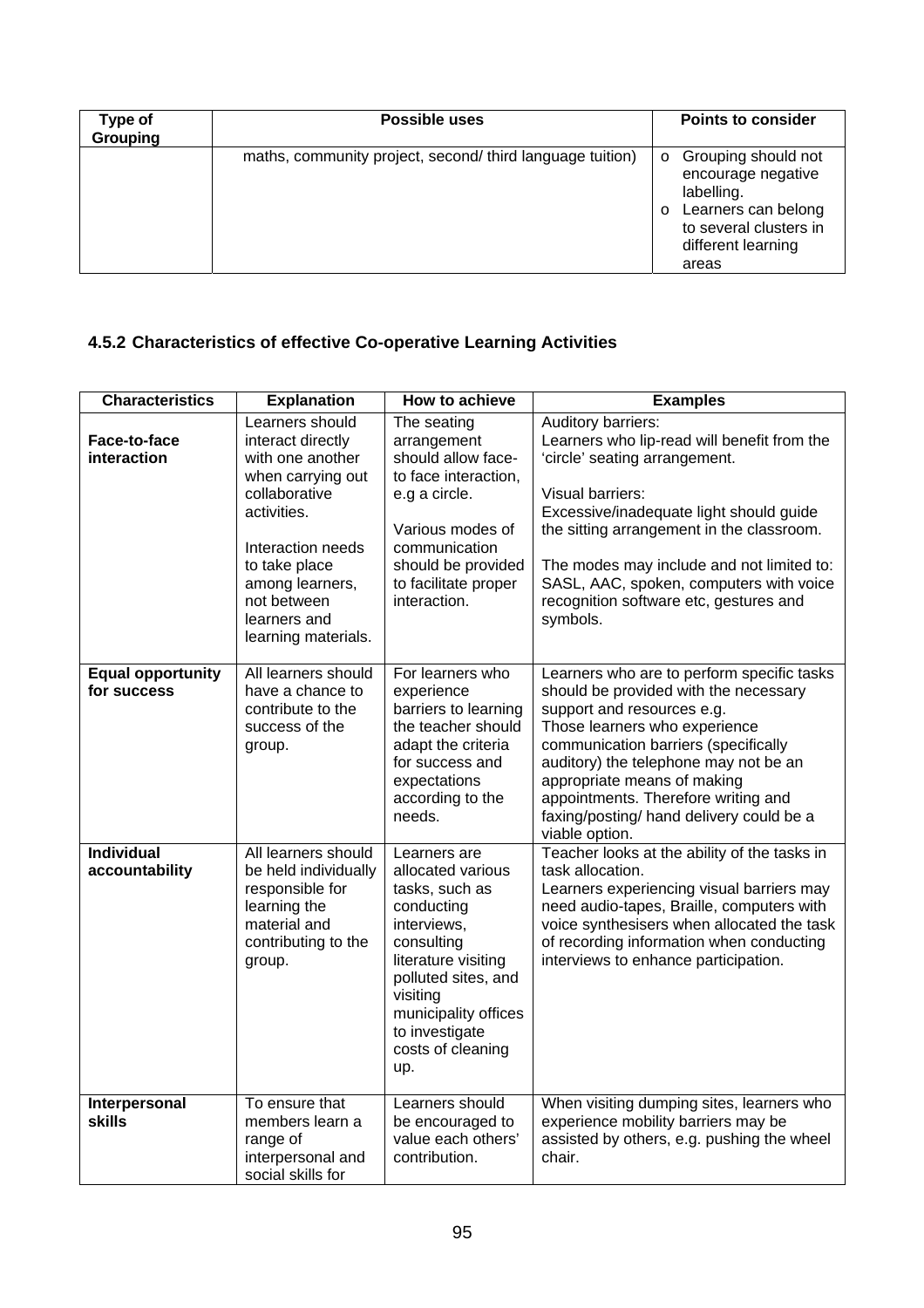| <b>Characteristics</b>               | <b>Explanation</b>                                                                                                                                         | How to achieve                                                                                                                                                | <b>Examples</b>                                                                                                                                                                                                                                                                                                                                                                                                                                                                                                                                                                                                                                                                                                                                                                                                                         |
|--------------------------------------|------------------------------------------------------------------------------------------------------------------------------------------------------------|---------------------------------------------------------------------------------------------------------------------------------------------------------------|-----------------------------------------------------------------------------------------------------------------------------------------------------------------------------------------------------------------------------------------------------------------------------------------------------------------------------------------------------------------------------------------------------------------------------------------------------------------------------------------------------------------------------------------------------------------------------------------------------------------------------------------------------------------------------------------------------------------------------------------------------------------------------------------------------------------------------------------|
|                                      | example<br>communication<br>skills, leadership<br>skills, decision-<br>making skills, trust<br>building, time<br>management and<br>conflict<br>management. | Learn to listen to<br>each other and not<br>to outsmart each<br>other.<br>Learn to take turns<br>in discussions and<br>not dominate.                          | Where shelves are too high, they may help<br>with bringing the books nearer.<br>At the dumping site, learners with visual<br>barriers; may be offered sighted guidance                                                                                                                                                                                                                                                                                                                                                                                                                                                                                                                                                                                                                                                                  |
| <b>Learner reflection</b>            | At the end of the<br>activity learners<br>evaluate how well<br>their group<br>functioned and<br>whether their goals<br>were achieved.                      | Learners raise<br>problems<br>experienced, what<br>they learnt from<br>the exercise.<br>Write about the<br>challenges, how<br>they overcame the<br>obstacles. | Communication barrier:<br>e.g. learners entitled to SASL were not<br>accommodated.<br><b>Physical Barrier:</b><br>Appropriate transport was not provided.<br>Visual barrier:<br>At the dumping site there was no person<br>to explain to learners.<br>Social barriers:<br>Lack of co-operation among learners.                                                                                                                                                                                                                                                                                                                                                                                                                                                                                                                          |
| <b>Positive inter-</b><br>dependence | The<br>accomplishment of<br>the group goal<br>should depend on<br>all group members<br>working together<br>and co-ordinating<br>their actions.             | Each learner<br>should be<br>encouraged to<br>participate fully or<br>partially in group<br>activities.                                                       | Identify strengths of learners within the<br>group (logical-mathematical, linguistic,<br>spatial, intra-personal, interpersonal,<br>musical, bodily-kinesthetic and visual<br>intelligences). E.g. The information<br>gathered from interviews or field work in<br>Braille, tape-recorder and computer (were<br>possible). They may also conduct<br>interviews learner with strong linguistic<br>intelligence will do report writing, and the<br>one with a strong mathematical<br>intelligence will interpret graphs, loads of<br>trucks and their cost. and the with musical<br>intelligence can compose a song about<br>pollution. In be responsible for recording<br>A learner with very little written language<br>might be expected to do an oral<br>presentation that is shorter than that of<br>others. (Communication barrier) |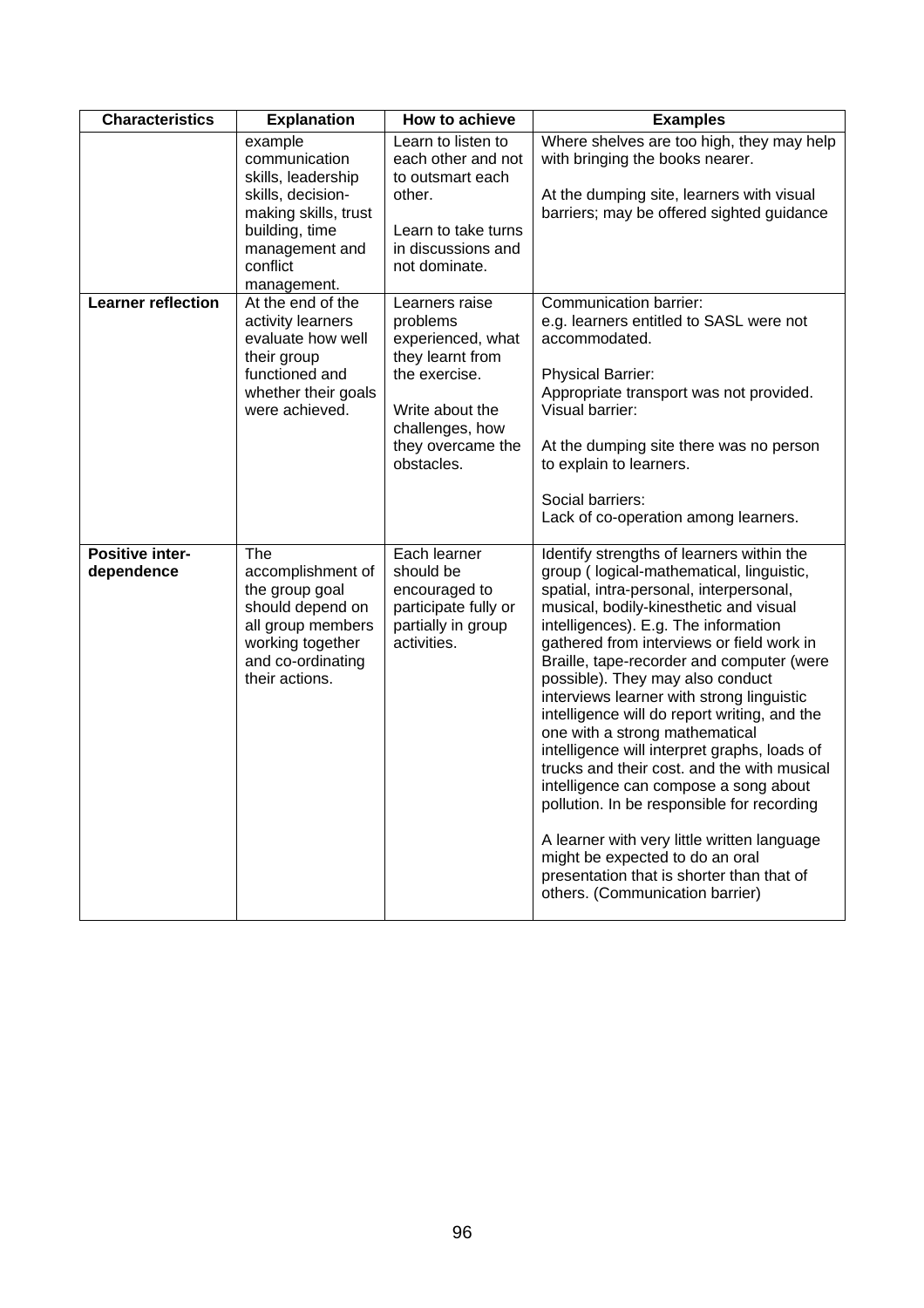#### **SECTION 5**

#### **INCLUSIVE STRATEGIES FOR LEARNING, TEACHING AND ASSESSMENT**

#### **5.1 Introduction**

Inclusive strategies for learning, teaching and assessment allow learners to demonstrate a level of competence and to achieve an outcome in a way which suit their needs. All assessment practices should be in line with the RNCS guidelines. Assessment should be adapted according to the level of support that each learner needs. The curriculum emphasizes the principles of social justice, healthy environment, human rights and inclusivity (DOE, 2003: Teacher's Guide for the development of Learning Programmes, p.5). Thus, regarding assessment, (i) More time can be provided for assessment (DOE, 2003: Teacher's Guide for the development of Learning Programmes, p.11) and (ii) Methods of assessment are flexible (DOE, 2003: Teacher's Guide for the development of Learning Programmes, p.1). There are many practical ways in which teachers can adapt the way in which activities and assessment are planned, structured and conducted.

- Teachers should be aware that some learners might experience more than one barrier. In order to determine the nature and extent of support in terms of assessment, each learner will have to be assessed individually. Some learners may need to be monitored regularly and encouraged to complete activities.
- It is important to keep in mind that inclusive assessment strategies cannot be separated from learning and teaching, and that these strategies together form part of a continuous process. Inclusive assessment strategies thus are not to be limited to formal assessment situations but are also to be included in everyday learning and teaching.
- The following questions will be dealt with:
	- o What are inclusive strategies for learning, teaching and assessment?
	- o What are the logistic arrangements necessary for implementing these inclusive strategies?
	- o How will learners be assessed to determine the nature and level of support they need?
	- o What is the role of the teacher?
	- o Which barriers need to be addressed through inclusive learning, teaching and assessment strategies?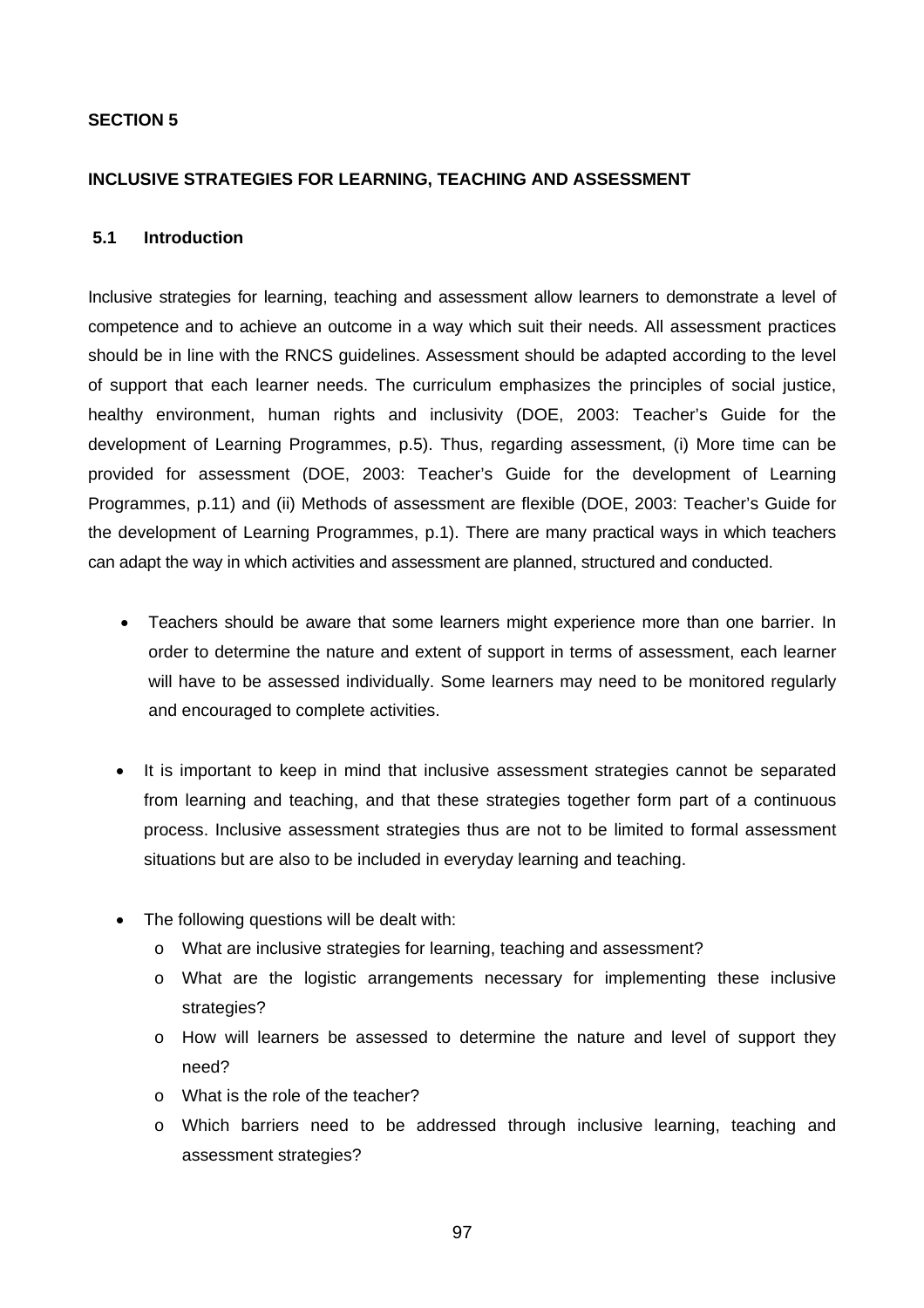- o How can inclusive learning, teaching and assessment strategies be applied in the six main learning outcomes?
- o Formal assessment tasks: venues and specific interventions
- o Terminology for clarification

### **5.2 What are Inclusive Strategies for Learning, Teaching and Assessment?**

- Inclusive strategies of learning, teaching and assessment allow learners to demonstrate a level of competence and to achieve an outcome in a way that suit their needs. All assessment strategies should be in line with the RNCS guidelines. Assessment, including CASS, should be adapted according to the level of support that each learner needs. Different types of barriers will have to be addressed through different inclusive methods of assessment. A specific barrier might require more than one adaptation. Strategies to be applied will vary according to whether the barrier is long-standing, recently acquired, fluctuating, intermittent or temporary.
- Some general strategies, applying to all learning outcomes:
	- o Some learners may need to write in a separate venue so that a teacher or trained person assists them to become settled, and to structure the task and time allocation. This could be a temporary arrangement.
	- o Long assessment tasks could be broken down into smaller chunks, on separate blocks of paper. Provide clear deadlines and checkpoints to measure progress.
	- o Some learners may need minimised visual distractions in the environment.
	- o Some learners may need to work in short units of time with controlled breaks.
	- o Demonstrate tasks / activities to learners and provide them with a checklist.
	- o Emphasise detail / important information through colour coding or isolation.
	- o For some learners drawings should be embossed or made in such a way that learners can feel them in order to respond.
	- $\circ$  Provide visual auditory reminders indicating the amount of time left for activities.
- Inclusive learning, teaching and assessment strategies may be dictated by factors such as time, mode and necessity for substitution.
- Inclusive learning, teaching and assessment strategies will be indicated in terms of the six language learning outcomes identified in the RNCS. With the exception of language structure and use, all the outcomes can be applied to all learning areas.
	- Listening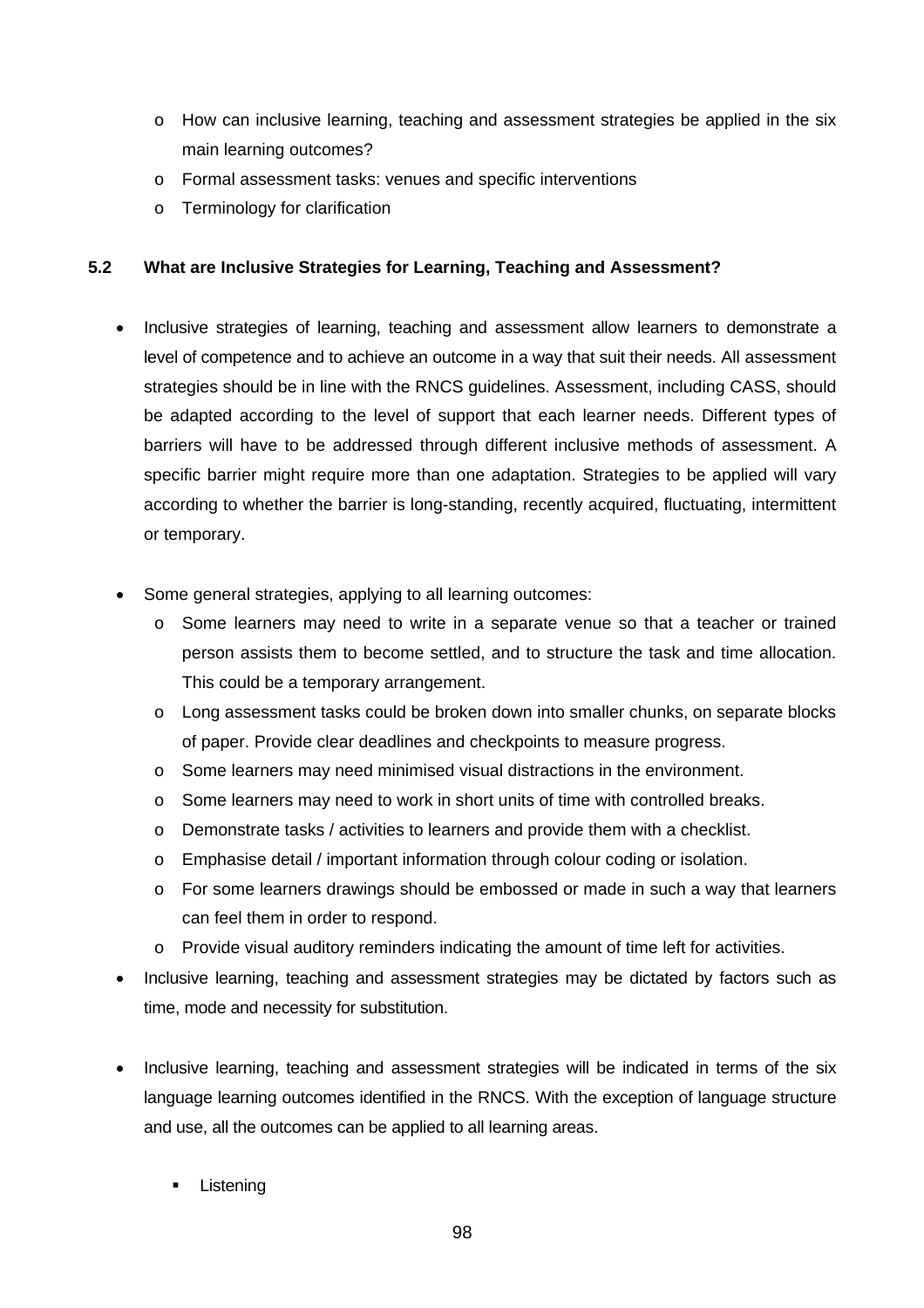- **Speaking**
- Reading and viewing
- **Nriting**

- **Thinking and reasoning**
- **Language structure and use**
- **Mathematics Learning Outcomes**

# **5.3 What are the Logistic Arrangements Necessary for Successful Implementation of Inclusive Learning, Teaching and Assessment Strategies?**

The learning site where the inclusive learning, teaching and assessment strategies are implemented must ensure that the following are in place:

| Audio equipment:                      | Audio-tape recorders; cassettes; batteries; microphones; Dictaphones<br>Headphones are permissible in order not to create a disturbance.<br>$\bullet$                                                                                                                                                                                                                                                                                                                                                   |
|---------------------------------------|---------------------------------------------------------------------------------------------------------------------------------------------------------------------------------------------------------------------------------------------------------------------------------------------------------------------------------------------------------------------------------------------------------------------------------------------------------------------------------------------------------|
| Video equipment:                      | Video-recorders, televisions, video cameras, cassettes; batteries; closed-<br>$\bullet$<br>circuit television                                                                                                                                                                                                                                                                                                                                                                                           |
| Assistive devices:                    | $EM$ system <sup>1</sup> ; batteries for assistive listening devices<br>$\bullet$                                                                                                                                                                                                                                                                                                                                                                                                                       |
| Computers:                            | Voice synthesiser programmes; Braille printers; Braille programmes; back-up<br>$\bullet$<br>systems; headsets / pointers                                                                                                                                                                                                                                                                                                                                                                                |
| Electrical equipment:                 | Cables, power points, extension cables, adaptors,<br>$\bullet$                                                                                                                                                                                                                                                                                                                                                                                                                                          |
| Accessible and<br>appropriate venues: | Ensure that the inclusive learning, teaching and assessment strategies venue<br>is accessible to all learners and staff (e.g. ramps and wide enough doors).<br>Ensure that bathrooms are close and accessible to all learners while still<br>allowing privacy.<br>Ensure that equipment is accessible to all learners (e.g. pay attention to height<br>of laboratory tables, etc.).                                                                                                                     |
|                                       | Adequate space for equipment and / or extra support staff (e.g. South African<br>Sign Language interpreters, scribes and readers).<br>Separate assessment / task completion venue for learners who use<br>equipment which may distract other learners or for learners who need to<br>complete tasks orally.<br>Appropriate lighting for different needs (e.g. some learners may need dim<br>light, others bright light).                                                                                |
| Addressing time<br>constraints:       | Material should be taped well in advance (audio and video).<br>$\bullet$<br>Material should be converted into Braille well in advance.<br>$\bullet$<br>Equipment should be checked on a regular basis to ensure equal access to<br>$\bullet$<br>inclusive learning, teaching and assessment strategies.<br>Teachers should make provision for learners who need extra time to complete<br>tasks.<br>Extra time should also be allocated for learners who may need to rest during<br>activities / tasks. |
| Access to support<br>services:        | Braille printing services<br>$\bullet$                                                                                                                                                                                                                                                                                                                                                                                                                                                                  |
| Support staff for<br>equipment:       | Staff members who are capable of solving problems with equipment should be<br>$\bullet$<br>immediately available.<br>Alternatively, all teachers should be trained to deal with equipment.                                                                                                                                                                                                                                                                                                              |

 $1$  Please note that explanations of all underlined terms are provided at the end of this section.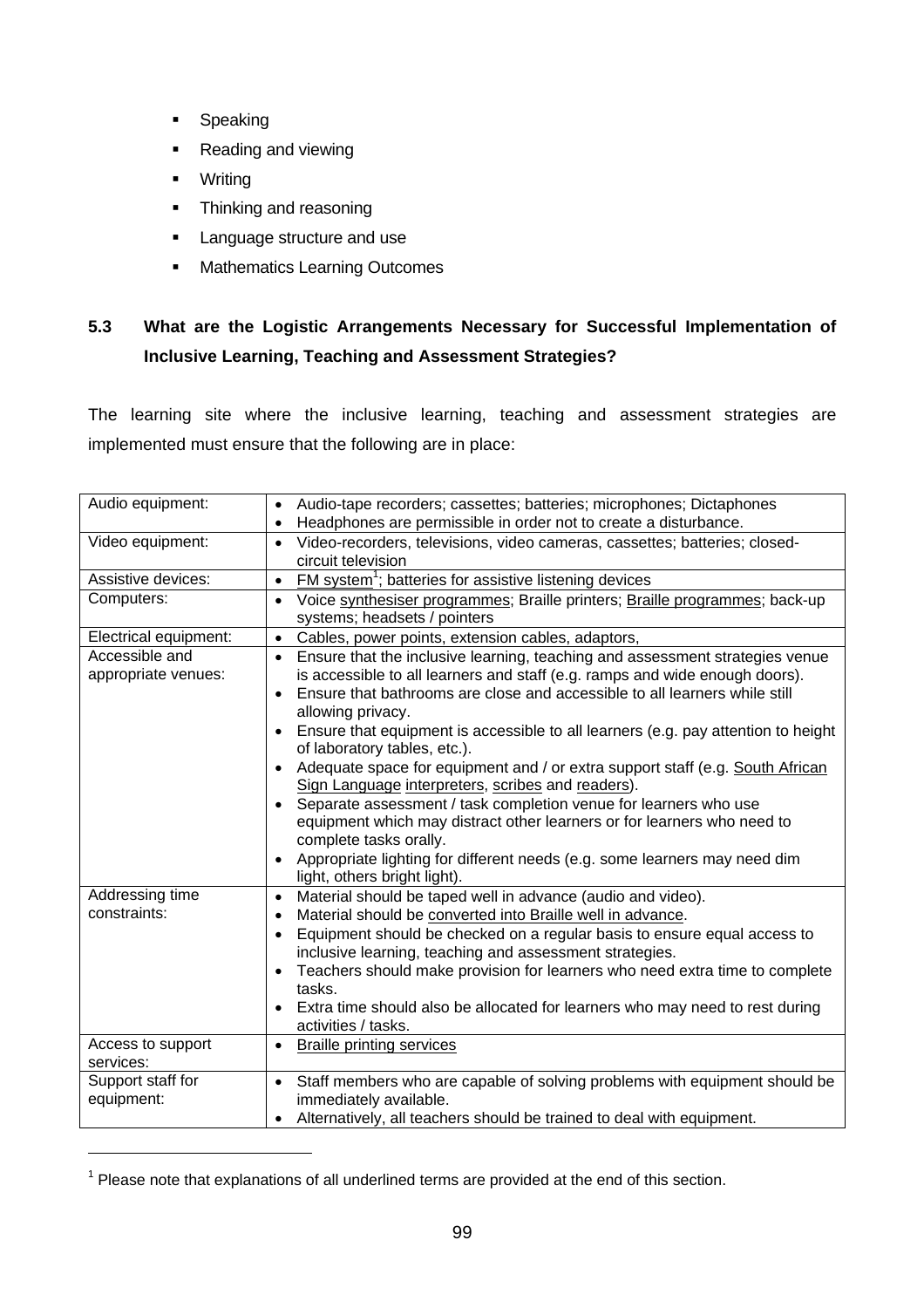| <b>Scribes</b>           | Learning sites need to employ a number of full-time scribes, depending on the<br>$\bullet$<br>need of the learners at the learning site.<br>Scribes should be trained for educational purposes.<br>$\bullet$                                                                                                                                                                                                                                                                                                                                                         |
|--------------------------|----------------------------------------------------------------------------------------------------------------------------------------------------------------------------------------------------------------------------------------------------------------------------------------------------------------------------------------------------------------------------------------------------------------------------------------------------------------------------------------------------------------------------------------------------------------------|
| <b>SASL</b> interpreters | If there is a need for SASL interpreters, it means that two interpreters per<br>$\bullet$<br>class should be employed on a full-time basis.<br>SASL Interpreters should be trained for educational interpreting<br>Learners, who need SASL, will need it not only for assessment purposes, but<br>$\bullet$<br>also throughout the inclusive learning, teaching and assessment process.<br>Information on available SASL interpreters should be obtained from the DST.<br>$\bullet$<br>Teachers and learners should be informed of the role of the interpreter.<br>٠ |
| Tactile interpreters     | Some learners need to access communication through tactile means, which<br>٠<br>can only take place by means of one-to one communication.<br>Two such interpreters need to be employed for an individual learner.                                                                                                                                                                                                                                                                                                                                                    |
| Readers                  | Some learners may need a reader to be able to access written texts.                                                                                                                                                                                                                                                                                                                                                                                                                                                                                                  |

# **5.4 How will learners be Assessed to Determine the Nature and Extent of their Needs in terms of Inclusive Learning, Teaching and Assessment Strategies?**

### **Assessment and support teams**

Each school must have an assessment team with representation from the different phases, which will be responsible for determining the policy and procedures as early as possible in the year. This team will take decisions on:

- Which learners must have access to inclusive strategies of learning, teaching and assessment
- Please take note that some learners may experience more than one barrier.
- The materials needed and practical arrangements to be made
- The monitoring and reporting of the process

Staff from special schools, special schools as resource centres, full service schools, university professionals and district officials could train, monitor and support the school teams in the process. All decisions made by the school team regarding inclusive strategies of learning, teaching and assessment will be included in the learner profile, which accompanies him/her to the end of his/her school career. Teachers and school assessment teams should have clarity on the process-taking place between the District Support Team and the school assessment team. (See District Support Team Concept Document.)

# **5.5 What is the Role of the Teacher in the Inclusive Learning, Teaching and Assessment Strategies?**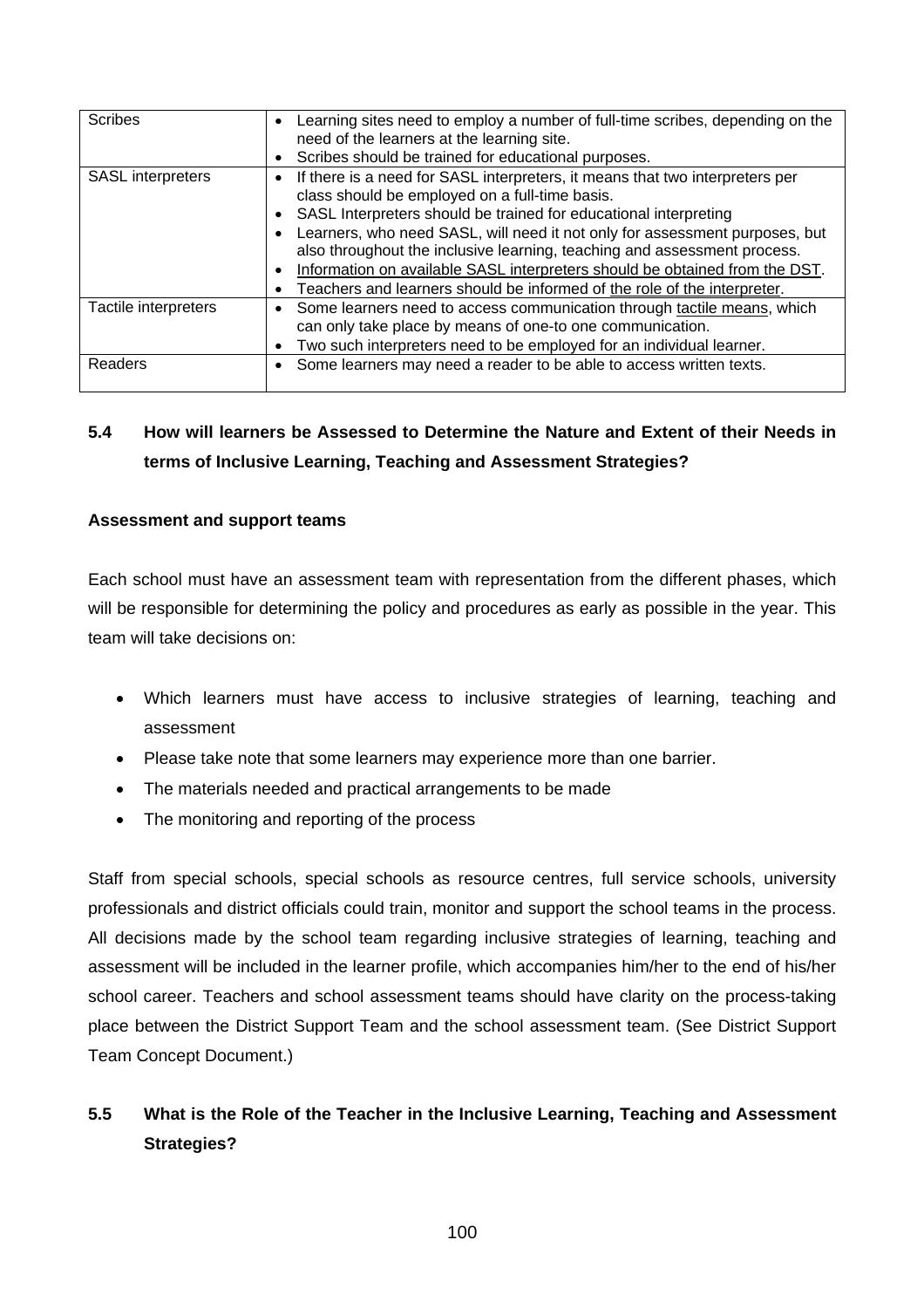- Learners should be assisted by the teacher to settle down and to understand the structure of the task and the time allocation per activity for continuous assessment. (CASS).
- Before and during the learning, teaching and assessment process the teacher must ensure that equipment is in working order (See section on logistics).
- At the end of a 'formal assessment session', the teacher must make sure that all assessment sheets/papers are collected and the number of pages written verified.
- Please take note that when an SASL interpreter is used for learning, teaching and assessment tasks, the interpreting process should not be interrupted under any circumstances because it will be disruptive and distractive for the learner.

# **5.6 Which Barriers Need to be Addressed by Inclusive Learning, Teaching and Assessment Strategies?**

- Visual barriers
- Communication barriers
- Physical barriers
- Cognitive barriers
- Social and environmental barriers
- Auditory barriers

# **5.7 Inclusive Learning, Teaching and Assessment Strategies and the Learning Outcomes**

The six language learning outcomes of the RNCS will be used to illustrate implementation of inclusive learning, teaching and assessment strategies. (Mathematics is included as well.) Teachers should keep in mind that these outcomes apply to all learning areas.

- Listening
- Speaking
- Reading and Viewing
- Writing
- Thinking and Reasoning
- Language structure and use
- **Mathematics**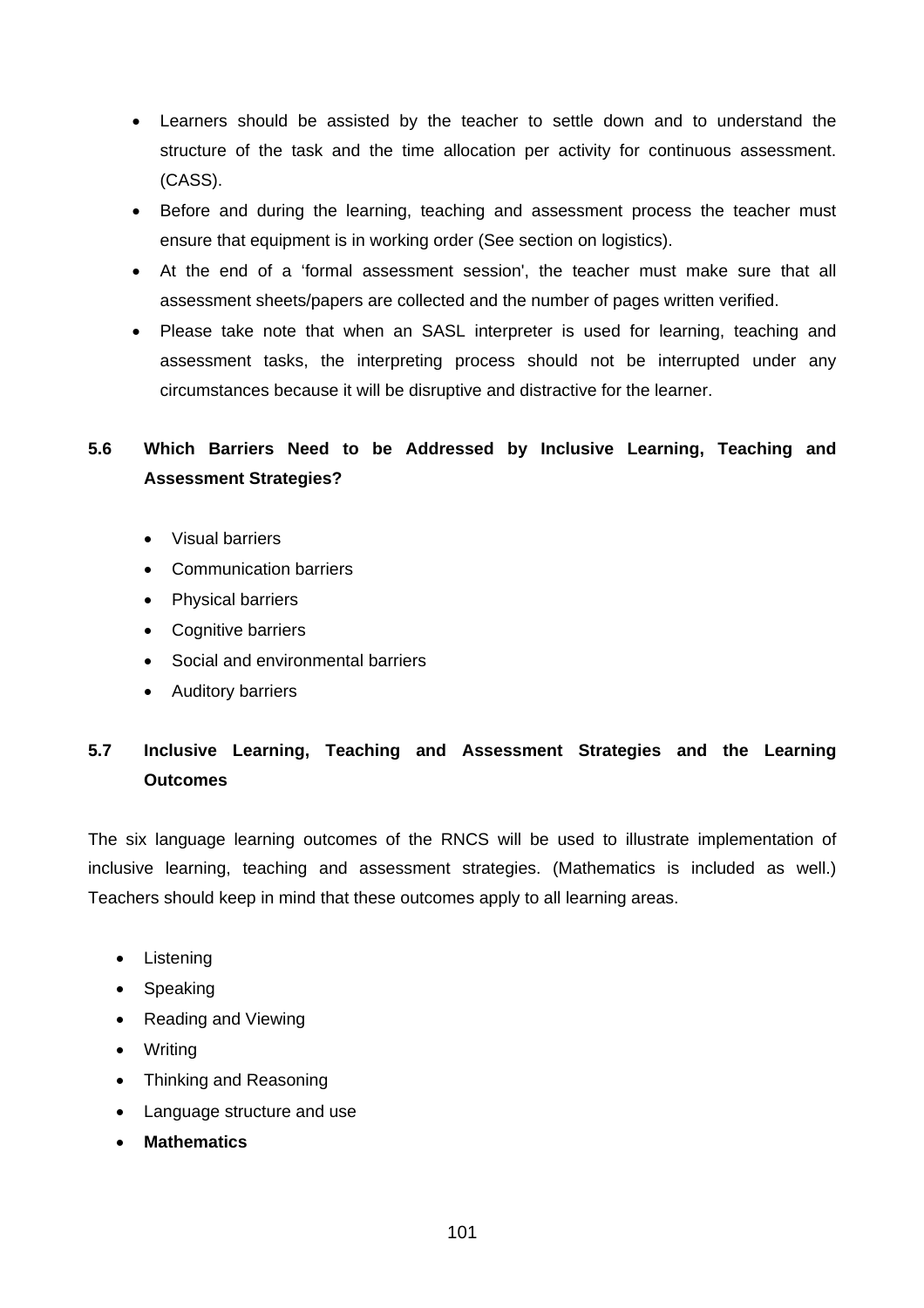# **5.8 How can the 'Listening' Outcome of the RNCS be Attained Through Inclusive Learning, Teaching and Assessment Strategies?**

| <b>ACTIVITY / LEARNING</b> | <b>INCLUSIVE STRATEGIES</b>                                                     |
|----------------------------|---------------------------------------------------------------------------------|
| <b>MATERIALS</b>           |                                                                                 |
| Multimedia texts such as   | Repeat information verbally or in writing.<br>$\bullet$                         |
| videos, DVDs; radio        | Explain visual information contained in multimedia texts to those learners      |
| broadcasts                 | who need it.                                                                    |
|                            | Learners who need SASL use an SASL interpreter. Information is                  |
|                            | presented with subtitles or in SASL format. If necessary, learners can          |
|                            | rewind the video to clarify information. Subtitles are also necessary to        |
|                            | improve learners' reading skills.                                               |
|                            | Use tactile forms of communication / language to convey information to          |
|                            | learners.                                                                       |
|                            | Provide simplified, written text based on the multimedia texts for learners     |
|                            | whose home language is not the LOLT. Make provision for extra time for          |
|                            | completion of activities or assessment tasks, based on the needs of             |
|                            | learners.                                                                       |
|                            | Learners who experience auditory barriers should be seated in such a            |
|                            | way that they can optimise the use of their residual hearing (they should       |
|                            | not be seated far away from the person leading information / learning           |
|                            | sessions).                                                                      |
|                            | Make use of lip-reading (lip movements should be clear, but not                 |
|                            | exaggerated)                                                                    |
|                            | The teacher should clarify with learners whether or not access to               |
|                            | information is problematic                                                      |
|                            | Acquire or develop visually orientated materials to augment orally              |
|                            | presented tasks. Use an overhead projector.                                     |
|                            | Make sure background noises are minimized when learners are in the<br>$\bullet$ |
|                            | process of accessing information relating to activities.                        |
|                            | Some learners may need to listen to information repeatedly. Audiotapes          |
|                            | could be used for this purpose. Allow opportunities for replaying the tape      |
|                            | if there is a need to do so.                                                    |
|                            | Provide tactile diagrams.<br>$\bullet$                                          |

# **5.9 How can the 'Speaking' Outcome of the RNCS be Attained Through Inclusive Learning Teaching and Assessment Strategies?**

| All learning activities,<br>SASL interpreter will voice-over for learners who use SASL.<br>$\bullet$                                                                                                                                                                                                                                                                                                                                                                                                                                                                                                                                                      | <b>ACTIVITY / LEARNING</b><br><b>MATERIALS</b> | <b>INCLUSIVE STRATEGY</b>                                                                                                                                                                                                       |
|-----------------------------------------------------------------------------------------------------------------------------------------------------------------------------------------------------------------------------------------------------------------------------------------------------------------------------------------------------------------------------------------------------------------------------------------------------------------------------------------------------------------------------------------------------------------------------------------------------------------------------------------------------------|------------------------------------------------|---------------------------------------------------------------------------------------------------------------------------------------------------------------------------------------------------------------------------------|
| The voice-over will then be recorded on an audiotape for assessment<br>Tasks<br>purposes if the assessment task requires this.<br>Please take note that an SASL interpreter cannot interpret and act as a<br>$\bullet$<br>scribe as the same time.<br>$\bullet$<br>communicative content and not for grammatical correctness. Give<br>learners pictures and flashcards. Provide extra time for these learners<br>while others are engaged in group work.<br>Encourage learners to share their home languages with each other and<br>$\bullet$<br>provide opportunities for this interaction.<br>$\bullet$<br>encourage them to start using the LOLT.<br>٠ | learning materials; CASS                       | Learners, whose home language is not the LOLT, should be assessed for<br>Allow learners who are not comfortable with using the LOLT to write and<br>Learners use gestures to point at pictures or objects to indicate what they |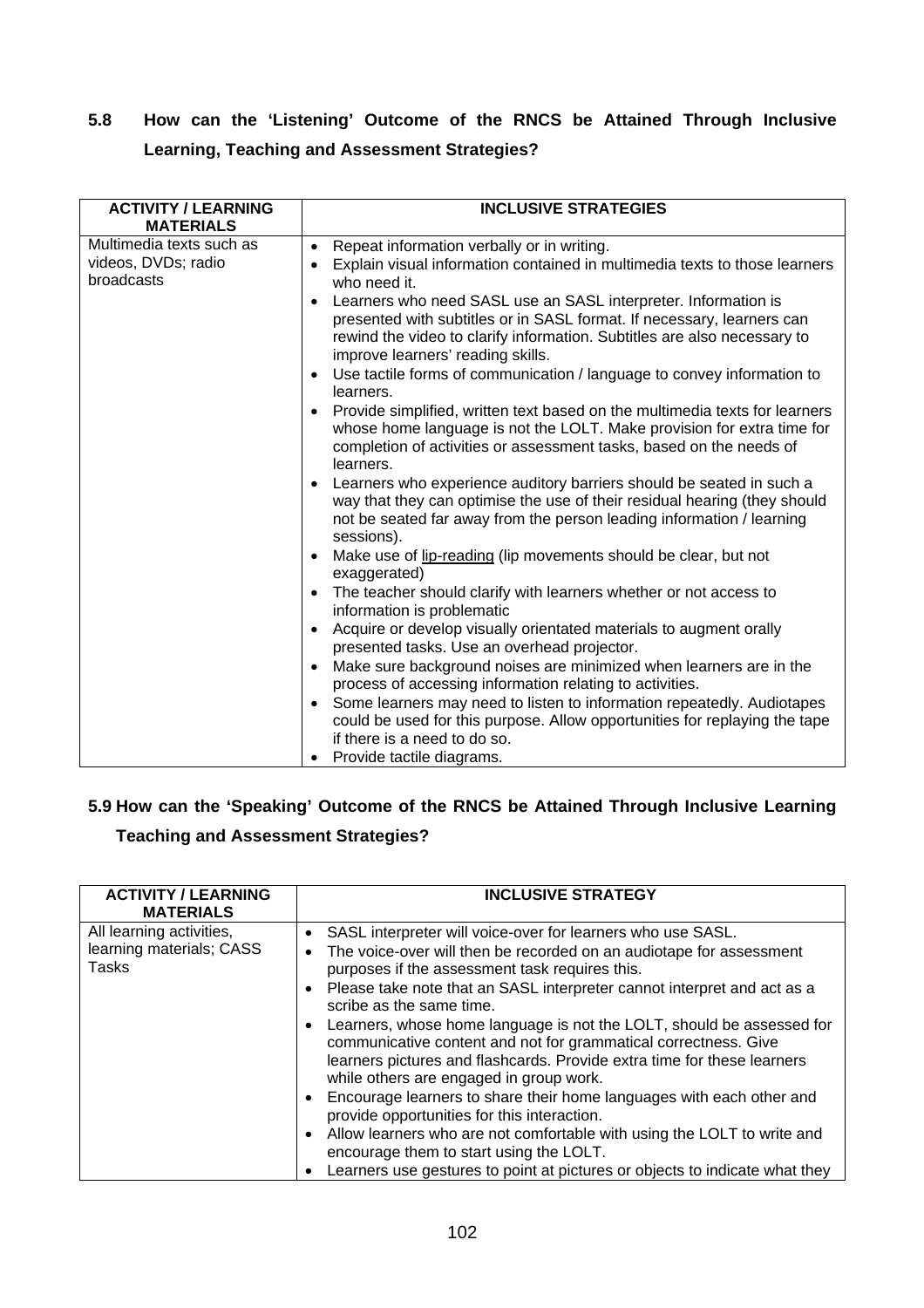| <b>ACTIVITY / LEARNING</b><br><b>MATERIALS</b> | <b>INCLUSIVE STRATEGY</b>                                                                                                                                                                                                                                                                                                                                             |
|------------------------------------------------|-----------------------------------------------------------------------------------------------------------------------------------------------------------------------------------------------------------------------------------------------------------------------------------------------------------------------------------------------------------------------|
|                                                | want to say.<br>• A practical activity can be arranged for learners experiencing language<br>barriers to enable them to demonstrate competence<br>Intervention in terms of pronunciation may be required.<br>$\bullet$<br>'Describe', 'tell', 'speak', 'explain' and similar verbs are to be read as<br>'sign', meaning that learners will participate by using SASL. |

# **5.10 How can the 'Reading and Viewing' Learning Outcome of the RNCS be Attained Through Inclusive Learning Teaching and Assessment Strategies?**

| <b>ACTIVITY / LEARNING</b><br><b>MATERIALS</b> | <b>INCLUSIVE STRATEGY</b>                                                                                                                                                                                                                                                                                                                                                                                                                                                                                                                                                                                                                                                                                                                                                |
|------------------------------------------------|--------------------------------------------------------------------------------------------------------------------------------------------------------------------------------------------------------------------------------------------------------------------------------------------------------------------------------------------------------------------------------------------------------------------------------------------------------------------------------------------------------------------------------------------------------------------------------------------------------------------------------------------------------------------------------------------------------------------------------------------------------------------------|
| All learning, teaching and<br>assessment tasks | Ensure that all learners are familiar with their surroundings. When visiting<br>$\bullet$<br>places, e.g. museums, provide learners with visual information about their<br>surroundings and assist them in orientating themselves in their new<br>environment.<br>Provide opportunities for learners to work in groups, especially when the<br>assignment has a visual component (e.g. conducting an experiment in a<br>science class.)<br>Include tactile components in all tasks where possible.<br>$\bullet$<br>Do not change the content of tasks.<br>$\bullet$<br>Rather ensure that sentences are not too complex and give synonyms for<br>words, e.g. 'Provide (give)'.<br>Present written material in video / audio format. Include sub-titles / SASL<br>format. |
| Illustrations and diagrams                     | Avoid using illustrations only, especially diagrams with fine details.<br>$\bullet$<br>Tactile diagrams could be used.<br>$\bullet$<br>Drawings / diagrams could be described.<br>This type of question may be substituted with alternative questions,<br>depending on different needs of learners.                                                                                                                                                                                                                                                                                                                                                                                                                                                                      |
| Dictionaries:                                  | Learners should be given dictionaries if they need that. Ensure that an<br>adequate number of dictionaries are available.<br>Teachers should be aware that not all learners are able to use a dictionary<br>independently.<br>Intervention through SASL may still be required.                                                                                                                                                                                                                                                                                                                                                                                                                                                                                           |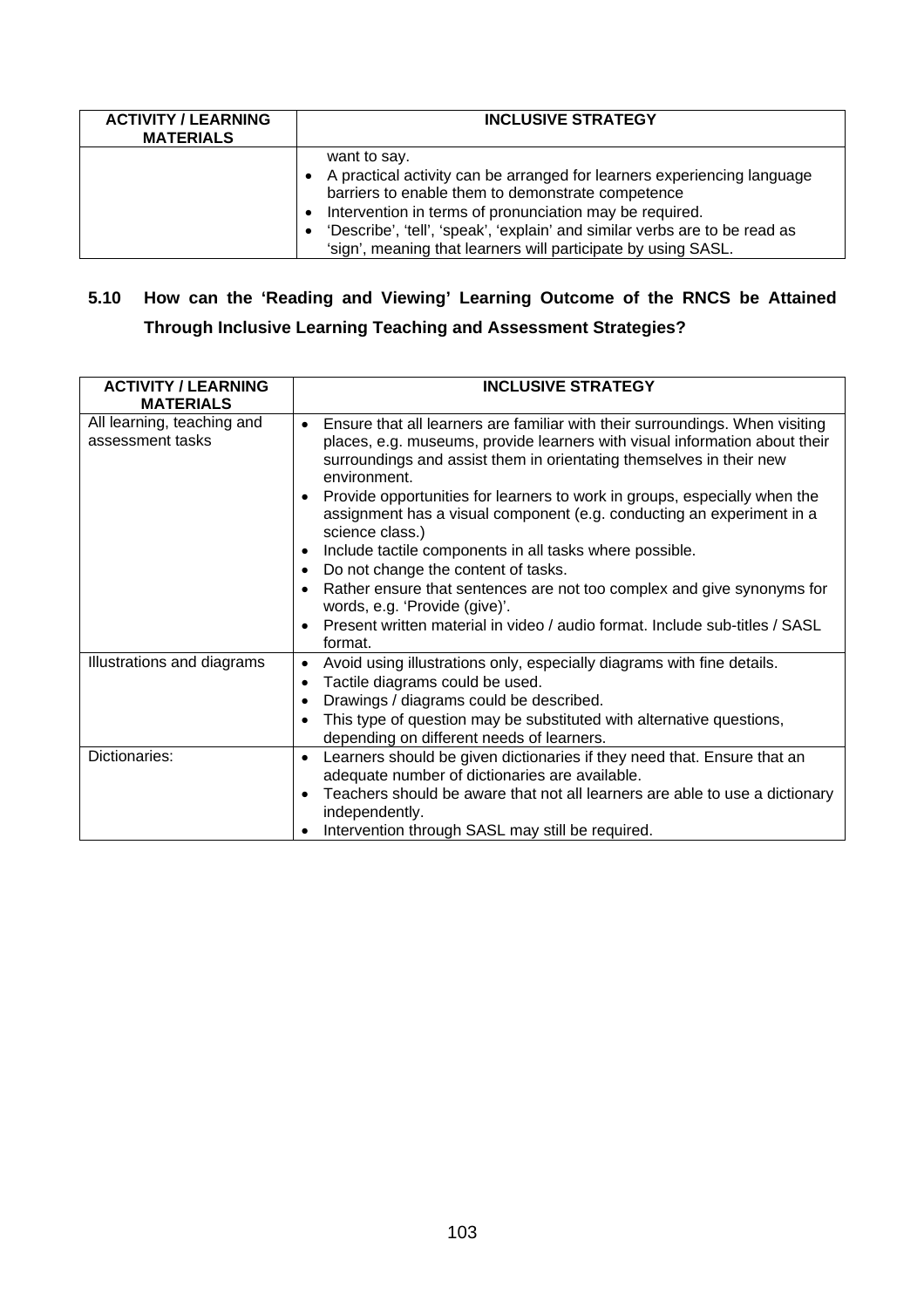# **5.11 How can the 'Writing' Learning Outcome of the RNCS be Attained Through Inclusive Learning Teaching and Assessment Strategies?**

| <b>ACTIVITY / LEARNING</b>                                             | <b>INCLUSIVE STRATEGY</b>                                                                                                                                                                                                                                                                                                                                                                                                                                                                                                                                                                                                                                                                                                                                                                                                                                                                                                                                                                                                                                                                                                                                                                                                                                                                                                                                                                                                                                                                                                                                                                                                                       |
|------------------------------------------------------------------------|-------------------------------------------------------------------------------------------------------------------------------------------------------------------------------------------------------------------------------------------------------------------------------------------------------------------------------------------------------------------------------------------------------------------------------------------------------------------------------------------------------------------------------------------------------------------------------------------------------------------------------------------------------------------------------------------------------------------------------------------------------------------------------------------------------------------------------------------------------------------------------------------------------------------------------------------------------------------------------------------------------------------------------------------------------------------------------------------------------------------------------------------------------------------------------------------------------------------------------------------------------------------------------------------------------------------------------------------------------------------------------------------------------------------------------------------------------------------------------------------------------------------------------------------------------------------------------------------------------------------------------------------------|
| <b>MATERIALS</b><br>All materials, activities and<br><b>CASS tasks</b> | • Learners can respond in Braille, by typing, SASL or orally.<br>Allow learners to circle or underline responses or point to the desired<br>choices for specific activities.<br>The use of a computer (including voice-synthesiser programmes) /<br>typewriter during the learning, teaching and assessment process may be<br>used for the purpose of a) providing activities / tasks in a format that is<br>accessible to the learner or, and b) to formulate and produce answers.<br>The learner should be familiar with the specific software/typewriter.<br>• When a learner who uses SASL presents a written task, it is essential that<br>the assessor understand the structure of SASL in order to verify the<br>content and to assess the task fairly.<br>In order to enable learners to improve their writing skills, the teacher<br>should be able to explain the difference in structure between SASL and<br>the LOLT of the learning site.<br>• Provide dictionaries.<br>• Learners may use personal computers with spelling and grammar<br>checkers. Teachers should first try other means of developing writing<br>skills.<br>• Additional time for learners with different needs, e.g. where the learner<br>types by means of a head pointer or toe, educational interpreting,<br>audiotapes etc.<br>• Allow drawing or oral explanations instead of writing.<br>Provide written copies of work that need to be copied from the chalkboard<br>$\bullet$<br>or overhead projector. Alternatively, a viable solution might be to provide<br>the learner with a copy of the assessment task produced by the teacher or<br>the peer. |
|                                                                        | • Provide worksheets with larger space for writing.                                                                                                                                                                                                                                                                                                                                                                                                                                                                                                                                                                                                                                                                                                                                                                                                                                                                                                                                                                                                                                                                                                                                                                                                                                                                                                                                                                                                                                                                                                                                                                                             |

# **5.12 How can the 'Critical Thinking and Reasoning' Learning Outcomes of the RNCS be Attained Through Inclusive Learning, Teaching and Assessment Strategies?**

| <b>ACTIVITY / LEARNING</b><br><b>MATERIALS</b>              | <b>INCLUSIVE STRATEGY</b>                                                               |
|-------------------------------------------------------------|-----------------------------------------------------------------------------------------|
| Arguments, debates,<br>analysis of phenomena,<br>evaluation | For inclusive strategies refer to speaking, listening, reading / viewing and<br>writing |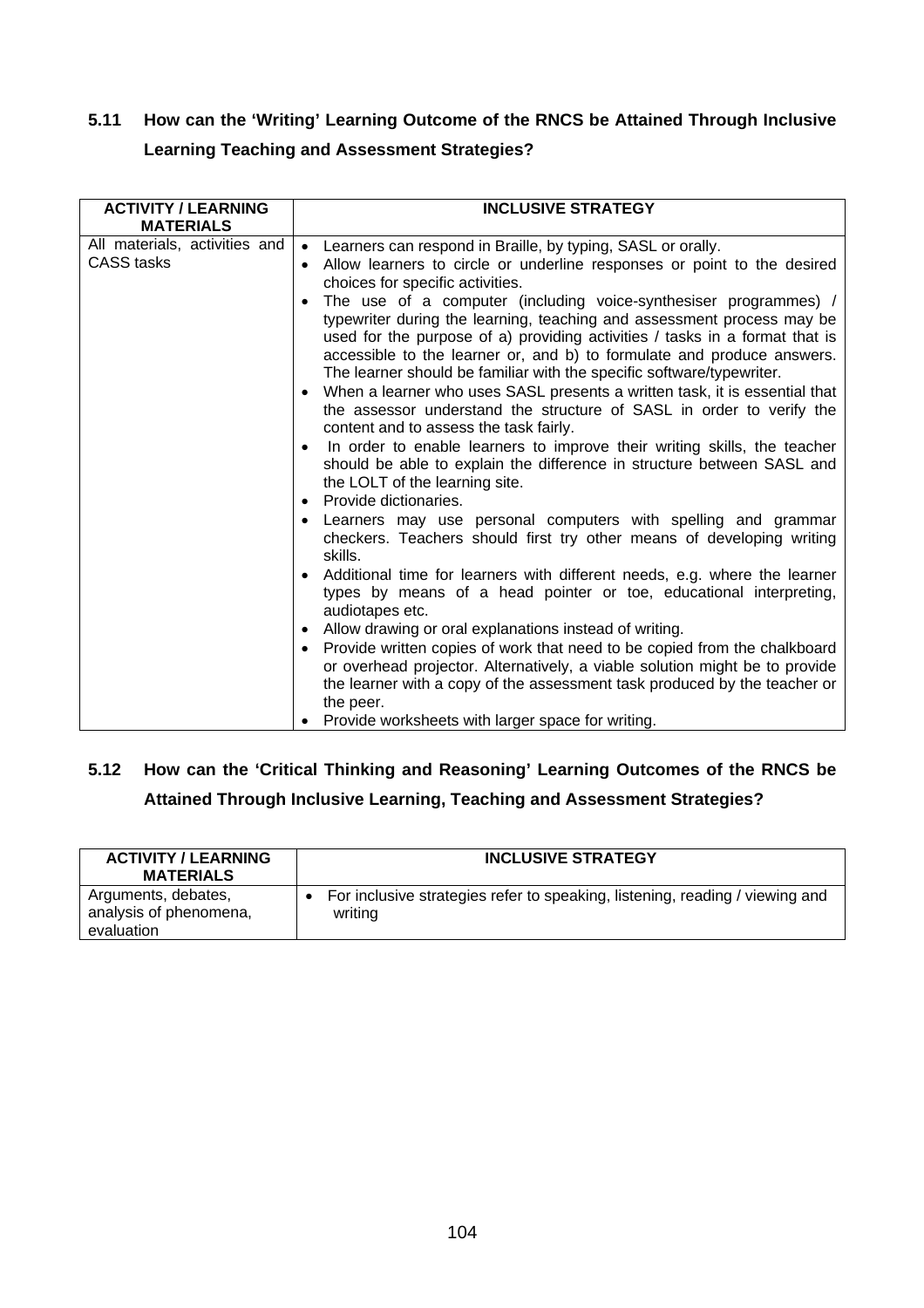# **5.13 How can the 'Language Structure and Use' Learning Outcome of the RNCS be Attained Through Inclusive Learning Teaching and Assessment Strategies?**

| <b>ACTIVITY / LEARNING</b><br><b>MATERIALS</b> | <b>INCLUSIVE STRATEGY</b>                                                                                                                                                                           |
|------------------------------------------------|-----------------------------------------------------------------------------------------------------------------------------------------------------------------------------------------------------|
|                                                | Learners whose home languages is different from the LOLT, should be<br>allowed to take their home language as a subject (languages learning area -<br>11 official languages, including SASL - RNCS) |

# **5.14 How can the Mathematics Learning Outcomes of the RNCS be Attained Through Inclusive Learning Teaching and Assessment Strategies?**

| <b>ACTIVITY / LEARNING</b><br><b>MATERIALS</b> | <b>INCLUSIVE STRATEGY</b>                                                                                                                                                                                                                                                                                                                                              |
|------------------------------------------------|------------------------------------------------------------------------------------------------------------------------------------------------------------------------------------------------------------------------------------------------------------------------------------------------------------------------------------------------------------------------|
|                                                | • Use of calculator, matrixes, computer programmes and concrete objects<br>• Use of reader / scribe<br>• Multiple choice and short answer questions instead of word-problems<br>• A graph paper could be used to assist learners to align numbers.<br>• Have learners use a picture or sequence of pictures to demonstrate<br>understanding of a concept or a process. |

### **5.15 Formal Assessment Tasks: Venues and Specific Interventions**

Some learners may prevent others from giving a true account of their knowledge and skills when assessed/examined, and might require assessment and assessment concessionary measures. There need to be some documentary proof to substantiate the following barriers. School teams can discuss decisions in this area with the institution based support teams, personnel from special schools, special schools as resource centres, full service schools or necessary district-officials.

#### **Ad-hoc arrangements**

This applies in cases of pregnancy or in cases of injury, trauma, hospitalisation and imprisonment or problems due to medical conditions just before or during assessment. Should it become necessary for a learner to apply for alternative assessment procedure due to one or more of the above reasons, an ad-hoc decision should be taken at that time,in consultation with the Provincial Assessment Concessions Committee.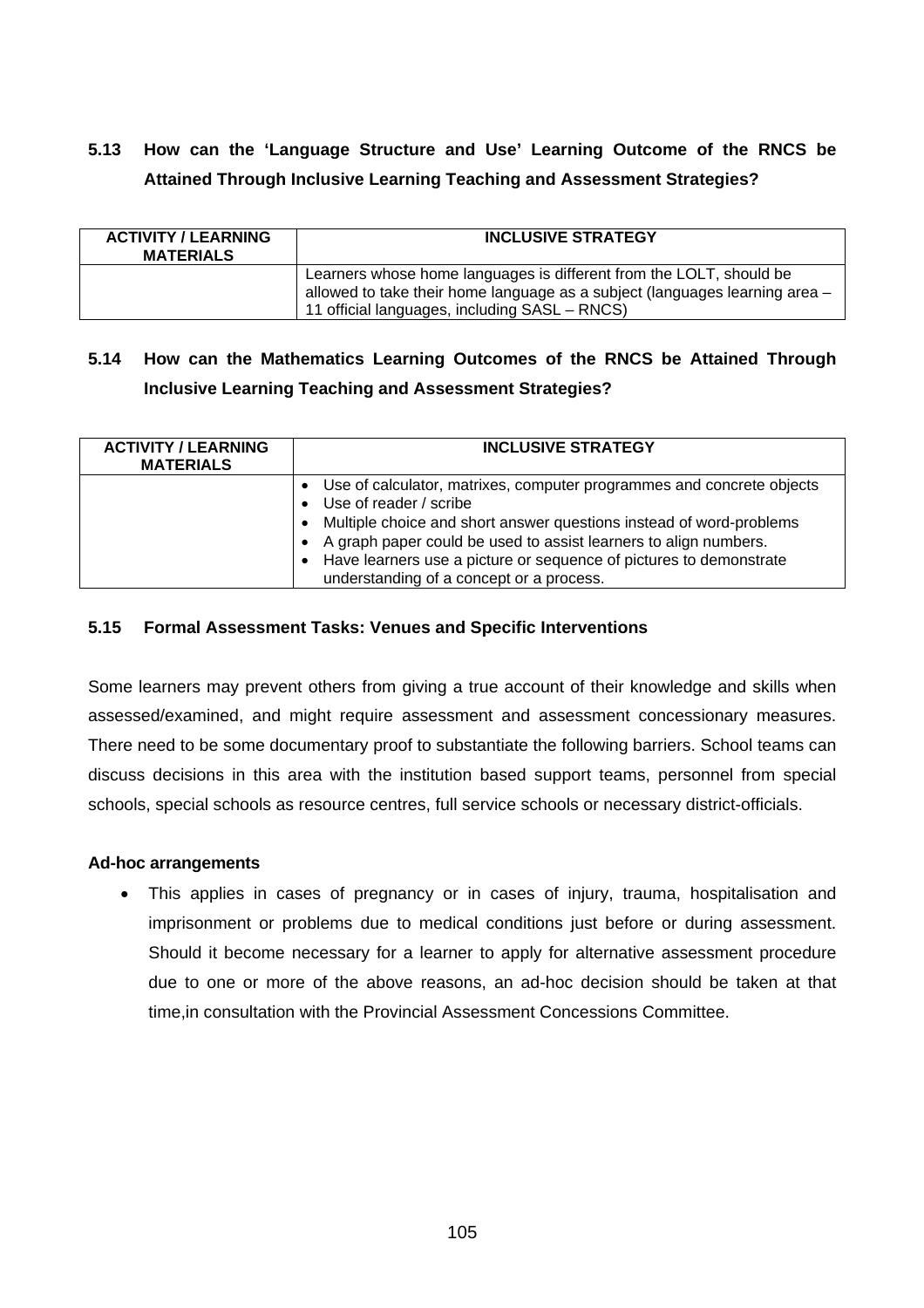## **CLARIFICATION OF TERMINOLOGY**

## • FM system:

A device which is used by teachers and learners to amplify the teacher's voice and reduce background noise.

• Lip-reading

Many learners who are deaf or experience hearing loss have acquired the skill to read lips. Teachers must in all cases of hearing loss take the necessary measures to ensure that they face learners when speaking and facilitate lip reading.

- Voice synthesiser programmes: Computer devices that convert text into audible language for learners who experience vision barriers.
- Braille programmes Programmes that convert ordinary text into Brailled text
- South African Sign Language (SASL)

SASL is the primary means of learning and communicating for a number of pupils. It is a visual-gestural language, which is acquired naturally by young children, provided they are exposed to it. The minority of learners who need SASL acquires it at home, and the majority acquires it at schools where SASL is used as the medium of instruction. Therefore, any spoken /written language must be considered as a second language. Oral language acquisition is very slow and in most cases inadequate. A learner who needs SASL support does not necessarily access spoken language fully by means of lip-reading.

Recommendation: It is recommended that legislation be passed according to which SASL will be recognised as an official language and be offered as such to learners who need it as a LOLT, and also to other learners who may learn it as a First or Second Additional Language. This recommendation is linked to the recommendation by PanSALB as stated in the RNCS.

- SASL interpreter: A person who converts spoken language to SASL or visa-versa.
- Scribe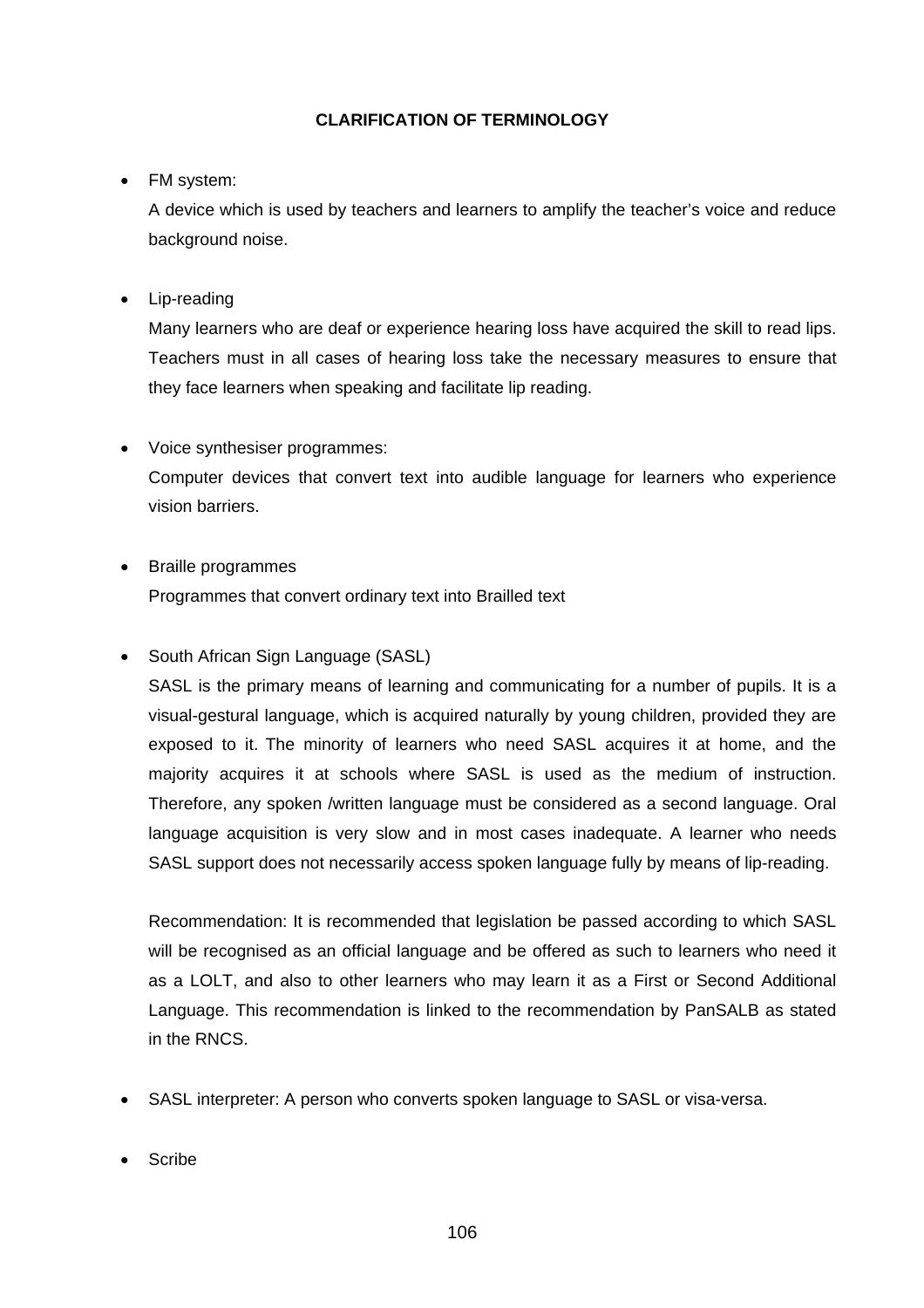A person (scribe) reads questions / tasks / activities to the learner and writes down the learner's spoken words verbatim. A scribe could be an teacher or a departmental official, but does not have to be a member of staff of the centre concerned. Training of scribes is highly recommended. When transcribing takes place place for assessment purposes, it is recommended that a separate, venue be provided for each scribe. The scribe and the learner must each receive a copy of the question paper. In the case of writing an external assessment, a continuous cassette recording of the assessment must be made. The recorder may only be switched off to turn or replace a cassette. These recordings must be kept until the results are known. An application for additional time should accompany the application amanuensis It is recommended that, in the case of an assessment in subjects where Mathematical skills are being tested, a scribe should not be used.

#### • Readers Reading to a learner/group of learners

The reader can read the paper to one or more learners simultaneously. Both the reader and the learner(s) should have assessment tasks. The reader should preferably be a qualified teacher, but not necessarily from the same centre. The reader remains neutral and impartial when reading the assessment task. The learner has to finish the assessment within the allocated time. In subjects where speed is required, for example, in the speed accuracy test in Typing, and when the reading of the question paper by the learner is too time-consuming, the question paper may be read to the learner. This will require the reader to sit beside the learner throughout the learning, teaching and assessment process.

#### **Assistive Devices for Writing:**

Computers can be used to enhance the writing abilities of students by offering alternative strategies to production and learning.

As students begin the writing process, they associate sounds with the shapes of words and letters. They look to see if the words make sense and are spelled

correctly. They read what they have written to themselves or out loud. When composing or revising, they look to previous sections and insert, erase, reorganize or make notes. Pens and pencils are their writing tools; legibility in written work is important.

#### **The Writing Continuum**

Students with disabilities frequently require alternative ways of creating written text. There is a continuum of writing tools and strategies that includes pencils to computers to input by voice.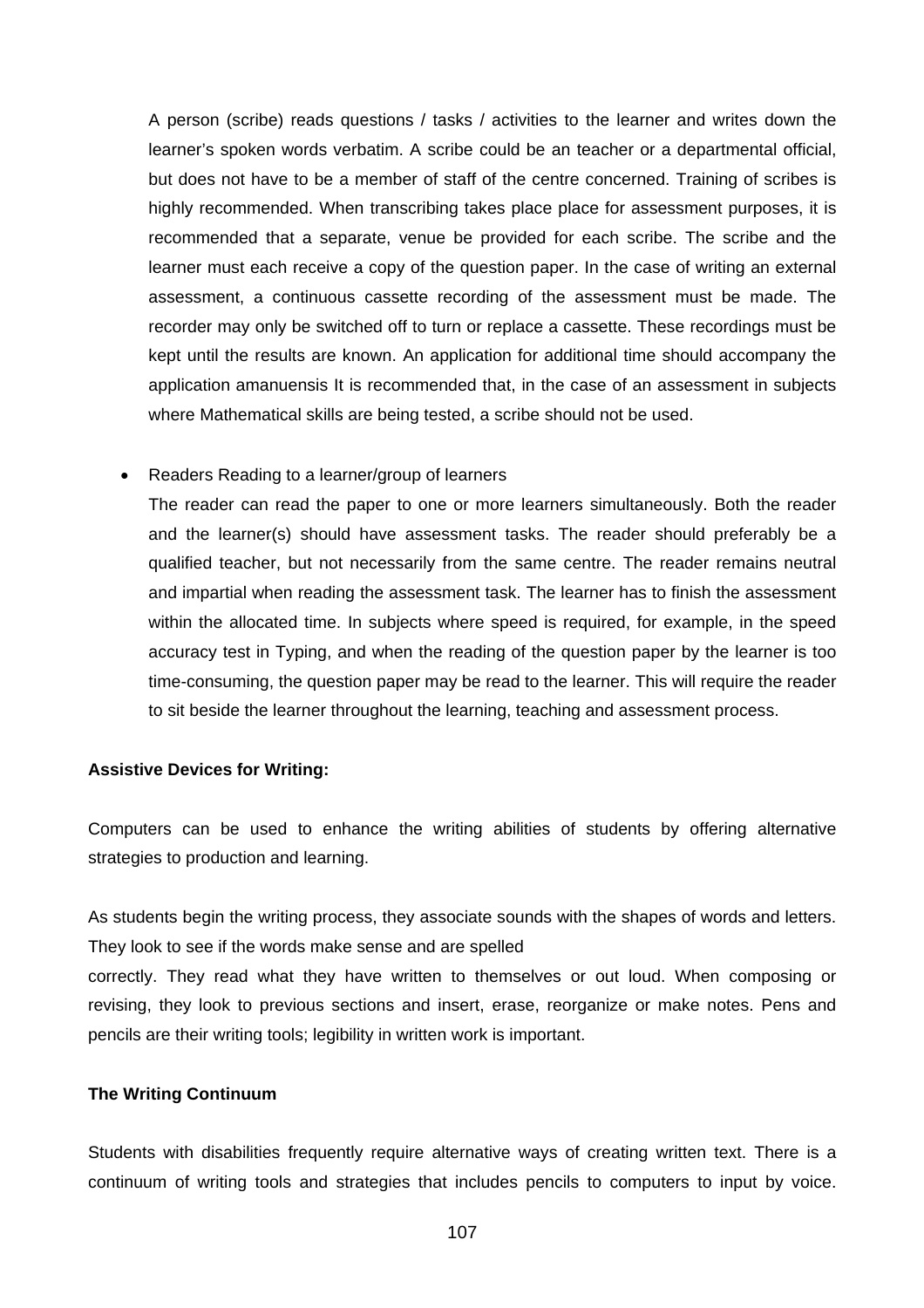Although low-tech options should be considered, computers offer a variety of features that can support the writing process.

By using a keyboard to write, legibilty issues are often eliminated. Students are able to see and hear as they write with special software programs. Computers can also provide assistance with visual organization, outlining, and step-by-step direction following - - all of which support the writing process.

## **How Computers Change the Writing Process**

Electronic editing changes the writing process by separating the composition of ideas from printing the ideas on paper with ink. With a computer as a writing tool…

- Handwriting problems disappear
- Proofreading is easier because text is more legible
- Students experience less frustration with the tool's limitations
- Complete re-writes are unnecessary
- Students produce less cramped vocabulary (and thinking) based on fear of making mistakes
- Spelling and mechanics can be de-emphasized and moved to the end of the writing process
- Organization can be dealt with easily by cutting and pasting and/or using outlining programs

## **Switches**

## **Purpose of Switch Use**

Switches offer access to anything electronic for persons with disabilities and are a great way to begin experiencing independent control. Through a variety of interfaces, switches are connected to electronic devices. They work to turn things on and off or indicate choices when used with scanning software or interfaces. For children with physical disabilities, a single, reliable movement can cause a toy to move or turn a radio on. Those with sensory impairments learn that they can be the controlling source of sound, light and vibration; and those with cognitive impairments are able to interact with toys and computers with a single "button", limiting the need for more complex directions. Switches provide new opportunities to learn and participate.

For example, a simple battery interface can assist a student in creating a 'Spin Art' picture with friends.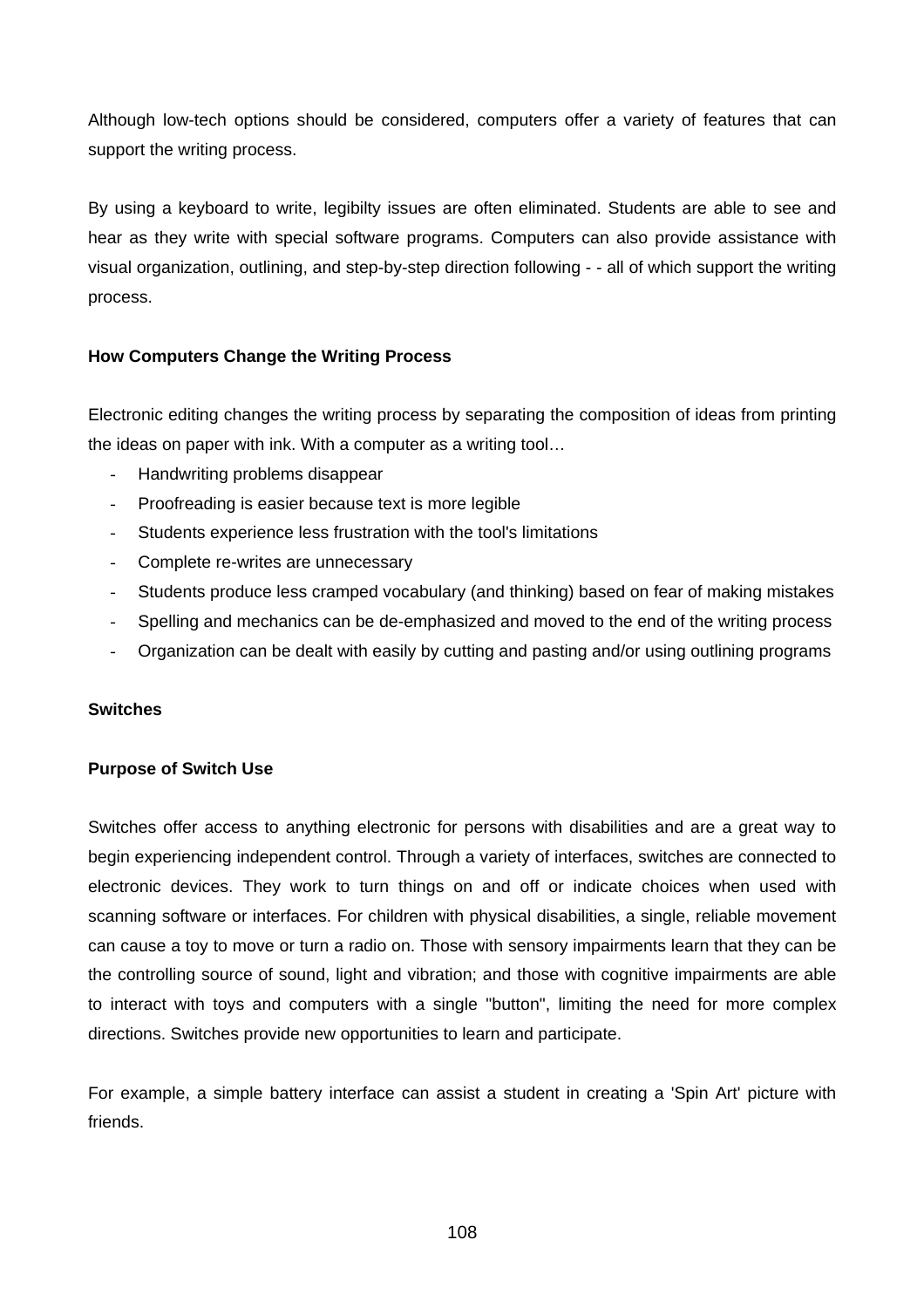Children often begin by using switches with toys. This develops skills that can include: turning them on and off, moving them for social and communicative purposes and making choices to indicate preferences. These skills provide a foundation for learning and also for more complex technology use such as multiple switch use, computer interactions and more extensive environmental control.

## **Types of Switch Use**

- Young girl using a blender controlled by a switch. Environmental Control of appliances such as radios, fans, blenders, televisions, etc., found in homes and schools.
- Play & Exploration are expanded through using switches to independently participate in games and other recreation activities. Battery-operated toys or games such as Light Brite and Spin Art can be easily adapted for switch use.
- Movement can be experienced with motorized mobility items such as powered wheelchairs and motorized cars (Jeeps, Big Foot cars) that are driven with single and multiple switches.
- Young boy in powered wheelchair.
- Computer Access is achieved through single and multiple switch access. Switches can be used in combination with other input devices such as head pointers and voice dictation software. Scanning systems can be employed, giving a single switch user full access to any commercial software program.
- Young girl pressing switch on computer monitor
- Communication is encouraged through early switch use. Single switch devices with recorded messages provide a way to relate language to the activity at hand and to initiate and participate in a variety of activities. More complex systems use multiple switches or internal scanning methods to access multi-layered designs.

#### **Compact Keyboards**

These keyboards have smaller keys, fewer key choices or a more "compact" layout. Some compact keyboards include a built-in track ball and/or wrist rest and may be a better choice for smaller hands or for older students with a limited range of motion. These keyboards typically feature a total of 65-90 keys with 15mm key spacing. Rather than a separate numeric pad, the numeric keys are embedded within the alpha-numeric keys; a toggle key turns them on and off.

#### **Keyboard Layouts**

The physical layout or organization of the keys is another important area to consider when selecting alternate keyboards. The standard keyboard is designed with a "QWERTY" layout,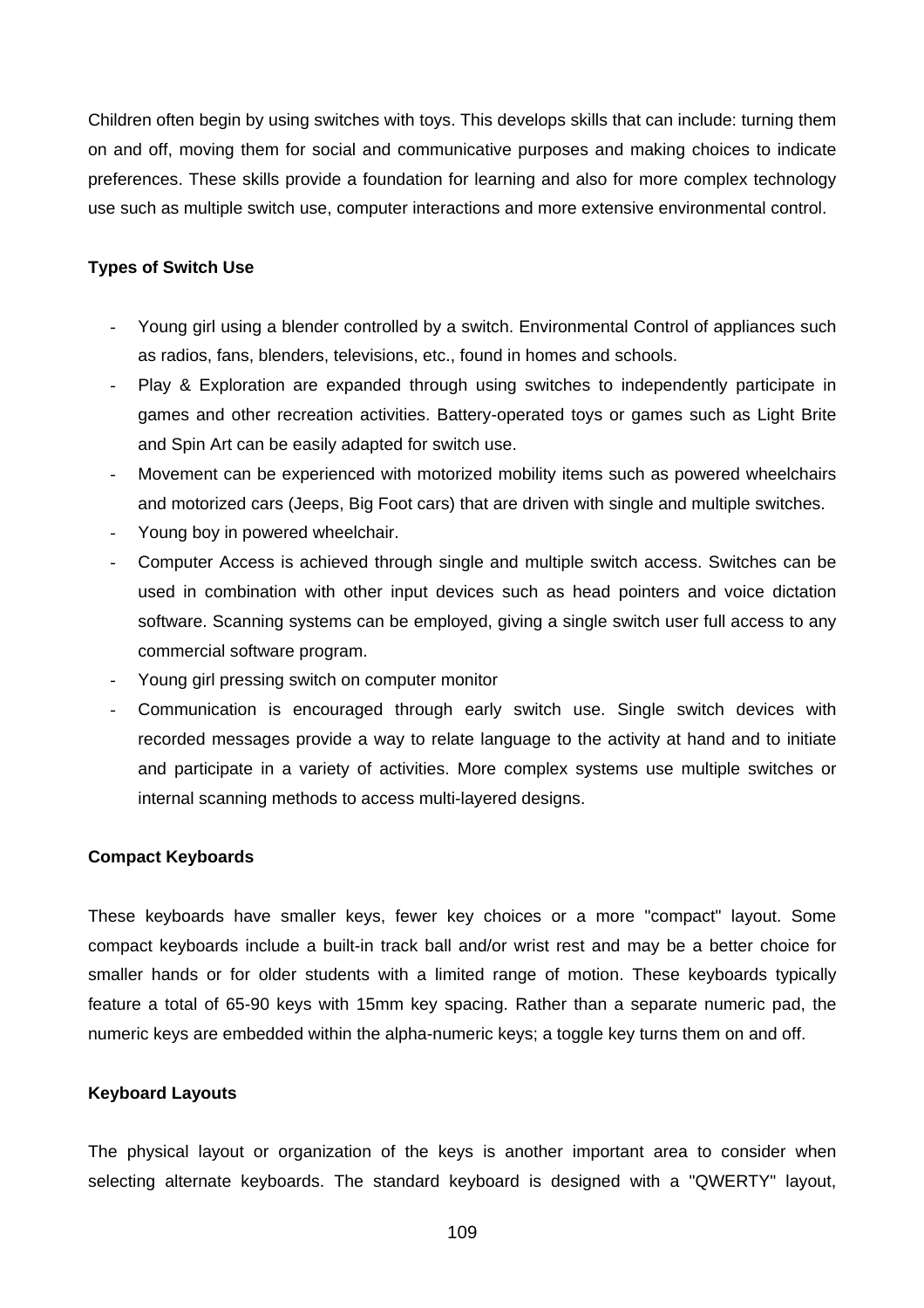modeled after the typewriter. This layout however may not be ideal for use by non-typists or young users and may not be the most efficient design for students with single side use.

Some keyboards are available with an alphabetical layout design. These may be preferred by students just beginning to use the computer for writing. Often keyboards with an "ABC Layout" also have larger keys. This design reinforces and builds on the student's experience with the alphabet while making the keys easier to find. The emphasis is on letter location and not on efficiency. (The first two examples were also describes under Enlarged Keyboards; they contain both features.)

There are also flexible keyboards coming with six standard overlays. The alphabet overlay is designed with larger key areas that are spaced farther apart for more controlled access. It is often used for early writing activities.

Another keyboard layout is designed for students who are able to write but who need a more efficient typing system. The keyboard design places most frequently used keys closer to the stronger fingers. It also is available in right and left-hand only layouts, making the keyboard more accessible to persons with a single functional hand.

Software utilities are available which provide the means to redesign the standard keyboard into a different layout.

In all cases, the keyboard would need new key labels to identify the new key functions.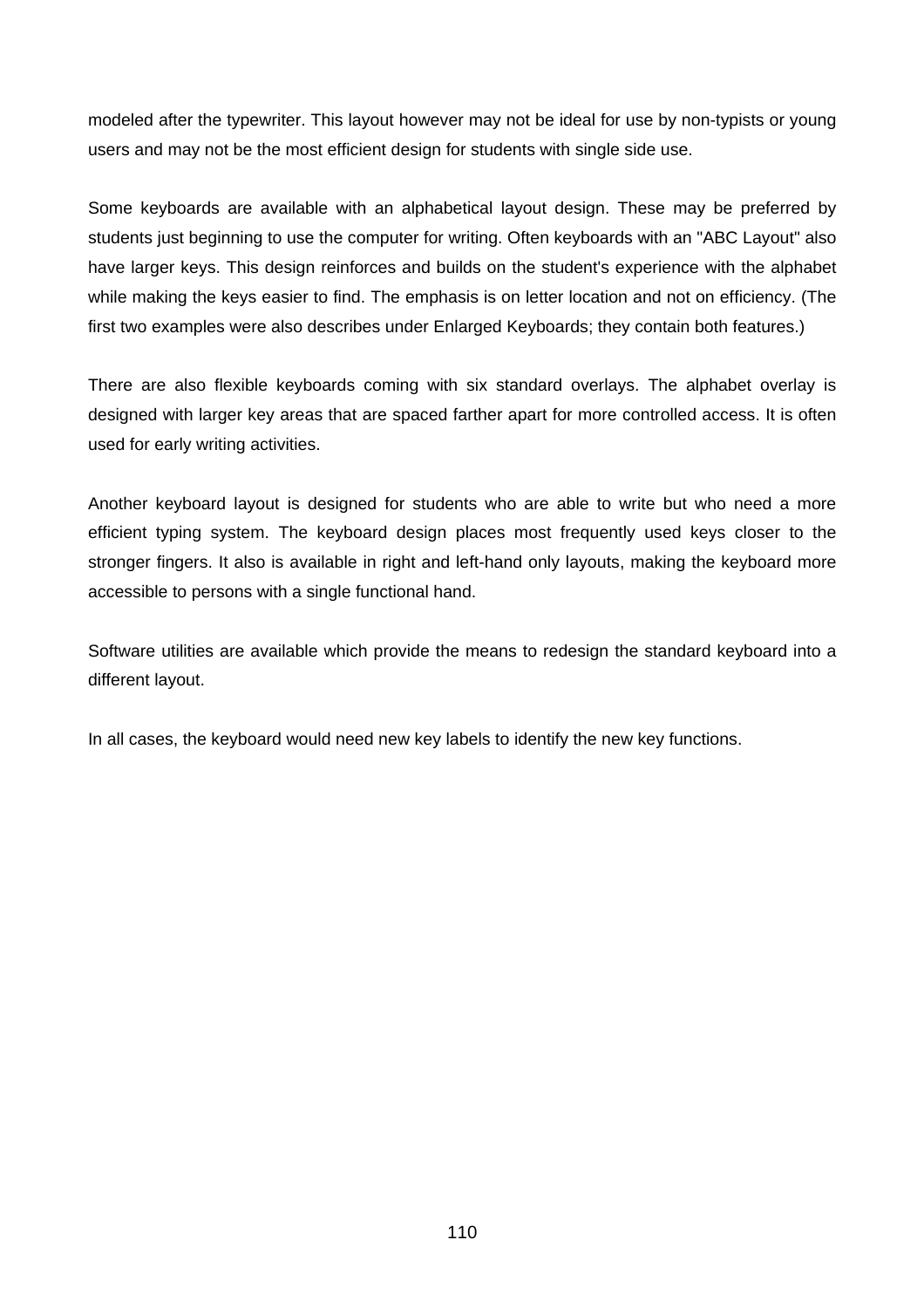## **SECTION 6**

## **LEARNING STYLES AND MULTIPLE INTELLIGENCES**

#### **6.1 Introduction**

The diversity of learners dictates the manner of implementing the curriculum. Recognition of the fact that learners possess different or multiple intelligences is crucial for the inclusive classroom. The learners' intelligence and accompanying learning styles, therefore, should be taken as a starting point in determining the teaching methodologies and assessment procedures to be applied.

## **LEARNING STYLES**



All learners seem to possess these intelligences to a greater and / or lesser degree.  $3$  Teachers should be aware of the different multiple intelligences of learners and be able to identify them. These intelligences are of utmost importance in guiding the choice of appropriate teaching and learning strategies.

<sup>&</sup>lt;sup>2</sup> Gardner

 $3$  Armstrong 2003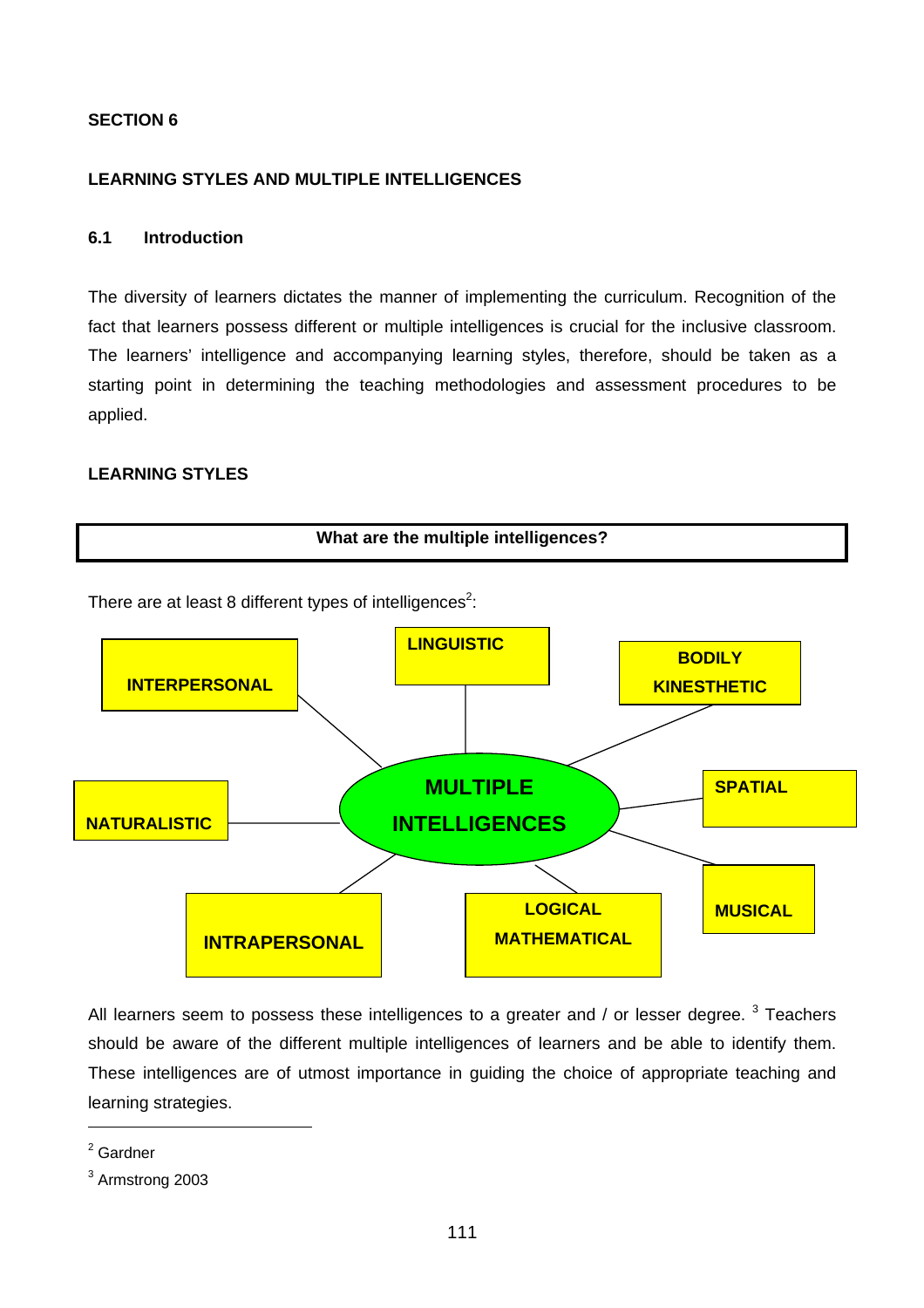# **6.2 How do we Recognise the Way in which Different Intelligences Process Information, and How do we Link this to Different Learning Styles?**

| Intelligence | <b>Recognize by</b>  | <b>Learning Style</b> | Ways to reach all learners                                                                    |
|--------------|----------------------|-----------------------|-----------------------------------------------------------------------------------------------|
| Logical-     | Strong at math &     | The highly logical    | SOLVING MATHEMATICAL PROBLEMS                                                                 |
| Mathematical | problem-solving      | mathematical          | - Problems should relate to social and                                                        |
|              | skills               | learners will be      | environmental situations                                                                      |
|              | Ability to discern   | interested in         | - Ensure that problems presented are                                                          |
|              | logical or numerical | problem solving       | varied in terms of complexity to address                                                      |
|              | patterns             | and hypothesis -      | difference in abilities.                                                                      |
|              | Ability to pursue    | testing strategies.   | - All barriers to learning should be                                                          |
|              | extended lines of    |                       | addressed                                                                                     |
|              | logic and reasoning  |                       | - Tactile shapes could be used for some                                                       |
|              | Asks 'why' & 'how'   |                       | learners, word-problems for others etc.                                                       |
|              | questions, wants to  |                       | Special attention should be paid to the                                                       |
|              | reason things out,   |                       | language competence of the highly                                                             |
|              | wants to know        |                       | mathematical learners                                                                         |
|              | 'what's coming up    |                       | Ensure that learners are adequately                                                           |
|              | next' - sequential   |                       | involved in reading and writing                                                               |
|              | thinking             |                       | activities, and discussions                                                                   |
|              |                      |                       | Provide opportunities for learners to<br>$\blacksquare$<br>read stories involving mathematics |
|              |                      |                       | word problems                                                                                 |
|              |                      |                       | Provide learners with the opportunities<br>$\blacksquare$                                     |
|              |                      |                       | for solving word problems                                                                     |
|              |                      |                       |                                                                                               |
|              |                      |                       | Examples:                                                                                     |
|              |                      |                       | Jane has three bags of oranges. In each                                                       |
|              |                      |                       | bag there are six oranges. How many                                                           |
|              |                      |                       | oranges does she have?                                                                        |
|              |                      |                       | Some learners may have to see / feel the                                                      |
|              |                      |                       | oranges, others will cope with the wording,                                                   |
|              |                      |                       | yet others may have to draw it for                                                            |
|              |                      |                       | themselves visually. It may be useful to re-                                                  |
|              |                      |                       | word the problem in a different context for                                                   |
|              |                      |                       | some learners, or make it more complex,                                                       |
|              |                      |                       | e.g. My father has lost six of his cattle and                                                 |
|              |                      |                       | now has six at his place and another six<br>are at his brother's place. How many cattle       |
|              |                      |                       | did my father have at the beginning?                                                          |
|              |                      |                       | <b>COMPUTER TIME</b>                                                                          |
|              |                      |                       | Where possible, all learners need to                                                          |
|              |                      |                       | have the opportunity to spend independent                                                     |
|              |                      |                       | time with computers.                                                                          |
|              |                      |                       | - Provide Braille keyboards and printers                                                      |
|              |                      |                       | - Ensure that voice synthesizer                                                               |
|              |                      |                       | programmes are available.                                                                     |
|              |                      |                       | -Teacher moves around to assist learners                                                      |
|              |                      |                       | with different needs                                                                          |
|              |                      |                       | - Ensure that computer tables are of                                                          |
|              |                      |                       | appropriate height for wheelchair-users                                                       |
|              |                      |                       | OTHER WAYS TO REACH:<br>objects to sort, classifying, writing                                 |
|              |                      |                       | applications, gadgets to take apart or fix,                                                   |
|              |                      |                       | magnets, exploring, solving mysteries,                                                        |
|              |                      |                       | word problems, museum trips, riddles,                                                         |
|              |                      |                       | analysing information, outlining, grouping                                                    |
|              |                      |                       | and calculation activities                                                                    |
|              |                      |                       |                                                                                               |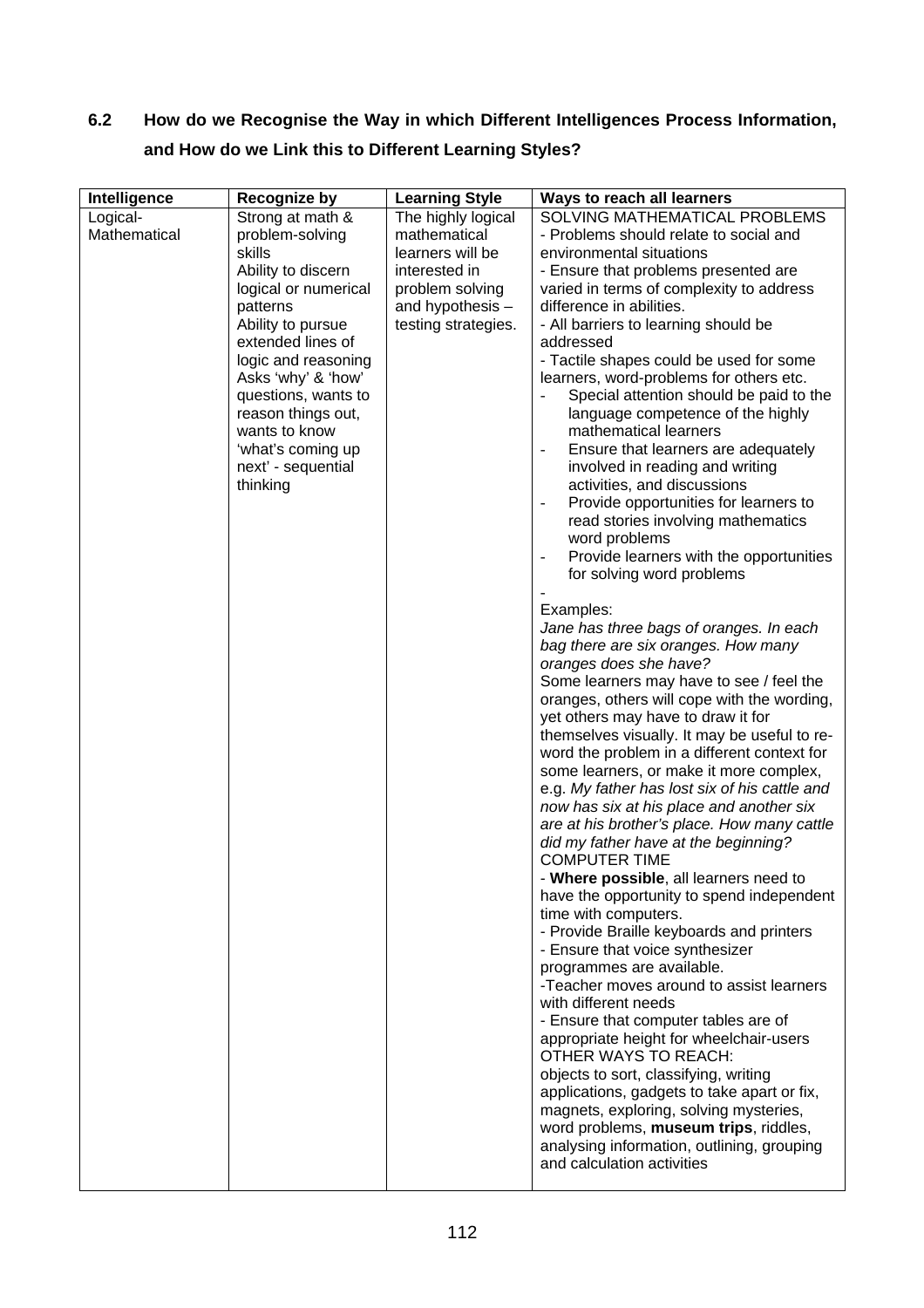| Intelligence | <b>Recognize by</b>                                                                                                                                                                                                                                                                                                                                                                                                                                                                                                                                                  | <b>Learning Style</b>                                                                                                                                                                                                   | Ways to reach all learners                                                                                                                                                                                                                                                                                                                                                                                                                                                                                                                                                                                                                                                                                                                                                                                                                                                                                                                                                                                                                                                                                                                                                                                                                                                                   |
|--------------|----------------------------------------------------------------------------------------------------------------------------------------------------------------------------------------------------------------------------------------------------------------------------------------------------------------------------------------------------------------------------------------------------------------------------------------------------------------------------------------------------------------------------------------------------------------------|-------------------------------------------------------------------------------------------------------------------------------------------------------------------------------------------------------------------------|----------------------------------------------------------------------------------------------------------------------------------------------------------------------------------------------------------------------------------------------------------------------------------------------------------------------------------------------------------------------------------------------------------------------------------------------------------------------------------------------------------------------------------------------------------------------------------------------------------------------------------------------------------------------------------------------------------------------------------------------------------------------------------------------------------------------------------------------------------------------------------------------------------------------------------------------------------------------------------------------------------------------------------------------------------------------------------------------------------------------------------------------------------------------------------------------------------------------------------------------------------------------------------------------|
| Spatial      | Strong visual<br>imagination and<br>other spatial abilities<br>Likes to design,<br>draw, read graphics,<br>posters<br>Needs pictures to<br>understand, likes<br>puzzles, mazes,<br>organizing space,<br>objects and areas<br>Has ability to<br>mentally manipulate<br>forms, objects or<br>people in space or<br>transfer them to<br>other locations or<br>into other elements<br>It's the capacity to<br>recognize forms,<br>shapes and how<br>they relate and<br>interact with another<br>It is also sensitivity<br>to the balance and<br>composition of<br>shapes | Learners who are<br>visually-spatially<br>strong learn best<br>from information<br>that they see or<br>read. They have<br>strong visual<br>imaginations and<br>are inclined to be<br>involved in spatial<br>activities. | - Provide learners with opportunities to<br>visualize, and sketch as they read.<br>- Integrate painting or any other visual art<br>form with learning experiences.<br>- Unfamiliar words maybe explained by<br>drawing pictures or by finding relevant<br>images on the Internet or in SASL and<br>Braille.<br>- Allow use of colored pencils and supply<br>paper in a range of shapes and sizes.<br>- Learners should be allowed to illustrate<br>their writing by drawings.<br>- Use pictures out of magazines.<br>- Introduce the drawing of cartoons with<br>captions.<br>- Use television shows or video programs<br>that allow one to see the action, hear the<br>words, and at the same time, read the text<br>of the dialogue at the bottom of the screen;<br>SASL interpreter if learners with SASL<br>needs in class<br>- Allow learners to use colored background<br>(on computers) and / or to highlight any<br>component of the reading texts.<br><b>OTHER ACTIVITIES</b><br>Art, changing locations, stacking objects,<br>putting pieces together, sports, large<br>pieces of paper, trying things from a<br>different angle, movement, likes mind-<br>mapping, video, films, map making, charts,<br>theater, wind-surfing, sculpture, roller<br>blading, drawing and painting |
| nterpersonal | Strong people skills<br>Ability to make<br>distinctions among<br>others in their<br>moods, feelings,<br>biases, thoughts<br>and values<br>It's the ability to act<br>appropriately using<br>knowledge of others<br>Loves to talk &<br>influence, usually a<br>group leader, an<br>organizer<br>Communicates well<br>Good at conflict<br>resolution, listening,<br>negotiating &<br>persuasion                                                                                                                                                                        | <b>Highly</b><br>interpersonal<br>learners enjoy<br>engaging in<br>learning<br>experiences in a<br>social setting.                                                                                                      | - Provide opportunities to read out loud /<br>sign and think out loud / sign about the text<br>learners would be reading. (Take note that<br>some readers may need SASL<br>intervention in order to engage with written<br>texts).<br>- Allow group discussions (SASL<br>interpreter for learners with SASL needs).<br>Ensure that topic for discussion doesn't<br>disadvantage learners on the basis of their<br>social economic background<br>- It is essential for some learners to talk<br>out loud or fingerspell words as they write.<br>-Encourage learners to create text directly<br>from their spoken language / SASL.<br><b>OTHER ACTIVITIES:</b><br>Promote friendships, interactive games,<br>teams, pair up with partner, one-on-one<br>discussion, peer teaching, group work,<br>collaboration & empathy                                                                                                                                                                                                                                                                                                                                                                                                                                                                      |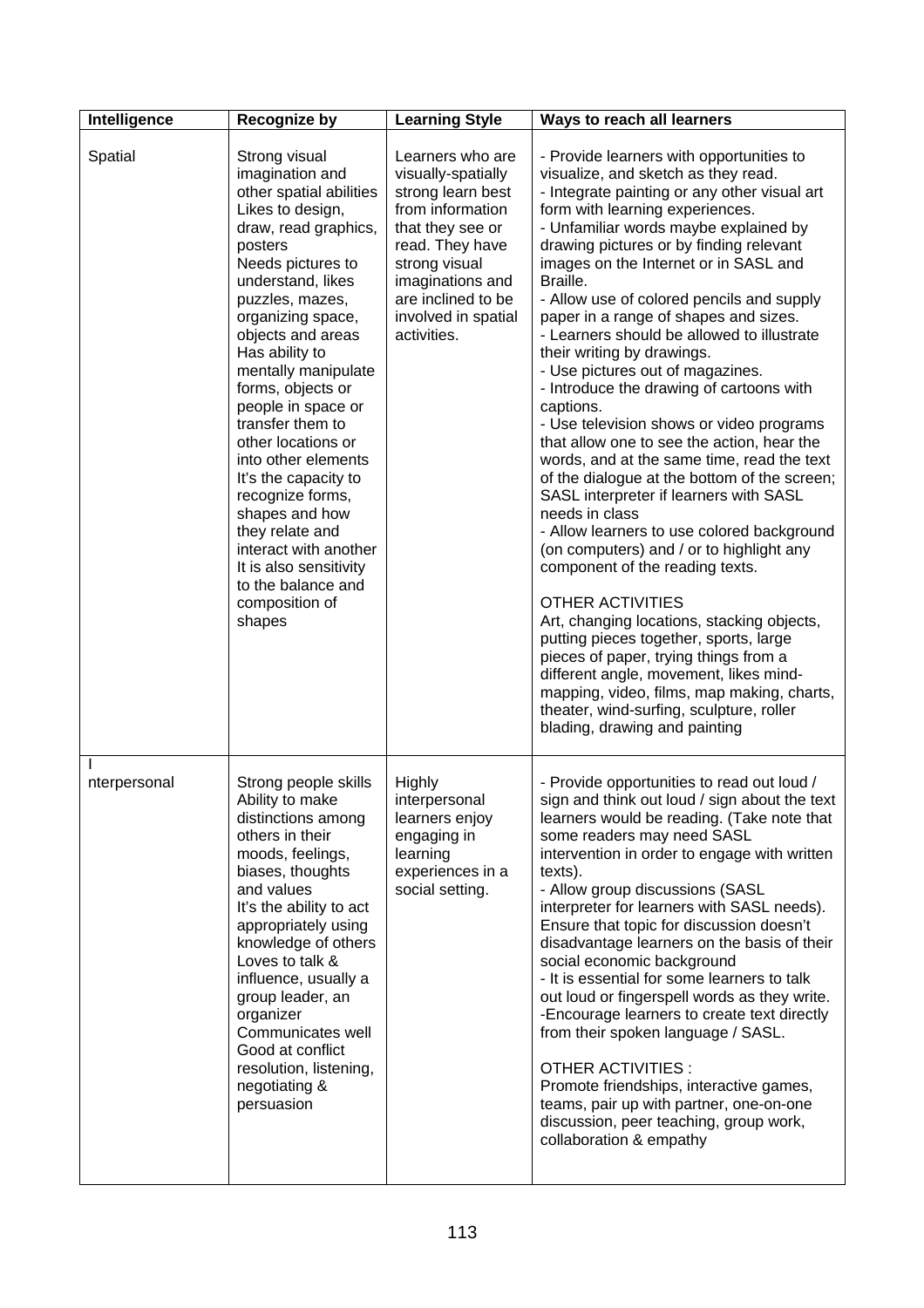| Intelligence       | <b>Recognize by</b>                                                                                                                                                                                                                                                                                                                                  | <b>Learning Style</b>                                                                                                                                                                               | Ways to reach all learners                                                                                                                                                                                                                                                                                                                                                                                                                                                                                                                                                                                                                                                                                                                                                                                                                                                                                                                                                                                                                                                                                                                                                                                                                                                                                 |
|--------------------|------------------------------------------------------------------------------------------------------------------------------------------------------------------------------------------------------------------------------------------------------------------------------------------------------------------------------------------------------|-----------------------------------------------------------------------------------------------------------------------------------------------------------------------------------------------------|------------------------------------------------------------------------------------------------------------------------------------------------------------------------------------------------------------------------------------------------------------------------------------------------------------------------------------------------------------------------------------------------------------------------------------------------------------------------------------------------------------------------------------------------------------------------------------------------------------------------------------------------------------------------------------------------------------------------------------------------------------------------------------------------------------------------------------------------------------------------------------------------------------------------------------------------------------------------------------------------------------------------------------------------------------------------------------------------------------------------------------------------------------------------------------------------------------------------------------------------------------------------------------------------------------|
| Bodily-Kinesthetic | Ability to handle<br>objects skilfully,<br>either fine or gross<br>motor movements<br>Also the ability to<br>control your own<br>movements for<br>function or<br>expression<br>Desire to move!<br>Constant movement<br>or commitment to<br>comfort<br>Wants to get up,<br>move around, tap,<br>touch, fiddle with<br>things & do things              | Learners who are<br>highly bodily-<br>kinesthetic enjoy<br>learning whilst<br>moving about<br>freely and<br>touching. They<br>also learn best<br>from handling<br>materials, writing<br>and drawing | - Allow learners to read standing up, lying<br>down or in some any other posture so long<br>as it is comfortable for the learner.<br>- Provide learners with opportunity to read<br>and move at the same time .An older<br>learner can read while on an exercise bike,<br>for example.<br>Learners should be allowed to use their<br>hands and fingers while they read.<br>Touching the words that they read<br>increases their kinesthetic connection to<br>the material<br>- Learners whenever possible should be<br>allowed to write in the books (not<br>workbooks) they are reading from. It is<br>believed this improves the real sense of<br>kinesthetic involvement with a book.<br>- The use of pens and pencils, as well as<br>the use of paper that has interesting<br>textures and surfaces provide tactile<br>stimulation.<br>- Physical exercise designed for relaxation<br>may precede or follow reading and writing<br>exercises.<br><b>OTHER ACTIVITIES</b><br>Stretching, role play, Simon Says games,<br>new games, building models,<br>demonstrations, changing seating, drama,<br>exercise, body sculpture, crafts & hobbies,<br>dancing, games & sporting events (Ensure<br>that the chosen activities do not exclude<br>some learners; use parallel activities for<br>this purpose) |
| Verbal-linguistic  | Use of core<br>operations of<br>language<br>Sensitivity to the<br>meaning, sound,<br>inflection and order<br>of words<br>Loves language -<br>reads and loves to<br>talk<br>Constant talking, a<br>good memory for<br>dates & names<br>Likes to tell and<br>listen to stories<br>Likes a variety of<br>voices and<br>remember jokes<br>Enjoys reading | Learners with<br>strong oral / SASL<br>language abilities<br>like to read and<br>think out loud/<br>sign                                                                                            | Provide opportunities for presentations,<br>speeches, role-play, dialogue, interactive<br>games, writing, group work, doing reports,<br>discussion, listening to tapes and reading -<br>especially books with dialogue.<br>Ensure that topics /activities do not<br>exclude some learners on the basis of<br>barriers identified in White Paper 6.                                                                                                                                                                                                                                                                                                                                                                                                                                                                                                                                                                                                                                                                                                                                                                                                                                                                                                                                                         |